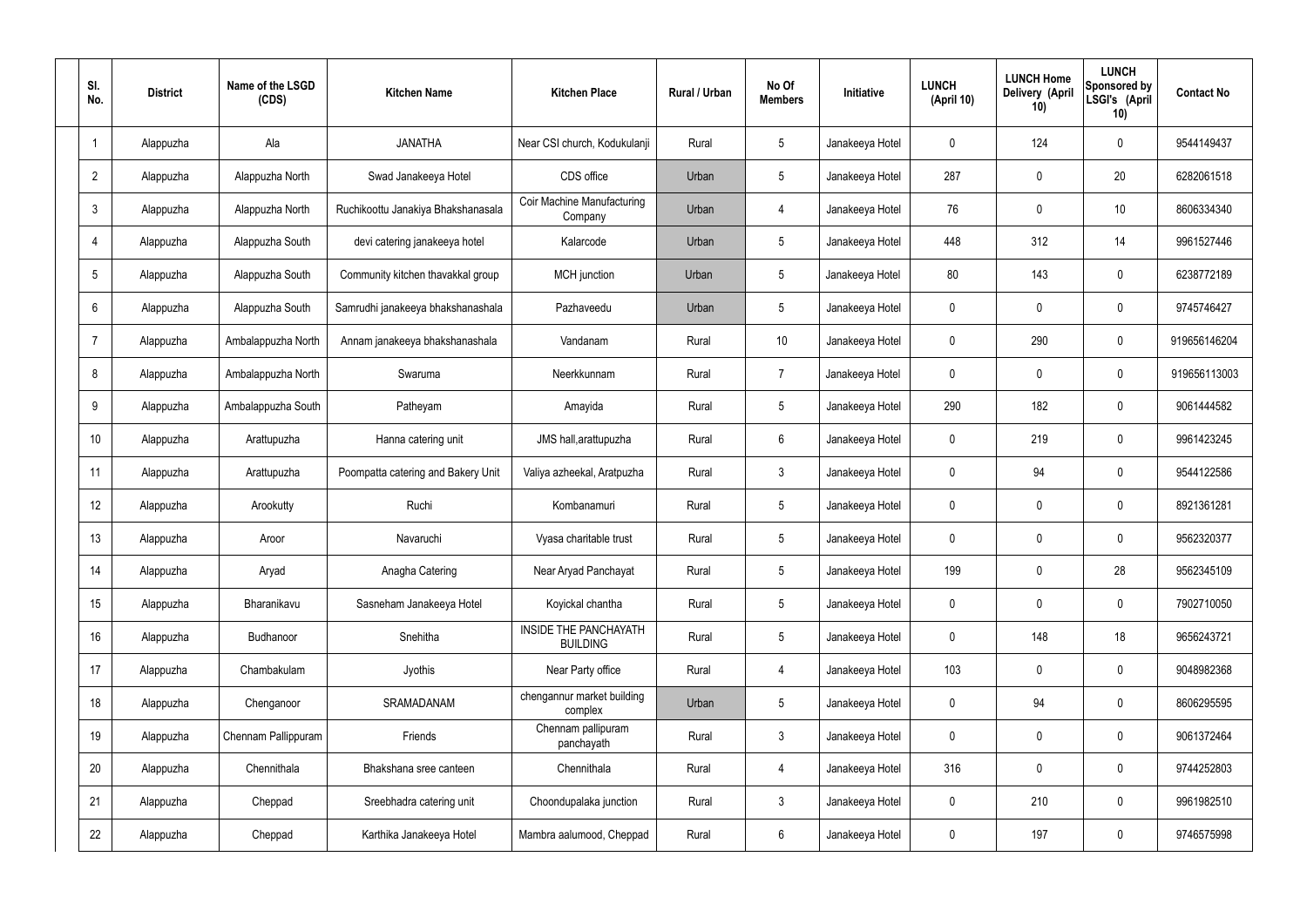|    | SI.<br>No.      | <b>District</b> | Name of the LSGD<br>(CDS)     | <b>Kitchen Name</b>           | <b>Kitchen Place</b>                    | Rural / Urban | No Of<br><b>Members</b> | <b>Initiative</b> | <b>LUNCH</b><br>(April 10) | <b>LUNCH Home</b><br>Delivery (April<br>10) | <b>LUNCH</b><br>Sponsored by<br>LSGI's (April<br>10) | <b>Contact No</b> |
|----|-----------------|-----------------|-------------------------------|-------------------------------|-----------------------------------------|---------------|-------------------------|-------------------|----------------------------|---------------------------------------------|------------------------------------------------------|-------------------|
|    | 23              | Alappuzha       | Cheriyanad                    | <b>DARSANA</b>                | Near GOLDEN PALACE<br><b>AUDITORIUM</b> | Rural         | 5                       | Janakeeya Hotel   | 0                          | 118                                         | $\mathbf 0$                                          | 9747958424        |
|    | 24              | Alappuzha       | <b>Cherthala Municipality</b> | Santwanam                     | Ward 10                                 | Urban         | 5                       | Janakeeya Hotel   | 0                          | $\mathbf 0$                                 | $\mathbf 0$                                          | 8848178001        |
|    | 25              | Alappuzha       | Cherthala Municipality        | <b>NULM</b> canteen           | Cherthala Municipality                  | Urban         | 5                       | Janakeeya Hotel   | 0                          | $\mathbf 0$                                 | $\mathbf 0$                                          | 6282870356        |
|    | 26              | Alappuzha       | Cherthala South               | Kashinandana                  | Cherthala S                             | Rural         | 10                      | Janakeeya Hotel   | 0                          | $\mathbf 0$                                 | $\mathbf 0$                                          | 9745940057        |
|    | 27              | Alappuzha       | Cheruthana                    | Sreedurga janakeeya hotel     | Near govt HSS aayaparambu               | Rural         | 4                       | Janakeeya Hotel   | 207                        | 0                                           | $\mathbf 0$                                          | 9961178936        |
|    | 28              | Alappuzha       | Chettikulangara               | SREE VINAYAKA JANAKEEYA HOTEL | <b>KARIPUZHA</b>                        | Rural         | $\mathfrak{Z}$          | Janakeeya Hotel   | 125                        | 0                                           | $\mathbf 0$                                          | 9656810109        |
|    | 29              | Alappuzha       | Chingoli                      | souhridam unit                | karthikappally I p school               | Rural         | $\mathfrak{Z}$          | Janakeeya Hotel   | 0                          | 185                                         | $\mathbf 0$                                          | 7559808470        |
|    | 30 <sup>°</sup> | Alappuzha       | Chunakkara                    | Vanitha Canteen               | Chunakkara                              | Rural         | $\mathfrak{Z}$          | Janakeeya Hotel   | 0                          | 0                                           | $\mathbf 0$                                          | 9400509985        |
|    | 31              | Alappuzha       | Devikulangara                 | Thripthi                      | Buds school, devikulangara              | Rural         | 4                       | Janakeeya Hotel   | 0                          | 111                                         | $\mathbf 0$                                          | 9746712528        |
|    | 32              | Alappuzha       | Edathua                       | Theertham                     | Edathua market                          | Rural         | $\mathfrak{Z}$          | Janakeeya Hotel   | 111                        | 0                                           | $\mathbf 0$                                          | 9544351169        |
|    | 33              | Alappuzha       | Ezhupunna                     | Neethipeedam                  | Eramalloor                              | Rural         | 8                       | Janakeeya Hotel   | 0                          | $\boldsymbol{0}$                            | $\pmb{0}$                                            | 9946790986        |
|    | 34              | Alappuzha       | Harippad                      | Swad                          | A private Hotel's Kitchen               | Urban         | $\overline{4}$          | Janakeeya Hotel   | 0                          | 0                                           | $\mathbf 0$                                          | 9562373933        |
|    | 35              | Alappuzha       | Kadakkarappally               | Soorya                        | Kandamangalam temple<br>auditorium      | Rural         | 5                       | Janakeeya Hotel   | 0                          | $\mathbf 0$                                 | $\mathbf 0$                                          | 9895266763        |
|    | 36              | Alappuzha       | Kainakary                     | Sivakashi                     | Near Panchayath                         | Rural         | 5                       | Janakeeya Hotel   | 116                        | $\pmb{0}$                                   | $\pmb{0}$                                            | 8111821552        |
|    | 37              | Alappuzha       | Kandalloor                    | Annapoorna Hotel              | Near Velanchira junction                | Rural         | $\overline{4}$          | Janakeeya Hotel   | $\mathbf 0$                | $\mathbf 0$                                 | $\pmb{0}$                                            | -9747600181       |
|    | 38              | Alappuzha       | Kanjikuzhy                    | Santhwanam                    | Opposite NSS college                    | Rural         | 5                       | Janakeeya Hotel   | 0                          | $\pmb{0}$                                   | $\pmb{0}$                                            | 9605307328        |
|    | 39              | Alappuzha       | Karthikappally                | Ruchi                         | Community hall                          | Rural         | $6\phantom{.0}$         | Janakeeya Hotel   | 286                        | $\pmb{0}$                                   | $\pmb{0}$                                            | 9747607478        |
|    | 40              | Alappuzha       | Karuvatta                     | Karunya janakeeya hotel       | Near Aashramam junction                 | Rural         | $6\phantom{.0}$         | Janakeeya Hotel   | 652                        | $\pmb{0}$                                   | $\pmb{0}$                                            | 916282508791      |
|    | 41              | Alappuzha       | Kavalam                       | Koottukari Janakeeya Hotel    | <b>Near Permanent Outlet</b>            | Rural         | 5                       | Janakeeya Hotel   | 0                          | $\overline{0}$                              | $\pmb{0}$                                            | 9744173219        |
|    | 42              | Alappuzha       | Kayamkulam West               | palazhy catering unit         | Kallummood junction                     | Urban         | 5                       | Janakeeya Hotel   | 0                          | 228                                         | $\pmb{0}$                                            | 9388819110        |
|    | 43              | Alappuzha       | Kodamthurath                  | <b>MATRUSAKTHI</b>            | <b>KUTHIYATHODE</b>                     | Rural         | $5\,$                   | Janakeeya Hotel   | 0                          | $\pmb{0}$                                   | $\pmb{0}$                                            | 8281687439        |
| ՋQ | 44              | Alappuzha       | Krishnapuram                  | Kanivu catering unit          | Near SCB, kappil                        | Rural         | $\overline{4}$          | Janakeeya Hotel   | 0                          | $\pmb{0}$                                   | $\pmb{0}$                                            | 9544047480        |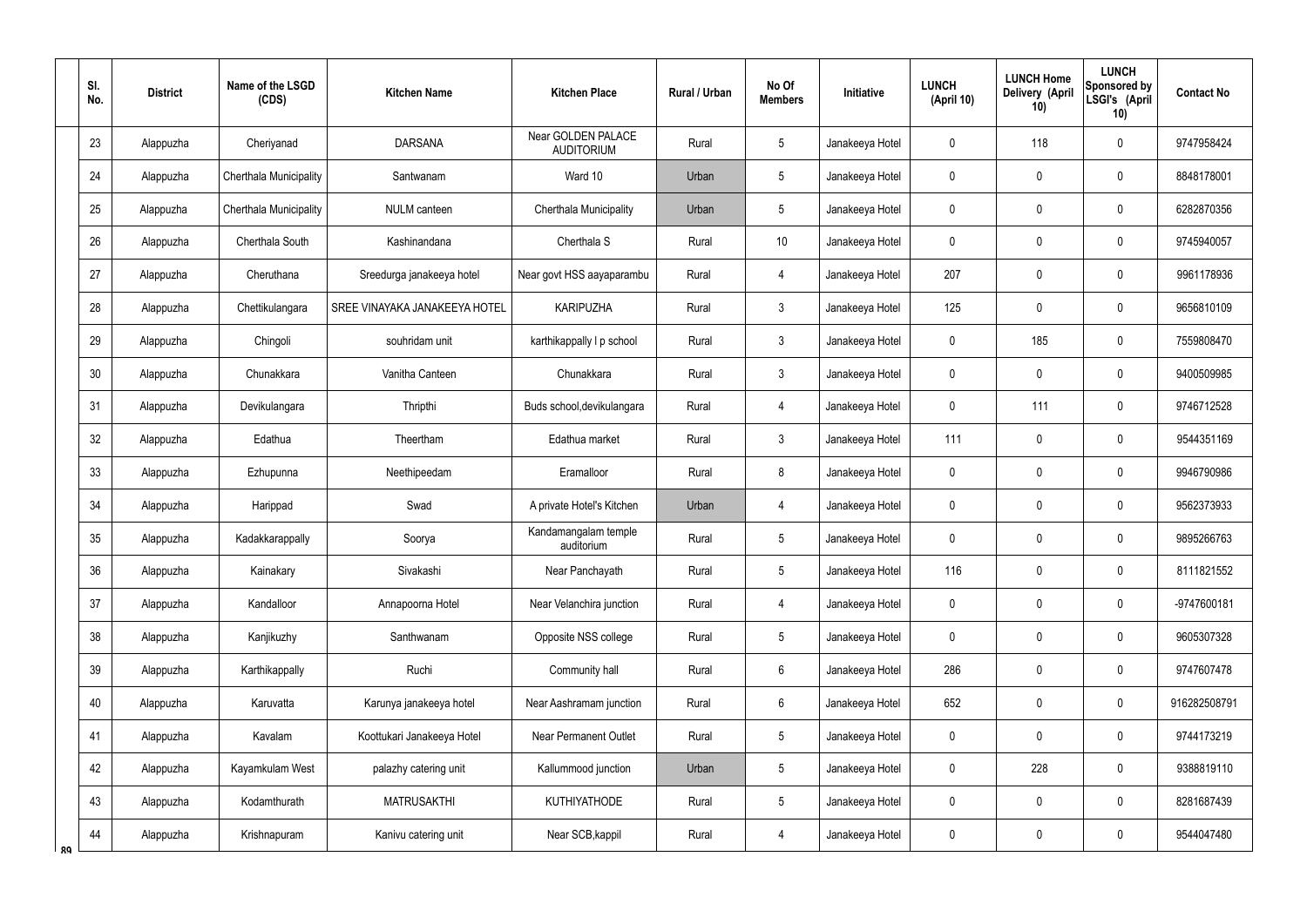|   | SI.<br>No. | <b>District</b> | Name of the LSGD<br>(CDS)   | <b>Kitchen Name</b>             | <b>Kitchen Place</b>                        | Rural / Urban | No Of<br><b>Members</b> | Initiative      | <b>LUNCH</b><br>(April 10) | <b>LUNCH Home</b><br>Delivery (April<br>10) | <b>LUNCH</b><br>Sponsored by<br>LSGI's (April<br>10) | <b>Contact No</b> |
|---|------------|-----------------|-----------------------------|---------------------------------|---------------------------------------------|---------------|-------------------------|-----------------|----------------------------|---------------------------------------------|------------------------------------------------------|-------------------|
| ಾ | 45         | Alappuzha       | Kumarapuram                 | Mahadeva jankeeya hotel         | Near kavarattu temple                       | Rural         | $\mathfrak{Z}$          | Janakeeya Hotel | 757                        | $\mathbf 0$                                 | $\mathbf 0$                                          | 918606736168      |
|   | 46         | Alappuzha       | Kumarapuram                 | Navodhaya janakeeya hotel       | Kumarapuram                                 | Rural         | $\mathbf{3}$            | Janakeeya Hotel | 344                        | $\mathbf 0$                                 | $\mathbf 0$                                          | 9037499871        |
|   | 47         | Alappuzha       | Kuthiyathode                | Ruchi Janakeeya Hotel           | Near kuthiyathode panchayath<br>office      | Rural         | $5\phantom{.0}$         | Janakeeya Hotel | $\mathbf 0$                | 0                                           | $\mathbf 0$                                          | 9249269374        |
|   | 48         | Alappuzha       | Mannanchery                 | Snehitha                        | Panchayat building                          | Rural         | 4                       | Janakeeya Hotel | 56                         | 36                                          | $\mathbf 0$                                          | 9544461740        |
|   | 49         | Alappuzha       | Mannar                      | Snehadhara                      | Kunnathur devasom                           | Rural         | $5\phantom{.0}$         | Janakeeya Hotel | 347                        | 0                                           | $\mathbf 0$                                          | 9567853570        |
|   | 50         | Alappuzha       | Mararikulam North           | Ruchisree                       | Kanichukulangara                            | Rural         | $5\phantom{.0}$         | Janakeeya Hotel | $\mathbf 0$                | $\mathbf 0$                                 | $\mathbf 0$                                          |                   |
|   | 51         | Alappuzha       | Mararikulam South           | Snehasparsham                   | Kattoor                                     | Rural         | 4                       | Janakeeya Hotel | $\mathbf 0$                | 100                                         | $\mathbf 0$                                          | 9747881642        |
|   | 52         | Alappuzha       | Mavelikkara<br>Thamarakulam | Thripthi Catering               | Thamarakulam                                | Rural         | $5\overline{)}$         | Janakeeya Hotel | $\mathbf 0$                | $\mathbf 0$                                 | $\mathbf 0$                                          | 8281558036        |
|   | 53         | Alappuzha       | Mavelikkara<br>Thekkekara   | Bhai catering                   | Pallarimangalam                             | Rural         | $5\phantom{.0}$         | Janakeeya Hotel | 314                        | $\mathbf 0$                                 | $\mathbf 0$                                          | 9539851155        |
|   | 54         | Alappuzha       | Mavelikkara<br>Thekkekara   | Snehatheeram                    | Kurathikkadu                                | Rural         | $5\overline{)}$         | Janakeeya Hotel | 136                        | $\mathbf 0$                                 | $\mathbf 0$                                          | 9656960190        |
|   | 55         | Alappuzha       | Muhamma                     | <b>SNV Catering</b>             | Near Community Health<br>Centre             | Rural         | $5\phantom{.0}$         | Janakeeya Hotel | 180                        | $\mathbf 0$                                 | $\mathbf 0$                                          | 9605388763        |
|   | 56         | Alappuzha       | Mulakkuzha                  | Snehathanal                     | Mulakkuzha                                  | Rural         | $5\phantom{.0}$         | Janakeeya Hotel | $\mathbf 0$                | 170                                         | $\mathbf 0$                                          | 9037085079        |
|   | 57         | Alappuzha       | Muttar                      | Ruchi Catering Unit             | Panchayat Building                          | Rural         |                         | Janakeeya Hotel | $\pmb{0}$                  | 0                                           | $\mathbf 0$                                          | 9072276826        |
|   | 58         | Alappuzha       | Nedumudy                    | Oruma                           | Champakulam                                 | Rural         | $5\phantom{.0}$         | Janakeeya Hotel | 150                        | $\pmb{0}$                                   | $\mathbf 0$                                          | 9188536147        |
|   | 59         | Alappuzha       | Neelamperoor                | Amrutha Janakeeya Bhakshanasala | Panchayat Building                          | Rural         | $\mathbf{3}$            | Janakeeya Hotel | $\mathbf 0$                | $\pmb{0}$                                   | $\mathbf 0$                                          | 9656167060        |
|   | 60         | Alappuzha       | Nooranad                    | Amma Canteen                    | Inside market place, Noornad                | Rural         | $5\phantom{.0}$         | Janakeeya Hotel | $\pmb{0}$                  | $\mathbf 0$                                 | $\mathbf 0$                                          | 7034377340        |
|   | 61         | Alappuzha       | Palamel                     | Arogya Canteen                  | Panchayat office compound                   | Rural         | $\overline{4}$          | Janakeeya Hotel | $\mathbf 0$                | $\mathbf 0$                                 | $\mathbf 0$                                          | 9497107651        |
|   | 62         | Alappuzha       | Pallippad                   | Annapoorneswari catering unit   | Irattakulangara junction                    | Rural         | $5\phantom{.0}$         | Janakeeya Hotel | 165                        | $\mathbf 0$                                 | $\mathbf 0$                                          | 9562318624        |
|   | 63         | Alappuzha       | Panavally                   | Harikrishnan                    | near nalpatheneswaram<br>temple             | Rural         | $\mathbf{1}$            | Janakeeya Hotel | $\mathbf 0$                | $\pmb{0}$                                   | $\mathbf 0$                                          | 9961774363        |
|   | 64         | Alappuzha       | Pandanad                    | Sreebhadra                      | Muthavazhi                                  | Rural         | $5\phantom{.0}$         | Janakeeya Hotel | $\pmb{0}$                  | 95                                          | $\mathbf 0$                                          | 9947120239        |
|   | 65         | Alappuzha       | Pathiyoor                   | Dakshina catering unit          | Mahalekshmi auditorium,<br>kareelakulangara | Rural         | $5\phantom{.0}$         | Janakeeya Hotel | $\mathbf 0$                | 144                                         | $\mathbf 0$                                          | 9048200655        |
|   | 66         | Alappuzha       | Pattanakkad                 | Aparna                          | Opposite of pattanakkad<br>gramapanchayath  | Rural         | $5\phantom{.0}$         | Janakeeya Hotel | 0                          | $\pmb{0}$                                   | $\mathbf 0$                                          | 9037450634        |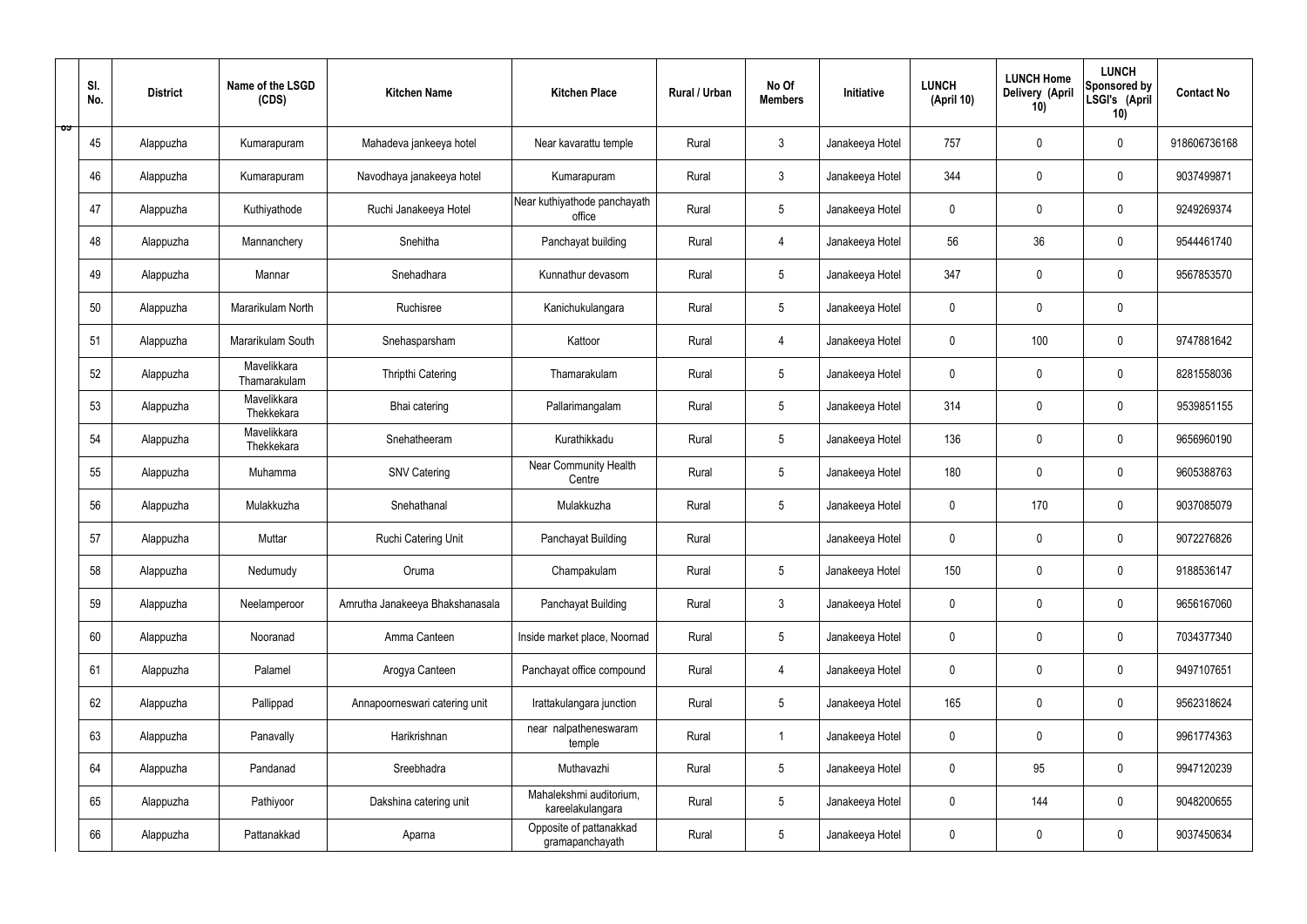| SI.<br>No. | <b>District</b> | Name of the LSGD<br>(CDS) | <b>Kitchen Name</b>         | <b>Kitchen Place</b>                                        | Rural / Urban | No Of<br><b>Members</b> | Initiative      | <b>LUNCH</b><br>(April 10) | <b>LUNCH Home</b><br>Delivery (April<br>10) | <b>LUNCH</b><br>Sponsored by<br>LSGI's (April<br>10) | <b>Contact No</b> |
|------------|-----------------|---------------------------|-----------------------------|-------------------------------------------------------------|---------------|-------------------------|-----------------|----------------------------|---------------------------------------------|------------------------------------------------------|-------------------|
| 67         | Alappuzha       | Perumbalam                | Amritham                    | Near by govt hospital                                       | Rural         | $\overline{4}$          | Janakeeya Hotel | $\mathbf 0$                | $\mathbf 0$                                 | $\pmb{0}$                                            | 8592809257        |
| 68         | Alappuzha       | Pulincunnu                | Nanma Janakeeya Hotel       | Near Krishi Bhavan                                          | Rural         | $5\phantom{.0}$         | Janakeeya Hotel | $\mathbf 0$                | $\mathbf 0$                                 | $\pmb{0}$                                            | 9544752465        |
| 69         | Alappuzha       | Puliyoor                  | <b>UPPUM MULAKUM</b>        | <b>INSIDE PANCHAYATH</b><br>COMPOUND                        | Rural         | $5\phantom{.0}$         | Janakeeya Hotel | $\mathbf 0$                | 224                                         | $\pmb{0}$                                            | 6238836314        |
| 70         | Alappuzha       | Punnapra North            | Annapoorneshwary            | Janajagrithi                                                | Rural         | $\overline{4}$          | Janakeeya Hotel | 63                         | 98                                          | $\pmb{0}$                                            | 8129450136        |
| 71         | Alappuzha       | Punnapra South            | Thripthy janakeeya hotel    | Punnapra south                                              | Rural         | 9                       | Janakeeya Hotel | $\mathbf 0$                | $\mathbf 0$                                 | $\pmb{0}$                                            | 9846179646        |
| 72         | Alappuzha       | Purakad                   | Pulari                      | Purakkad gp                                                 | Rural         | $5\phantom{.0}$         | Janakeeya Hotel | 42                         | 113                                         | $\pmb{0}$                                            | 7034494313        |
| 73         | Alappuzha       | Purakad                   | Thiruvonam catering service | Thottappally                                                | Rural         | $\overline{4}$          | Janakeeya Hotel | $\mathbf 0$                | $\mathbf 0$                                 | $\pmb{0}$                                            |                   |
| 74         | Alappuzha       | Ramankary                 | Kudumbashree Vanitha Hotel  | Ramankary Town, Opposite<br>Judicial First Class Magistrate | Rural         | 4                       | Janakeeya Hotel | $\mathbf 0$                | $\mathbf 0$                                 | $\pmb{0}$                                            | 8281314746        |
| 75         | Alappuzha       | Thaicattussery            | Unarv                       | Thyakattusheri junction                                     | Rural         | 4                       | Janakeeya Hotel | $\mathbf 0$                | $\mathbf 0$                                 | $\pmb{0}$                                            | 9605897567        |
| 76         | Alappuzha       | Thakazhy                  | Thripthi Thakazhy           | <b>GBHSS Thakazhy</b>                                       | Rural         | $6\overline{6}$         | Janakeeya Hotel | 133                        | $\mathbf 0$                                 | $\pmb{0}$                                            | 9747405368        |
| 77         | Alappuzha       | Thalavady                 | Snehitha                    | Vellakinar                                                  | Rural         | $5\phantom{.0}$         | Janakeeya Hotel | 80                         | $\pmb{0}$                                   | $\pmb{0}$                                            |                   |
| 78         | Alappuzha       | Thannermukkom             | Patheyam                    | Panchayath office                                           | Rural         | 4                       | Janakeeya Hotel | $\mathbf 0$                | $\mathbf 0$                                 | $\pmb{0}$                                            | 9633933288        |
| 79         | Alappuzha       | Thazhakkara               | Akshaya catering            | Building at glassfactory<br>junction                        | Rural         | 5                       | Janakeeya Hotel | 243                        | $\mathbf 0$                                 | $\mathbf 0$                                          | 9847177930        |
| 80         | Alappuzha       | Thiruvanvandoor           | <b>SREE KRISHNA</b>         | Near pravinkoodu junction,                                  | Rural         | 5 <sub>5</sub>          | Janakeeya Hotel | $\pmb{0}$                  | 140                                         | $\pmb{0}$                                            | 9446627175        |
| 81         | Alappuzha       | Thrikkunnappuzha          | Akshara janakeeya hotel     | KV jetty road                                               | Rural         | 5 <sup>5</sup>          | Janakeeya Hotel | 250                        | $\pmb{0}$                                   | $\mathbf 0$                                          | 918891921223      |
| 82         | Alappuzha       | Thuravoor                 | RUCHI JANAKEEYA HOTEL       | Near alakkaparambu                                          | Rural         | 5 <sup>5</sup>          | Janakeeya Hotel | $\pmb{0}$                  | $\pmb{0}$                                   | $\mathbf 0$                                          | 8157934346        |
| 83         | Alappuzha       | Vallikunnam               | Samthripthi                 | Padayanivattom temple<br>Auditorium                         | Rural         | $\overline{4}$          | Janakeeya Hotel | $\mathbf 0$                | $\pmb{0}$                                   | $\mathbf 0$                                          | 8078962129        |
| 84         | Alappuzha       | Vayalar                   | Five star                   | Near Nagamkulangara Market                                  | Rural         | 5 <sup>5</sup>          | Janakeeya Hotel | $\pmb{0}$                  | $\pmb{0}$                                   | $\mathbf 0$                                          | 8606081847        |
| 85         | Alappuzha       | Veeyapuram                | Swad 2                      | Veeyapuram jn                                               | Rural         | 5 <sup>5</sup>          | Janakeeya Hotel | 552                        | $\pmb{0}$                                   | $\mathbf 0$                                          |                   |
| 86         | Alappuzha       | Veeyapuram                | Karuthal                    | Payippad LPS                                                | Rural         | 5 <sub>5</sub>          | Janakeeya Hotel | 315                        | $\pmb{0}$                                   | $\mathbf 0$                                          | 8606846513        |
| 87         | Alappuzha       | Veliyanad                 | Manus Janakeeya Hotel       | Kurishmoodu, Near Veliyanadu<br>Grama Panchayat             | Rural         | $\mathbf{3}$            | Janakeeya Hotel | $\mathbf 0$                | $\pmb{0}$                                   | $\mathbf 0$                                          | 8086782924        |
| 88         | Alappuzha       | Venmoney                  | Annapoorna                  | Poyka                                                       | Rural         | 5 <sub>5</sub>          | Janakeeya Hotel | 0                          | 185                                         | $\pmb{0}$                                            |                   |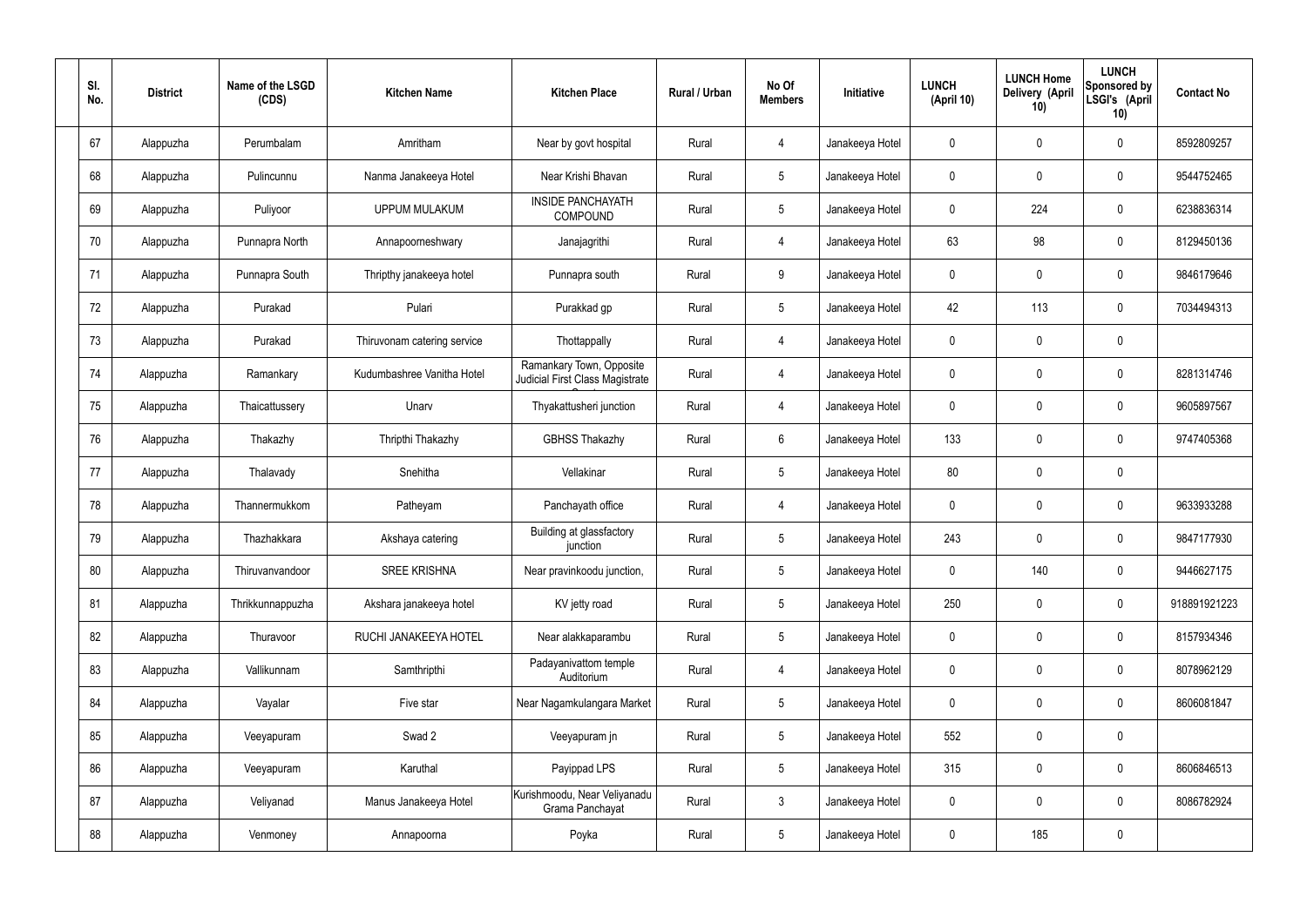|    | SI.<br>No.      | <b>District</b> | Name of the LSGD<br>(CDS) | <b>Kitchen Name</b>              | <b>Kitchen Place</b>         | Rural / Urban | No Of<br><b>Members</b> | Initiative      | <b>LUNCH</b><br>(April 10) | <b>LUNCH Home</b><br>Delivery (April<br>10) | <b>LUNCH</b><br>Sponsored by<br>LSGI's (April<br>10) | <b>Contact No</b> |
|----|-----------------|-----------------|---------------------------|----------------------------------|------------------------------|---------------|-------------------------|-----------------|----------------------------|---------------------------------------------|------------------------------------------------------|-------------------|
| 89 |                 |                 |                           |                                  |                              |               | 415                     |                 | 7423                       | 3960                                        | 90                                                   |                   |
|    | $\overline{1}$  | Ernakulam       | Aikkaranad                | Subiksha Janakeeya Hotel         | Kolancherry                  | Rural         | 4                       | Janakeeya Hotel | 413                        | 0                                           | $\boldsymbol{0}$                                     | 9074033529        |
|    | $\overline{2}$  | Ernakulam       | Alengade                  | Kasthurba kitchen                | Neerikkode                   | Rural         | $\mathfrak{Z}$          | Janakeeya Hotel | 47                         | 0                                           | $\boldsymbol{0}$                                     | 9388462558        |
|    | $\mathbf{3}$    | Ernakulam       | Alengade                  | Thanima foods                    | Koduvazhanga                 | Rural         | $\mathfrak{Z}$          | Janakeeya Hotel | 23                         | 0                                           | $\boldsymbol{0}$                                     | 9349013322        |
|    | 4               | Ernakulam       | Alengade                  | Mr.Bakers                        | Malikam peedika              | Rural         | $\mathbf{3}$            | Janakeeya Hotel | 0                          | 0                                           | $\boldsymbol{0}$                                     | 9633887779        |
|    | $5\phantom{.0}$ | Ernakulam       | Aluva                     | Ruchi janakeeya hotel            | Aluva                        | Urban         | $\overline{4}$          | Janakeeya Hotel | 0                          | 0                                           | $\boldsymbol{0}$                                     | 9947236080        |
|    | 6               | Ernakulam       | Amballoor                 | Dhanshree catering               | St.ignatius schools Amballur | Rural         | $5\phantom{.0}$         | Janakeeya Hotel | 56                         | 0                                           | $\boldsymbol{0}$                                     | 8330081552        |
|    | $\overline{7}$  | Ernakulam       | Angamaly                  | Cafe Shree Canteen               | <b>Municipality Canteen</b>  | Urban         | $5\phantom{.0}$         | Janakeeya Hotel | 0                          | 0                                           | $\boldsymbol{0}$                                     | 9656619614        |
|    | 8               | Ernakulam       | Angamaly                  | Cafe Kudumbashree                | T B Junction                 | Urban         | $\mathfrak{Z}$          | Janakeeya Hotel | 0                          | 0                                           | $\boldsymbol{0}$                                     | 9447924974        |
|    | 9               | Ernakulam       | Arakuzha                  | Ruchi Janakeeya hotel, Arakkuzha | Pandappilly                  | Rural         | $5\phantom{.0}$         | Janakeeya Hotel | 0                          | 0                                           | $\mathbf 0$                                          | 9744864225        |
|    | 10              | Ernakulam       | Assamannoor               | New Life kudumbasree Hotel       | Cherukunnam                  | Rural         | $\mathfrak{Z}$          | Janakeeya Hotel | 0                          | 0                                           | $\boldsymbol{0}$                                     | 9656729450        |
|    | 11              | Ernakulam       | Avoly                     | Janakeeya Hotel, Avoli           | Hostel Junction, Avoli       | Rural         | $\mathfrak{Z}$          | Janakeeya Hotel | 0                          | 0                                           | $\mathbf 0$                                          | 9847983621        |
|    | 12              | Ernakulam       | Ayavana                   | Keralashree Janakeeya hotel      | Ayavana                      | Rural         | $5\phantom{.0}$         | Janakeeya Hotel | 0                          | 0                                           | $\mathbf 0$                                          | 9744864210        |
|    | 13              | Ernakulam       | Ayyampuzha                | Sneha Janakeeya Hotel            | Ayyamppuzha                  | Rural         | $\overline{4}$          | Janakeeya Hotel | 34                         | 0                                           | $\mathbf 0$                                          | 8590753551        |
|    | 14              | Ernakulam       | Ayyampuzha                | Five Star Hotel and Catering     | Panchayat Junction           | Rural         | 4                       | Janakeeya Hotel | 56                         | 0                                           | $\mathbf 0$                                          | 9744836324        |
|    | 15              | Ernakulam       | Chendamangalam            | Anugraha Kudumbashree hotel      | Vadakkumpuram                | Rural         | $5\,$                   | Janakeeya Hotel | 0                          | 0                                           | $\mathbf 0$                                          | 9061419729        |
|    | 16              | Ernakulam       | Chengamanade              | Mythri janakeeya hotel           | Purayar                      | Rural         | $5\,$                   | Janakeeya Hotel | 0                          | 0                                           | $\mathbf 0$                                          | 9496818865        |
|    | 17              | Ernakulam       | Cheranalloor              | Chaithanya Janakeeya hotel       | Vishnupuram                  | Rural         | $5\,$                   | Janakeeya Hotel | 0                          | 0                                           | $\mathbf 0$                                          | 9747411465        |
|    | 18              | Ernakulam       | Cheranalloor              | Adukkala                         | Chittoor                     | Rural         | $5\,$                   | Janakeeya Hotel | 0                          | 0                                           | $\mathbf 0$                                          | 9846423001        |
|    | 19              | Ernakulam       | Chittattukara             | Swadh Janakeeya Hotel            | Neendoor                     | Rural         | $5\,$                   | Janakeeya Hotel | 0                          | 0                                           | $\mathbf 0$                                          | 9447812788        |
|    | 20              | Ernakulam       | Choornikkara              | Metro hotel                      | Ambattukavu                  | Rural         | $\mathbf{3}$            | Janakeeya Hotel | 0                          | 0                                           | $\mathbf 0$                                          | 9605319455        |
|    | 21              | Ernakulam       | Chottanikkara             | Ahalya Cafe                      | Kottayatthupara              | Rural         | $6\phantom{.}6$         | Janakeeya Hotel | 0                          | 0                                           | $\boldsymbol{0}$                                     | 9567512337        |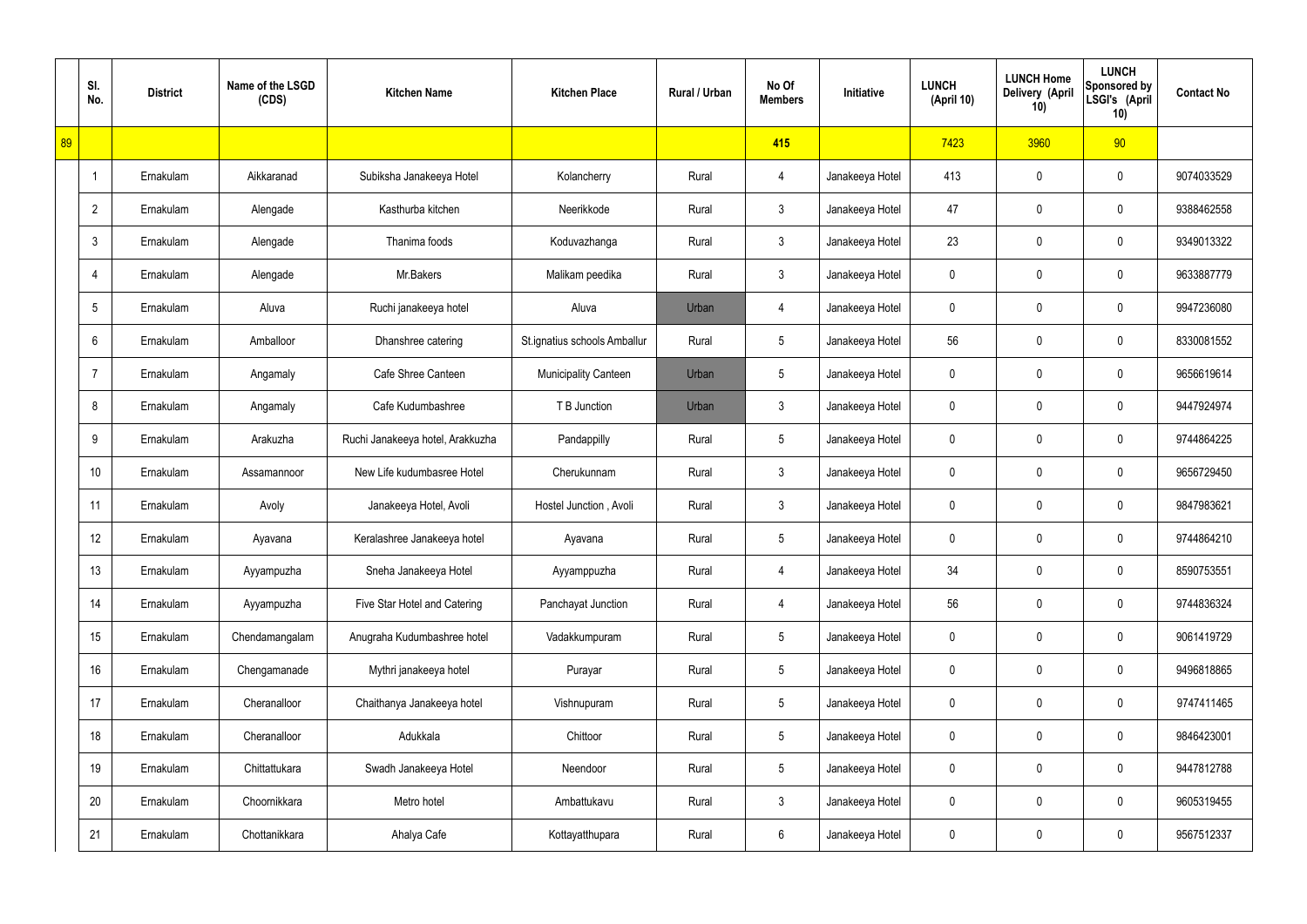| SI.<br>No. | <b>District</b> | Name of the LSGD<br>(CDS) | <b>Kitchen Name</b>                | <b>Kitchen Place</b>                 | Rural / Urban | No Of<br><b>Members</b> | Initiative      | <b>LUNCH</b><br>(April 10) | <b>LUNCH Home</b><br>Delivery (April<br>10) | <b>LUNCH</b><br>Sponsored by<br>LSGI's (April<br>10) | <b>Contact No</b> |
|------------|-----------------|---------------------------|------------------------------------|--------------------------------------|---------------|-------------------------|-----------------|----------------------------|---------------------------------------------|------------------------------------------------------|-------------------|
| 22         | Ernakulam       | Edakkattuvayal            | SANDHVANAM JANAKEEYA HOTEL         | <b>PEPPATHI</b>                      | Rural         | $\mathbf{3}$            | Janakeeya Hotel | 0                          | 0                                           | 0                                                    | 9447047980        |
| 23         | Ernakulam       | Edathala                  | Veetiloru oonne                    | Manalimukke                          | Rural         | $\mathbf{3}$            | Janakeeya Hotel | 184                        | 0                                           | $\mathbf 0$                                          |                   |
| 24         | Ernakulam       | Edathala                  | Souhridam Kudumbashree canteen     | Edathala                             | Rural         | 3 <sup>1</sup>          | Janakeeya Hotel | 0                          | 0                                           | $\mathbf 0$                                          | 7593057378        |
| 25         | Ernakulam       | Edavanakkad               | Royal Hotel                        | Edavanakad                           | Rural         | $\mathbf{3}$            | Janakeeya Hotel | $\mathbf 0$                | 0                                           | $\boldsymbol{0}$                                     | 9446742863        |
| 26         | Ernakulam       | Elanji                    | janakiya hotel elanji              | elanji punjayathu junction           | Rural         | $5\phantom{.0}$         | Janakeeya Hotel | 0                          | 0                                           | $\mathbf 0$                                          | 8921266850        |
| 27         | Ernakulam       | Eloor                     | Nalanandhana janakeeya hotel       | Eloor                                | Urban         | $\mathbf{3}$            | Janakeeya Hotel | 65                         | 0                                           | $\mathbf 0$                                          | 8848524108        |
| 28         | Ernakulam       | Ezhikkara                 | Sree Rajarajeswari Janakeeya Hotel | Ezhikkara                            | Rural         | $5\phantom{.0}$         | Janakeeya Hotel | $\mathbf 0$                | 0                                           | $\mathbf 0$                                          | 7558020438        |
| 29         | Ernakulam       | Kadungalloor              | Snehitha janakeeya hotel           | Kadungalloor                         | Rural         | $\mathbf{3}$            | Janakeeya Hotel | $\mathbf 0$                | 0                                           | $\mathbf 0$                                          | $9.20E + 11$      |
| 30         | Ernakulam       | Kalady                    | Jyothi Vanitha Canteen             | Kalady                               | Rural         | $5\phantom{.0}$         | Janakeeya Hotel | 67                         | 0                                           | $\mathbf 0$                                          | 9544624439        |
| 31         | Ernakulam       | <b>Kalamassery East</b>   | Thanima Janakeeya Hotel            | Kangarappady Medical college<br>Road | Urban         | $\mathfrak{Z}$          | Janakeeya Hotel | $\mathbf 0$                | 0                                           | $\mathbf 0$                                          | 9745481742        |
| 32         | Ernakulam       | <b>Kalamassery East</b>   | Nanma janakeeya hotel              | HMT, kalammassery                    | Urban         | $\mathbf{3}$            | Janakeeya Hotel | 88                         | 0                                           | $\mathbf 0$                                          | 9061986861        |
| 33         | Ernakulam       | Kalamassery West          | Pulari janakeeya hotel             | Kunamthai                            | Urban         | $\mathbf{3}$            | Janakeeya Hotel | $\mathbf 0$                | 0                                           | $\mathbf 0$                                          | 7736594305        |
| 34         | Ernakulam       | Kalamassery West          | Kismath janakeeya hotel            | Vattekkunnam                         | Urban         | 3                       | Janakeeya Hotel | 380                        | $\mathbf 0$                                 | 0                                                    | 9895049873        |
| 35         | Ernakulam       | Kalloorkkad               | Puthuma Janakeeya Hotel            | Kallorkkad                           | Rural         | $\mathbf{3}$            | Janakeeya Hotel | $\mathbf 0$                | $\mathsf{0}$                                | $\mathbf 0$                                          | 7558091353        |
| 36         | Ernakulam       | Kanjoor                   | Ammachiyude Adukkala               | Parappuram                           | Rural         | $\mathbf{3}$            | Janakeeya Hotel | $\pmb{0}$                  | 0                                           | $\mathbf 0$                                          | 8547064578        |
| 37         | Ernakulam       | Karukutty                 | Anugraha Janakeeya Hotel           | Pallissery                           | Rural         | $5\phantom{.0}$         | Janakeeya Hotel | 0                          | 0                                           | $\mathbf 0$                                          | 8943838295        |
| 38         | Ernakulam       | Karumalloor               | Koottayma janakeeya hotel          | Kariyachira                          | Rural         | $\overline{4}$          | Janakeeya Hotel | $\pmb{0}$                  | 0                                           | $\mathbf 0$                                          | 8281548828        |
| 39         | Ernakulam       | Kavalangad                | Five star Janakeeya Hotel          | Nellimattom                          | Rural         | $5\phantom{.0}$         | Janakeeya Hotel | 0                          | 0                                           | $\mathbf 0$                                          | 9744705648        |
| 40         | Ernakulam       | Keerampara                | Abhaya Janakeeya Hotel             | Punnekkad                            | Rural         | $\overline{4}$          | Janakeeya Hotel | 77                         | 0                                           | $\mathbf 0$                                          | 9074528135        |
| 41         | Ernakulam       | Keezhmad                  | Sadyalayam janakeeya hotel         | Keezhmad                             | Rural         | $5\phantom{.0}$         | Janakeeya Hotel | $\mathbf 0$                | 0                                           | $\mathbf 0$                                          | 7012778281        |
| 42         | Ernakulam       | Kochi East                | ANNAPOORNA JANAKEEYA HOTEL         | ALINCHUVADU                          | Urban         | $5\phantom{.0}$         | Janakeeya Hotel | $\pmb{0}$                  | 0                                           | $\mathbf 0$                                          | 9567529849        |
| 43         | Ernakulam       | Kochi East                | YUMMEES KITCHEN                    | VADUTHALA                            | Urban         | $\sqrt{5}$              | Janakeeya Hotel | 89                         | $\pmb{0}$                                   | $\pmb{0}$                                            | 9497680558        |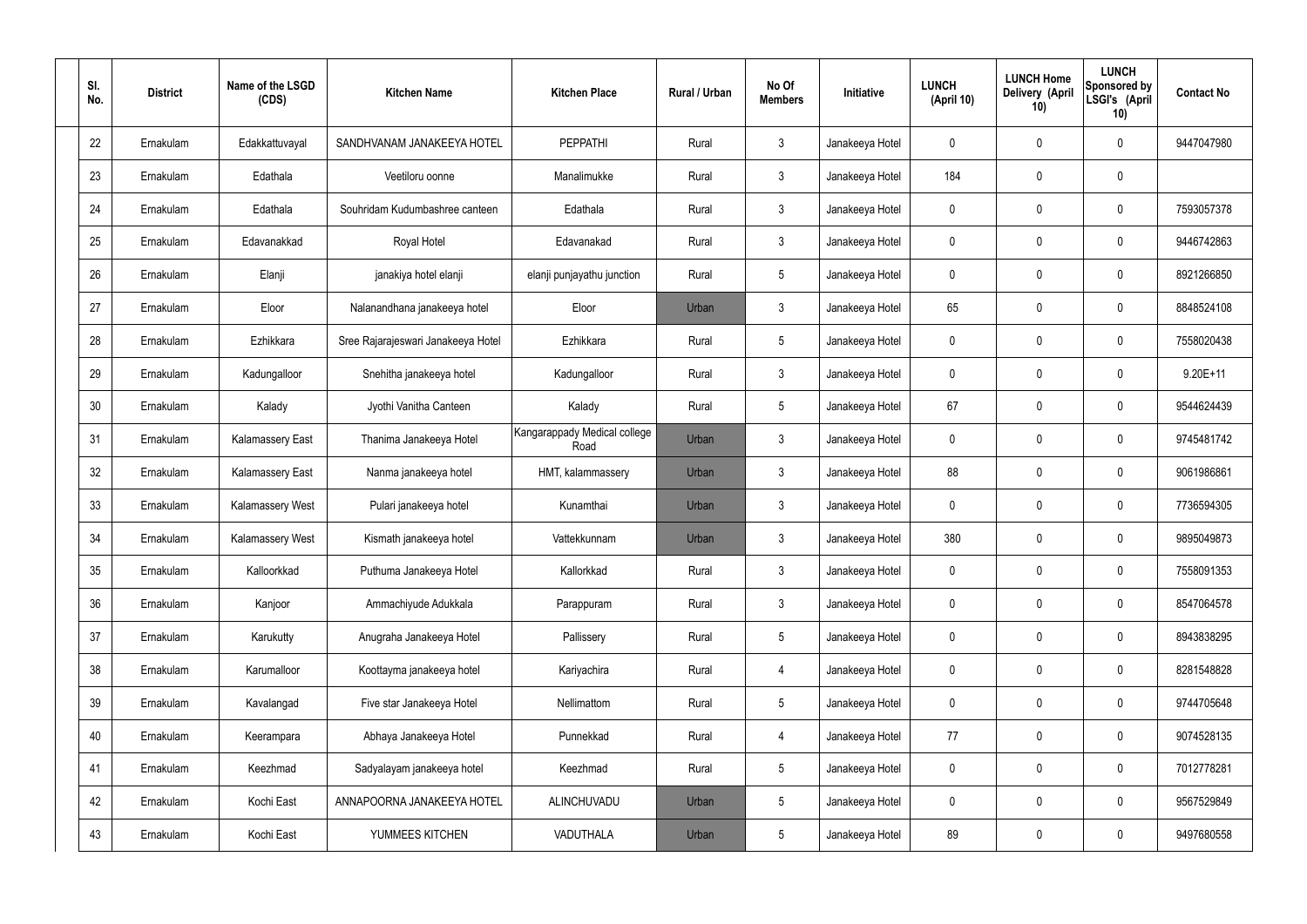|     | SI.<br>No. | <b>District</b> | Name of the LSGD<br>(CDS) | <b>Kitchen Name</b>              | <b>Kitchen Place</b>                      | <b>Rural / Urban</b> | No Of<br><b>Members</b> | Initiative      | <b>LUNCH</b><br>(April 10) | <b>LUNCH Home</b><br>Delivery (April<br>10) | <b>LUNCH</b><br>Sponsored by<br>LSGI's (April<br>10) | <b>Contact No</b> |
|-----|------------|-----------------|---------------------------|----------------------------------|-------------------------------------------|----------------------|-------------------------|-----------------|----------------------------|---------------------------------------------|------------------------------------------------------|-------------------|
|     | 44         | Ernakulam       | Kochi East                | ORUMA KITCHEN                    | <b>PACHALAM</b>                           | Urban                | $\mathbf{3}$            | Janakeeya Hotel | 0                          | 0                                           | $\mathbf 0$                                          | 9497680558        |
|     | 45         | Ernakulam       | Kochi East                | <b>PONPULARI</b>                 | <b>KEERHI NAGAR,</b><br><b>ELAMAKKARA</b> | Urban                | $\mathfrak{Z}$          | Janakeeya Hotel | 66                         | 0                                           | $\pmb{0}$                                            | 9446607548        |
|     | 46         | Ernakulam       | Kochi East                | <b>RUCHI CATERING</b>            | PUNNACKAL                                 | Urban                | 5                       | Janakeeya Hotel | 0                          | 0                                           | $\mathbf 0$                                          | 9947080022        |
|     | 47         | Ernakulam       | Kochi East                | Samrudhi @ Kochi                 | Ernakulam North                           | Urban                | 14                      | Janakeeya Hotel | 1800                       | 846                                         | $\pmb{0}$                                            | 9048609615        |
|     | 48         | Ernakulam       | Kochi South               | <b>NEW AKSHAYA HOTEL</b>         | <b>PONNURUNNI</b>                         | Urban                | 5                       | Janakeeya Hotel | 0                          | 0                                           | $\mathbf 0$                                          | 8547855284        |
|     | 49         | Ernakulam       | Kochi South               | <b>AMMAS KITCHEN</b>             | <b>THEVARA</b>                            | Urban                | $\overline{4}$          | Janakeeya Hotel | 0                          | 0                                           | $\pmb{0}$                                            | 8547855284        |
|     | 50         | Ernakulam       | Kochi South               | <b>FRIENDS</b>                   | <b>MINI PARK</b>                          | Urban                | $5\phantom{.0}$         | Janakeeya Hotel | 280                        | 0                                           | $\mathbf 0$                                          | 9567127064        |
|     | 51         | Ernakulam       | Kochi West                | NAMMUDE ADUKKALA                 | <b>ERAVELI COLONY</b>                     | Urban                | 5                       | Janakeeya Hotel | 0                          | 0                                           | $\mathbf 0$                                          | 9496025576        |
|     | 52         | Ernakulam       | Kochi West                | PUTHUMA KUDUMBASHREE HOTEL       | PALLURUTHY NADA                           | Urban                | $5\overline{)}$         | Janakeeya Hotel | 0                          | 0                                           | $\mathbf 0$                                          | 9496025576        |
|     | 53         | Ernakulam       | Kochi West                | USHUS KUDUMBASHREE HOTEL         | <b>FORT KOCHI</b>                         | Urban                | $\overline{4}$          | Janakeeya Hotel | 0                          | 0                                           | $\mathbf 0$                                          | 9847866090        |
|     | 54         | Ernakulam       | Koothattukulam            | Niravu janakeeya hotel           | Near ksrtc bus stand<br>koothattukulam    | Urban                | $\mathbf{3}$            | Janakeeya Hotel | 57                         | 0                                           | $\mathbf 0$                                          | 9656619614        |
|     | 55         | Ernakulam       | Koovappady                | Kaipunyam Janakeeya hotel        | Koovappady                                | Rural                | 5                       | Janakeeya Hotel | 0                          | 0                                           | $\boldsymbol{0}$                                     | 9526628158        |
|     | 56         | Ernakulam       | Kothamangalam             | P.K Janakeeya hotel              | Kothamangalam                             | Urban                | 3                       | Janakeeya Hotel | 45                         | 0                                           | $\mathbf 0$                                          | 8156869114        |
|     | 57         | Ernakulam       | Kothamangalam             | Thanima catering unit            | Kothamangalam                             | Urban                | $\mathfrak{Z}$          | Janakeeya Hotel | 55                         | 0                                           | $\pmb{0}$                                            | 9846664377        |
| 114 | 58         | Ernakulam       | Kottapady                 | Janakeeya Hotel                  | Kottappady junction                       | Rural                | $\mathbf{3}$            | Janakeeya Hotel | 0                          | 0                                           | $\pmb{0}$                                            | 9497406993        |
|     | 59         | Ernakulam       | Kottuvally                | Amritha Janakeeya Hotel          | kottuvally                                | Rural                | $5\phantom{.0}$         | Janakeeya Hotel | 0                          | 0                                           | $\mathbf 0$                                          | 8590034196        |
|     | 60         | Ernakulam       | Kumbalam                  | JANAKEEYA HOTEL KUMBALAM         | <b>MADAVANA</b>                           | Rural                | $5\phantom{.0}$         | Janakeeya Hotel | 0                          | 0                                           | $\pmb{0}$                                            | 9746652717        |
|     | 61         | Ernakulam       | Kumbalangy                | St Antoneys kudumbashree         | OLD POST OFFICE                           | Rural                | $\mathbf{3}$            | Janakeeya Hotel | 77                         | 0                                           | $\mathbf 0$                                          | 8138860764        |
|     | 62         | Ernakulam       | Kunnathunad               | Thripthi Janakeeya Hotel         | Pallikkara                                | Rural                | 6                       | Janakeeya Hotel | 0                          | 0                                           | $\mathbf 0$                                          | 9744561425        |
|     | 63         | Ernakulam       | Kunnukara                 | Greenchilly cafe                 | Kunnukara                                 | Rural                | $\mathbf{3}$            | Janakeeya Hotel | 0                          | 0                                           | $\mathbf 0$                                          | 9496852989        |
|     | 64         | Ernakulam       | Kunnukara                 | Thanima canteen                  | North aduvassery                          | Rural                | 5                       | Janakeeya Hotel | 0                          | 0                                           | $\pmb{0}$                                            | 9744200583        |
|     | 65         | Ernakulam       | Kuttampuzha               | Nila kudumbashree janakiya hotel | Mini stadium, vadattupara                 | Rural                | $6\phantom{.0}$         | Janakeeya Hotel | 0                          | 0                                           | $\pmb{0}$                                            | 9496754018        |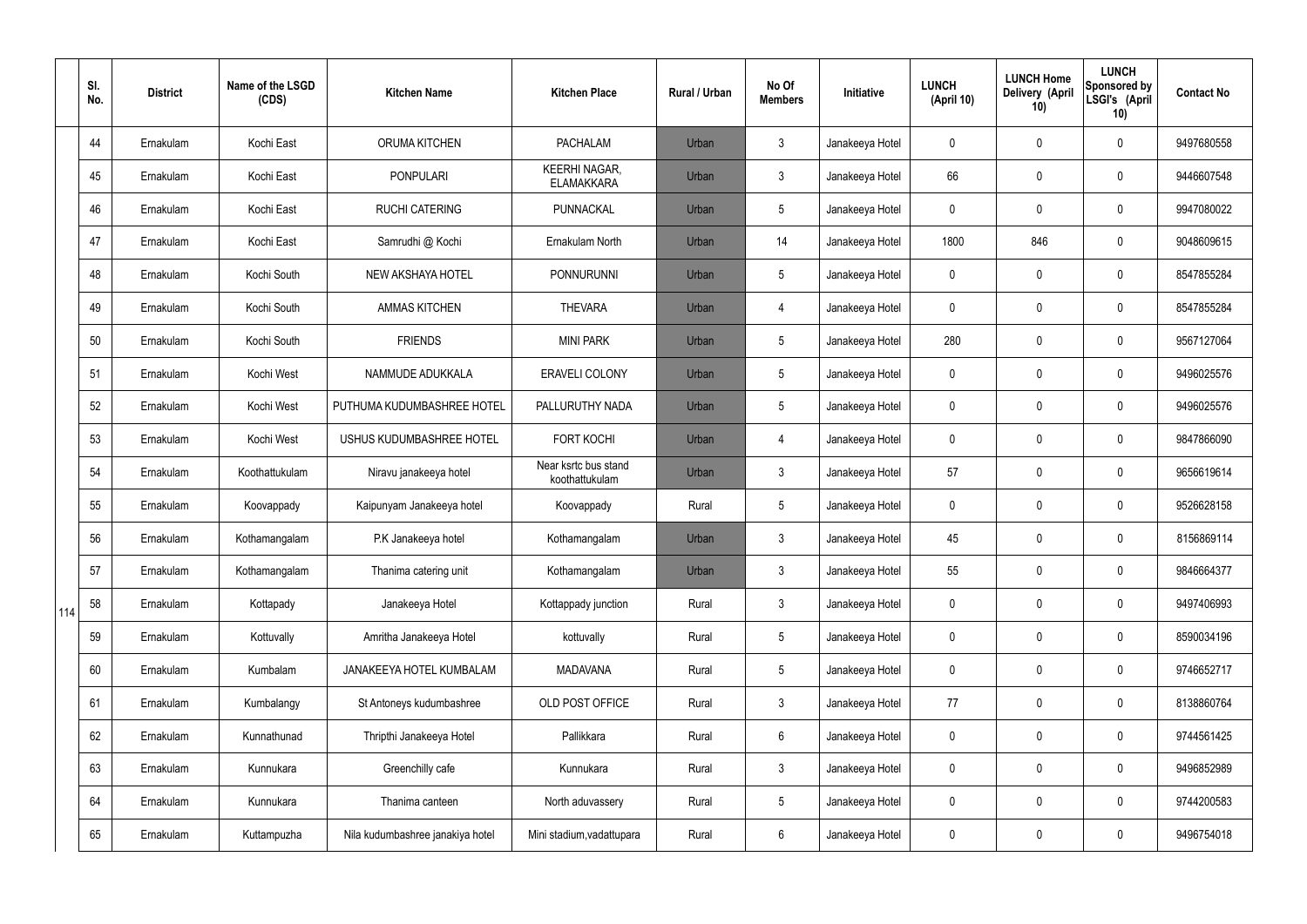| SI.<br>No. | <b>District</b> | Name of the LSGD<br>(CDS) | <b>Kitchen Name</b>            | <b>Kitchen Place</b>        | Rural / Urban | No Of<br><b>Members</b> | Initiative      | <b>LUNCH</b><br>(April 10) | <b>LUNCH Home</b><br>Delivery (April<br>10) | <b>LUNCH</b><br>Sponsored by<br>LSGI's (April<br>10) | <b>Contact No</b> |
|------------|-----------------|---------------------------|--------------------------------|-----------------------------|---------------|-------------------------|-----------------|----------------------------|---------------------------------------------|------------------------------------------------------|-------------------|
| 66         | Ernakulam       | Kuzhippilly               | Janakeeya hotel                | Kuzhupilli                  | Rural         | $\mathbf 0$             | Janakeeya Hotel | $\mathbf 0$                | 0                                           | $\mathbf 0$                                          | 9744631998        |
| 67         | Ernakulam       | Malayattoor               | Whats app Janakeeya Hotel      | Thottuva                    | Rural         | $\mathbf{3}$            | Janakeeya Hotel | $\mathbf 0$                | 0                                           | $\mathbf 0$                                          | 9.19E+11          |
| 68         | Ernakulam       | Malayattoor               | Natturuchi Janakeeya Hotel     | Ettakkadavu                 | Rural         | $\mathbf{3}$            | Janakeeya Hotel | $\mathbf 0$                | 0                                           | $\mathbf 0$                                          | 9745470234        |
| 69         | Ernakulam       | Maneed                    | Coral Island                   | Maneed                      | Rural         | $\overline{4}$          | Janakeeya Hotel | 56                         | 0                                           | $\mathbf 0$                                          | 7012652495        |
| 70         | Ernakulam       | Manjalloor                | Thanima Kudumbashree hotel     | Vazhakkulam                 | Rural         | $5\phantom{.0}$         | Janakeeya Hotel | $\mathbf 0$                | 0                                           | $\mathbf 0$                                          | 7306907918        |
| 71         | Ernakulam       | Manjapra                  | Sara's Kitchen                 | Puthenpalli                 | Rural         | $\mathbf{3}$            | Janakeeya Hotel | $\mathbf 0$                | 0                                           | $\mathbf 0$                                          | 8547392730        |
| 72         | Ernakulam       | Maradu                    | <b>VANITHA HOTEL</b>           | <b>KUNDANNOR JN</b>         | Urban         | 4                       | Janakeeya Hotel | $\mathbf 0$                | 0                                           | $\mathbf 0$                                          | 9349505008        |
| 73         | Ernakulam       | Marady                    | Janakeeya hotel, Marady        | Unnakkuppa                  | Rural         | $\overline{4}$          | Janakeeya Hotel | $\mathbf 0$                | 0                                           | $\mathbf 0$                                          | 9947943177        |
| 74         | Ernakulam       | Mazhuvannoor              | Sruthi Janakeeya Hotel         | Valayanchirangara           | Rural         | $\mathbf{3}$            | Janakeeya Hotel | $\mathbf 0$                | 0                                           | $\mathbf 0$                                          | 9747924485        |
| 75         | Ernakulam       | Mookkannoor               | Mammaks Kitchen                | Mookkannoor                 | Rural         | $\mathbf{3}$            | Janakeeya Hotel | $\mathbf 0$                | 0                                           | $\mathbf 0$                                          | $9.19E + 11$      |
| 76         | Ernakulam       | Mudakkuzha                | Janakeeya Hotel                | Mudakkuzha                  | Rural         | $\mathbf{3}$            | Janakeeya Hotel | $\mathbf 0$                | 0                                           | $\boldsymbol{0}$                                     | $9.19E + 11$      |
| 77         | Ernakulam       | Mulanthuruthy             | Sulabha                        | karikode, mulanthuruthy     | Rural         | $\mathbf 0$             | Janakeeya Hotel | $\mathbf 0$                | 0                                           | $\mathbf 0$                                          | 9633427553        |
| 78         | Ernakulam       | Mulavukad                 | Kudumbashree Veetile bakshanam | Mulavukad                   | Rural         | $5\phantom{.0}$         | Janakeeya Hotel | 58                         | 68                                          | $\boldsymbol{0}$                                     | 9061339557        |
| 79         | Ernakulam       | Muvattupuzha              | Oottupura                      | Muvattupuzha                | Urban         | $\mathfrak{Z}$          | Janakeeya Hotel | $\mathbf 0$                | $\mathbf 0$                                 | $\pmb{0}$                                            |                   |
| 80         | Ernakulam       | Nayarambalam              | Four star cafe                 | Nayarambalam                | Rural         | $3\phantom{a}$          | Janakeeya Hotel | $\mathbf 0$                | $\mathbf 0$                                 | $\mathbf 0$                                          | 8891755948        |
| 81         | Ernakulam       | Nedumbassery              | Thani Nadan                    | Athani                      | Rural         | $5\phantom{.0}$         | Janakeeya Hotel | $\mathbf 0$                | $\mathbf 0$                                 | $\mathbf 0$                                          | 8138917514        |
| 82         | Ernakulam       | Nellikuzhy                | Janakeeya Hotel                | Nellikkuzhi                 | Rural         | $\mathfrak{Z}$          | Janakeeya Hotel | 96                         | 0                                           | $\mathbf 0$                                          | 9562713076        |
| 83         | Ernakulam       | Njarakkal                 | Kripa Catering Unit            | Njarakkal                   | Rural         | $\mathfrak{Z}$          | Janakeeya Hotel | 0                          | 0                                           | $\mathbf 0$                                          | 9567534006        |
| 84         | Ernakulam       | Okkal                     | Manna Janakeeya Hotel          | Edavoor                     | Rural         | $\overline{4}$          | Janakeeya Hotel | $\mathbf 0$                | 0                                           | $\mathbf 0$                                          | 9539507674        |
| 85         | Ernakulam       | Paingottoor               | Janakeeya hotel                | Paingottoor                 | Rural         | $\overline{7}$          | Janakeeya Hotel | 0                          | 0                                           | $\mathbf 0$                                          | 9656855730        |
| 86         | Ernakulam       | Paipra                    | Nanma Janakeeya Hotel          | Pezhakkappilly              | Rural         | $\mathfrak{Z}$          | Janakeeya Hotel | 34                         | 0                                           | $\mathbf 0$                                          | 9567747725        |
| 87         | Ernakulam       | Pallarimangalam           | Janakeeya Hotel                | Janakeeya Hotel, Koovalloor | Rural         | 4                       | Janakeeya Hotel | 0                          | 0                                           | $\boldsymbol{0}$                                     | 7025992310        |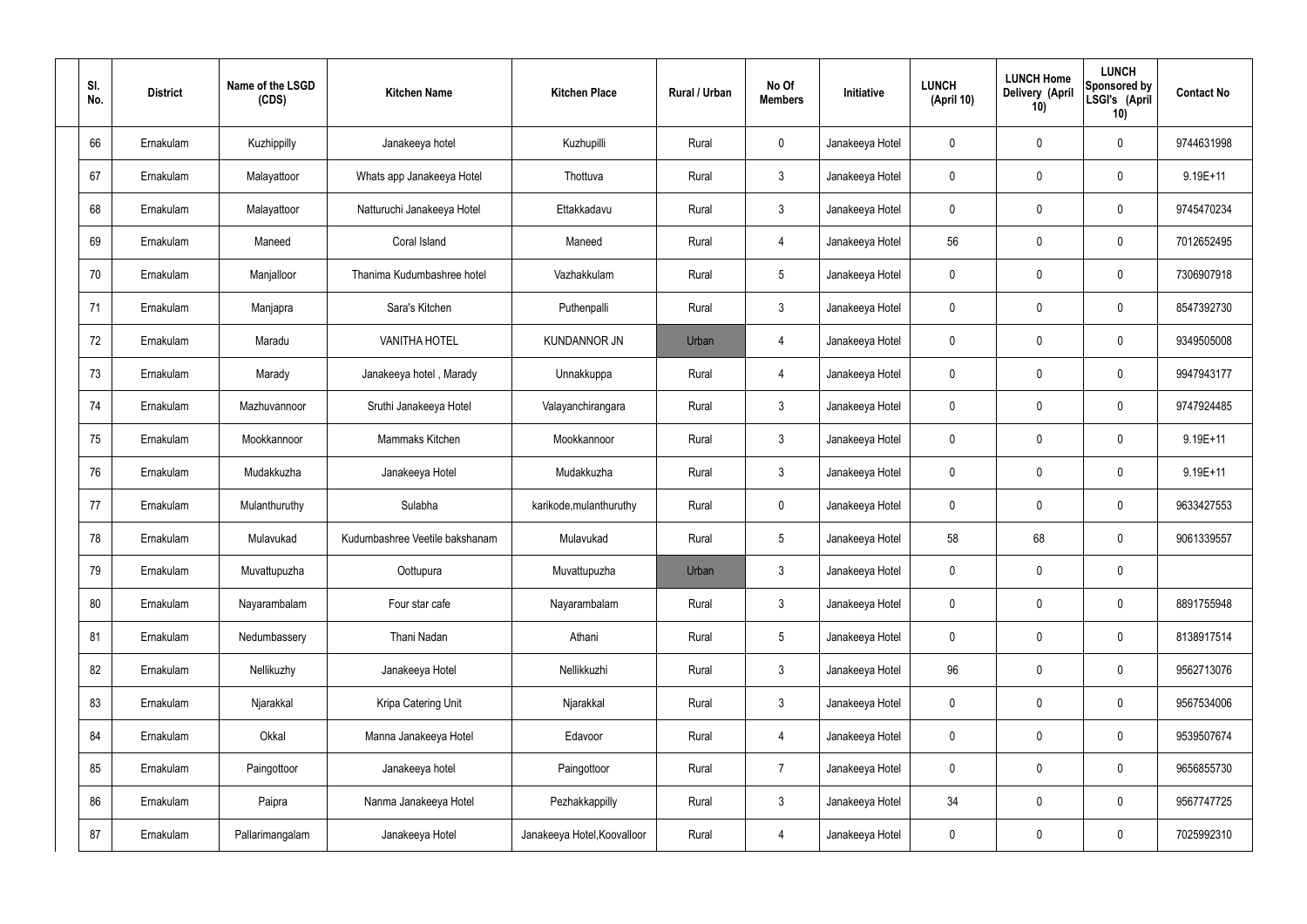| SI.<br>No. | <b>District</b> | Name of the LSGD<br>(CDS) | <b>Kitchen Name</b>                                             | <b>Kitchen Place</b>                        | Rural / Urban | No Of<br><b>Members</b> | Initiative      | <b>LUNCH</b><br>(April 10) | <b>LUNCH Home</b><br>Delivery (April<br>10) | <b>LUNCH</b><br>Sponsored by<br>LSGI's (April<br>10) | <b>Contact No</b> |
|------------|-----------------|---------------------------|-----------------------------------------------------------------|---------------------------------------------|---------------|-------------------------|-----------------|----------------------------|---------------------------------------------|------------------------------------------------------|-------------------|
| 88         | Ernakulam       | Pallipuram                | SANTHWANAM Janakeeyahotel                                       | Pothen valav                                | Rural         | $5\phantom{.0}$         | Janakeeya Hotel | 0                          | 0                                           | $\mathbf 0$                                          | 9747525176        |
| 89         | Ernakulam       | Pambakkuda                | viswastha catering unit                                         | pambakkuda block punjayathu<br>building     | Rural         | $\overline{4}$          | Janakeeya Hotel | 0                          | $\mathbf 0$                                 | $\pmb{0}$                                            | 9946404045        |
| 90         | Ernakulam       | Parakkadave               | Thejus catering unit                                            | Moozhikkulam                                | Rural         | 10                      | Janakeeya Hotel | 0                          | 0                                           | $\mathbf 0$                                          | 9847936303        |
| 91         | Ernakulam       | Paravoor                  | sree vigneswara sc cafe                                         | Govt.boys' HSS, N.Paravur                   | Urban         | $\overline{4}$          | Janakeeya Hotel | 0                          | $\mathbf 0$                                 | $\mathbf 0$                                          |                   |
| 92         | Ernakulam       | Perumbavoor               | <b>JANAKEEYA HOTEL MINI CIVIL</b><br><b>STATION PERUMBAVOOR</b> | <b>CIVIL STATION</b>                        | Urban         | $\mathbf{3}$            | Janakeeya Hotel | 0                          | 0                                           | $\mathbf 0$                                          | 9847008734        |
| 93         | Ernakulam       | Perumbavoor               | Swath kudumbashree canteen                                      | Perumbavoor                                 | Urban         | $\mathfrak{Z}$          | Janakeeya Hotel | 0                          | $\mathbf 0$                                 | $\mathbf 0$                                          | 9847015470        |
| 94         | Ernakulam       | Perumbavoor               | Janakeeya Hotel                                                 | Kanjirakkad pallippady                      | Urban         | $\mathbf{3}$            | Janakeeya Hotel | 0                          | 0                                           | $\mathbf 0$                                          | 9847015470        |
| 95         | Ernakulam       | Pindimana                 | Janakeeya hotel                                                 | Muthamkuzhi                                 | Rural         | $\overline{4}$          | Janakeeya Hotel | 55                         | $\mathbf 0$                                 | $\mathbf 0$                                          | 9656297799        |
| 96         | Ernakulam       | Piravam                   | sneha canteen                                                   | municipality building base floor<br>piravom | Urban         | $\overline{4}$          | Janakeeya Hotel | 175                        | 0                                           | $\mathbf 0$                                          | 8075376906        |
| 97         | Ernakulam       | Pootrikka                 | <b>GRANDMA JANAKEEYA HOTEL</b>                                  | <b>CHOONDI</b>                              | Rural         | $\mathfrak{Z}$          | Janakeeya Hotel | 0                          | 0                                           | $\mathbf 0$                                          | 9400550287        |
| 98         | Ernakulam       | Pothanikkad               | Taj hotel                                                       | Pothanikkad                                 | Rural         | $\mathbf{3}$            | Janakeeya Hotel | 0                          | 0                                           | $\mathbf 0$                                          | 9645079573        |
| 99         | Ernakulam       | Puthanvelikkara           | Panjami cafe kudumbashree                                       | Near panjayath office                       | Rural         | $5\phantom{.0}$         | Janakeeya Hotel | 76                         | 0                                           | $\mathbf 0$                                          | 9645530669        |
| 100        | Ernakulam       | Ramamangalam              | Kalavara janakeeya hotel                                        | ramamngalam                                 | Rural         | 4                       | Janakeeya Hotel | 180                        | 0                                           | $\mathbf 0$                                          | 9961344346        |
| 101        | Ernakulam       | Rayamangalam              | Arya canteen                                                    | Kuruppampady                                | Rural         | $\mathbf{3}$            | Janakeeya Hotel | 0                          | $\mathbf 0$                                 | $\mathbf 0$                                          | 8281825730        |
| 102        | Ernakulam       | Thirumarady               | janakiya hotel thirumarady                                      | edappara jn.                                | Rural         | $\mathbf{3}$            | Janakeeya Hotel | 0                          | $\mathbf 0$                                 | $\mathbf 0$                                          | 7594811868        |
| 103        | Ernakulam       | Thiruvaniyoor             | Thanima                                                         | Thiruvaniyoor                               | Rural         | $\mathbf 0$             | Janakeeya Hotel | 0                          | 0                                           | $\pmb{0}$                                            | 9061239698        |
| 104        | Ernakulam       | Thrikkakkara East         | Thanima Janakeeya Hotel                                         | Kakkanad                                    | Urban         | 8                       | Janakeeya Hotel | 0                          | $\mathbf 0$                                 | $\pmb{0}$                                            | 9207134763        |
| 105        | Ernakulam       | Thrikkakkara west         | Janakeeya hotel                                                 | Chembumukku                                 | Urban         | $5\phantom{.0}$         | Janakeeya Hotel | 397                        | 0                                           | $\pmb{0}$                                            | 9496530576        |
|            | Ernakulam       | Thrikkakara East          | Kalavara janakeeya hotel                                        | Kusumagiri kakkanadu                        | Urban         | $5\,$                   | Janakeeya Hotel | 0                          | $\mathbf 0$                                 | $\mathbf 0$                                          | 8921205134        |
| 106        | Ernakulam       | Thuravoor                 | e-grill Janakeeya Hotel                                         | Yudapuram                                   | Rural         | 4                       | Janakeeya Hotel | 45                         | 0                                           | $\pmb{0}$                                            | 9526845935        |
| 107        | Ernakulam       | Tripunithura              | Janakeeya Hotel Tripunithura                                    | Eroor                                       | Urban         | $\mathfrak{Z}$          | Janakeeya Hotel | 57                         | $\pmb{0}$                                   | $\pmb{0}$                                            | 8137977644        |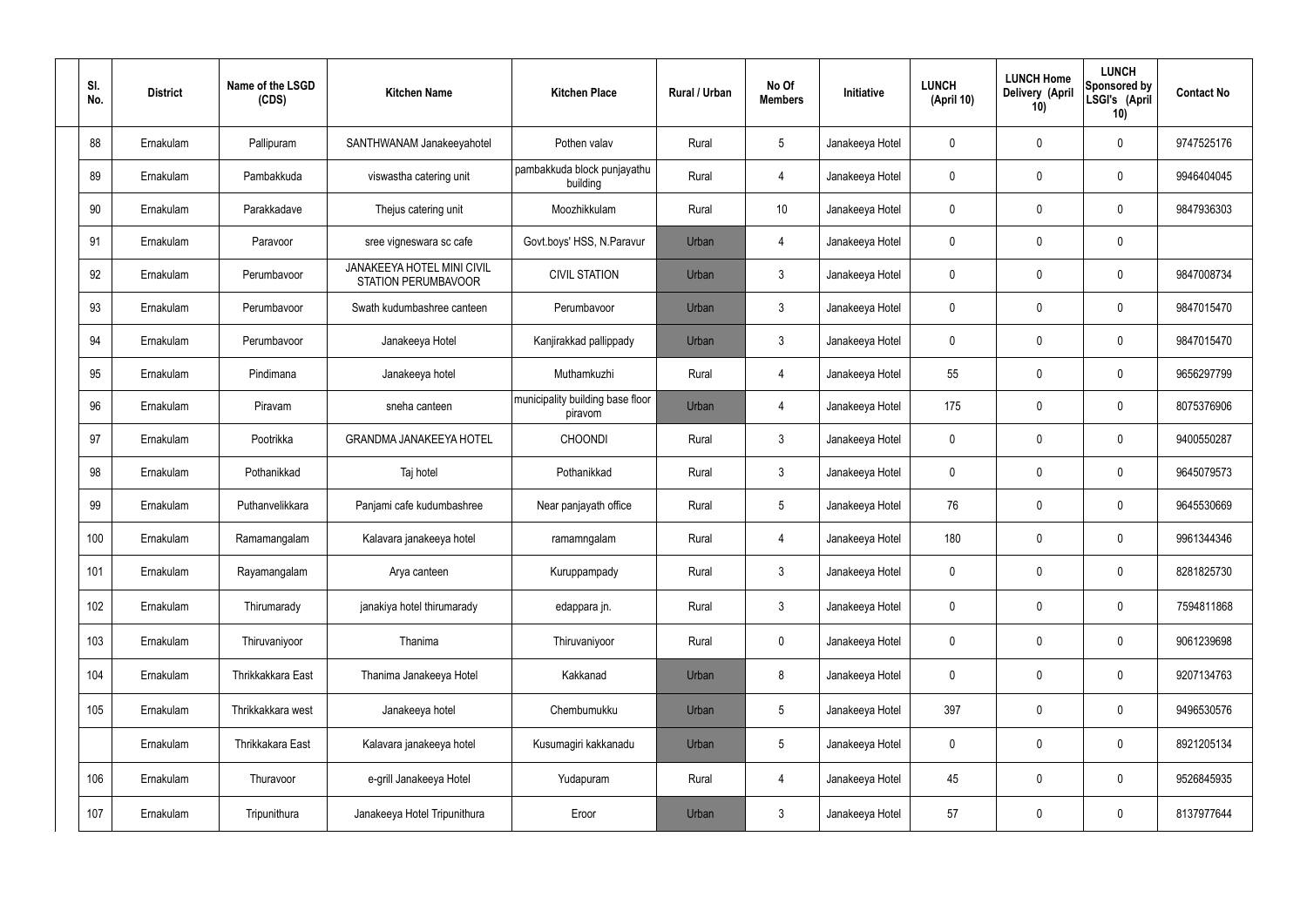|            | SI.<br>No.      | <b>District</b> | Name of the LSGD<br>(CDS) | <b>Kitchen Name</b>                         | <b>Kitchen Place</b>                              | Rural / Urban | No Of<br><b>Members</b> | Initiative      | <b>LUNCH</b><br>(April 10) | <b>LUNCH Home</b><br>Delivery (April<br>10) | <b>LUNCH</b><br>Sponsored by<br>LSGI's (April<br>10) | <b>Contact No</b> |
|------------|-----------------|-----------------|---------------------------|---------------------------------------------|---------------------------------------------------|---------------|-------------------------|-----------------|----------------------------|---------------------------------------------|------------------------------------------------------|-------------------|
|            | 108             | Ernakulam       | Vadakkekkara              | vadakkekkara kudumbasree janakeeya<br>hotel | Madaplathuruth                                    | Rural         | 4                       | Janakeeya Hotel | 0                          | 0                                           | 0                                                    | 8301806778        |
|            | 109             | Ernakulam       | Vadavukode<br>Puthancruz  | <b>JANAKEEYA HOTEL</b>                      | Puthencruz                                        | Rural         | $\mathbf{3}$            | Janakeeya Hotel | 0                          | 0                                           | 0                                                    | $9.19E + 11$      |
|            | 110             | Ernakulam       | Valakom                   | Ruchi                                       | Valakom                                           | Rural         | $5\phantom{.0}$         | Janakeeya Hotel | 0                          | 0                                           | $\pmb{0}$                                            | 9074232700        |
|            | 111             | Ernakulam       | Varapuzha                 | <b>DURGA ACTIVITY</b>                       | <b>CHETTIBHAGAM</b>                               | Rural         | 8                       | Janakeeya Hotel | 0                          | 0                                           | $\pmb{0}$                                            | 9496160074        |
|            | 112             | Ernakulam       | Vazhakulam                | Three Star Hotel                            | Marampally                                        | Rural         | $\mathfrak{Z}$          | Janakeeya Hotel | 34                         | $\mathbf 0$                                 | $\pmb{0}$                                            | 6282644893        |
|            | 113             | Ernakulam       | Vengola                   | Janakeeya Hotel                             | Pathipalam                                        | Rural         | $5\phantom{.0}$         | Janakeeya Hotel | 88                         | $\mathbf 0$                                 | $\pmb{0}$                                            | 8137887455        |
|            | 114             | Ernakulam       | Vengoor                   | <b>JANAKEEYA HOTEL</b>                      | Choorathod                                        | Rural         | 4                       | Janakeeya Hotel | 42                         | $\mathbf 0$                                 | $\pmb{0}$                                            | 9656904682        |
| <b>114</b> |                 |                 |                           |                                             |                                                   |               | 449                     |                 | 5352                       | 914                                         | $\overline{0}$                                       |                   |
|            | $\overline{1}$  | Idukki          | Adimaly                   | Friends Janakeeya Hotel                     | Adimaly                                           | Rural         | 4                       | Janakeeya Hotel | $\mathbf 0$                | $\mathbf 0$                                 | $\pmb{0}$                                            | 9961635779        |
|            | $\overline{2}$  | Idukki          | Alackode                  | Five Star Canteen                           | Elamdesham Block<br>Panchayath Building, Alakode  | Rural         | $5\phantom{.0}$         | Janakeeya Hotel | 0                          | 0                                           | $\pmb{0}$                                            | 9961482164        |
|            | $\mathbf{3}$    | Idukki          | Arakkulam                 | Sabhalyam                                   | Moolamattom                                       | Rural         | 4                       | Janakeeya Hotel | 0                          | $\mathbf 0$                                 | $\pmb{0}$                                            | 8848124921        |
|            | 4               | Idukki          | Ayyappancovil             | Maria Janakeeya Hotel                       | Parappu                                           | Rural         | $\mathfrak{Z}$          | Janakeeya Hotel | 0                          | 0                                           | $\pmb{0}$                                            | 9544622096        |
|            | 5               | Idukki          | Bysonvalley               | Famous Janakiya Hotel                       | Pottankad                                         | Rural         | 4                       | Janakeeya Hotel | 55                         | $\mathbf 0$                                 | $\pmb{0}$                                            | 9744566398        |
|            | $6\,$           | Idukki          | Chakkupallam              | Vanithasree Janakeeya Hotel                 | Anakkara                                          | Rural         | $\mathfrak{Z}$          | Janakeeya Hotel | $\mathbf 0$                | $\pmb{0}$                                   | $\pmb{0}$                                            | 8075143547        |
|            | $\overline{7}$  | Idukki          | Devikulam                 | Kudumbashree Janakeeya Hotel                | Echo point                                        | Rural         | $\mathfrak{Z}$          | Janakeeya Hotel | 110                        | $\mathbf 0$                                 | $\mathbf 0$                                          | 8281640208        |
|            | 8               | Idukki          | Edavetty                  | Kudumbashree Janakeeya Hotel                | Edavetty                                          | Rural         | $\mathbf{3}$            | Janakeeya Hotel | $\mathbf 0$                | $\pmb{0}$                                   | $\mathbf 0$                                          | 6238694173        |
|            | 9               | Idukki          | Erattayar                 | Vanitha Janakeeya Hotel                     | Erattayar                                         | Rural         | 4                       | Janakeeya Hotel | 0                          | $\mathbf 0$                                 | $\mathbf 0$                                          | 9188166929        |
|            | 10 <sup>°</sup> | Idukki          | Kamakshi                  | Kripa Catering                              | Thankamani                                        | Rural         | $5\phantom{.0}$         | Janakeeya Hotel | $\mathbf 0$                | 0                                           | $\mathbf 0$                                          | 9544021398        |
|            | 11              | Idukki          | Kanchiyar                 | Swadh Janakeeya Hotel                       | Kanchiyar                                         | Rural         | $5\phantom{.0}$         | Janakeeya Hotel | $\mathbf 0$                | $\mathbf 0$                                 | $\mathbf 0$                                          | 8606856496        |
|            | 12              | Idukki          | Kanjikkuzhi               | Samarppanam                                 | Kanjikkuzhi                                       | Rural         | 4                       | Janakeeya Hotel | $\mathbf 0$                | 0                                           | $\mathbf 0$                                          | 9447169262        |
|            | 13              | Idukki          | Kanthaloor                | Morningstar Janakeeya Hotel                 | Sahayagiri complex, near<br>Kanthalloor Bus stand | Rural         | 4                       | Janakeeya Hotel | 106                        | $\mathbf 0$                                 | $\mathbf 0$                                          | 9447941632        |
|            | 14              | Idukki          | Karimannoor               | Rujiya Catering Unit                        | Karimannoor                                       | Rural         | $\overline{5}$          | Janakeeya Hotel | 60                         | 0                                           | $\pmb{0}$                                            | 9497454952        |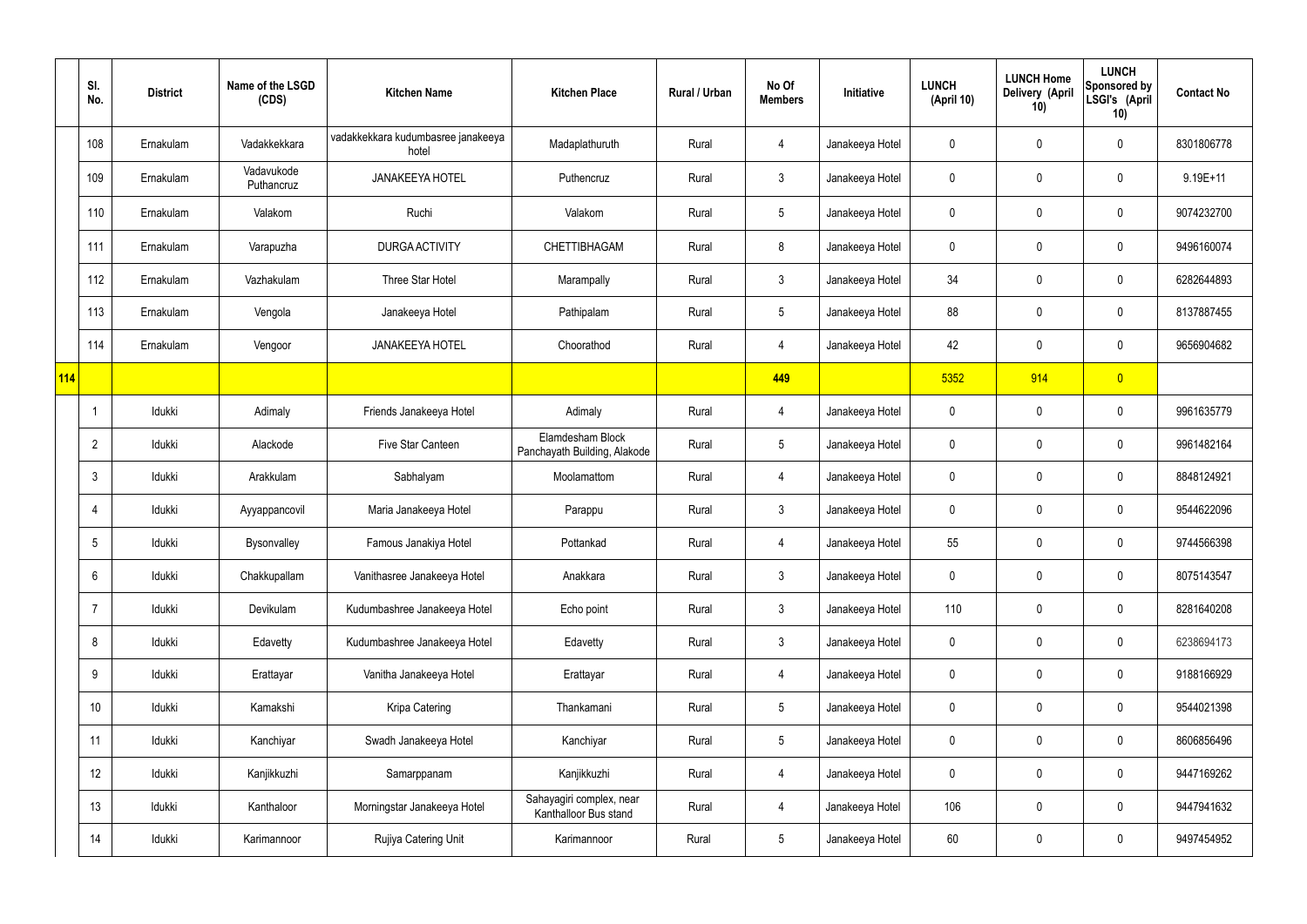|    | SI.<br>No. | <b>District</b> | Name of the LSGD<br>(CDS) | <b>Kitchen Name</b>                | <b>Kitchen Place</b>          | <b>Rural / Urban</b> | No Of<br><b>Members</b> | Initiative      | <b>LUNCH</b><br>(April 10) | <b>LUNCH Home</b><br>Delivery (April<br>10) | <b>LUNCH</b><br>Sponsored by<br>LSGI's (April<br>10) | <b>Contact No</b> |
|----|------------|-----------------|---------------------------|------------------------------------|-------------------------------|----------------------|-------------------------|-----------------|----------------------------|---------------------------------------------|------------------------------------------------------|-------------------|
|    | 15         | Idukki          | Karunapuram               | Karuna Hotel                       | Panchayathu complex           | Rural                | 4                       | Janakeeya Hotel | 0                          | 0                                           | $\mathbf 0$                                          | 9961152820        |
|    | 16         | Idukki          | Kattappana                | Karunya Janakeeya Hotel            | Kattappana                    | Urban                | 5                       | Janakeeya Hotel | 235                        | $\pmb{0}$                                   | $\pmb{0}$                                            | 9497684477        |
|    | 17         | Idukki          | Kodikkulam                | Kulirma Janakiya Hotel             | Kodikkulam                    | Rural                | $6\phantom{.}$          | Janakeeya Hotel | 0                          | 0                                           | $\pmb{0}$                                            | 9605111852        |
|    | 18         | Idukki          | Kokkayar                  | Sevana Janakeeya hotel             | 35th Mile                     | Rural                | $\mathfrak{Z}$          | Janakeeya Hotel | 0                          | 0                                           | $\pmb{0}$                                            | 9562067674        |
|    | 19         | Idukki          | Konnathadi                | Friends Janakeeya Hotel            | Panickankudi                  | Rural                | $6\overline{6}$         | Janakeeya Hotel | 0                          | 0                                           | $\pmb{0}$                                            | 9544048878        |
|    | 20         | Idukki          | Konnathadi                | Janapriya Janakeeya Hotel          | Konnathadi                    | Rural                | $\mathfrak{Z}$          | Janakeeya Hotel | 0                          | $\mathbf 0$                                 | $\pmb{0}$                                            | 9895147074        |
|    | 21         | Idukki          | Kudayathoor               | Kudumbashree Janakeeya Hotel       | Kanjar                        | Rural                | $\mathbf{3}$            | Janakeeya Hotel | 0                          | 0                                           | $\pmb{0}$                                            | 9526762560        |
|    | 22         | Idukki          | Kumaramangalam            | Kumaramangalam Janakeeya Hotel     | Kumaramangalam                | Rural                | $\overline{4}$          | Janakeeya Hotel | $\mathbf 0$                | $\mathbf 0$                                 | $\pmb{0}$                                            | 9745633509        |
|    | 23         | Idukki          | Kumili                    | Ruchi Hotel                        | Kumili                        | Rural                | 4                       | Janakeeya Hotel | 0                          | $\mathbf 0$                                 | $\mathbf 0$                                          | 9447980637        |
|    | 24         | Idukki          | Manakkadu                 | Vanitha Hotel                      | Chittoor                      | Rural                | $\mathbf{3}$            | Janakeeya Hotel | 0                          | $\mathbf 0$                                 | $\pmb{0}$                                            | 8330097933        |
| 50 | 25         | Idukki          | Mankulam                  | Jeevanam Catering Janakeeya Hotel  | Panchayathu Building          | Rural                | 4                       | Janakeeya Hotel | 0                          | 0                                           | $\pmb{0}$                                            | 9495060505        |
|    | 26         | Idukki          | Mankulam                  | Happy Janakéeya Hotel              | Aanakkulam                    | Rural                | $\mathfrak{Z}$          | Janakeeya Hotel | 55                         | $\mathbf 0$                                 | $\pmb{0}$                                            | 9496251027        |
|    | 27         | Idukki          | Marayoor                  | Malabar food court Janakeeya Hotel | Marayoor Near IDCB bank       | Rural                | 4                       | Janakeeya Hotel | 192                        | $\mathbf 0$                                 | $\mathbf 0$                                          | 9446925610        |
|    | 28         | Idukki          | Mariyapuram               | Anaswara Hotel & Catering          | Idukki                        | Rural                | 4                       | Janakeeya Hotel | $\mathbf 0$                | $\mathbf 0$                                 | $\mathbf 0$                                          | 9526329438        |
|    | 29         | Idukki          | Munnar                    | Annapoorna catering                | Lorry stand, old munnar       | Rural                | 5 <sub>5</sub>          | Janakeeya Hotel | 275                        | $\mathbf 0$                                 | $\mathbf 0$                                          | 8281009478        |
|    | 30         | Idukki          | Muttom                    | Nila Janakeeya Hotel               | Muttom                        | Rural                | $\mathbf{3}$            | Janakeeya hotel | $\mathbf 0$                | $\mathbf 0$                                 | $\mathbf 0$                                          | 9961104818        |
|    | 31         | Idukki          | Nedumkandam               | Annus catering                     | Nedumkandam<br>Kizhakkekavala | Rural                | $\overline{4}$          | Janakeeya Hotel | $\mathbf 0$                | $\mathbf 0$                                 | $\mathbf 0$                                          | 9747458576        |
|    | 32         | Idukki          | Pallivasal                | <b>Blessing Janakeeya Hotel</b>    | Pallivasal                    | Rural                | 4                       | Janakeeya Hotel | 40                         | $\mathbf 0$                                 | $\mathbf 0$                                          | 9947981574        |
|    | 33         | Idukki          | Pampadumpara              | Thripthy Janakeeya Hotel           | Pampadumpara                  | Rural                | $\mathbf{3}$            | Janakeeya Hotel | $\mathbf 0$                | $\mathbf 0$                                 | $\mathbf 0$                                          | 9207150558        |
|    | 34         | Idukki          | Peermedu                  | Thripthy Janakeeya Hotel           | Peermedu                      | Rural                | $\mathbf{3}$            | Janakeeya Hotel | $\mathbf 0$                | $\mathbf 0$                                 | $\mathbf 0$                                          | 9633311267        |
|    | 35         | Idukki          | Peruvanthanam             | Janakeeya Hotel                    | Peruvanthanam                 | Rural                | $5\phantom{.0}$         | Janakeeya Hotel | 0                          | $\mathbf 0$                                 | $\pmb{0}$                                            | 9562274720        |
|    | 36         | Idukki          | Purappuzha                | Ammas Janakeeya Hotel              | Purappuzha                    | Rural                | $\mathfrak{Z}$          | Janakeeya Hotel | 0                          | 0                                           | $\mathsf{0}$                                         | 9744954032        |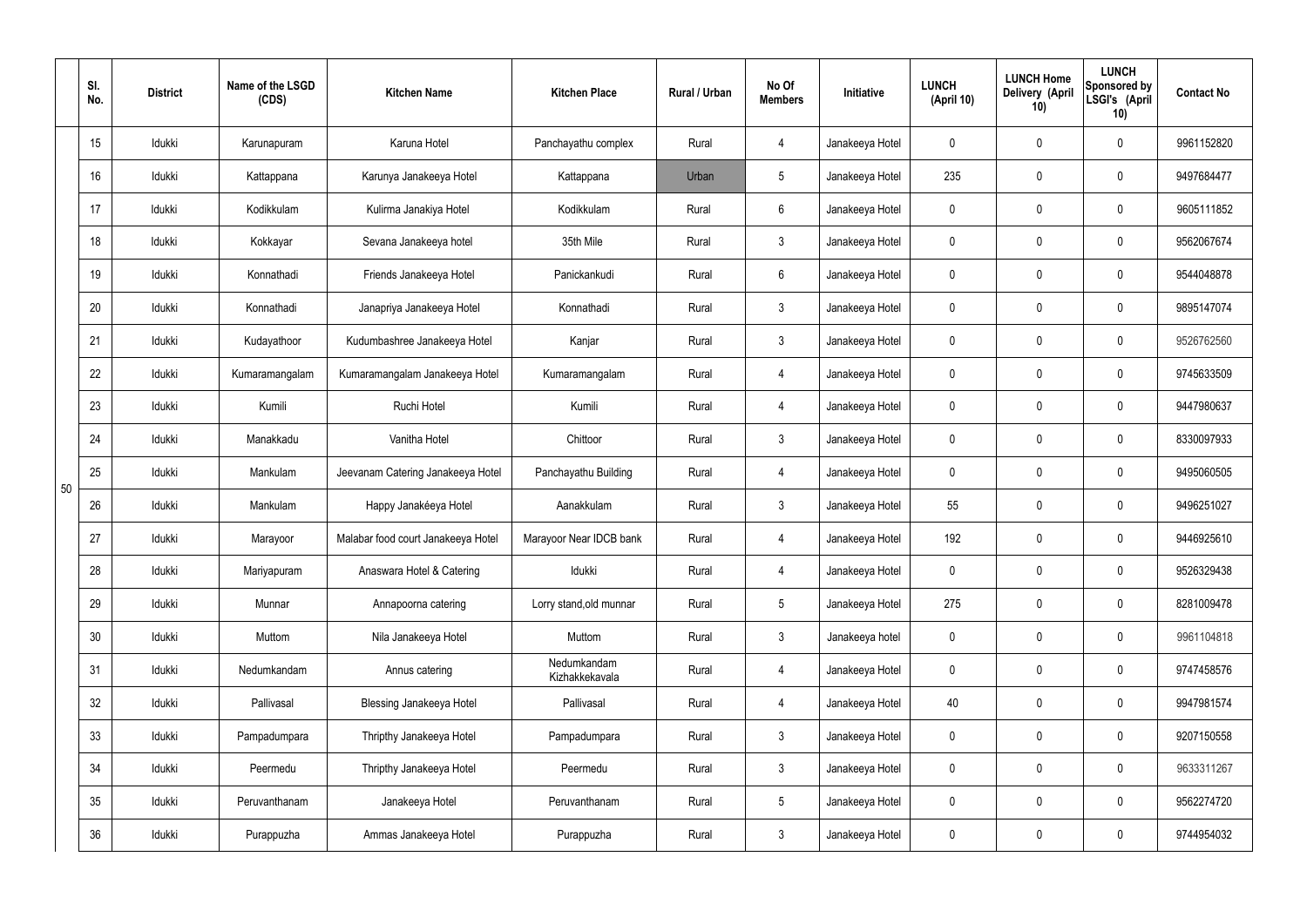|    | SI.<br>No.      | <b>District</b> | Name of the LSGD<br>(CDS) | <b>Kitchen Name</b>                       | <b>Kitchen Place</b>                      | Rural / Urban | No Of<br><b>Members</b> | <b>Initiative</b> | <b>LUNCH</b><br>(April 10) | <b>LUNCH Home</b><br>Delivery (April<br>10) | <b>LUNCH</b><br>Sponsored by<br>LSGI's (April<br>10) | <b>Contact No</b> |
|----|-----------------|-----------------|---------------------------|-------------------------------------------|-------------------------------------------|---------------|-------------------------|-------------------|----------------------------|---------------------------------------------|------------------------------------------------------|-------------------|
|    | 37              | Idukki          | Rajakkadu                 | Janakeeya Hotel                           | Rajakkadu Town                            | Rural         | $\mathbf{3}$            | Janakeeya Hotel   | 390                        | $\mathbf 0$                                 | $\mathbf 0$                                          | 9446766999        |
|    | 38              | Idukki          | Rajakumari                | Aiswarya Vanitha Restaurent               | Rajakumari South                          | Rural         | 4                       | Janakeeya Hotel   | $\mathbf 0$                | $\mathbf 0$                                 | $\mathbf 0$                                          | 9526570410        |
|    | 39              | Idukki          | Santhanpara               | Janakeeya Hotel                           | Santhanpara                               | Rural         | $\overline{4}$          | Janakeeya Hotel   | 185                        | $\mathbf 0$                                 | $\mathbf 0$                                          | 9526174553        |
|    | 40              | Idukki          | Senapathy                 | Ammoose Hotel                             | Mangathotty                               | Rural         | $\mathbf{3}$            | Janakeeya Hotel   | $\mathbf 0$                | $\mathbf 0$                                 | $\mathbf 0$                                          | 9539396626        |
|    | 41              | Idukki          | Udumbannoor               | Kudumbashree Janakeeya Hotel              | Udumbannor                                | Rural         | $\mathbf{3}$            | Janakeeya Hotel   | $\mathbf 0$                | $\mathbf 0$                                 | $\mathbf 0$                                          | 9633678438        |
|    | 42              | Idukki          | Upputhara                 | Samarppitha Janakeeya hotel               | Upputhara                                 | Rural         | $5\overline{)}$         | Janakeeya Hotel   | $\mathbf 0$                | $\mathbf 0$                                 | $\mathbf 0$                                          | 9526590710        |
|    | 43              | Idukki          | Vandanmedu                | Dharshana Janakeeya Hotel                 | Vandanmedu                                | Rural         | $\overline{4}$          | Janakeeya Hotel   | $\mathbf 0$                | $\mathbf 0$                                 | $\mathbf 0$                                          | 9744038737        |
|    | 44              | Idukki          | Vandiperiyar              | Vandiperiyar Janakeeya Hotel              | Vandiperiyar                              | Rural         | $5\phantom{.0}$         | Janakeeya Hotel   | $\mathbf 0$                | $\mathbf 0$                                 | $\mathbf 0$                                          | 8086863254        |
|    | 45              | Idukki          | Vannappuram               | Souhrudham Janakeeya Hotel                | Vannappuram                               | Rural         | $5\overline{)}$         | Janakeeya Hotel   | $\mathbf 0$                | $\mathbf 0$                                 | $\mathbf 0$                                          | 8113054492        |
|    | 46              | Idukki          | Vathikudy                 | Mahima                                    | Murickassery                              | Rural         | $\mathbf{3}$            | Janakeeya Hotel   | $\mathbf 0$                | $\mathbf 0$                                 | $\mathbf 0$                                          | 8289945652        |
|    | 47              | Idukki          | Vattavada                 | Vattavada Kudumbashree Janakeeya<br>Hotel | Keekkara, Kovilur                         | Rural         | $\overline{4}$          | Janakeeya Hotel   | 190                        | $\mathbf 0$                                 | $\mathbf 0$                                          | 9497790469        |
|    | 48              | Idukki          | Vazhathoppu               | Grahalakshmi Hotel & Catering             | Cheruthoni                                | Rural         | 4                       | Janakeeya Hotel   | $\mathbf 0$                | $\mathbf 0$                                 | $\mathbf 0$                                          | 9496178884        |
|    | 49              | Idukki          | Vellathooval              | Flowers Janakeeya Hotel                   | Vellathooval                              | Rural         | $\overline{4}$          | Janakeeya Hotel   | $\mathbf 0$                | $\mathbf 0$                                 | $\mathbf 0$                                          | 9961419892        |
|    | 50              | Idukki          | Velliyamattam             | Padhayam Kudumbashree Janakeeya<br>Hotel  | Velliyamattam                             | Rural         | $\overline{4}$          | Janakeeya Hotel   | $\mathbf 0$                | $\pmb{0}$                                   | $\mathbf 0$                                          | 7902854627        |
| 50 |                 |                 |                           |                                           |                                           |               | 197                     |                   | 1893                       | $\pmb{0}$                                   | $\mathbf 0$                                          |                   |
|    | $\overline{1}$  | Kannur          | Maloor                    | Maloor Janakeeya Hotel                    | Thrikandaripoyil, PO-<br>Thrikandaripoyil | Rural         | $\mathbf{3}$            | Janakeeya Hotel   | $\pmb{0}$                  | $\pmb{0}$                                   | $\mathbf 0$                                          | 9656132294        |
|    | $\overline{2}$  | Kannur          | Kolachery                 | Janakeeya Hotel                           | Kolachery Paramba, PO-<br>Kolacheri       | Rural         | $5\overline{)}$         | Janakeeya Hotel   | $\mathbf 0$                | $\pmb{0}$                                   | $\mathbf 0$                                          | 9895324699        |
|    | $\mathfrak{Z}$  | Kannur          | Pinarayi                  | Janakeeya hotel, Pinarayi                 | Pinarayi                                  | Rural         | $6\phantom{.}6$         | Janakeeya Hotel   | $\mathbf 0$                | $\pmb{0}$                                   | $\mathbf 0$                                          | 9447215211        |
|    | $\overline{4}$  | Kannur          | Muzhakunnu                | Thripthy Janakeeya Hotel                  | Kakkayangad, Muzhakkunnu                  | Rural         | $5\phantom{.0}$         | Janakeeya Hotel   | $\mathbf 0$                | $\pmb{0}$                                   | $\mathbf 0$                                          | 9526047538        |
|    | $5\phantom{.0}$ | Kannur          | Chapparappadavu           | Kudumbasree janakeeya hotel               | Near village office,<br>Chapparappadav    | Rural         | $\mathbf{3}$            | Janakeeya Hotel   | $\mathbf 0$                | $\mathbf 0$                                 | $\mathbf 0$                                          | 9605413324        |
|    | 6               | Kannur          | Iritty                    | Roopasree Kudumbashree hotel              | Koolichembra                              | Urban         | 8                       | Janakeeya Hotel   | $\mathbf 0$                | $\pmb{0}$                                   | $\mathbf 0$                                          | 8589921533        |
|    | $\overline{7}$  | Kannur          | Dharmadam                 | Dharmadam Janakeeya hotel                 | Near Andalloor kav,<br>Dharmadam          | Rural         | $\mathbf{3}$            | Janakeeya Hotel   | $\pmb{0}$                  | $\pmb{0}$                                   | $\mathbf 0$                                          | 9526975778        |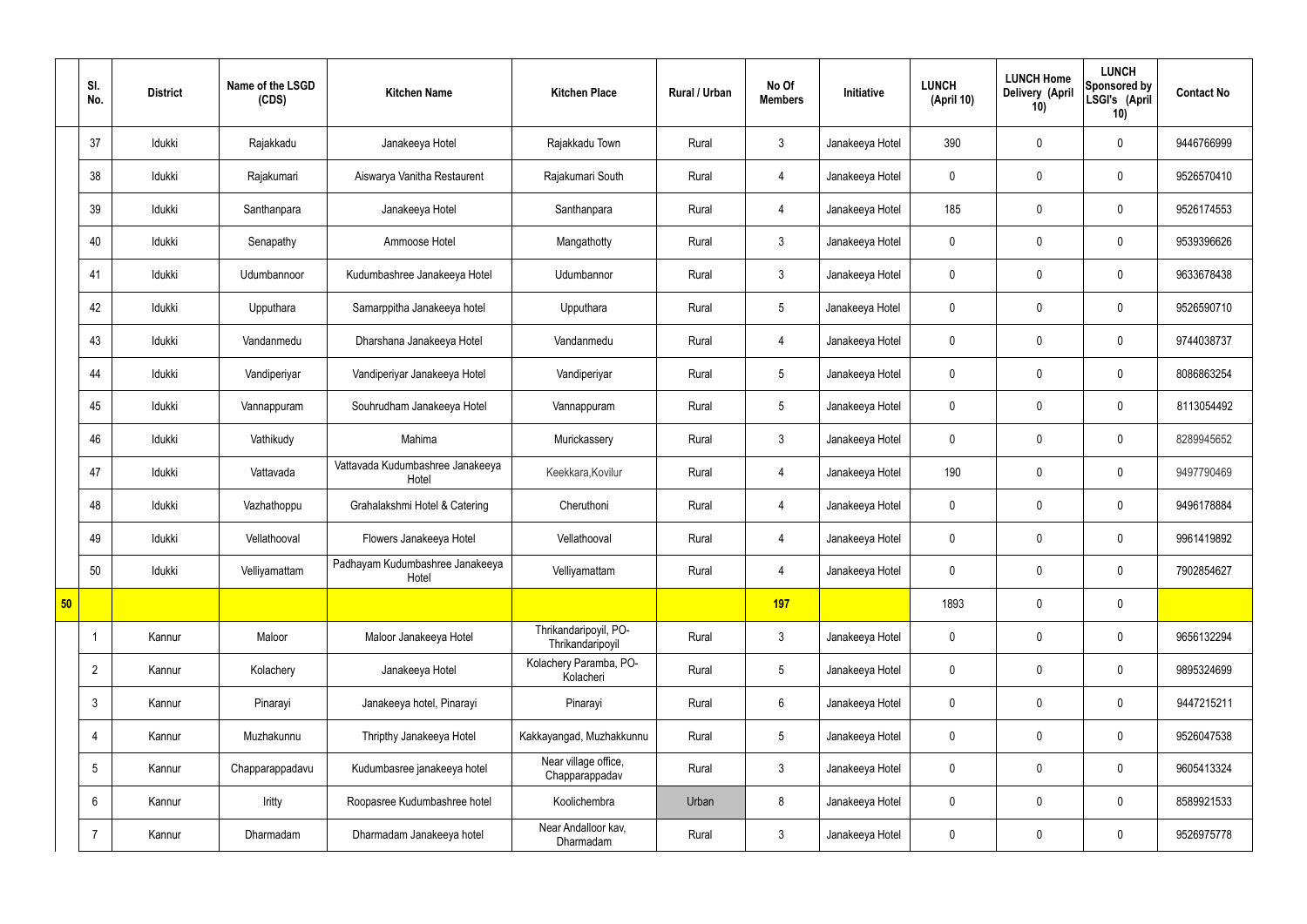| SI.<br>No. | <b>District</b> | Name of the LSGD<br>(CDS)   | <b>Kitchen Name</b>                                | <b>Kitchen Place</b>                           | Rural / Urban | No Of<br><b>Members</b> | Initiative      | <b>LUNCH</b><br>(April 10) | <b>LUNCH Home</b><br>Delivery (April<br>10) | <b>LUNCH</b><br>Sponsored by<br>LSGI's (April<br>10) | <b>Contact No</b> |
|------------|-----------------|-----------------------------|----------------------------------------------------|------------------------------------------------|---------------|-------------------------|-----------------|----------------------------|---------------------------------------------|------------------------------------------------------|-------------------|
| 8          | Kannur          | Peralassery                 | Janakeeya Hotel                                    | Peralassery Town, PO -<br>Mundallur            | Rural         | 9                       | Janakeeya Hotel | 0                          | 0                                           | $\mathbf 0$                                          | 70256213909       |
| 9          | Kannur          | Kadannappalli<br>Panappuzha | Kudumbasree janakeeya hotel                        | Chanthappura                                   | Rural         | 4                       | Janakeeya Hotel | 0                          | $\mathbf 0$                                 | $\mathbf 0$                                          | 9961089935        |
| 10         | Kannur          | Anthur                      | Janakeeya hotel                                    | Dharmasala                                     | Urban         | $5\phantom{.0}$         | Janakeeya Hotel | 0                          | 0                                           | $\mathbf 0$                                          | 9544138650        |
| 11         | Kannur          | Cheruthazham                | Janakeeya Hotel (Thripthi<br>Kudumbashree Canteen) | Pilathara                                      | Rural         | $\mathbf{3}$            | Janakeeya Hotel | 0                          | $\mathbf 0$                                 | $\mathbf 0$                                          | 9947540361        |
| 12         | Kannur          | Peravoor                    | Kudumbashree Janakeeya Hotel                       | Peravoor Bus stand, Peravoor<br>P <sub>O</sub> | Rural         | $\mathbf{3}$            | Janakeeya Hotel | 0                          | 0                                           | $\mathbf 0$                                          | 9947567857        |
| 13         | Kannur          | Kalliassery                 | Janakeeya Hotel                                    | Irinav Road, Payyattam, PO-<br>Irinav          | Rural         | $\overline{4}$          | Janakeeya Hotel | 233                        | $\mathbf 0$                                 | $\mathbf 0$                                          | 8848330570        |
| 14         | Kannur          | Panniyannur                 | Janakeeya Hotel                                    | Panoor Block office compound                   | Rural         | $6\phantom{.}6$         | Janakeeya Hotel | 0                          | 0                                           | $\mathbf 0$                                          | 9447449875        |
| 15         | Kannur          | Kannapuram                  | Janakeeya Hotel                                    | Chynaclay road, Kannapuram                     | Rural         | $5\phantom{.0}$         | Janakeeya Hotel | 0                          | 0                                           | $\mathbf 0$                                          | 8089127045        |
| 16         | Kannur          | Sreekandapuram              | Janakeeya Hotel                                    | Sreekandapuram, near bus<br>stand              | Urban         | $5\phantom{.0}$         | Janakeeya Hotel | 0                          | $\mathbf 0$                                 | $\mathbf 0$                                          | 7591948757        |
| 17         | Kannur          | Thalasseri                  | Janakeeya Hotel                                    | New bus stand, Thalasseri                      | Urban         | $6\phantom{.}6$         | Janakeeya Hotel | 0                          | 0                                           | $\mathbf 0$                                          | 9446263864        |
| 18         | Kannur          | Chokli                      | Janakeeya Hotel                                    | Olavilam, Chokli                               | Rural         | $5\phantom{.0}$         | Janakeeya Hotel | 0                          | 0                                           | $\mathbf 0$                                          | 9846892821        |
| 19         | Kannur          | Udayagiri                   | Janakeeya Hotel                                    | Karthikapuram                                  | Rural         | 4                       | Janakeeya Hotel | 0                          | 0                                           | $\mathbf 0$                                          | 9562375342        |
| 20         | Kannur          | Karivellur Peralam          | Janakeeya Hotel                                    | Panchayah building,<br>Onakkunnu               | Rural         | 4                       | Janakeeya Hotel | 0                          | 0                                           | $\mathbf 0$                                          | 7025519714        |
| 21         | Kannur          | Muzhappilangad              | Janakeeya Hotel                                    | Near FCI godown,<br>Muzhappilangad             | Rural         | $5\phantom{.0}$         | Janakeeya Hotel | $\mathbf 0$                | $\mathsf{0}$                                | $\mathbf 0$                                          | 7306005267        |
| 22         | Kannur          | Narath                      | Janakeeya Hotel                                    | Janakeeya Hotel, Kambil,<br>Narath             | Rural         | $\overline{7}$          | Janakeeya Hotel | $\mathbf 0$                | $\mathsf{0}$                                | $\mathbf 0$                                          | 9747441162        |
| 23         | Kannur          | Payyannur                   | Janakeeya Hotel                                    | Municipality compoud,<br>Payyannur             | Urban         | $\mathbf{3}$            | Janakeeya Hotel | 0                          | $\mathbf 0$                                 | $\mathbf 0$                                          | 9526620805        |
| 24         | Kannur          | Kangol Alappadamba          | Janakeeya Hotel                                    | Mathil, Near Kangol<br>Alappadamba Panchayath  | Rural         | $\overline{4}$          | Janakeeya Hotel | 0                          | $\mathbf 0$                                 | $\mathbf 0$                                          | 9495296142        |
| 25         | Kannur          | Naduvil                     | Janakeeya Hotel                                    | Panchayath compound,<br>Naduvil town           | Rural         | $\overline{4}$          | Janakeeya Hotel | 0                          | $\mathbf 0$                                 | $\mathbf 0$                                          | 7902902490        |
| 26         | Kannur          | Koothuparamba               | Janakeeya Hotel                                    | Manghad Vayal, Near HSS<br>Koothuparamba, PO-  | Urban         | 8                       | Janakeeya Hotel | $\mathbf 0$                | 0                                           | $\mathbf 0$                                          | 9645608253        |
| 27         | Kannur          | Kuttiatoor                  | Janakeeya Hotel                                    | Near Panchayath office,<br>Chattukappara       | Rural         | $5\phantom{.0}$         | Janakeeya Hotel | 0                          | $\mathsf{0}$                                | $\mathbf 0$                                          | 9544644195        |
| 28         | Kannur          | Kathirur                    | Janakeeya Hotel                                    | Panchayath office building,<br>Kathirur        | Rural         | $5\phantom{.0}$         | Janakeeya Hotel | 0                          | $\mathsf{0}$                                | $\mathbf 0$                                          | 8129404833        |
| 29         | Kannur          | Panoor                      | Janakeeya Hotel                                    | Elangode, Panoor                               | Urban         | $5\overline{)}$         | Janakeeya Hotel | 0                          | 0                                           | $\mathbf 0$                                          | 9605852157        |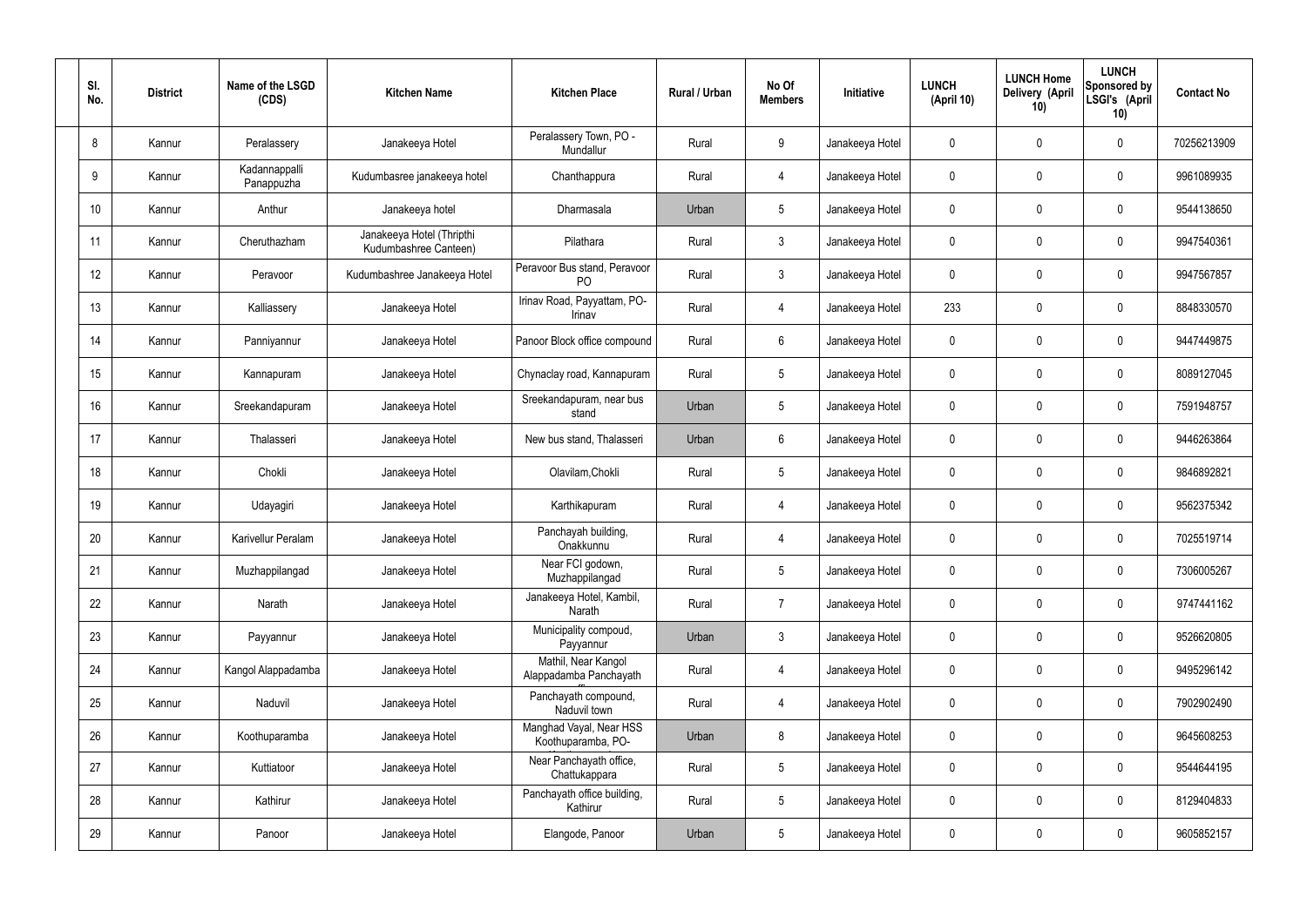|    | SI.<br>No. | <b>District</b> | Name of the LSGD<br>(CDS) | <b>Kitchen Name</b> | <b>Kitchen Place</b>                                           | Rural / Urban | No Of<br><b>Members</b> | Initiative      | <b>LUNCH</b><br>(April 10) | <b>LUNCH Home</b><br><b>Delivery (April</b><br>10) | <b>LUNCH</b><br>Sponsored by<br>LSGI's (April<br>10) | <b>Contact No</b> |
|----|------------|-----------------|---------------------------|---------------------|----------------------------------------------------------------|---------------|-------------------------|-----------------|----------------------------|----------------------------------------------------|------------------------------------------------------|-------------------|
|    | 30         | Kannur          | Chirakkal                 | Janakeeya Hotel     | Chirakkal weavers,<br>Puthiyatheru                             | Rural         | $5\overline{)}$         | Janakeeya Hotel | $\mathbf 0$                | 0                                                  | $\mathbf 0$                                          | 9895854873        |
|    | 31         | Kannur          | Eranjoli                  | Janakeeya Hotel     | Near Thalassery RTO office,<br>Chungam                         | Rural         | $5\overline{)}$         | Janakeeya Hotel | $\mathbf 0$                | $\mathbf 0$                                        | $\mathbf 0$                                          | 9656368808        |
|    | 32         | Kannur          | Payam                     | Janakeeya Hotel     | Near Panchayath office,<br>Madathil                            | Rural         | 4                       | Janakeeya Hotel | $\mathbf 0$                | $\mathbf 0$                                        | $\mathbf 0$                                          | 9496554678        |
|    | 33         | Kannur          | Eramam Kuttoor            | Janakeeya Hotel     | Mathamangalam, Near CDS<br>office                              | Rural         | 4                       | Janakeeya Hotel | $\mathbf 0$                | $\mathbf 0$                                        | $\mathbf 0$                                          | 9562473576        |
|    | 34         | Kannur          | Ramanthally               | Janakeeya hotel     | Ramanthally                                                    | Rural         | 4                       | Janakeeya Hotel | $\mathbf 0$                | $\mathbf 0$                                        | $\mathbf 0$                                          | 9496705429        |
|    | 35         | Kannur          | Thripangottur             | Janakeeya Hotel     | Kallikkandy, Thripangottur                                     | Rural         | 3                       | Janakeeya Hotel | $\mathbf 0$                | $\mathbf 0$                                        | $\mathbf 0$                                          | 9495191659        |
|    | 36         | Kannur          | Madayi                    | Janakeeya Hotel     | Eripuram, Near Vrindhavan<br>Residency, PO Pazhayangadi        | Rural         | $\mathbf{3}$            | Janakeeya Hotel | $\mathbf 0$                | $\mathbf 0$                                        | $\overline{0}$                                       | 7561006271        |
|    | 37         | Kannur          | Kelakam                   | Janakeeya Hotel     | Kelakam PO                                                     | Rural         | $\mathbf{3}$            | Janakeeya Hotel | $\mathbf 0$                | 0                                                  | $\mathbf 0$                                          | 8113866296        |
|    | 38         | Kannur          | Kurumathoor               | Janakeeya Hotel     | Near GVHSS, Kurumathoor                                        | Rural         | $\mathbf{3}$            | Janakeeya Hotel | $\mathbf 0$                | 0                                                  | $\mathbf 0$                                          | 9633816470        |
|    | 39         | Kannur          | Peringome Vayakkara       | Janakeeya Hotel     | Peringome, Near Police station                                 | Rural         | $5\phantom{.0}$         | Janakeeya Hotel | $\mathbf 0$                | 0                                                  | $\mathbf 0$                                          | 9961413726        |
|    | 40         | Kannur          | Munderi                   | Janakeeya Hotel     | Kanjirode Karakkadu, Munderi                                   | Rural         | 4                       | Janakeeya Hotel | $\mathbf 0$                | $\mathbf 0$                                        | $\mathbf 0$                                          | 8547609196        |
|    | 41         | Kannur          | Anjarakandy               | Janakeeya Hotel     | Panayatham Paramba,<br>Anjarankandy                            | Rural         | $\overline{4}$          | Janakeeya Hotel | $\mathbf 0$                | 0                                                  | $\mathbf 0$                                          | 9496900755        |
| 91 | 42         | Kannur          | Ayyankkunnu               | Janakeeya Hotel     | Ayyankunnu Panchayth<br>Anghadikkadavu                         | Rural         | 4                       | Janakeeya Hotel | $\mathbf 0$                | 0                                                  | $\mathbf{0}$                                         | 9946734976        |
|    | 43         | Kannur          | Padiyoor                  | Janakeeya Hotel     | Padiyoor PO                                                    | Rural         | $\overline{4}$          | Janakeeya Hotel | $\mathbf 0$                | $\pmb{0}$                                          | $\mathbf 0$                                          | 9539028498        |
|    | 44         | Kannur          | Ezhome                    | Janakeeya Hotel     | Pazhayangadi bus stand,<br>Ezhom                               | Rural         | $5\overline{)}$         | Janakeeya Hotel | $\mathbf 0$                | $\pmb{0}$                                          | $\mathbf 0$                                          | 8086910862        |
|    | 45         | Kannur          | Koodali                   | Janakeeya Hotel     | Near Koodali Panchayath<br>Office, Kololam, PO -<br>Edavannoor | Rural         | $\overline{4}$          | Janakeeya Hotel | $\pmb{0}$                  | 0                                                  | $\mathbf 0$                                          | 9526524230        |
|    | 46         | Kannur          | Pappinisseri              | Janakeeya Hotel     | Near EMS Smaraka Govt.<br>Higher secondary school,             | Rural         | $\overline{4}$          | Janakeeya Hotel | $\pmb{0}$                  | $\pmb{0}$                                          | $\mathbf 0$                                          | 9605727307        |
|    | 47         | Kannur          | Mattannur                 | Janakeeya Hotel     | Near Municipality office,<br>Mattannur                         | Urban         | $5\overline{)}$         | Janakeeya Hotel | $\pmb{0}$                  | $\pmb{0}$                                          | $\mathbf 0$                                          | 7510706897        |
|    | 48         | Kannur          | Chenghalayi               | Janakeeya Hotel     | Valakai, Chenghalayi                                           | Rural         | $\mathbf{3}$            | Janakeeya Hotel | $\pmb{0}$                  | $\pmb{0}$                                          | $\mathbf 0$                                          | 8547696233        |
|    | 49         | Kannur          | Pattiam                   | Janakeeya Hotel     | Cheruvancheri PO,<br>Cheruvancheri                             | Rural         | $\overline{4}$          | Janakeeya Hotel | $\pmb{0}$                  | $\pmb{0}$                                          | $\mathbf 0$                                          | 7025025275        |
|    | 50         | Kannur          | Thaliparamba              | Janakeeya Hotel     | Municipality compoud,<br>Thaliparamba                          | Urban         | 4                       | Janakeeya Hotel | $\pmb{0}$                  | $\pmb{0}$                                          | $\pmb{0}$                                            | 8547849019        |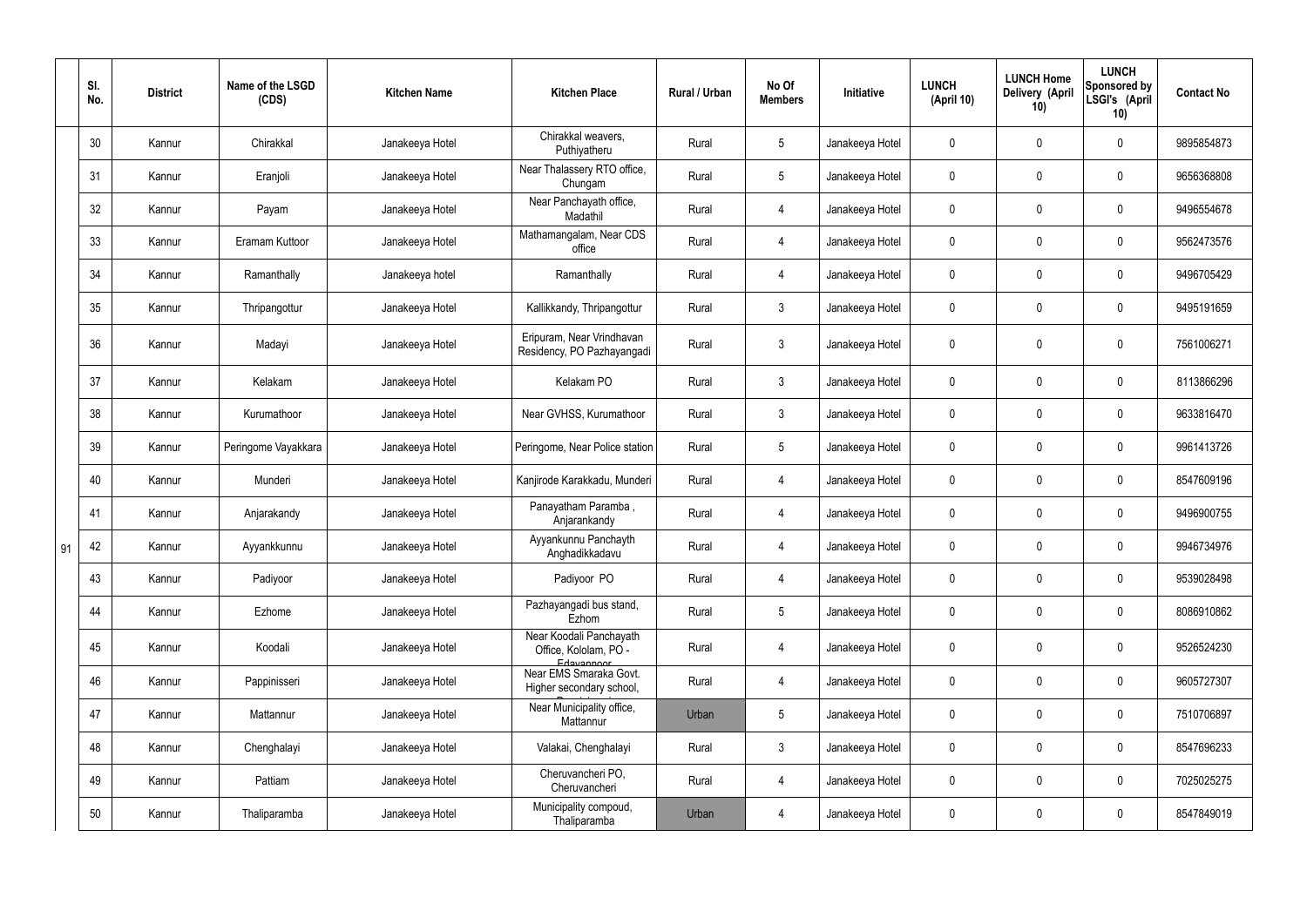| SI.<br>No. | <b>District</b> | Name of the LSGD<br>(CDS) | <b>Kitchen Name</b>                          | <b>Kitchen Place</b>                                    | Rural / Urban | No Of<br><b>Members</b> | Initiative      | <b>LUNCH</b><br>(April 10) | <b>LUNCH Home</b><br>Delivery (April<br>10) | <b>LUNCH</b><br>Sponsored by<br>LSGI's (April<br>10) | <b>Contact No</b> |
|------------|-----------------|---------------------------|----------------------------------------------|---------------------------------------------------------|---------------|-------------------------|-----------------|----------------------------|---------------------------------------------|------------------------------------------------------|-------------------|
| 51         | Kannur          | Payyavoor                 | Janakeeya Hotel                              | Payyavoor - PO, Payyavoor                               | Rural         | $5\phantom{.0}$         | Janakeeya Hotel | $\mathbf 0$                | $\mathbf 0$                                 | $\mathbf 0$                                          | 9495311608        |
| 52         | Kannur          | Kottiyoor                 | Janakeeya Hotel                              | Neendunokki, Kottiyoor - PO                             | Rural         | $5\overline{)}$         | Janakeeya Hotel | $\mathbf 0$                | $\mathbf 0$                                 | $\mathbf 0$                                          | 6282565854        |
| 53         | Kannur          | Kunnothparamba            | Janakeeya Hotel                              | Kunnothparamba PO,<br>Kunnothparamba                    | Rural         | $\mathbf{3}$            | Janakeeya Hotel | $\mathbf 0$                | $\mathbf 0$                                 | $\mathbf 0$                                          | 8156840487        |
| 54         | Kannur          | Pariyaram                 | Janakeeya Hotel                              | Near Panchayath Office,<br>Chithappile poyil, Pariyaram | Rural         | 4                       | Janakeeya Hotel | $\pmb{0}$                  | 0                                           | $\mathbf 0$                                          | 9744385083        |
| 55         | Kannur          | Kunjimangalam             | Janakeeya Hotel                              | Old Post office building,<br>Andamkovil, Kunjimangalam  | Rural         | $\overline{4}$          | Janakeeya Hotel | $\mathbf 0$                | $\pmb{0}$                                   | $\mathbf 0$                                          | 9526981326        |
| 56         | Kannur          | Thillenkeri               | Janakeeya Hotel                              | Thekkam poyil, Near Uliyil<br>Town                      | Rural         | $\mathbf{3}$            | Janakeeya Hotel | $\mathbf 0$                | $\pmb{0}$                                   | $\mathbf 0$                                          | 9745059451        |
| 57         | Kannur          | Chittariparamba           | Janakeeya Hotel                              | Poovathinkeezhil, PO-<br>Chittariparamba                | Rural         | $6\overline{6}$         | Janakeeya Hotel | $\mathbf 0$                | 0                                           | $\mathbf 0$                                          | 8943506825        |
| 58         | Kannur          | Mayyil                    | Janakeeya Hotel                              | Near Mayyil Panchayath office,<br>Mayyil                | Rural         | $\overline{4}$          | Janakeeya Hotel | $\mathbf 0$                | $\pmb{0}$                                   | $\mathbf 0$                                          | 9526072638        |
| 59         | Kannur          | Cherukunnu                | Janakeeya Hotel                              | Pallichal, PO - Cherukunnu,<br>Pin -670301              | Rural         | 4                       | Janakeeya Hotel | $\mathbf 0$                | 0                                           | $\mathbf 0$                                          | 8547361298        |
| 60         | Kannur          | Aaralam                   | Janakeeya Hotel                              | Athikkal, PO - Keezhpally                               | Rural         | $5\overline{)}$         | Janakeeya Hotel | $\mathbf 0$                | 0                                           | $\mathbf 0$                                          | 9961285762        |
| 61         | Kannur          | Alakkode                  | Janakeeya Hotel                              | Therthally, Therthally PO,<br>Alakkode                  | Rural         | $5\overline{)}$         | Janakeeya Hotel | $\mathbf 0$                | 0                                           | $\mathbf 0$                                          | 8547045070        |
| 62         | Kannur          | Malappattam               | Janakeeya Hotel                              | Near Malappattam<br>panchayath, Malappattam             | Rural         | $\mathbf{3}$            | Janakeeya Hotel | $\pmb{0}$                  | 0                                           | $\mathbf 0$                                          | 9400571842        |
| 63         | Kannur          | Kanichar                  | Janakeeya Hotel                              | Kanichar PO, Kanichar                                   | Rural         | 3                       | Janakeeya Hotel | $\mathbf{0}$               | 0                                           | 0                                                    | 9526167667        |
| 64         | Kannur          | Mokeri                    | Kudumbashree Janakeeya Hotel,<br>Mokeri      | Vallangad, Mokeri                                       | Rural         | $5\phantom{.0}$         | Janakeeya Hotel | $\mathbf 0$                | 0                                           | $\mathbf 0$                                          | 9947037223        |
| 65         | Kannur          | Anjarakandy 2             | Kudumbashree Janakeeya Hotel,<br>Anjarakandy | Kavinmoola, Anjarakandy                                 | Rural         | $5\phantom{.0}$         | Janakeeya Hotel | $\boldsymbol{0}$           | 0                                           | $\mathbf 0$                                          | 9446657510        |
| 66         | Kannur          | Newmahi                   | Kudumbashree Janakeeya Hotel                 | Newmahi bridge, Newmahi                                 | Rural         | $\mathbf{3}$            | Janakeeya Hotel | 0\$                        | 0\$                                         | 0\$                                                  | 9946056862        |
| 67         | Kannur          | Keezhallur                | Janakeeya Hotel                              | Kummanam, Elambara                                      | Rural         | $\mathbf{3}$            | Janakeeya Hotel | $\boldsymbol{0}$           | 0                                           | $\overline{0}$                                       | 9947648580        |
| 68         | Kannur          | Chembilode                | Janakeeya hotel                              | Chakkarakal bus stand,<br>mowanchery                    | Rural         | $5\overline{)}$         | Janakeeya Hotel | $\mathbf 0$                | 0                                           | $\overline{0}$                                       | 9847951631        |
| 69         | Kannur          | vengad                    | Janakeeya hotel                              | mambaram                                                | Rural         | $6\overline{6}$         | Janakeeya Hotel | $\boldsymbol{0}$           | 0                                           | $\overline{0}$                                       | 7902970902        |
| 70         | Kannur          | Azhikode                  | Janakeeya hotel                              | vankulathvayayal                                        | Rural         | 4                       | Janakeeya Hotel | $\pmb{0}$                  | 0                                           | $\mathbf 0$                                          | 9895910633        |
| 71         | Kannur          | Kolayad                   | Janakeeya hotel                              | kolayad                                                 | rural         | $\mathbf{3}$            | janakeeya hotel | $\boldsymbol{0}$           | 0                                           | $\overline{0}$                                       | 8592065431        |
| 72         | Kannur          | valapattanam              | janakeeya hotel                              | mill road, valapattanam                                 | rural         | $\mathbf{3}$            | janakeeya hotel | $\boldsymbol{0}$           | 0                                           | $\overline{0}$                                       | 9061345312        |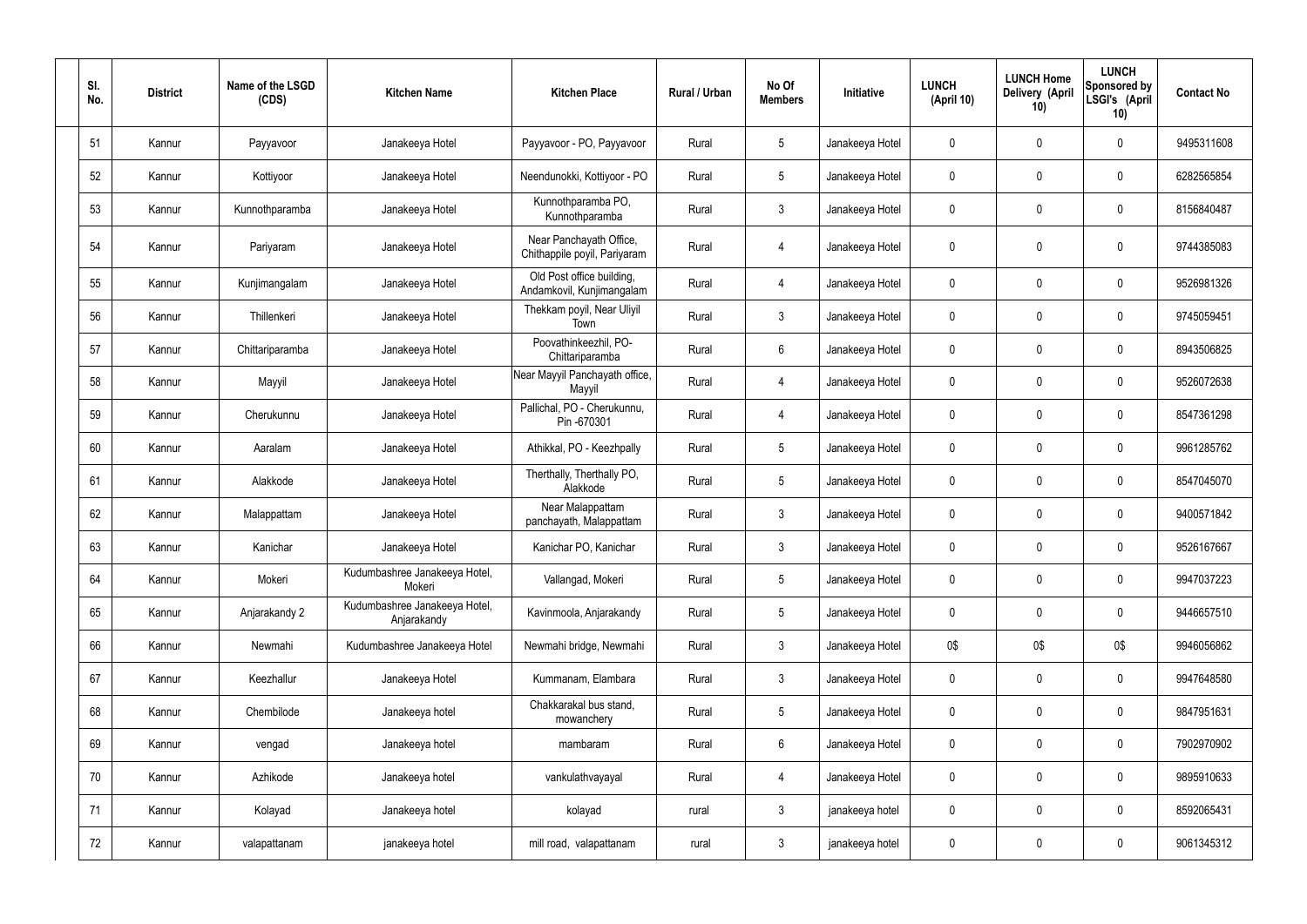|    | SI.<br>No.     | <b>District</b> | Name of the LSGD<br>(CDS) | <b>Kitchen Name</b>        | <b>Kitchen Place</b>                                        | Rural / Urban | No Of<br><b>Members</b> | Initiative      | <b>LUNCH</b><br>(April 10) | <b>LUNCH Home</b><br>Delivery (April<br>10) | <b>LUNCH</b><br>Sponsored by<br>LSGI's (April<br>10) | <b>Contact No</b> |
|----|----------------|-----------------|---------------------------|----------------------------|-------------------------------------------------------------|---------------|-------------------------|-----------------|----------------------------|---------------------------------------------|------------------------------------------------------|-------------------|
|    | 73             | Kannur          | Anthur 2                  | annapoorna janakeeya hotel | paliyath valapp, po morazha                                 | urban         | 3                       | janakeeya hotel | 0                          | $\mathbf 0$                                 | $\mathbf 0$                                          | 9526183004        |
|    | 74             | Kannur          | payyannur 2               | janakeeya hotel            | kaniyeri, po vellur                                         | urban         | 3                       | janakeeya hotel | $\mathbf 0$                | $\mathbf 0$                                 | $\pmb{0}$                                            | 8301817232        |
|    | 75             | Kannur          | cherupuzha                | janakeeya hotel            | near panjayath office,<br>cherupuzha, 670511                | rural         | $\overline{4}$          | janakeeya hotel | $\mathbf 0$                | $\mathbf 0$                                 | $\mathbf 0$                                          | 8547114024        |
|    | 76             | Kannur          | Eruvessy                  | Janakeeya hotel            | Panchayath office road,<br>Chemberi                         | Rural         | 4                       | Janakeeya hotel | $\mathbf 0$                | $\mathbf 0$                                 | $\pmb{0}$                                            | 9544893463        |
|    | 77             | Kannur          | Pattuvam                  | Janakeeya Hotel            | Near Pattuvam panchayath<br>office, Pattuvam                | Rural         | 5                       | Janakeeya hotel | $\mathbf 0$                | $\mathbf 0$                                 | $\mathbf 0$                                          | 9539731430        |
|    | 78             | Kannur          | Mangattidom               | Janakeeya Hotel            | Kaitheri idam, Nirmalagiri PO,<br>Mangattidom               | Rural         | $\overline{7}$          | Janakeeya hotel | $\mathbf 0$                | $\mathbf 0$                                 | $\pmb{0}$                                            | 9207253934        |
|    | 79             | Kannur          | Panoor                    | Janakeeya Hotel            | Thundayi peedika, Pukkom,<br>Panoor PO                      | Urban         | 5                       | Janakeeya hotel | $\mathbf 0$                | $\mathbf 0$                                 | $\mathbf 0$                                          | 9605852157        |
|    | 80             | Kannur          | Kottayam                  | Janakeeya hotel            | Kottayam malabar, Kottayam<br>panchayath building, Kottayam | Rural         | 5                       | Janakeeya hotel | $\mathbf 0$                | $\mathbf 0$                                 | $\pmb{0}$                                            | 9656672187        |
|    | 81             | Kannur          | Ulikkal                   | Janakeeya hotel            | Vattiyam thodu (po) Mattara,<br><b>Ulikkal, 670705</b>      | Rural         | 5                       | Janakeeya hotel | $\mathbf 0$                | $\mathbf 0$                                 | $\mathbf 0$                                          | 8086777517        |
|    | 82             | Kannur          | Kadambur                  | Janakeeya hotel            | Kadachira, Kadambur                                         | Rural         | 5                       | Janakeeya hotel | $\mathbf 0$                | $\mathbf 0$                                 | $\mathbf 0$                                          | 9847178332        |
|    | 83             | Kannur          | Irikkoor                  | Janakeeya hotel            | Peruvalathuparambu, PO -<br>Irikkoor                        | Rural         | 4                       | Janakeeya hotel | $\mathbf 0$                | $\mathbf 0$                                 | $\mathbf 0$                                          | 9746864255        |
|    | 84             | Kannur          | Mattool                   | Janakeeya hotel            | Mattool central, Mattool                                    | Rural         | 5                       | Janakeeya hotel | $\mathbf 0$                | $\mathbf 0$                                 | $\pmb{0}$                                            | 9895321842        |
|    | 85             | Kannur          | Thalasseri -2             | Janakeeya hotel            | Thalayi harbour, Thalasseri                                 | Urban         | 5                       | Janakeeya hotel | 0                          | $\mathbf 0$                                 | $\mathbf 0$                                          | 9605745402        |
|    | 86             | Kannur          | Kannur                    | Janakeeya hotel            | Pallipoyil division, Kannur<br>corporation                  | Urban         | $\mathfrak{Z}$          | Janakeeya hotel | $\mathbf 0$                | $\pmb{0}$                                   | $\pmb{0}$                                            | 9745243643        |
|    | 87             | Kannur          | Ulikkal                   | Janakeeya hotel            | Manikkadavu PO,<br>Manikkadadavu - 670705                   | Rural         | 5                       | Janakeeya hotel | $\mathbf 0$                | $\pmb{0}$                                   | $\mathbf 0$                                          | 8547972988        |
|    | 88             | Kannur          | payam                     | Janakeeya hotel            | vallithod, Kiliyanthara po<br>670706                        | Rural         | $5\phantom{.0}$         | Janakeeya Hotel | $\mathbf 0$                | $\pmb{0}$                                   | $\mathbf 0$                                          | 8848760234        |
|    | 89             | Kannur          | Naduvil                   | Janakeeya Hotel            | karuvanchal                                                 | Rural         | 6                       | janakeeya hotel | $\mathbf 0$                | $\pmb{0}$                                   | $\mathbf 0$                                          | 9495191934        |
|    | 90             | Kannur          | Mattanur-2                | Janakeeya Hotel            | Uruvachal                                                   | Urban         |                         | Janakeeya Hotel | $\mathbf 0$                | $\pmb{0}$                                   | $\mathbf 0$                                          | 9400477400        |
|    | 91             | Kannur          | Peringome -2              | Janakeeya Hotel            | Padiyottuchal                                               | Rural         | $5\overline{)}$         | Janakeeya Hotel | $\mathbf 0$                | $\pmb{0}$                                   | $\mathbf 0$                                          |                   |
| 91 |                |                 |                           |                            |                                                             |               | 396                     |                 | 233                        | $\boldsymbol{0}$                            | $\boldsymbol{0}$                                     |                   |
|    |                | kasaragod       | kayyur cheemeni           | janakeeya hotel cheemeni   | cheemeni                                                    | Rural         | $\overline{4}$          | janakeeya hotel | $\mathbf 0$                |                                             |                                                      |                   |
|    | $\overline{2}$ | Kasaragod       | Pilicode                  | Janakeeya Hotel, Pilicode  | Kalikkadavu                                                 | Rural         | 4                       | Janakeeya Hotel | $\pmb{0}$                  | $\pmb{0}$                                   | $\mathbf 0$                                          | 9944087661        |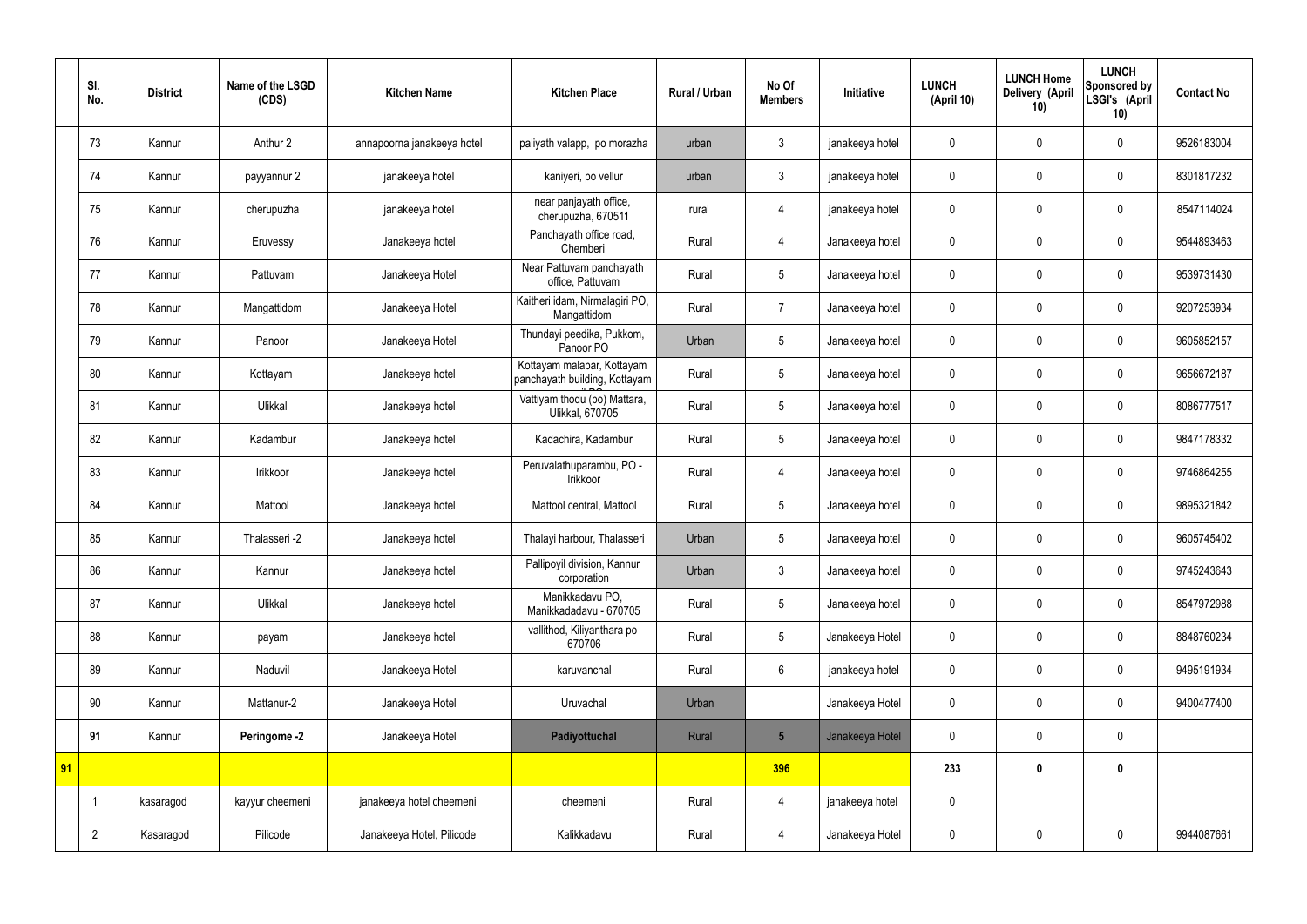| SI.<br>No.      | <b>District</b> | Name of the LSGD<br>(CDS) | <b>Kitchen Name</b>             | <b>Kitchen Place</b>  | <b>Rural / Urban</b> | No Of<br><b>Members</b> | Initiative      | <b>LUNCH</b><br>(April 10) | <b>LUNCH Home</b><br>Delivery (April<br>10) | <b>LUNCH</b><br>Sponsored by<br>LSGI's (April<br>10) | <b>Contact No</b> |
|-----------------|-----------------|---------------------------|---------------------------------|-----------------------|----------------------|-------------------------|-----------------|----------------------------|---------------------------------------------|------------------------------------------------------|-------------------|
| $\mathbf{3}$    | Kasaragod       | Kodom belur               | janakeeya hotel kalichanadukkam | Kalichanadukkam       | Rural                | $\overline{4}$          | Janakeeya Hotel | 0                          | $\mathbf 0$                                 | $\mathbf 0$                                          | 9562820280        |
| $\overline{4}$  | Kasaragod       | Chemnad                   | Oruma janakeeya hotel           | Koliyadkam            | Rural                | 5                       | Janakeeya Hotel | $\mathbf 0$                | $\mathbf 0$                                 | $\mathbf 0$                                          | 9567660603        |
| $5\phantom{.0}$ | Kasaragod       | Trikarpur                 | Janakeeya Hotel                 | Trikaripur            | Rural                | $5\phantom{.0}$         | Janakeeya Hotel | 0                          | $\mathbf 0$                                 | $\mathbf 0$                                          | 8086392698        |
| 6               | Kasaragod       | Panathady                 | janakeeya hotel panthoor        | Panathoor             | Rural                | $\overline{4}$          | Janakeeya Hotel | $\mathbf 0$                | $\mathbf 0$                                 | $\mathbf 0$                                          | 8943109804        |
| 7               | Kasaragod       | West eleri                | Thripthi Janakeeya hotel        | Bheemanadi            | Rural                | $\overline{4}$          | Janakeeya Hotel | 0                          | $\mathbf 0$                                 | $\mathbf 0$                                          | 9497847040        |
| 8               | Kasaragod       | Madikai                   | Salkara Janakeeya hotel         | Madikai               | Rural                | $\mathbf{3}$            | Janakeeya Hotel | $\mathbf 0$                | $\pmb{0}$                                   | $\mathbf 0$                                          | 8281850733        |
| 9               | Kasaragod       | Valiyaparamba             | Janakeeya hotel                 | Valiyaparamba         | Rural                | $\mathbf{3}$            | Janakeeya Hotel | 0                          | $\mathbf 0$                                 | $\mathbf 0$                                          | 9745962447        |
| 10              | Kasaragod       | Ajanur                    | Janakeeya hotel                 | Vellikkoth            | Rural                | $\mathbf{3}$            | Janakeeya Hotel | $\mathbf 0$                | $\mathbf 0$                                 | $\mathbf 0$                                          | 7558068272        |
| 11              | Kasaragod       | Badiadka                  | Janakeeya hotel                 | Badiadka              | Rural                | $\overline{4}$          | Janakeeya Hotel | $\mathbf 0$                | $\mathbf 0$                                 | $\mathbf 0$                                          | 9539359291        |
| 12              | Kasaragod       | Kuttikkol                 | Janakeeya hotel                 | Kuttikkol             | Rural                | $\overline{4}$          | Janakeeya Hotel | $\mathbf 0$                | $\mathbf 0$                                 | $\mathbf 0$                                          | 8547062480        |
| 13              | Kasaragod       | Delampadi                 | Janakeeya hotel                 | Delampadi             | Rural                | $\overline{4}$          | Janakeeya hotel | $\mathbf 0$                | $\pmb{0}$                                   | $\mathbf 0$                                          | 9496702505        |
| 14              | Kasaragod       | Meenja                    | Janakeeya hotel                 | Miyapadav             | Rural                | 4                       | Janakeeya Hotel | $\mathbf 0$                | $\mathbf 0$                                 | $\mathbf 0$                                          | 9497161960        |
| 15              | Kasaragod       | Puthige                   | Janakeeya hotel                 | Puthige               | Rural                | 3 <sup>1</sup>          | Janakeeya hotel | 0                          | $\mathbf 0$                                 | $\mathbf 0$                                          | 8592071686        |
| 16              | Kasaragod       | Bedaduka                  | Janakeeya hotel                 | Kundamkuzhi           | Rural                | $\mathbf{3}$            | Janakeeya hotel | $\mathbf 0$                | $\pmb{0}$                                   | $\mathbf 0$                                          | 8281092860        |
| 17              | Kasaragod       | muliyar                   | Janakeeya Hotel                 | Bovikanam             | Rural                | 9                       | Janakeeya Hotel | $\mathbf 0$                | $\pmb{0}$                                   | $\mathbf 0$                                          | 7034632654        |
| 18              | Kasaragod       | Pallikara                 | Janakeeya Hotel                 | Pallikara             | Rural                | $\overline{4}$          | Janakeeya Hotel | $\pmb{0}$                  | $\pmb{0}$                                   | $\mathbf 0$                                          | 7034016505        |
| 19              | Kasaragod       | Kinanoor karinthalam      | Janakeeya Hotel                 | Parappa               | Rural                | $5\phantom{.0}$         | Janakeeya hotel | $\mathbf 0$                | $\pmb{0}$                                   | $\mathbf 0$                                          | 9526063885        |
| 20              | Kasaragod       | Nileswaram                | Janakeeya Hotel                 | Nileswaram market     | Urban                | 5                       | Janakeeya hotel | $\pmb{0}$                  | $\pmb{0}$                                   | $\mathbf 0$                                          | 6235177323        |
| 21              | Kasaragod       | Kanhangad 1               | Janakeeya hotel                 | Kanhangad town        | Urban                | 5                       | Janakeeya hotel | \$0                        | $\pmb{0}$                                   | $\mathbf 0$                                          | 8111858204        |
| 22              | Kasaragod       | Kanhangad 1               | Janakeeya hotel                 | Nr.Mini civil station | Urban                | $\mathbf{3}$            | Janakeeya hotel | $\mathbf 0$                | 125                                         | $\mathbf 0$                                          | 9495561250        |
| 23              | Kasaragod       | Paivalige                 | Janakeeya hotel                 | Paivalige             | Rural                | $\overline{4}$          | Janakeeya hotel | $\pmb{0}$                  | $\pmb{0}$                                   | $\mathbf 0$                                          | 7356491447        |
| 24              | Kasaragod       | Manjeswaram               | Janakeeya Hotel                 | Manjeswaram           | Rural                | 4                       | Janakeeya Hotel | $\pmb{0}$                  | $\pmb{0}$                                   | $\mathbf 0$                                          | 9562867549        |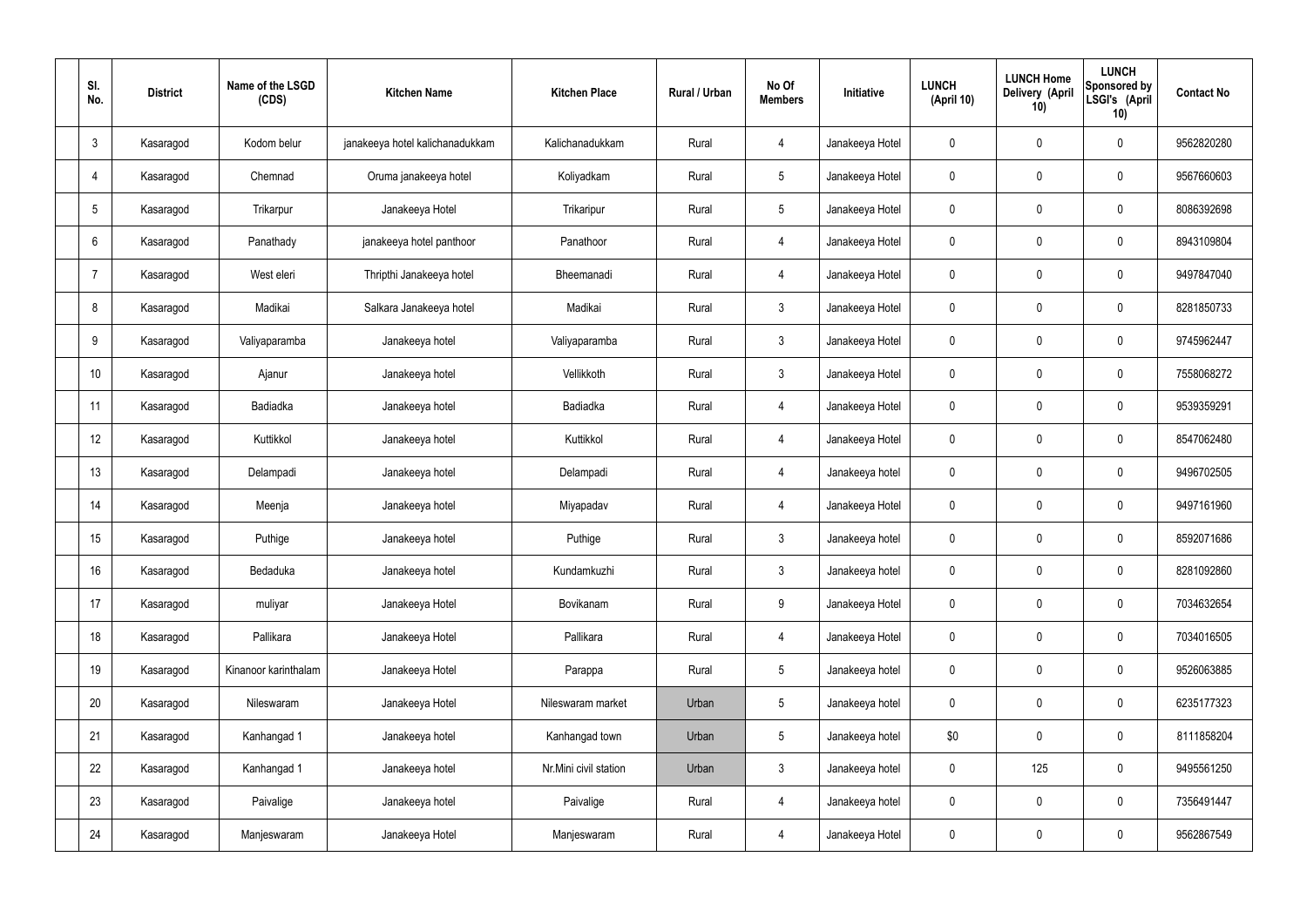|    | SI.<br>No. | <b>District</b> | Name of the LSGD<br>(CDS) | <b>Kitchen Name</b>     | <b>Kitchen Place</b> | <b>Rural / Urban</b> | No Of<br><b>Members</b> | Initiative      | <b>LUNCH</b><br>(April 10) | <b>LUNCH Home</b><br><b>Delivery (April</b><br>10) | <b>LUNCH</b><br>Sponsored by<br>LSGI's (April<br>10) | <b>Contact No</b> |
|----|------------|-----------------|---------------------------|-------------------------|----------------------|----------------------|-------------------------|-----------------|----------------------------|----------------------------------------------------|------------------------------------------------------|-------------------|
|    | 25         | Kasaragod       | Kanhangad 2               | Janakeeya Hotel         | Kottrachal           | Urban                | $\mathbf{3}$            | Janakeeya Hotel | 0                          | $\mathbf 0$                                        | $\mathbf 0$                                          | 7025961094        |
|    | 26         | Kasaragod       | Cheruvathur               | Janakeeya hotel         | Kavumchira           | Rural                | 5                       | Janakeeya Hotel | $\mathbf 0$                | $\mathbf 0$                                        | $\pmb{0}$                                            | 9562358039        |
|    | 27         | Kasaragod       | Padne                     | Janakeeya Hotel         | Nadakkavu            | Rural                | $\mathbf{3}$            | Janakeeya Hotel | 0                          | $\mathbf 0$                                        | $\mathbf 0$                                          | 9744087661        |
|    | 28         | Kasaragod       | Kasaragod                 | Janakeeya Hotel         | Kasaragod            | Urban                | $\overline{4}$          | Janakeeya Hotel | $\mathbf 0$                | $\mathbf 0$                                        | $\pmb{0}$                                            | 9633400269        |
|    | 29         | Kasarkode       | Pallikkara                | Janakeeya Hotel         | Perladukkam          | Rural                | $\overline{4}$          | Janakeeya Hotel | 0                          | $\pmb{0}$                                          | $\mathbf 0$                                          | 9544582935        |
|    | 30         | Kasargode       | Kumbala                   | Janakeeya Hotel         | Kumbala              | Rural                | $\mathbf{3}$            | Janakeeya Hotel | $\mathbf 0$                | $\pmb{0}$                                          | $\pmb{0}$                                            | 7012142329        |
|    | 31         | Kasargode       | Karadka                   | Janakeeya Hotel         | Mulleria             | Rural                | $\overline{7}$          | Janakeeya Hotel | 0                          | $\pmb{0}$                                          | $\mathbf 0$                                          | 8281395910        |
|    | 32         | Kasaragode      | Vorkady                   | Janakeeya Hotel         | Vorkady              | Rural                | $\mathbf{3}$            | Janakeeya Hotel | $\mathbf 0$                | $\mathbf 0$                                        | $\pmb{0}$                                            | 8547223339        |
|    | 33         | Kasaragode      | Balal                     | Janakeeya hotel         | Balal                | Rural                | $\mathbf{3}$            | Janakeeya hotel | 0                          | $\mathbf 0$                                        | $\mathbf 0$                                          | 7510839676        |
|    | 34         | Kasaragod       | Nileswaram                | mahima janakeeya hotel  | kanichira            | urban                | $\overline{4}$          | janakeeya hotel | $\mathbf 0$                | $\mathbf 0$                                        | $\mathbf 0$                                          | 8590121681        |
|    | 35         | Kasaragode      | Kallar                    | janakeeya hotel         | kallar               | rural                | $\overline{4}$          | janakeeya hotel | $\mathbf 0$                | $\pmb{0}$                                          | $\mathbf 0$                                          | 9562820280        |
|    | 36         | Kasaragode      | Mangalpady                | janakeeya hotel         | mangalpady           | rural                | $\overline{4}$          | janakeeya hotel | $\mathbf 0$                | $\mathbf 0$                                        | $\mathbf 0$                                          | 9633488309        |
|    | 37         | kasaragod       | Uduma                     | granma janakeeya hotel  | palakkunnu           | Rural                | $\overline{4}$          | janakeeya hotel | 0                          | $\mathbf 0$                                        | $\mathbf 0$                                          | 8129957159        |
|    | 38         | Kasaragod       | pullur periya             | Salkara Janakeeya hotel | periya               | Rural                | 5                       | janakeeya hotel | $\mathbf 0$                | $\pmb{0}$                                          | $\mathbf 0$                                          | 8547309266        |
|    | 39         | kasaragod       | kumbadaje                 | janakeeya hotel         | kumbadaje            | Rural                | $\mathbf{3}$            | janakeeya hotel | $\mathbf 0$                | $\mathbf 0$                                        | $\pmb{0}$                                            | 8593848698        |
|    | 40         | Kasaragod       | Chengala                  | Janakeeya Hotel         | Cherkkala            | Rural                | $\mathfrak{Z}$          | Janakeeya Hotel | $\mathbf 0$                | $\pmb{0}$                                          | $\pmb{0}$                                            |                   |
|    | 41         | kasaragod       | East eleri                | janakeeya hotel         | east eleri           | Rural                | $\mathfrak{Z}$          | janakeeya hotel | $\mathbf 0$                | $\mathbf 0$                                        | $\pmb{0}$                                            |                   |
|    | 42         | kasaragod       | karadka                   | janakeeya hotel         | karmam thody         | Rural                | $10$                    | janakeeya hotel | $\mathbf 0$                | $\pmb{0}$                                          | $\pmb{0}$                                            |                   |
|    | 43         | kasargod        | madhur                    | janakeeya hotel         | madhur               | Rural                |                         | janakeeya hotel | $\mathbf 0$                |                                                    |                                                      |                   |
|    | 44         | kasargod        | Cheruvathur               | janakeeya hotel         | cheruvathur          | Rural                |                         | janakeeya hotel | 197                        |                                                    |                                                      |                   |
| 43 |            |                 |                           |                         |                      |                      | 175                     |                 | 197                        | $\pmb{0}$                                          | $\mathbf 0$                                          |                   |
|    | -1         | Kollam          | Chathannur                | Memsahib                | Sheemaaty junction   | Rural                | $5\phantom{.0}$         | Janakeeya Hotel | 185                        | $\pmb{0}$                                          | $\pmb{0}$                                            | 9446246685        |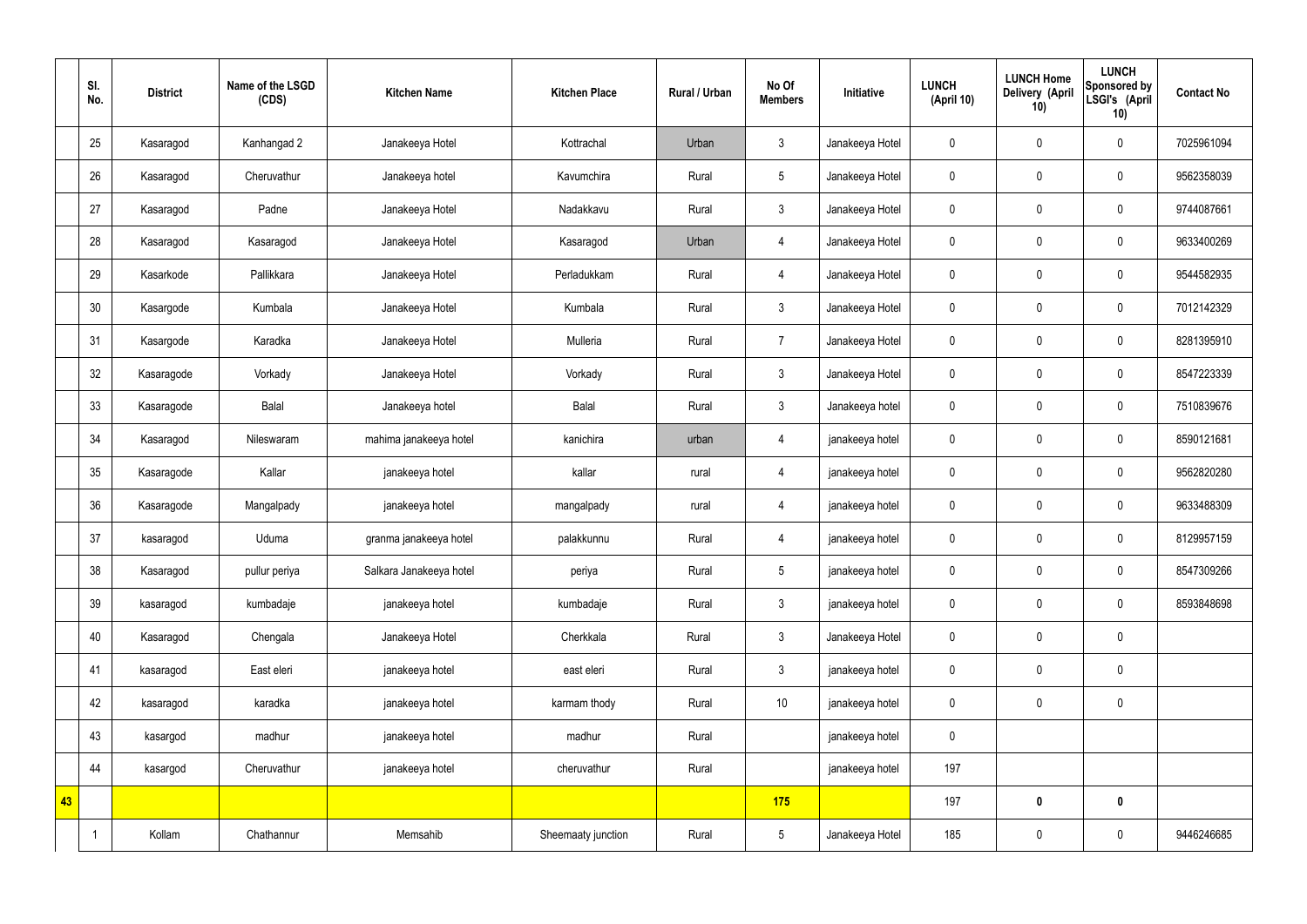| SI.<br>No.     | <b>District</b> | Name of the LSGD<br>(CDS) | <b>Kitchen Name</b>              | <b>Kitchen Place</b>                 | Rural / Urban | No Of<br><b>Members</b> | Initiative      | <b>LUNCH</b><br>(April 10) | <b>LUNCH Home</b><br>Delivery (April<br>10) | <b>LUNCH</b><br>Sponsored by<br>LSGI's (April<br>10) | <b>Contact No</b> |
|----------------|-----------------|---------------------------|----------------------------------|--------------------------------------|---------------|-------------------------|-----------------|----------------------------|---------------------------------------------|------------------------------------------------------|-------------------|
| $\overline{2}$ | Kollam          | Melila                    | <b>Atham Unit</b>                | Melila                               | Rural         | $\overline{7}$          | Janakeeya Hotel | 0                          | $\mathbf 0$                                 | $\mathbf 0$                                          | 9961178040        |
| 3              | Kollam          | Kulakkada                 | Ruchi Snacks & Catering Unit     | Poovattoor                           | Rural         | $\overline{4}$          | Janakeeya Hotel | 0                          | $\mathbf 0$                                 | $\mathbf 0$                                          | 7907941183        |
| $\overline{4}$ | Kollam          | Ittiva                    | Nanma Janakeeya hotel            | Kattampally                          | Rural         | $5\overline{)}$         | Janakeeya Hotel | 0                          | $\mathbf 0$                                 | $\mathbf 0$                                          | 9809171887        |
| 5              | Kollam          | Sooranad North            | Nanma catering unit              | Sooranadu higher secondary<br>school | Rural         | $5\overline{)}$         | Janakeeya Hotel | 0                          | $\mathbf 0$                                 | $\mathbf 0$                                          | 9846082469        |
| 6              | Kollam          | Clappana                  | Bismi catering                   | Palakulangara                        | Rural         | $5\overline{)}$         | Janakeeya Hotel | 0                          | $\mathbf 0$                                 | $\mathbf 0$                                          | 9847901413        |
| $\overline{7}$ | Kollam          | Mayyanad                  | Krishnas Janakeeya hotel         | Eravipuram                           | Rural         | $\mathbf{3}$            | Janakeeya Hotel | 0                          | $\mathbf 0$                                 | $\mathbf 0$                                          | 9656477455        |
| 8              | Kollam          | Mayyanad                  | Souhridha Janakeeya hotel        | Pattarumukku,                        | Rural         | 9                       | Janakeeya Hotel | 0                          | $\mathbf 0$                                 | $\mathbf 0$                                          | 7902645448        |
| 9              | Kollam          | Kulasekharapuram          | adi sakthi                       | Puthentheruvu.                       | Rural         | $5\phantom{.0}$         | Janakeeya Hotel | 161                        | $\mathbf 0$                                 | $\mathbf 0$                                          | 9656890790        |
| 10             | Kollam          | Thekkumbhagam             | Krishna hotel                    | Nadakavu junction                    | Rural         | $\overline{4}$          | Janakeeya Hotel | 0                          | $\mathbf 0$                                 | $\mathbf 0$                                          | 9961070031        |
| 11             | Kollam          | Oachira                   | Parabhramam catering             | near oachira , ITI canteen,          | Rural         | 4                       | Janakeeya Hotel | 0                          | $\mathbf 0$                                 | $\mathbf 0$                                          | 9562283927        |
| 12             | Kollam          | Thodiyoor                 | Samridhi activity group          | Lpschool thodiyoor                   | Rural         | $5\overline{)}$         | Janakeeya Hotel | 0                          | 0                                           | $\mathbf 0$                                          | 9895703572        |
| 13             | Kollam          | Thrikkovilvattom          | Murari catering, janakeeya hotel | Mukhathala                           | Rural         | 4                       | Janakeeya Hotel | 0                          | 0                                           | $\mathbf 0$                                          | 9847072544        |
| 14             | Kollam          | Sasthamcotta              | Sreedurgha catering              | Jemini hotel sasthamcotta            | Rural         | $\overline{7}$          | Janakeeya Hotel | 167                        | 0                                           | $\mathbf 0$                                          | 9744368496        |
| 15             | Kollam          | Kollam                    | Athulya catering                 | Thirumullavaram                      | Urban         | $\overline{4}$          | Janakeeya Hotel | $\mathbf 0$                | $\mathbf 0$                                 | $\mathbf 0$                                          | 9048646080        |
| 16             | Kollam          | West Kallada              | Keerthi catering                 | Karalimukku                          | Rural         | $5\phantom{.0}$         | Janakeeya Hotel | $\mathbf 0$                | 0                                           | $\mathbf 0$                                          | 9605206907        |
| 17             | Kollam          | Thazhava                  | Pavizham                         | Karutheri junction                   | Rural         | $5\overline{)}$         | Janakeeya Hotel | 168                        | 0                                           | $\mathbf 0$                                          | 8086704216        |
| 18             | Kollam          | Kollam                    | Niravu catering                  | Chinnakkada                          | Urban         | $5\overline{)}$         | Janakeeya Hotel | $\mathbf 0$                | 0                                           | $\mathbf 0$                                          | 9633073613        |
| 19             | Kollam          | Kundara                   | Ammu Catering unit               | Mulavana LP school                   | Rural         | $\overline{4}$          | Janakeeya Hotel | 0                          | 0                                           | $\mathbf 0$                                          | 9633518572        |
| 20             | Kollam          | Neduvathur                | Pooja hotel                      | Thevalappuram                        | Rural         | $\mathbf{3}$            | Janakeeya Hotel | $\mathbf 0$                | 0                                           | $\mathbf 0$                                          | 9745376675        |
| 21             | Kollam          | Punalur                   | Jyothi Catering                  | Punalur                              | Urban         | $\overline{4}$          | Janakeeya Hotel | 180                        | 0                                           | $\mathbf 0$                                          | 9961249345        |
| 22             | Kollam          | Punalur                   | Mahima Catering                  | Punalur                              | Urban         | $5\phantom{.0}$         | Janakeeya Hotel | 158                        | 0                                           | $\mathbf 0$                                          | 9496112957        |
| 23             | Kollam          | Punalur                   | Safalyam Catering                | Punalur                              | Urban         | $5\phantom{.0}$         | Janakeeya Hotel | 219                        | 0                                           | $\overline{0}$                                       | 9495476197        |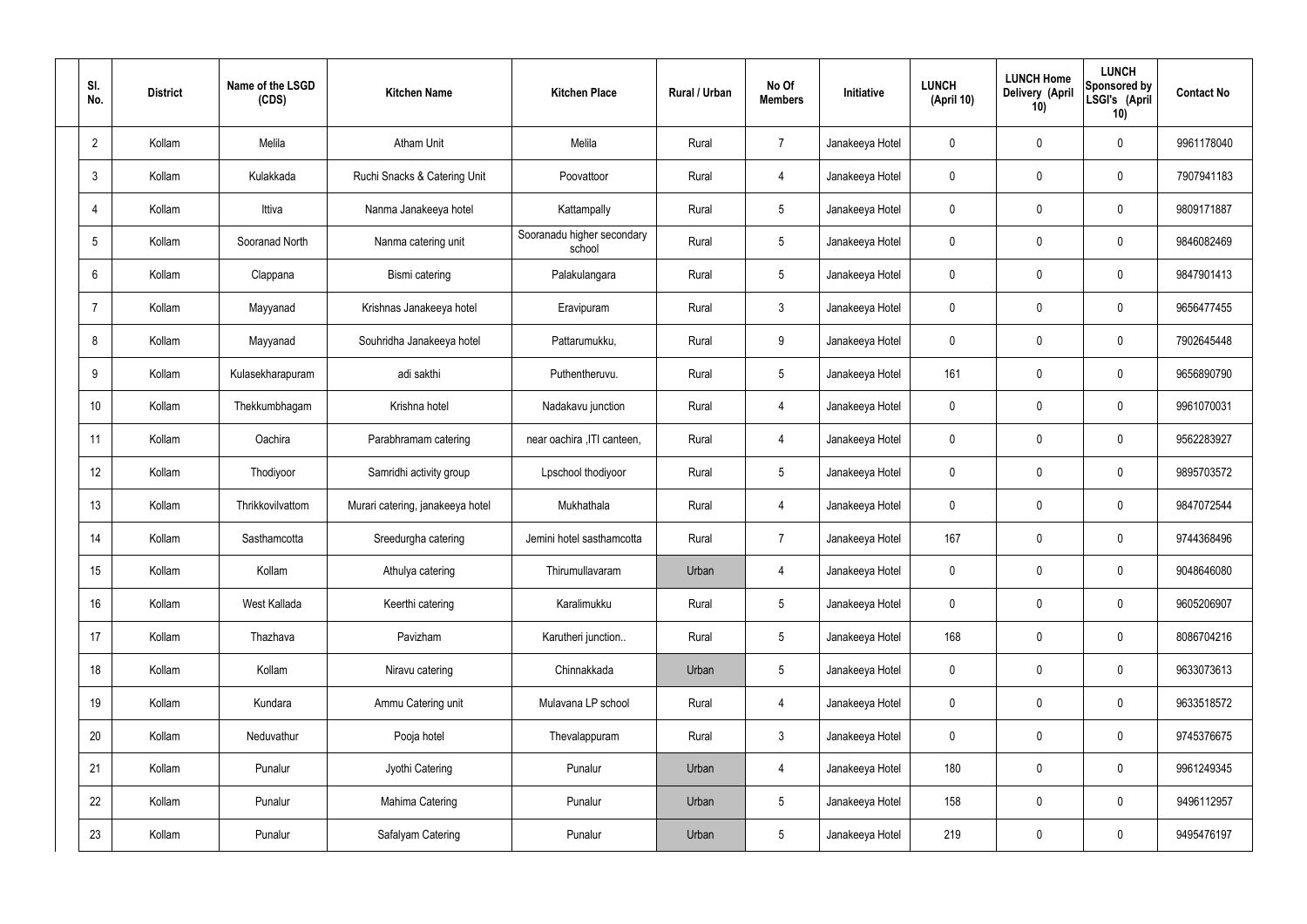|    | SI.<br>No. | <b>District</b> | Name of the LSGD<br>(CDS) | <b>Kitchen Name</b>      | <b>Kitchen Place</b>              | Rural / Urban | No Of<br><b>Members</b> | Initiative      | <b>LUNCH</b><br>(April 10) | <b>LUNCH Home</b><br>Delivery (April<br>10) | <b>LUNCH</b><br>Sponsored by<br>LSGI's (April<br>10) | <b>Contact No</b> |
|----|------------|-----------------|---------------------------|--------------------------|-----------------------------------|---------------|-------------------------|-----------------|----------------------------|---------------------------------------------|------------------------------------------------------|-------------------|
|    | 24         | Kollam          | Thrikkaruva               | Janakeeya Bhakshanashala | Thinavila Junction Kanjaveli      | Rural         | 4                       | Janakeeya Hotel | $\mathbf 0$                | $\mathbf 0$                                 | $\mathbf 0$                                          | 9645069880        |
|    | 25         | Kollam          | Chithara                  | AKG Janakeeya Hotel      | Kizhakkumbagom                    | Rural         | $5\overline{)}$         | Janakeeya Hotel | $\mathbf 0$                | $\mathbf 0$                                 | $\mathbf 0$                                          | 9495701987        |
|    | 26         | Kollam          | South Paravur             | Kshree janakeeya hotel   | Busstand , paravur                | Urban         | $5\phantom{.0}$         | Janakeeya Hotel | 182                        | $\mathbf 0$                                 | $5\phantom{.0}$                                      | 8606179380        |
|    | 27         | Kollam          | Mynagappally              | Anugraha hotel           | Kadappa                           | Rural         | $5\overline{)}$         | Janakeeya Hotel | 93                         | $\mathbf 0$                                 | $\mathbf 0$                                          | 9995085705        |
|    | 28         | Kollam          | Mandrothuruthu            | Janakeeya Bhakshanashala | Thoombummukham                    | Rural         | 4                       | Janakeeya Hotel | $\mathbf 0$                | $\mathbf 0$                                 | $\mathbf 0$                                          | 9526648057        |
|    | 29         | Kollam          | Karungappally             | Bagya catering           | Muncipality                       | Urban         | 4                       | Janakeeya Hotel | $\mathbf 0$                | $\mathbf 0$                                 | $\mathbf 0$                                          | 9947702130        |
|    | 30         | Kollam          | Kollam East               | Bharathlekshmi           | Vadakkevila                       | Urban         | $\mathbf{3}$            | Janakeeya Hotel | $\mathbf 0$                | $\mathbf 0$                                 | $\mathbf 0$                                          | 9744300901        |
|    | 31         | Kollam          | Chavara                   | Harisree janakeya hotel  | Panchayath                        | Rural         | $\mathbf{3}$            | Janakeeya Hotel | $\mathbf 0$                | $\mathbf 0$                                 | $\mathbf 0$                                          | 9995166343        |
|    | 32         | Kollam          | Pavithreswaram            | Kairali                  | Pavithreswaram                    | Rural         | 4                       | Janakeeya Hotel | $\mathbf 0$                | $\mathbf 0$                                 | $\mathbf 0$                                          | 9605836414        |
|    | 33         | Kollam          | Veliyam                   | Kantharees               | Panchayathu building              | Rural         | $5\overline{)}$         | Janakeeya Hotel | $\mathbf 0$                | $\mathbf 0$                                 | $\mathbf 0$                                          | 9562111715        |
|    | 34         | Kollam          | Velinalloor               | Quality Janakeeya hotel  | Alummod, Velinalloor              | Rural         | 4                       | Janakeeya Hotel | $\mathbf 0$                | $\mathbf 0$                                 | $\mathbf 0$                                          | 9605896303        |
|    | 35         | Kollam          | Elamadu                   | Swaruma janakeeya hotel  | Near cooperative bank,<br>Elamadu | Rural         | $\mathbf{3}$            | Janakeeya Hotel | $\mathbf 0$                | $\mathbf 0$                                 | $\mathbf 0$                                          | 8129611321        |
|    | 36         | Kollam          | Kadakkal                  | Nanma janakeeya hotel    | Kadakkal                          | Rural         | 4                       | Janakeeya Hotel | $\mathbf 0$                | $\mathbf 0$                                 | $\mathbf 0$                                          | 9847936390        |
|    | 37         | Kollam          | Perayam                   | Janakeeya hotel          | Onambalam                         | Rural         | $\overline{4}$          | Janakeeya Hotel | $\mathbf 0$                | $\pmb{0}$                                   | $\mathbf 0$                                          | 9446855866        |
|    | 38         | Kollam          | Ezhukone                  | Ezhukone janakeeya hotel | Near panchayathu office           | Rural         | $5\overline{)}$         | Janakeeya Hotel | $\pmb{0}$                  | $\pmb{0}$                                   | $\mathbf 0$                                          | 8086757275        |
| 80 | 39         | Kollam          | Adichanalloor             | Ruchikkoottu             | Mylakkaadu                        | Rural         | $\overline{4}$          | Janakeeya Hotel | $\mathbf 0$                | 0                                           | $\mathbf 0$                                          | 8136954461        |
|    | 40         | Kollam          | Poruvazhi                 | Amma janakeeya hotel     | Poruvaxhy                         | Rural         | $5\phantom{.0}$         | Janakeeya Hotel | $\mathbf 0$                | $\pmb{0}$                                   | $\mathbf 0$                                          | 9656421272        |
|    | 41         | Kollam          | Nilamel                   | Vanitha Janakeeya Hotel  | Nilamel                           | Rural         | $\overline{4}$          | Janakeeya Hotel | $\mathbf 0$                | 0                                           | $\mathbf 0$                                          | 9447407264        |
|    | 42         | Kollam          | Panmana                   | SV janakeeya hotel       | Kollaka CN junction               | Rural         | $\mathbf{3}$            | Janakeeya Hotel | $\mathbf 0$                | $\pmb{0}$                                   | $\mathbf 0$                                          | 8113020216        |
|    | 43         | Kollam          | Ummannoor                 | Thanal                   | Nellikunnam                       | Rural         | $\overline{4}$          | Janakeeya Hotel | $\mathbf 0$                | 0                                           | $\mathbf 0$                                          | 9656194614        |
|    | 44         | Kollam          | Kulathupuzha              | Karunya Janakeeya Hotel  | Thinkal karikkam                  | Rural         | $\overline{4}$          | Janakeeya Hotel | 85                         | 0                                           | $\mathbf 0$                                          | 9048034267        |
|    | 45         | Kollam          | Kareepra                  | Kareepra janakeeya hotel | Panchayathu office junction       | Rural         | $5\phantom{.0}$         | Janakeeya Hotel | $\pmb{0}$                  | $\pmb{0}$                                   | $\boldsymbol{0}$                                     | 9656783244        |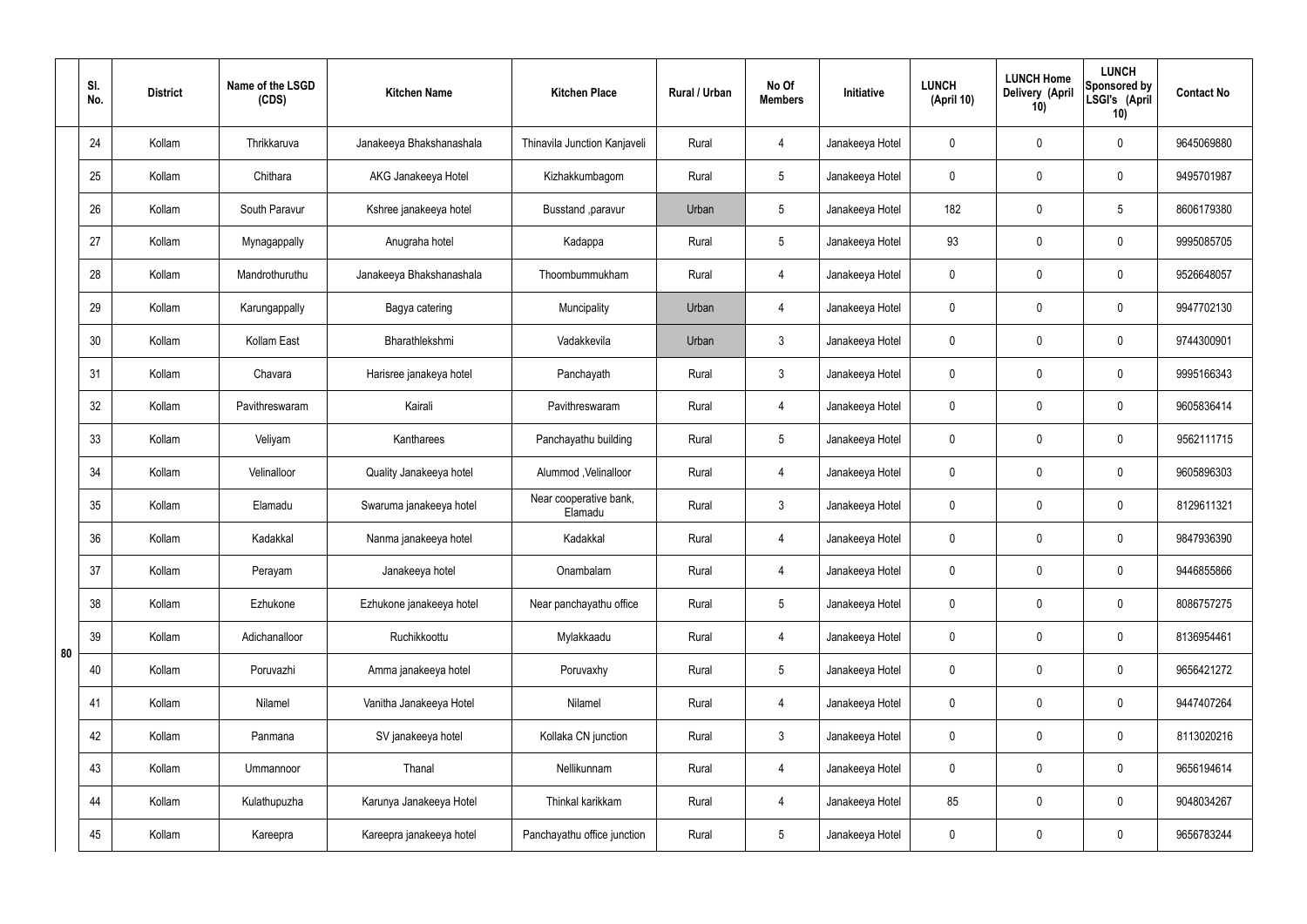| SI.<br>No. | <b>District</b> | Name of the LSGD<br>(CDS) | <b>Kitchen Name</b>                              | <b>Kitchen Place</b>                                 | Rural / Urban | No Of<br><b>Members</b> | Initiative      | <b>LUNCH</b><br>(April 10) | <b>LUNCH Home</b><br>Delivery (April<br>10) | <b>LUNCH</b><br>Sponsored by<br>LSGI's (April<br>10) | <b>Contact No</b> |
|------------|-----------------|---------------------------|--------------------------------------------------|------------------------------------------------------|---------------|-------------------------|-----------------|----------------------------|---------------------------------------------|------------------------------------------------------|-------------------|
| 46         | Kollam          | Piravanthur               | Thanima catering unit                            | Piravanthoor                                         | Rural         | $5\phantom{.0}$         | Janakeeya Hotel | 0                          | 0                                           | $\mathbf 0$                                          | 9207907284        |
| 47         | Kollam          | Karavaloor                | Sreelekshmi Janakeeya Hotel                      | Karavalur                                            | Rural         | $5\phantom{.0}$         | Janakeeya Hotel | $\mathbf 0$                | 0                                           | $\mathbf 0$                                          | 9745719860        |
| 48         | Kollam          | Kunnathur                 | Sneha janakeeya hotel                            | Bhoothakuzhi                                         | Rural         | $\mathbf{3}$            | Janakeeya Hotel | 0                          | 0                                           | $\mathbf 0$                                          | 9061504141        |
| 49         | Kollam          | Alayaman                  | Sreelakam Janakeeya Hotel                        | Karukone                                             | Rural         | $\overline{4}$          | Janakeeya Hotel | $\mathbf 0$                | 0                                           | $\mathbf 0$                                          | 8592858448        |
| 50         | Kollam          | Kottarakkara              | Ruchi                                            | Kottarakkara christuraj hospital<br>hospital canteen | Urban         | $5\phantom{.0}$         | Janakeeya Hotel | $\mathbf 0$                | 0                                           | $\mathbf 0$                                          | 9447997809        |
| 51         | Kollam          | Chirakkara                | Bhoomika Jh                                      | Bhajanamadam mukku                                   | Rural         | $5\phantom{.0}$         | Janakeeya Hotel | $\mathbf 0$                | 0                                           | $\mathbf 0$                                          | 9567024263        |
| 52         | Kollam          | Kalluvathukkal            | Deepam Jh                                        | Parippally                                           | Rural         | 4                       | Janakeeya Hotel | $\mathbf 0$                | 0                                           | $\mathbf 0$                                          | 8593984144        |
| 53         | Kollam          | Chirakkara                | Niram Jh                                         | Vadakkemukku ,chirakkara                             | Rural         | 4                       | Janakeeya Hotel | $\mathbf 0$                | 0                                           | $\mathbf 0$                                          | 9847286593        |
| 54         | Kollam          | Velinalloor               | Mathrika janakeeya hotel                         | Govt PHC canteen                                     | Rural         | $\overline{4}$          | Janakeeya Hotel | $\mathbf 0$                | 0                                           | $\mathbf 0$                                          | 7592859804        |
| 55         | Kollam          | East Kallada              | kudumbashree janakeeya hotel                     | marthandapuram                                       | Rural         | $5\phantom{.0}$         | Janakeeya Hotel | $\mathbf 0$                | 0                                           | $\mathbf 0$                                          | 9746964557        |
| 56         | Kollam          | Anchal                    | Malu janakeeya hotel                             | Anchal, Town ward                                    | Rural         | $\mathbf{3}$            | Janakeeya Hotel | $\mathbf 0$                | 0                                           | $\mathbf 0$                                          | 9656920091        |
| 57         | Kollam          | Kummil                    | Sreebhadra janakeeya hotel                       | Thachonam                                            | Rural         | $\mathbf{3}$            | Janakeeya Hotel | $\mathbf 0$                | 0                                           | $\mathbf 0$                                          | 9846327312        |
| 58         | Kollam          | Yeroor                    | Oottupura janakeeya hotel                        | yeroor                                               | Rural         | $6\phantom{.}6$         | Janakeeya Hotel | $\mathbf 0$                | 0                                           | 0                                                    | 9526031467        |
| 59         | Kollam          | Nedumpana                 | Samthripthy janakeeya hotel                      | Pallimon                                             | Rural         | $\overline{4}$          | Janakeeya Hotel | $\mathbf 0$                | $\mathsf{0}$                                | $\mathbf 0$                                          | 9539780119        |
| 60         | Kollam          | Kollam                    | Ishwarya janakeeya hotel                         | Near collectorate, Thevally<br>division              | Urban         | $\mathbf{3}$            | Janakeeya Hotel | $\pmb{0}$                  | $\mathsf{0}$                                | $\mathbf 0$                                          | 8848893882        |
| 61         | Kollam          | Edamulakkal               | Sahya janakeeya hotel                            | Edamulackal                                          | Rural         | $\overline{4}$          | Janakeeya Hotel | $\mathbf 0$                | $\boldsymbol{0}$                            | $\mathbf 0$                                          | 7025532998        |
| 62         | Kollam          | Mylom                     | Amrutha                                          | Inchakkadu                                           | Rural         | $5\phantom{.0}$         | Janakeeya Hotel | $\pmb{0}$                  | 0                                           | $\mathbf 0$                                          | 9539780965        |
| 63         | Kollam          | Thevalakkara              | Kerala Janakeeya Hotel                           | Thevalakkara                                         | Rural         | $\mathbf{3}$            | Janakeeya Hotel | $\mathbf 0$                | $\boldsymbol{0}$                            | $\mathbf 0$                                          | 9847291089        |
| 64         | Kollam          | Thalavoor                 | Kudumbasheree Nadan<br>Bhakshanashala            | Pidavoor                                             | Rural         | $\overline{4}$          | Janakeeya Hotel | $\mathbf 0$                | $\mathsf{0}$                                | $\mathbf 0$                                          | 9747324839        |
| 65         | Kollam          | Vilakkudy                 | vadhanam                                         | <b>KUNNICODU</b>                                     | Rural         | $5\phantom{.0}$         | Janakeeya Hotel | $\mathbf 0$                | $\mathbf 0$                                 | $\mathbf 0$                                          | 9526354689        |
| 66         | Kollam          | Poothakkulam              | Avani catering                                   | Poothakkulam gp                                      | Rural         | 4                       | Janakeeya Hotel | $\mathbf 0$                | 0                                           | $\mathbf 0$                                          | 9562782082        |
| 67         | Kollam          | Pathanapuram              | Pathanapuram Grama Panchayath<br>Janakeeya Hotel | Pathanapuram                                         | Rural         | 4                       | Janakeeya Hotel | 0                          | 0                                           | $\pmb{0}$                                            | 9061291033        |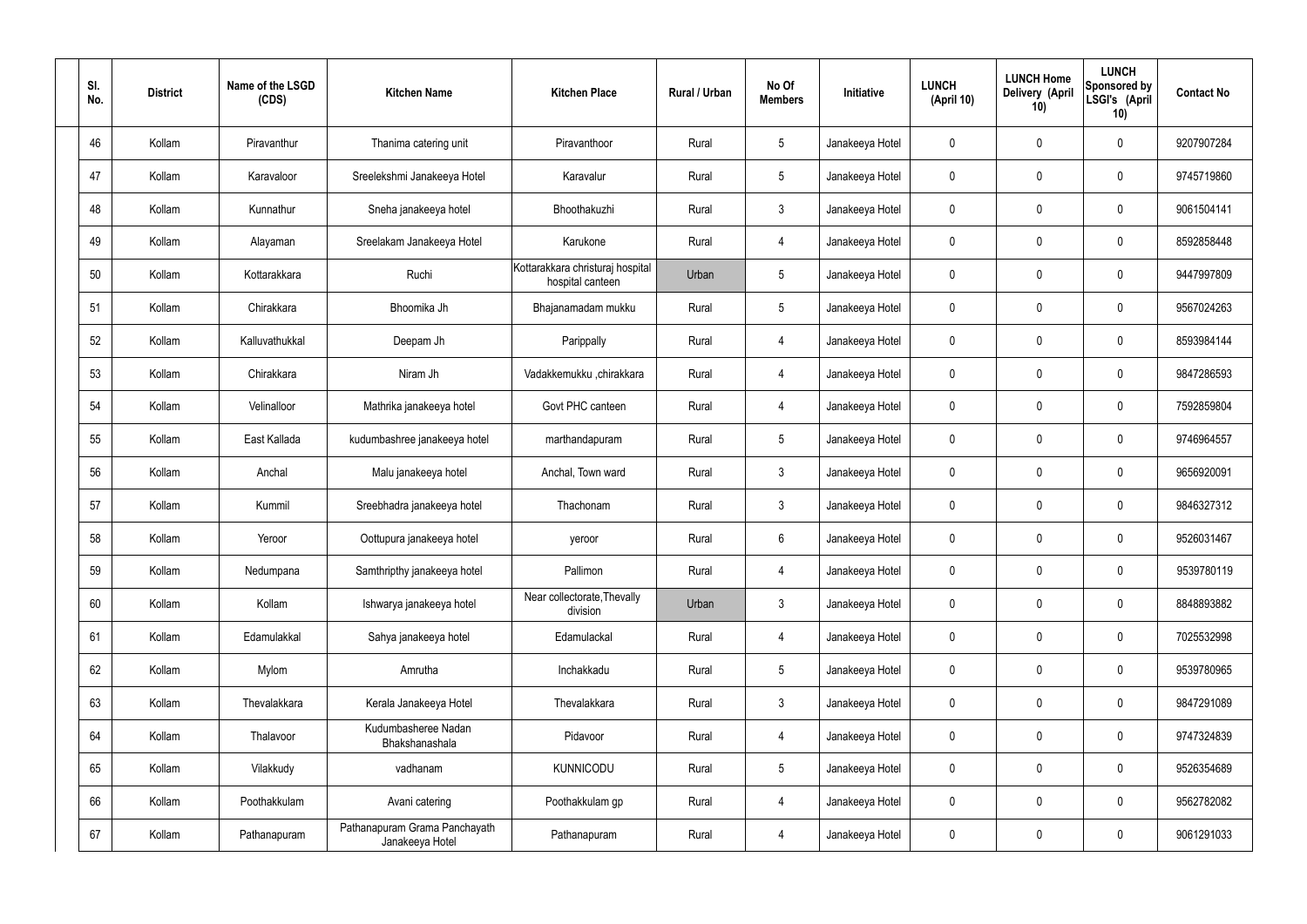|    | SI.<br>No.      | <b>District</b> | Name of the LSGD<br>(CDS) | <b>Kitchen Name</b>        | <b>Kitchen Place</b>      | Rural / Urban | No Of<br><b>Members</b> | <b>Initiative</b> | <b>LUNCH</b><br>(April 10) | <b>LUNCH Home</b><br>Delivery (April<br>10) | <b>LUNCH</b><br>Sponsored by<br>LSGI's (April<br>10) | <b>Contact No</b> |
|----|-----------------|-----------------|---------------------------|----------------------------|---------------------------|---------------|-------------------------|-------------------|----------------------------|---------------------------------------------|------------------------------------------------------|-------------------|
|    | 68              | Kollam          | Chadayamangalam           | Real janakeeya hotel       | Chadayamangalam           | Rural         | $\mathbf{3}$            | Janakeeya Hotel   | 0                          | $\mathbf 0$                                 | $\mathbf 0$                                          | 9562123039        |
|    | 69              | Kollam          | Elampalloor               | Kalavara janakeeya hotel   | Ashupathri mukku, Kundara | Rural         | $5\phantom{.0}$         | Janakeeya Hotel   | $\mathbf 0$                | $\mathbf 0$                                 | $\mathbf 0$                                          | 8943182967        |
|    | 70              | Kollam          | Kottamkara                | Ishwarya janakeeya hotel   | Keralapuram               | Rural         | $5\overline{)}$         | Janakeeya Hotel   | $\mathbf 0$                | $\mathbf 0$                                 | $\mathbf 0$                                          | 9747765979        |
|    | 71              | Kollam          | Vettikavala               | Nanma                      | Vettikkavala              | Rural         | $\mathbf{3}$            | Janakeeya Hotel   | $\mathbf 0$                | $\mathbf 0$                                 | $\mathbf 0$                                          | 9645070430        |
|    | 72              | Kollam          | Pooyappally               | Anaswara janakeeya hotel   | Maruthamanpally           | Rural         | $5\phantom{.0}$         | Janakeeya Hotel   | $\mathbf 0$                | $\mathbf 0$                                 | $\mathbf 0$                                          | 9947289476        |
|    | 73              | Kollam          | Thenmala                  | Nanma janakeeya hotel      | Thenmala                  | Rural         | $\overline{4}$          | Janakeeya Hotel   | 53                         | $\mathbf 0$                                 | $\mathbf 0$                                          | 9446274943        |
|    | 74              | Kollam          | Pattazhi                  | Suprabhatham Catering Unit | pattazhy                  | Rural         | $\overline{4}$          | Janakeeya Hotel   | $\mathbf 0$                | $\mathbf 0$                                 | $\mathbf 0$                                          | 9495195796        |
|    | 75              | Kollam          | Neendakara                | Darshana Janakeeya Hotel   | Puthenthura Junction      | Rural         | $\mathbf{3}$            | Janakeeya Hotel   | $\mathbf 0$                | $\mathbf 0$                                 | $\mathbf 0$                                          | 9633106463        |
|    | 76              | Kollam          | Panayam                   | snehadeepam activity group | Thanikkamukku             | Rural         | $\overline{4}$          | Janakeeya Hotel   | $\mathbf 0$                | $\mathbf 0$                                 | $\mathbf 0$                                          | 8606117577        |
|    | 77              | Kollam          | Clappana                  | Vijayasree                 | Near alumpeedika junction | Rural         | $5\phantom{.0}$         | Janakeeya Hotel   | 120                        | $\mathbf 0$                                 | $\mathbf 0$                                          | 9567797660        |
|    | 78              | Kollam          | Sooranad South            | Akshaya janakeeya hotel    | Patharam                  | Rural         | $\overline{4}$          | Janakeeya Hotel   | $\mathbf 0$                | $\mathbf 0$                                 | $\mathbf 0$                                          | 9746919825        |
|    | 79              | Kollam          | Edamulakkal               | Deepam janakeeya hotel     | Edamulackal               | Rural         | $\mathbf{3}$            | Janakeeya Hotel   | $\mathbf 0$                | $\mathbf 0$                                 | $\mathbf 0$                                          | 9400684494        |
|    | 80              | Kollam          | Aryankavu                 | Sevana janakeeya hotel     | Kazhuthurutty             | Rural         | $\mathfrak{Z}$          | Janakeeya Hotel   | $\mathbf 0$                | $\mathbf 0$                                 | $\mathbf 0$                                          | 8921381398        |
|    | 81              | Kollam          | Pattazhi Vadakkekara      | Annapoorna                 | Kaduvathode               | Rural         | 4                       | Janakeeya Hotel   | $\mathbf 0$                | $\pmb{0}$                                   | $\mathbf 0$                                          | 7561013776        |
|    | 82              | Kollam          | Kulasekharapuram          | Vinayaka                   | Puthiykavu                | Rural         | $\overline{4}$          | Janakeeya Hotel   | $\mathbf 0$                | $\pmb{0}$                                   | $\mathbf 0$                                          | 9947499053        |
| 82 |                 |                 |                           |                            |                           |               | 354                     |                   | 1771                       | $\bullet$                                   | $5\overline{)}$                                      |                   |
|    | -1              | Kottayam        | Akalakkunnam              | Navaruchi                  | Chengalam                 | Rural         | $5\phantom{.0}$         | Janakeeya Hotel   | $\pmb{0}$                  | $\pmb{0}$                                   | $\mathbf 0$                                          | 9188362235        |
|    |                 | kottayam        | Akalakunnam               | Janakeeya Hotel            | Akalakunnam               | Rural         | $5\phantom{.0}$         | Janakeeya Hotel   | $\pmb{0}$                  | $\pmb{0}$                                   | $\mathbf 0$                                          | 8086245950        |
|    | $\overline{2}$  | Kottayam        | Arpookkara                | Niravu                     | <b>Medical College</b>    | Rural         | 8                       | Janakeeya Hotel   | 1000                       | $\pmb{0}$                                   | $\mathbf 0$                                          | 9744719092        |
|    | $\mathbf{3}$    | Kottayam        | Arpookkara                | Ruchi Janakeeya Hotel      | Kaippuzha mutt            | Rural         | $\overline{4}$          | Janakeeya Hotel   | $\pmb{0}$                  | $\pmb{0}$                                   | $\mathbf 0$                                          | 9847147156        |
|    | $\overline{4}$  | Kottayam        | Athirampuzha              | Hannas                     | Mannanam                  | Rural         | $\overline{4}$          | Janakeeya Hotel   | 32                         | $\pmb{0}$                                   | $\mathbf 0$                                          | 9496136682        |
|    | $5\phantom{.0}$ | Kottayam        | Ayarkunnam                | Panchami Unit              | Near PHC Ayarkunnam       | Rural         | $5\phantom{.0}$         | Janakeeya Hotel   | $\pmb{0}$                  | $\pmb{0}$                                   | $\boldsymbol{0}$                                     | 9744560994        |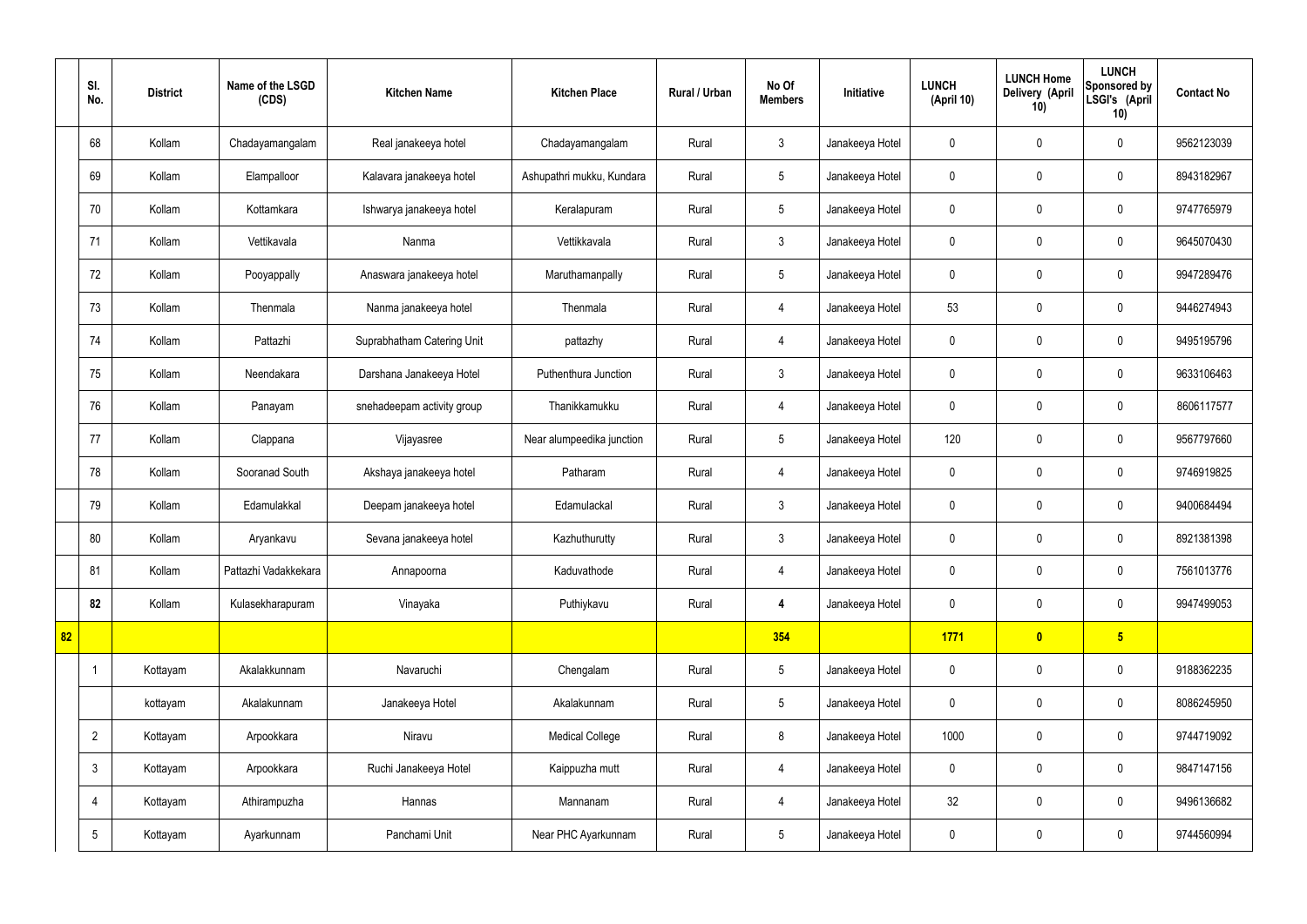| SI.<br>No.      | <b>District</b> | Name of the LSGD<br>(CDS) | <b>Kitchen Name</b>             | <b>Kitchen Place</b>                   | Rural / Urban | No Of<br><b>Members</b> | <b>Initiative</b> | <b>LUNCH</b><br>(April 10) | <b>LUNCH Home</b><br>Delivery (April<br>10) | <b>LUNCH</b><br>Sponsored by<br>LSGI's (April<br>10) | <b>Contact No</b> |
|-----------------|-----------------|---------------------------|---------------------------------|----------------------------------------|---------------|-------------------------|-------------------|----------------------------|---------------------------------------------|------------------------------------------------------|-------------------|
| $6\overline{6}$ | Kottayam        | Aymanam                   | Bisiya                          | Aymanam panchayath hall                | Rural         | $\mathbf{3}$            | Janakeeya Hotel   | $\mathbf 0$                | 0                                           | $\mathbf 0$                                          | 9544560606        |
| $\overline{7}$  | Kottayam        | Bharananganam             | Kudumbshree nadan bhakshanasala | Bharananganam                          | Rural         | $\mathbf{3}$            | Janakeeya Hotel   | $\mathbf 0$                | 0                                           | $\mathbf 0$                                          | 8113827680        |
| 8               | Kottayam        | Changanassery             | Janakeeya Hotel                 | Near Railway station                   | Urban         | $\mathbf{3}$            | Janakeeya Hotel   | $\mathbf 0$                | 0                                           | $\mathbf 0$                                          | 7560866821        |
| 9               | Kottayam        | Chemp                     | Thanima                         | Chemp                                  | Rural         | $\overline{4}$          | Janakeeya Hotel   | $\mathbf 0$                | 0                                           | $\mathbf 0$                                          | 9809940907        |
| 10              | Kottayam        | Chirakkadav               | <b>Udaya Catering Unit</b>      | Mahatma Gandhi Town Hall,<br>Ponkunnam | Rural         | $5\phantom{.0}$         | Janakeeya Hotel   | $\mathbf 0$                | 0                                           | $\mathbf 0$                                          | 6282479410        |
| 11              | Kottayam        | Chirakkadav               | Sargam                          | Thekkethu Kavala                       | Rural         | $\mathbf{3}$            | Janakeeya Hotel   | $\mathbf 0$                | 0                                           | $\mathbf 0$                                          | 9656087110        |
| 12              | Kottayam        | Elikulam                  | Janakeeya Hotel Elikkulam       | Manchakuzhy                            | Rural         | $\mathbf{3}$            | Janakeeya Hotel   | $\mathbf 0$                | 0                                           | $\mathbf 0$                                          | 9074768314        |
| 13              | Kottayam        | Erumeli                   | Janakeeya Hotel Erumeli         | Erumeli                                | Rural         | $\overline{4}$          | Janakeeya Hotel   | $\mathbf 0$                | 0                                           | $\mathbf 0$                                          | 8078201554        |
| 14              | Kottayam        | Ettumanoor                | Gramashree cafe kudumbasree     | Nandanam auditorium,<br>Ettumanoor     | Urban         | $5\phantom{.0}$         | Janakeeya Hotel   | $\mathbf 0$                | 0                                           | $\mathbf 0$                                          | 9847334071        |
| 15              | Kottayam        | Kadanad                   | Thanal catering                 | Kadanad                                | Rural         | $5\phantom{.0}$         | Janakeeya Hotel   | $\mathbf 0$                | 0                                           | $\mathbf 0$                                          | 9048099040        |
| 16              | Kottayam        | Kadaplamattam             | Salt &pepper                    | Near Kadaplamattom CDS                 | Rural         | $\overline{4}$          | Janakeeya Hotel   | $\mathbf 0$                | 0                                           | $\mathbf 0$                                          | 9645400860        |
| 17              | Kottayam        | Kadaplamattam             | Kadaplamattam Janakeeya Hotel   | Vayala                                 | Rural         | 4                       | Janakeeya Hotel   | $\mathbf 0$                | 0                                           | $\mathbf 0$                                          | 9446804954        |
| 18              | Kottayam        | Kaduthuruthy              | Janakeeya Hotel                 | Panchayath premise                     | Rural         | $6\phantom{.}6$         | Janakeeya Hotel   | $\mathbf 0$                | 0                                           | $\mathbf 0$                                          | 9847166464        |
| 19              | Kottayam        | Kallara                   | Vasuki Janakeeya hotel          | Kallara                                | Rural         | $\mathbf{3}$            | Janakeeya Hotel   | $\mathbf 0$                | $\mathbf 0$                                 | $\mathbf 0$                                          | 9846103478        |
| 20              | Kottayam        | Kanakkari                 | Jesus                           | Pattithanam                            | Rural         | $5\overline{)}$         | Janakeeya Hotel   | $\mathbf 0$                | $\mathbf 0$                                 | $\mathbf 0$                                          | 9447192439        |
| 21              | Kottayam        | Kangazha                  | Sulabha                         | Pathanadu                              | Rural         | $5\phantom{.0}$         | Janakeeya Hotel   | $\mathbf 0$                | $\mathbf 0$                                 | $\mathbf 0$                                          | 9847438293        |
| 22              | Kottayam        | Kanjirapally              | Vanitha canteen                 | Panchayath premise                     | Rural         | $\mathbf{3}$            | Janakeeya Hotel   | $\mathbf 0$                | 0                                           | $\mathbf 0$                                          | 9605391868        |
| 23              | Kottayam        | Karoor                    | Unarvu janakeeya hotel          | Valavoor                               | Rural         | $5\phantom{.0}$         | Janakeeya Hotel   | $\mathbf 0$                | 0                                           | $\mathbf 0$                                          | 8304903250        |
| 24              | Kottayam        | Karukachal                | Sukrutham Catering Unit         | Karukachal                             | Rural         | $5\phantom{.0}$         | Janakeeya Hotel   | $\mathbf 0$                | 0                                           | $\mathbf 0$                                          | 9847766843        |
| 25              | Kottayam        | Kidangoor                 | Janakeeya hotel                 | Kidangoor Panchayath                   | Rural         | $\mathfrak{Z}$          | Janakeeya Hotel   | $\mathbf 0$                | 0                                           | $\mathbf 0$                                          | 9048080292        |
| 26              | Kottayam        | Kooroppada                | Achus Janakeeya Hotel           | Panchayath                             | Rural         | $\mathfrak{Z}$          | Janakeeya Hotel   | $\mathbf 0$                | 0                                           | $\mathbf 0$                                          | 9778121989        |
| 27              | Kottayam        | Koottickal                | Janakeeya hotel                 | Koottickal                             | Rural         | $5\,$                   | Janakeeya Hotel   | 0                          | 0                                           | $\mathbf 0$                                          | 9645219929        |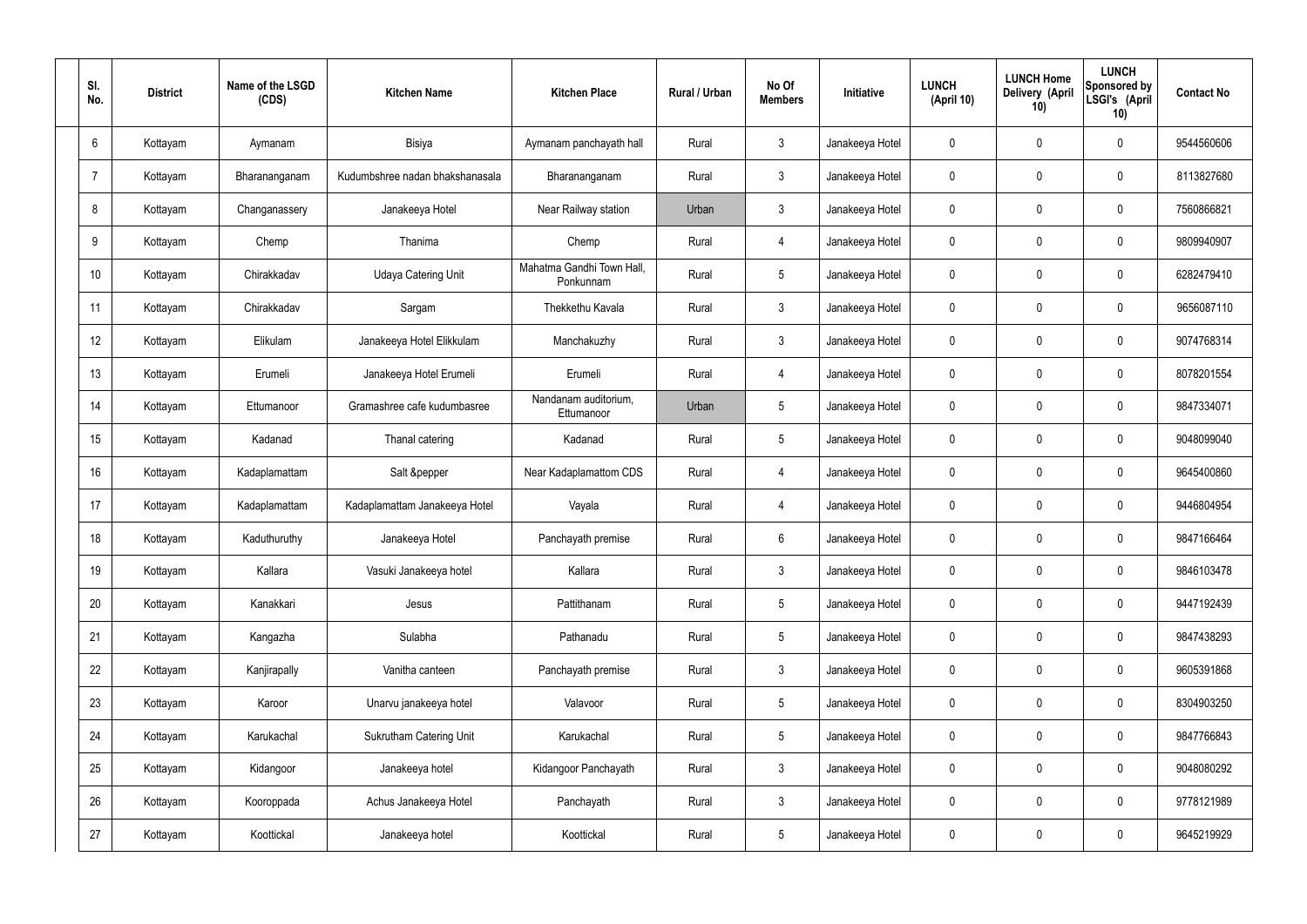|    | SI.<br>No. | <b>District</b> | Name of the LSGD<br>(CDS) | <b>Kitchen Name</b>             | <b>Kitchen Place</b>           | Rural / Urban | No Of<br><b>Members</b> | Initiative      | <b>LUNCH</b><br>(April 10) | <b>LUNCH Home</b><br>Delivery (April<br>10) | <b>LUNCH</b><br>Sponsored by<br>LSGI's (April<br>10) | <b>Contact No</b> |
|----|------------|-----------------|---------------------------|---------------------------------|--------------------------------|---------------|-------------------------|-----------------|----------------------------|---------------------------------------------|------------------------------------------------------|-------------------|
|    | 28         | Kottayam        | Koruthodu                 | Koruthodu Janakeeya Hotel       | Koruthodu                      | Rural         | $6\overline{6}$         | Janakeeya Hotel | $\mathbf 0$                | $\mathbf 0$                                 | $\mathbf 0$                                          | 7510770418        |
|    | 29         | Kottayam        | KottayamNorth             | Alfa Canteen                    | Municipality Kottayam          | Urban         | $5\overline{)}$         | Janakeeya Hotel | $\mathbf 0$                | $\mathbf 0$                                 | $\mathbf 0$                                          | 9846571923        |
|    | 30         | Kottayam        | KottayamNorth             | Kerala cafe janakeeya hotel     | Choottuveli                    | Urban         | $\mathbf{3}$            | Janakeeya Hotel | $\mathbf 0$                | $\mathbf 0$                                 | $\mathbf 0$                                          | 8129337294        |
|    | 31         | Kottayam        | KottayamNorth             | Maria Janakeeya Hotel           | Chungam                        | Urban         | $5\overline{)}$         | Janakeeya Hotel | $\mathbf 0$                | $\mathbf 0$                                 | $\mathbf 0$                                          | 9744843928        |
|    | 32         | Kottayam        | Kuravilangadu             | kudumbashree janakeeya hotel    | kuravilangady by pass junction | Rural         | $5\overline{)}$         | Janakeeya Hotel | $\mathbf 0$                | $\mathbf 0$                                 | $\mathbf 0$                                          | 7559022364        |
|    | 33         | Kottayam        | Kurichi                   | <b>Swad Catering</b>            | Cheruvelippadi                 | Rural         | 4                       | Janakeeya Hotel | $\mathbf 0$                | $\mathbf 0$                                 | $\mathbf 0$                                          | 9847891917        |
|    | 34         | Kottayam        | Madappally                | SR catering                     | Mammoodu                       | Rural         | 3                       | Janakeeya Hotel | $\mathbf 0$                | $\mathbf 0$                                 | $\mathbf 0$                                          | 9747702203        |
|    | 35         | Kottayam        | Manimala                  | Vanitha canteen                 | Manimala                       | Rural         | $\mathbf{3}$            | Janakeeya Hotel | $\mathbf 0$                | $\mathbf 0$                                 | $\mathbf 0$                                          | 9946318069        |
|    | 36         | Kottayam        | Manjoor                   | Oruma catering unit             | Kuruppanthara                  | Rural         | $5\phantom{.0}$         | Janakeeya Hotel | $\mathbf 0$                | 94                                          | $\mathbf 0$                                          | 9349189590        |
|    | 37         | Kottayam        | Marangattupilly           | Marangattupilly Janakeeya Hotel | Marangattupilly                | Rural         | 4                       | Janakeeya Hotel | $\mathbf 0$                | $\mathbf 0$                                 | $\mathbf 0$                                          | 9544416772        |
|    | 38         | Kottayam        | Maravanthuruth            | Changathi                       | Maravanthuruth                 | Rural         | 4                       | Janakeeya Hotel | $\mathbf 0$                | $\mathbf 0$                                 | $\mathbf 0$                                          | 9744598169        |
|    | 39         | Kottayam        | Meenachil                 | Akshaya Janakeeya hotel         | Idamattam                      | Rural         | 4                       | Janakeeya Hotel | $\mathbf 0$                | $\mathbf 0$                                 | -1                                                   | 9747190979        |
|    | 40         | Kottayam        | Meenachil                 | Archana janakeeya Hotel         | Paika                          | Rural         | 5                       | Janakeeya Hotel | $\mathbf 0$                | $\mathbf 0$                                 | $\mathbf 0$                                          | 9048759539        |
| 82 | 41         | Kottayam        | Meenadom                  | Nainus                          | Meenadom                       | Rural         | $\mathbf{3}$            | Janakeeya Hotel | $\mathbf 0$                | $\pmb{0}$                                   | $\mathbf 0$                                          | 9539752801        |
|    | 42         | Kottayam        | Melukavu                  | Seenayi Cafe centre             | Melukavumattam                 | Rural         | $5\overline{)}$         | Janakeeya Hotel | $\mathbf 0$                | $\pmb{0}$                                   | $\mathbf 0$                                          | 9744546703        |
|    | 43         | Kottayam        | Moonnilav                 | Aiswarya                        | Moonnilav                      | Rural         | $\mathbf{3}$            | Janakeeya Hotel | $\mathbf 0$                | $\mathbf 0$                                 | $\mathbf 0$                                          | 8281227689        |
|    | 44         | Kottayam        | Mulakkulam                | Janakeeya Hotel                 | Moorkkattilpadi                | Rural         | $\overline{4}$          | Janakeeya Hotel | $\mathbf 0$                | $\pmb{0}$                                   | $\mathbf 0$                                          | 9747856382        |
|    | 45         | Kottayam        | Mundakkayam               | Janakeeya Hotel Mundakkayam     | Mundakkayam                    | Rural         | $6\overline{6}$         | Janakeeya Hotel | $\mathbf 0$                | 0                                           | $\mathbf 0$                                          | 9495314979        |
|    | 46         | Kottayam        | Nedumkunnam               | Nanma Kudumbashree Unit         | Nedumkunnam                    | Rural         | 5 <sup>5</sup>          | Janakeeya Hotel | $\mathbf 0$                | $\pmb{0}$                                   | $\mathbf 0$                                          | 7306791612        |
|    | 47         | Kottayam        | Neendoor                  | Gruhasree ME Unit               | Panchayath                     | Rural         | $\mathbf{3}$            | Janakeeya Hotel | 56                         | 0                                           | $\mathbf 0$                                          | 9847756958        |
|    | 48         | Kottayam        | Njeezhoor                 | Annapoorna Janakeeya Hotel      | Panchayath                     | Rural         | $\overline{4}$          | Janakeeya Hotel | $\mathbf 0$                | 0                                           | $\mathbf 0$                                          | 9745246839        |
|    | 49         | Kottayam        | Pala                      | Angel Janakeeya Hotel           | Pala Municipality              | Urban         | 4                       | Janakeeya Hotel | $\pmb{0}$                  | 0                                           | $\boldsymbol{0}$                                     | 9745963125        |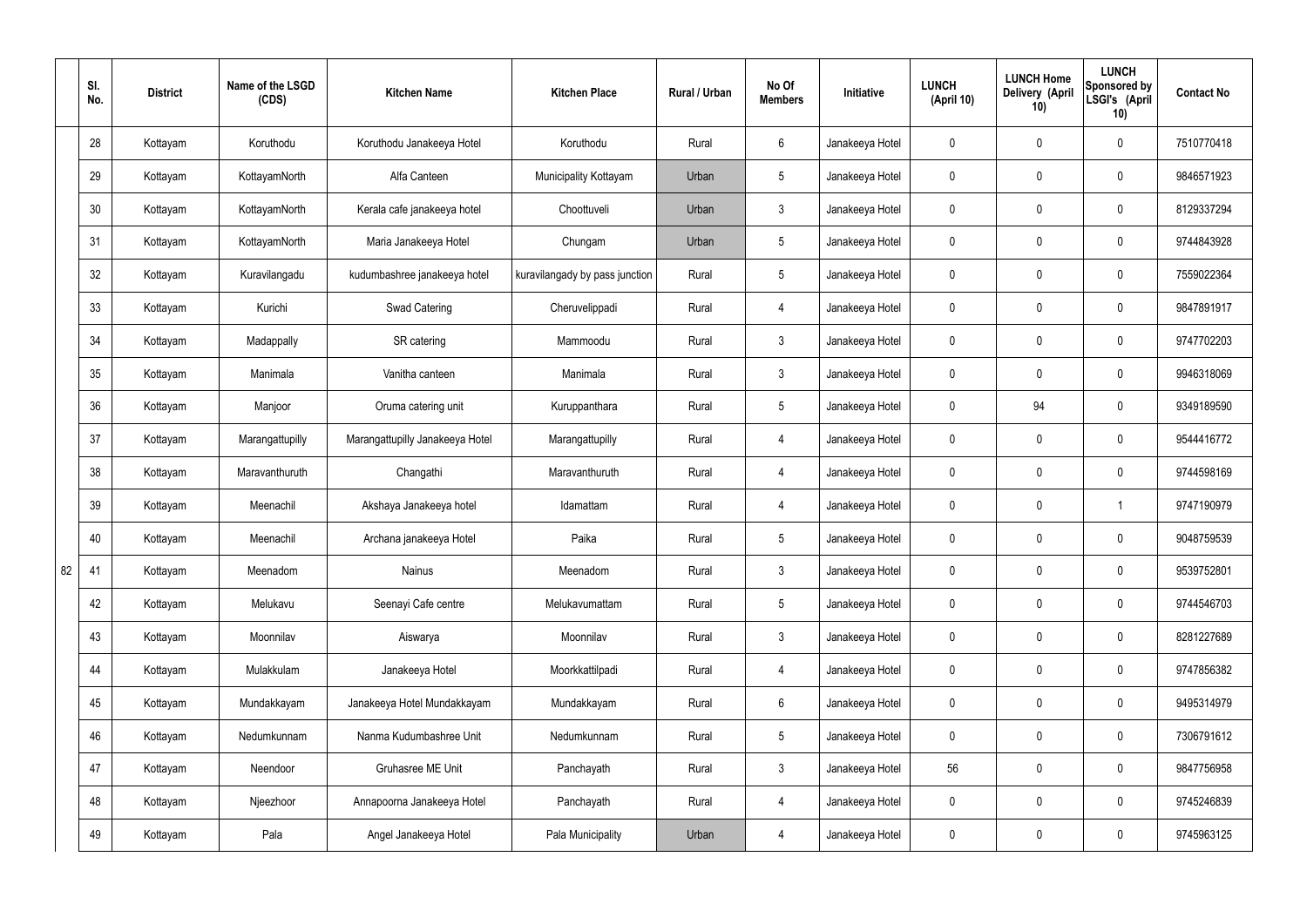| SI.<br>No. | <b>District</b> | Name of the LSGD<br>(CDS) | <b>Kitchen Name</b>          | <b>Kitchen Place</b>     | Rural / Urban | No Of<br><b>Members</b> | Initiative      | <b>LUNCH</b><br>(April 10) | <b>LUNCH Home</b><br>Delivery (April<br>10) | <b>LUNCH</b><br>Sponsored by<br>LSGI's (April<br>10) | <b>Contact No</b> |
|------------|-----------------|---------------------------|------------------------------|--------------------------|---------------|-------------------------|-----------------|----------------------------|---------------------------------------------|------------------------------------------------------|-------------------|
| 50         | Kottayam        | Pala                      | Harithasree catering         | Chethimattam             | Urban         | $5\phantom{.0}$         | Janakeeya Hotel | $\mathbf{0}$               | $\mathbf 0$                                 | 0                                                    | 9895154240        |
| 51         | Kottayam        | Pallickathodu             | Sangeetha                    | Pallickathodu Bus stand  | Rural         | $\mathbf{3}$            | Janakeeya Hotel | $\mathbf 0$                | $\mathbf 0$                                 | 0                                                    | 9633814381        |
| 52         | Kottayam        | Pampady                   | Thrupthi                     | Pampady Town             | Rural         | $5\phantom{.0}$         | Janakeeya Hotel | 0                          | $\mathbf 0$                                 | 0                                                    | 9633013622        |
| 53         | Kottayam        | Panachikkadu              | Ruchi Canteen                | Paruthumpara             | Rural         | $5\phantom{.0}$         | Janakeeya Hotel | $\mathbf 0$                | $\mathbf 0$                                 | 0                                                    | 9656411494        |
| 54         | Kottayam        | Parathodu                 | Janakeeya Hotel Parathodu    | Panchayath               | Rural         | $\overline{4}$          | Janakeeya Hotel | 0                          | $\mathbf 0$                                 | 0                                                    | 7907455541        |
| 55         | Kottayam        | Paippadu                  | Thejus                       | Paippadu                 | Rural         | $5\phantom{.0}$         | Janakeeya Hotel | $\mathbf 0$                | $\mathbf 0$                                 | 0                                                    | 7034621426        |
| 56         | Kottayam        | Poonjar                   | Haritham                     | Poonjar                  | Rural         | $5\phantom{.0}$         | Janakeeya Hotel | 0                          | $\mathbf 0$                                 | 0                                                    | 9495235348        |
| 57         | Kottayam        | poonjar south             | Sowbhagya Janakeeya Hotel    | poonjar south            | Rural         | $\overline{4}$          | Janakeeya Hotel | $\mathbf 0$                | $\mathbf 0$                                 | 0                                                    | 9495151799        |
| 58         | Kottayam        | Puthuppalli               | Ammaveedu                    | Puthuppally bus stand    | Rural         | $5\phantom{.0}$         | Janakeeya Hotel | $\mathbf 0$                | $\mathbf 0$                                 | 0                                                    | 9947156548        |
| 59         | Kottayam        | Ramapuram                 | Ruchi                        | Ramapuram                | Rural         | $\overline{4}$          | Janakeeya Hotel | $\mathbf 0$                | 45                                          | 0                                                    | 9495107277        |
| 60         | Kottayam        | T.V.Puram                 | Vijaya Janakeeya Hotel       | TV Puram                 | Rural         | $\mathbf{3}$            | Janakeeya Hotel | $\mathbf 0$                | 0                                           | 0                                                    | 9847614136        |
| 61         | Kottayam        | Teekkoy                   | Kairali                      | Vagamattom, Kallambhagam | Rural         | $\mathbf{3}$            | Janakeeya Hotel | $\mathbf 0$                | 0                                           | 0                                                    | 7025702768        |
| 62         | Kottayam        | Thalanad                  | Nanma                        | Muttambhagam Kavala      | Rural         | $\mathbf{3}$            | Janakeeya Hotel | 0                          | 0                                           | 0                                                    | 9961289547        |
| 63         | Kottayam        | Thalappalam               | Ameya                        | Thalappalam              | Rural         | $\overline{4}$          | Janakeeya Hotel | $\mathbf 0$                | $\mathbf 0$                                 | 4                                                    | 7025932626        |
| 64         | Kottayam        | Thalayolaparambu          | kudumbashree janakeeya hotel | Thalayolaparambu         | Rural         | $\mathbf{3}$            | Janakeeya Hotel | 41                         | $\mathbf 0$                                 | 0                                                    | 7994830570        |
| 65         | Kottayam        | Thidanadu                 | Janani                       | Chemmlamattam            | Rural         | $6\overline{6}$         | Janakeeya Hotel | 0                          | $\mathbf 0$                                 | 0\$                                                  | 9562695545        |
| 66         | Kottayam        | Thidanadu                 | Krishna                      | Near Panchayath          | Rural         | $\overline{4}$          | Janakeeya Hotel | $\mathbf 0$                | $\pmb{0}$                                   | 0                                                    | 9605565960        |
| 67         | Kottayam        | Thiruvarppu               | Sreeparvathy food products   | Illickal                 | Rural         | $\mathbf{3}$            | Janakeeya Hotel | $\mathbf 0$                | $\mathbf 0$                                 | 0                                                    | 9747289846        |
| 68         | Kottayam        | Thrikkodithanam           | Swanthanam                   | Thrikkodithanam          | Rural         | $5\phantom{.0}$         | Janakeeya Hotel | $\mathbf 0$                | $\mathbf 0$                                 | 0                                                    | 7902729237        |
| 69         | Kottayam        | Udayanapuram              | Uppum Mulakum                | Nerekadavu               | Rural         | $\mathbf{3}$            | Janakeeya Hotel | $\mathbf 0$                | $\mathbf 0$                                 | 0                                                    | 8111850728        |
| 70         | Kottayam        | Udayanapuram              | Aiswarya Activity Group      | Vaikom Block Panchayath  | Rural         | $5\phantom{.0}$         | Janakeeya Hotel | $\mathbf 0$                | $\mathbf 0$                                 | 0                                                    | 9847437286        |
| 71         | Kottayam        | Uzhavoor                  | Uzhavoor Janakeeya Hotel     | Uzhavoor Town            | Rural         | $\boldsymbol{8}$        | Janakeeya Hotel | $\boldsymbol{0}$           | 0                                           | 0                                                    | 9746074266        |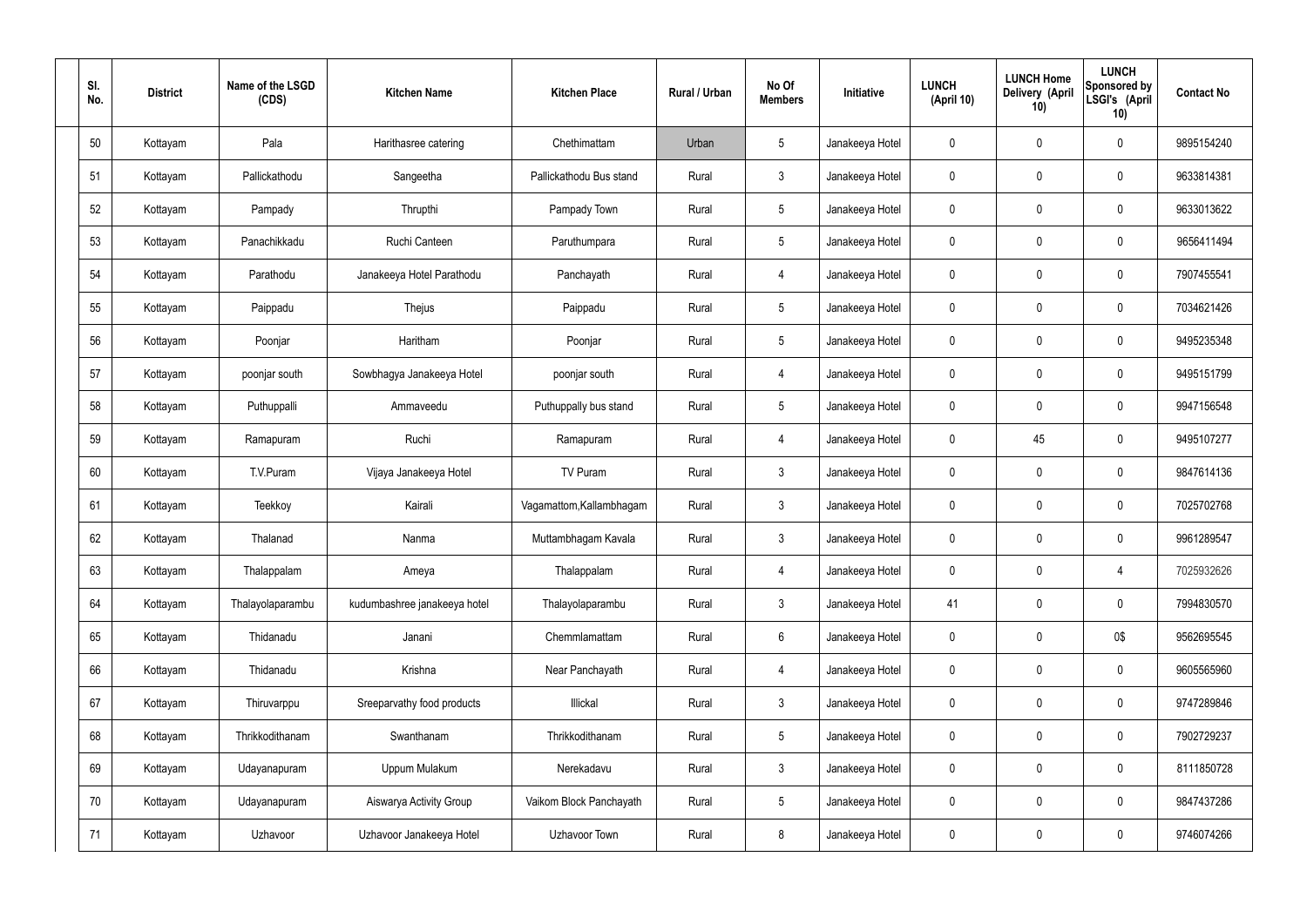|    | SI.<br>No.      | <b>District</b> | Name of the LSGD<br>(CDS) | <b>Kitchen Name</b>                                      | <b>Kitchen Place</b>                        | <b>Rural / Urban</b> | No Of<br><b>Members</b> | Initiative      | <b>LUNCH</b><br>(April 10) | <b>LUNCH Home</b><br>Delivery (April<br>10) | <b>LUNCH</b><br>Sponsored by<br>LSGI's (April<br>10) | <b>Contact No</b> |
|----|-----------------|-----------------|---------------------------|----------------------------------------------------------|---------------------------------------------|----------------------|-------------------------|-----------------|----------------------------|---------------------------------------------|------------------------------------------------------|-------------------|
|    | 72              | Kottayam        | Vaikom                    | <b>Chanees Eats</b>                                      | Chalapparambu                               | Urban                | $\overline{4}$          | Janakeeya Hotel | $\mathbf 0$                | $\mathbf 0$                                 | $\mathbf 0$                                          | 9446467389        |
|    | 73              | Kottayam        | Vakathanam                | Padheyam                                                 | Njaliakuzhi                                 | Rural                | $6\phantom{.}6$         | Janakeeya Hotel | $\mathbf 0$                | $\mathbf 0$                                 | $\mathbf 0$                                          | 9495010073        |
|    | 74              | Kottayam        | Vazhappally               | Udayam                                                   | Vazhappally                                 | Rural                | $\overline{4}$          | Janakeeya Hotel | $\mathbf 0$                | $\mathbf 0$                                 | $\mathbf 0$                                          | 9562267564        |
|    | 75              | Kottayam        | Vazhoor                   | Kudumbashree Canteen Unit At<br>Vazhoor Grama Panchayath | Vazhoor Grama Panchayath<br><b>Building</b> | Rural                | $5\overline{)}$         | Janakeeya Hotel | $\mathbf 0$                | $\mathbf 0$                                 | $\mathbf 0$                                          | 9544717796        |
|    | 76              | Kottayam        | Vazhoor                   | New India                                                | Nedumavu                                    | Rural                | 3                       | Janakeeya Hotel | $\mathbf 0$                | $\mathbf 0$                                 | $\mathbf 0$                                          | 9744581242        |
|    | 77              | Kottayam        | Vechoor                   | <b>Treeland Annapoorna</b>                               | <b>Bund Road</b>                            | Rural                | 3                       | Janakeeya Hotel | $\mathbf 0$                | $\mathbf 0$                                 | $\mathbf 0$                                          | 8606814487        |
|    | 78              | Kottayam        | Veliyannoor               | Thanima foods                                            | Veliyannoor                                 | Rural                | 3                       | Janakeeya Hotel | $\mathbf 0$                | $\mathbf 0$                                 | $\mathbf 0$                                          | 9744392147        |
|    | 79              | Kottayam        | Vellavoor                 | Uppum Mulakum Janakeeya Hotel                            | Panchayath premise                          | Rural                | $5\overline{)}$         | Janakeeya Hotel | $\mathbf 0$                | $\mathbf 0$                                 | $\mathbf 0$                                          | 9188317288        |
|    | 80              | Kottayam        | Velloor                   | Puzhayoram catering                                      | Near Velloor cds office                     | Rural                | 4                       | Janakeeya Hotel | 47                         | $\mathbf 0$                                 | $\mathbf 0$                                          | 9895522286        |
|    | 81              | Kottayam        | Vijayapuram               | Niravu                                                   | Iranjal                                     | Rural                | $\mathbf{3}$            | Janakeeya Hotel | $\mathbf 0$                | $\mathbf 0$                                 | $\mathbf 0$                                          | 9495245895        |
|    | 82              | Kottayam        | Vijayapuram               | Renown Janakeeya Hotel                                   | Vadavathoor                                 | Rural                | $5\overline{)}$         |                 | $\mathbf 0$                | $\mathbf 0$                                 | $\mathbf 0$                                          | 8606536302        |
| 82 |                 |                 |                           |                                                          |                                             |                      | 336                     |                 | 1176                       | 139                                         | $5\phantom{.0}$                                      |                   |
|    |                 | Kozhikode       | Balussery                 | Unarvu Janakeeya Hotel                                   | Balussery                                   | Rural                | $5\phantom{.0}$         | Janakeeya Hotel | $\mathbf 0$                | $\mathbf 0$                                 | $\mathbf 0$                                          | 95440 03929       |
|    | $\overline{2}$  | Kozhikode       | Panangad                  | Kairali Janakeeya Hotel                                  | Balussery mukku at KK<br>hospital           | Rural                | 3 <sup>1</sup>          | Janakeeya Hotel | 147                        | $\mathbf 0$                                 | $\mathbf 0$                                          | 97450 85782       |
|    | 3               | Kozhikode       | Koorachundu               | Swad Nirmmal Janakeeya hotel                             | Koorachundu                                 | Rural                | $\overline{4}$          | Janakeeya Hotel | $\mathbf 0$                | $\pmb{0}$                                   | $\mathbf 0$                                          | 94967 07886       |
|    | 4               | Kozhikode       | Koorachundu               | Koottayma Janakeeya Hotel                                | Kallanode                                   | Rural                | 5 <sub>5</sub>          | Janakeeya Hotel | $\mathbf 0$                | $\mathbf 0$                                 | $\mathbf 0$                                          | 94967 26850       |
|    | $5\phantom{.0}$ | Kozhikode       | Kottur                    | Kudumbashree Janakeeya Hotel Kottur                      | Kottur                                      | Rural                | 10                      | Janakeeya Hotel | $\mathbf 0$                | $\mathbf 0$                                 | $\mathbf 0$                                          | 97456 72101       |
|    | 6               | Kozhikode       | Naduvannur                | Naduvannur Janakeeya Hotel                               | Naduvannur                                  | Rural                | $5\overline{)}$         | Janakeeya Hotel | $\mathbf 0$                | $\mathbf 0$                                 | $\mathbf 0$                                          | 8592-031802       |
|    | 7               | Kozhikode       | Naduvannur                | FriendsJanakeeya Hotel                                   | Anjolimukku                                 | Rural                | $\mathbf{3}$            | Janakeeya Hotel | 260                        | $\pmb{0}$                                   | $\mathbf 0$                                          | 9995947043        |
|    | 8               | Kozhikode       | Ulliyeri                  | Ruchi Janakeeya Hotel                                    | Ulliyeri                                    | Rural                | $\overline{4}$          | Janakeeya Hotel | $\pmb{0}$                  | $\mathbf 0$                                 | $\mathbf 0$                                          | 89434 06681       |
|    | 9               | Kozhikode       | Unnikulam                 | Swad Janakeeya Hotel                                     | Ekarool Kaappil Road                        | Rural                | $\mathbf{3}$            | Janakeeya Hotel | 590                        | $\pmb{0}$                                   | $\mathbf 0$                                          | 85475 75474       |
|    | 10              | Kozhikode       | Unnikulam                 | Chaithanya Janakeeya Hotel                               | Opposite unnikulam<br>gramapanchayath       | Rural                | $\mathfrak{Z}$          | Janakeeya Hotel | 531                        | $\pmb{0}$                                   | $\boldsymbol{0}$                                     | 87141 31460       |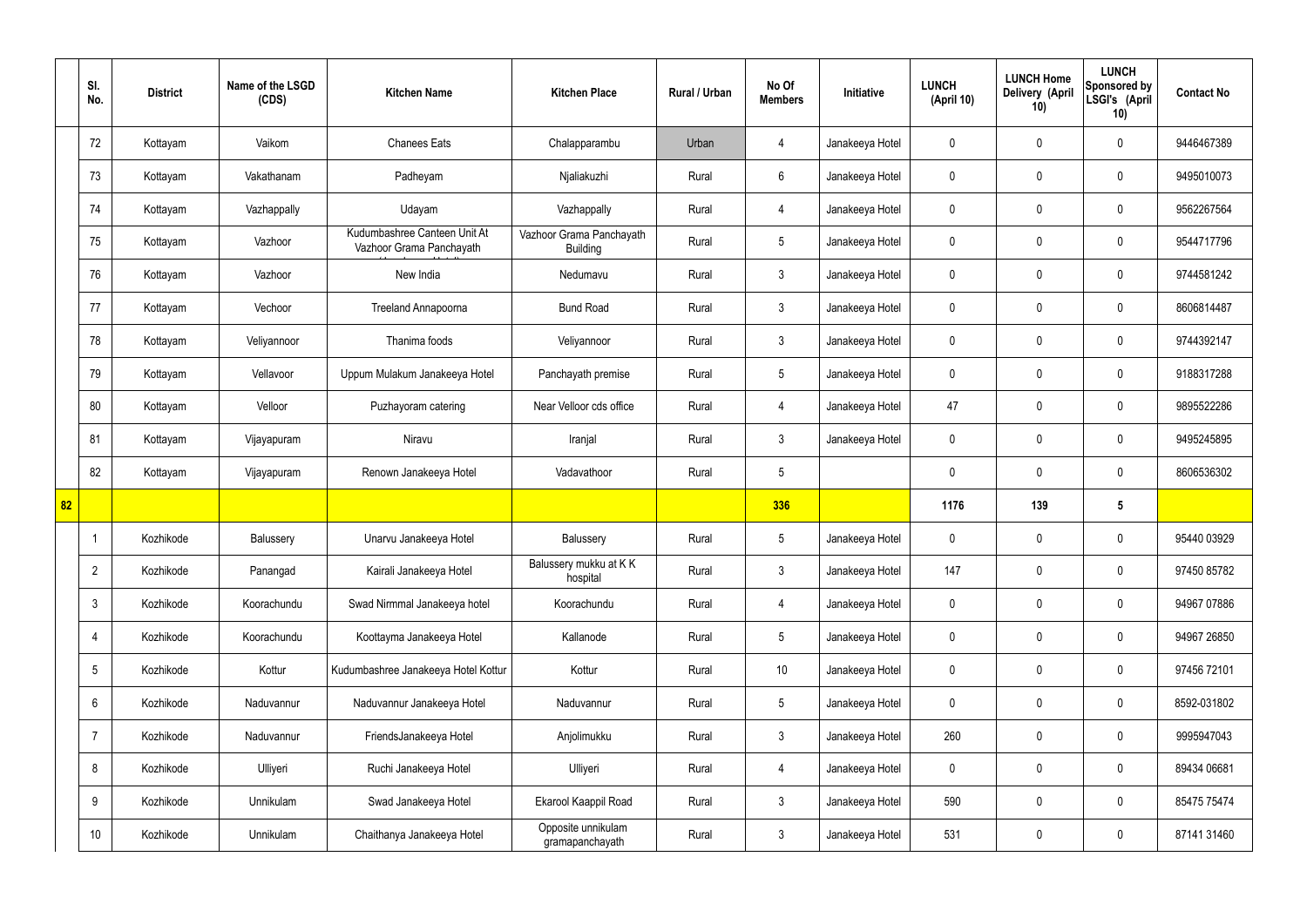| SI.<br>No.      | <b>District</b> | Name of the LSGD<br>(CDS) | <b>Kitchen Name</b>            | <b>Kitchen Place</b>         | Rural / Urban | No Of<br><b>Members</b> | Initiative      | <b>LUNCH</b><br>(April 10) | <b>LUNCH Home</b><br>Delivery (April<br>10) | <b>LUNCH</b><br>Sponsored by<br>LSGI's (April<br>10) | <b>Contact No</b> |
|-----------------|-----------------|---------------------------|--------------------------------|------------------------------|---------------|-------------------------|-----------------|----------------------------|---------------------------------------------|------------------------------------------------------|-------------------|
| 11              | Kozhikode       | Nanminda                  | Akshaya vanitha hotel          | Nanminda panchayath building | Rural         | $5\,$                   | Janakeeya Hotel | 0                          | 0                                           | 0                                                    | 9961184212        |
| 12              | Kozhikode       | Thalakkulathur            | Thalakkulathur Janakeeya Hotel | Parambath                    | Rural         | $5\overline{)}$         | Janakeeya Hotel | $\mathbf 0$                | 0                                           | 0                                                    | 7593067511        |
| 13              | Kozhikode       | Kakkodi                   | Kakkodi Janakeeya Hotel        | Kakkodi Bazar                | Rural         | $\overline{7}$          | Janakeeya Hotel | 0                          | 0                                           | $\mathbf 0$                                          | 8943123615        |
| 14              | Kozhikode       | Chelannur                 | Oottupura Janakeeya Hotel      | Ambalathukulangara           | Rural         | $\overline{7}$          | Janakeeya Hotel | $\mathbf 0$                | 0                                           | $\mathbf 0$                                          | 9846010528        |
| 15              | Kozhikode       | Narikkuni                 | Amma Janakeeya Hotel           | Narikkuni                    | Rural         | $\overline{4}$          | Janakeeya Hotel | 0                          | 0                                           | $\mathbf 0$                                          | 9645606562        |
| 16              | Kozhikode       | Kakkoor                   | Janakeeya Hotel Kakkoor        | Kakkoor                      | Rural         | $5\,$                   | Janakeeya Hotel | $\mathbf 0$                | 0                                           | $\mathbf 0$                                          | 8592050112        |
| 17              | Kozhikode       | Koduvally                 | Sadhya Janakeeya Hotel         | G M L P School, Koduvally    | Urban         | $\sqrt{5}$              | Janakeeya Hotel | $\mathbf 0$                | 0                                           | $\mathbf 0$                                          | 8593898831        |
| 18              | Kozhikode       | Koduvally                 | KKN Janakeeya Hotel Koduvally  | Nellamkandi                  | Urban         | $\mathfrak{Z}$          | Janakeeya Hotel | $\mathbf 0$                | 0                                           | $\mathbf 0$                                          | 9847650894        |
| 19              | Kozhikode       | Koduvally                 | Swad Janakeeya Hotel           | Manipuram                    | Urban         | $\sqrt{5}$              | Janakeeya Hotel | 184                        | 0                                           | $\mathbf 0$                                          | 9946991995        |
| 20              | Kozhikode       | Madavoor                  | Madavoor Janakeeya Hotel       | Near madavoor panchayath     | Rural         | $5\phantom{.0}$         | Janakeeya Hotel | $\mathbf 0$                | 0                                           | $\mathbf 0$                                          | 8547590842        |
| 21              | Kozhikode       | Omasseri                  | Annapoornna Janakeeya Hotel    | Omasseri                     | Rural         | 4                       | Janakeeya Hotel | $\mathbf 0$                | 0                                           | $\mathbf 0$                                          | 9605102599        |
| 22              | Kozhikode       | Puthuppadi                | Ruchi Janakeeya Hotel          | Puthupadi                    | Rural         | $5\phantom{.0}$         | Janakeeya Hotel | 150                        | 0                                           | $\mathbf 0$                                          | 7909113114        |
| 23              | Kozhikode       | Kizhakkoth                | Swad Janakeeya Hotel           | Mariveettilthazham           | Rural         | 4                       | Janakeeya Hotel | 0                          | 0                                           | 0                                                    | 9847086665        |
| 24              | Kozhikode       | Thamarassery              | Pavithram Janakeeya hotel      | Thamarassery old stand       | Rural         | $6\,$                   | Janakeeya Hotel | $\mathbf 0$                | $\mathsf{0}$                                | $\pmb{0}$                                            | 9048389661        |
| 25              | Kozhikode       | Kodenchery                | Kairali Janakeeya Hotel        | Kodenchery                   | Rural         | $\overline{4}$          | Janakeeya Hotel | $\pmb{0}$                  | 0                                           | $\mathbf 0$                                          | 9446037829        |
| 26              | Kozhikode       | Koodaranji                | Ruchikkoot Janakeeya Hotel     | Koodaranji                   | Rural         | $6\phantom{.}6$         | Janakeeya Hotel | 0                          | $\boldsymbol{0}$                            | $\mathbf 0$                                          | 9496439278        |
| 27              | Kozhikode       | Thiruvambadi              | Pulari Janakeeya Hotel         | Thondimmal                   | Rural         | $5\phantom{.0}$         | Janakeeya Hotel | $\pmb{0}$                  | 0                                           | $\mathbf 0$                                          | 7034264232        |
| 28              | Kozhikode       | Kattippara                | Ruchi Janakeeya Hotel          | Chamal                       | Rural         | $6\phantom{.}6$         | Janakeeya Hotel | 0                          | $\boldsymbol{0}$                            | $\mathbf 0$                                          | 7591974045        |
| 29              | Kozhikode       | Koyilandy North           | Naveena canteen                | Near new bus stand           | Urban         | $\overline{7}$          | Janakeeya Hotel | $\mathbf 0$                | 0                                           | $\mathbf 0$                                          | 9544185262        |
| 30 <sup>°</sup> | Kozhikode       | Koyilandy North           | Kulirma Janakeeya Hotel        | Near Kollamchira             | Urban         | 10 <sup>°</sup>         | Janakeeya Hotel | $\mathbf 0$                | 0                                           | $\mathbf 0$                                          | 8943191728        |
| 31              | Kozhikode       | Koyilandi South           | Snehadeepam Janakeeya Hotel    | Muthambi                     | Urban         | $6\,$                   | Janakeeya Hotel | $\mathbf 0$                | 0                                           | $\mathbf 0$                                          | 9188198658        |
| 32              | Kozhikode       | Koyilandi South           | Sanam Janakeeya Hotel          | Koyilandi Market             | Urban         | $\mathfrak{Z}$          | Janakeeya Hotel | 0                          | 0                                           | $\pmb{0}$                                            | 9544185262        |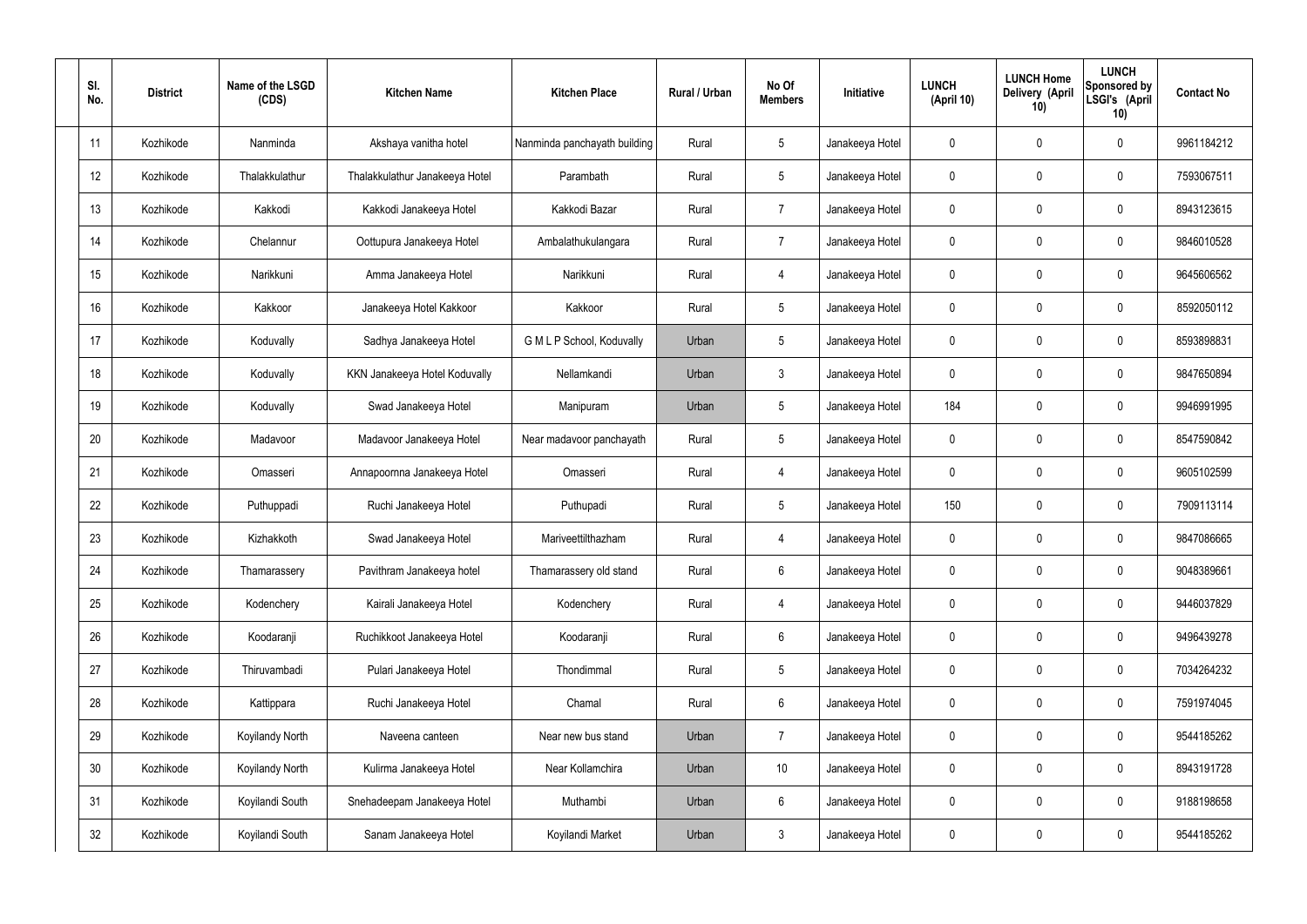|     | SI.<br>No. | <b>District</b> | Name of the LSGD<br>(CDS) | <b>Kitchen Name</b>         | <b>Kitchen Place</b>                        | <b>Rural / Urban</b> | No Of<br><b>Members</b> | Initiative      | <b>LUNCH</b><br>(April 10) | <b>LUNCH Home</b><br>Delivery (April<br>10) | <b>LUNCH</b><br>Sponsored by<br>LSGI's (April<br>10) | <b>Contact No</b> |
|-----|------------|-----------------|---------------------------|-----------------------------|---------------------------------------------|----------------------|-------------------------|-----------------|----------------------------|---------------------------------------------|------------------------------------------------------|-------------------|
|     | 33         | Kozhikode       | Chengottukavu             | Amma Janakeeya Hotel        | Edakkulam                                   | Rural                | $5\phantom{.0}$         | Janakeeya Hotel | $\mathbf 0$                | $\mathbf 0$                                 | $\mathbf 0$                                          | 9048235785        |
|     | 34         | Kozhikode       | Atholi                    | Atholi Janakeeya Hotel      | Kodassery                                   | Rural                | $\overline{4}$          | Janakeeya Hotel | $\mathbf 0$                | $\mathbf 0$                                 | $\mathbf 0$                                          | 9072499251        |
|     | 35         | Kozhikode       | Moodadi                   | Ruchi Janakeeya Hotel       | Moodadi                                     | Rural                | $5\phantom{.0}$         | Janakeeya Hotel | $\mathbf 0$                | $\mathbf 0$                                 | $\mathbf 0$                                          | 8281226403        |
|     | 36         | Kozhikode       | Chemancheri               | Annapoornna Janakeeya Hotel | Pookkad                                     | Rural                | $5\phantom{.0}$         | Janakeeya Hotel | $\mathbf 0$                | $\mathbf 0$                                 | $\mathbf 0$                                          | 9048235785        |
|     | 37         | Kozhikode       | Arikkulam                 | Thanima Janakeeya Hotel     | Kurudimukku                                 | Rural                | $\overline{4}$          | Janakeeya Hotel | $\mathbf 0$                | $\mathbf 0$                                 | $\mathbf 0$                                          | 9645137125        |
|     | 38         | Kozhikode       | Arikkulam                 | Ruchiyidam Janakeeya Hotel  | Arikkulam                                   | Rural                | $\overline{4}$          | Janakeeya Hotel | $\mathbf 0$                | $\mathbf 0$                                 | $\mathbf 0$                                          | 9048410803        |
|     | 39         | Kozhikode       | Kozhikode Central.        | Ruchikkoott                 | <b>District Veterinary Hospital</b>         | Urban                | $\mathbf{3}$            | Janakeeya Hotel | $\mathbf 0$                | $\mathbf 0$                                 | $\mathbf 0$                                          | 7025774213        |
|     | 40         | Kozhikode       | Kozhikode Central         | Sneha Ruchikkoott           | Mankavu                                     | Urban                | $\overline{4}$          | Janakeeya Hotel | $\mathbf 0$                | $\mathbf 0$                                 | $\mathbf 0$                                          | 8921995031        |
|     | 41         | Kozhikode       | Kozhikode Central         | Tripthi Janakeeya Hotel     | Near AMLP School,<br>Moozhikkal             | Urban                | $\mathbf{3}$            | Janakeeya Hotel | $\mathbf 0$                | $\mathbf 0$                                 | $\mathbf 0$                                          | 8129200288        |
|     | 42         | Kozhikode       | Kozhikode Central         | New Ganesh                  | Kovoor, near library                        | Urban                | $5\overline{)}$         | Janakeeya Hotel | $\mathbf 0$                | $\mathbf 0$                                 | $\mathbf 0$                                          | 9349123701        |
|     | 43         | Kozhikode       | Kozhikode Central         | Ruchippura Janakeeya Hotel  | Near Focus mall, New bus<br>stand Kozhikode | Urban                | 3                       | Janakeeya Hotel | $\mathbf 0$                | $\mathbf 0$                                 | $\mathbf 0$                                          | 9605602806        |
|     | 44         | Kozhikode       | Kozhikode Central         | Souparnika Janakeeya Hotel  | Medical college near chest<br>hospital      | Urban                | $6\phantom{.}6$         | Janakeeya Hotel | $\mathbf 0$                | $\mathbf 0$                                 | $\mathbf 0$                                          | 8281709784        |
|     | 45         | Kozhikode       | Kozhikode North           | Udayam kudumbasree canteen  | Thadambattuthazham                          | Urban                | $5\overline{)}$         | Janakeeya Hotel | $\mathbf 0$                | $\mathbf 0$                                 | $\mathbf 0$                                          | 7736850096        |
|     | 46         | Kozhikode       | Kozhikode North           | Ruchi                       | Elathoor, Chettikulam                       | Urban                | $\overline{4}$          | Janakeeya Hotel | $\mathbf 0$                | $\mathbf 0$                                 | $\mathbf 0$                                          | 9947743713        |
|     | 47         | Kozhikode       | Kozhikode North           | Tasty Janakeeya Hotel       | Butt road                                   | Urban                | $5\phantom{.0}$         | Janakeeya Hotel | $\mathbf 0$                | $\pmb{0}$                                   | $\mathbf 0$                                          | 9074462795        |
|     | 48         | Kozhikode       | Kozhikode North           | Oruma                       | Eranjikkal                                  | Urban                | $\overline{4}$          | Janakeeya Hotel | $\mathbf 0$                | $\pmb{0}$                                   | $\mathbf 0$                                          | 9497754632        |
|     | 49         | Kozhikode       | Feroke                    | Ruchi vanitha mess          | <b>Feroke Muncipality</b>                   | Urban                | $\overline{7}$          | Janakeeya Hotel | $\mathbf 0$                | $\pmb{0}$                                   | $\mathbf 0$                                          | 9544468026        |
|     | 50         | Kozhikode       | Feroke                    | Mithra Janakeeya Hotel      | Ambalangadi                                 | Urban                | 5 <sup>5</sup>          | Janakeeya Hotel | $\mathbf 0$                | $\mathbf 0$                                 | $\mathbf 0$                                          | 9847657229        |
|     | 51         | Kozhikode       | Feroke                    | Chemmeen Janakeeya Hotel    | Karuvanthuruthi                             | Urban                | $\overline{4}$          | Janakeeya Hotel | $\mathbf 0$                | $\pmb{0}$                                   | $\mathbf 0$                                          | 9747265293        |
|     | 52         | Kozhikode       | Ramanattukara             | Tasty catering unit         | Ramanattukara                               | Urban                | $6\overline{6}$         | Janakeeya Hotel | $\pmb{0}$                  | $\pmb{0}$                                   | $\mathbf 0$                                          | 9961004004        |
|     | 53         | Kozhikode       | KozhikodeSouth            | Ushass cattering            | Meenchantha school                          | Urban                | $5\phantom{.0}$         | Janakeeya Hotel | $\mathbf 0$                | $\pmb{0}$                                   | $\mathbf 0$                                          | 9645629224        |
| 107 | 54         | Kozhikode       | Kozhikode South           | Oruma                       | Naduvattam                                  | Urban                | 4                       | Janakeeya Hotel | $\boldsymbol{0}$           | $\pmb{0}$                                   | $\boldsymbol{0}$                                     | 9747405960        |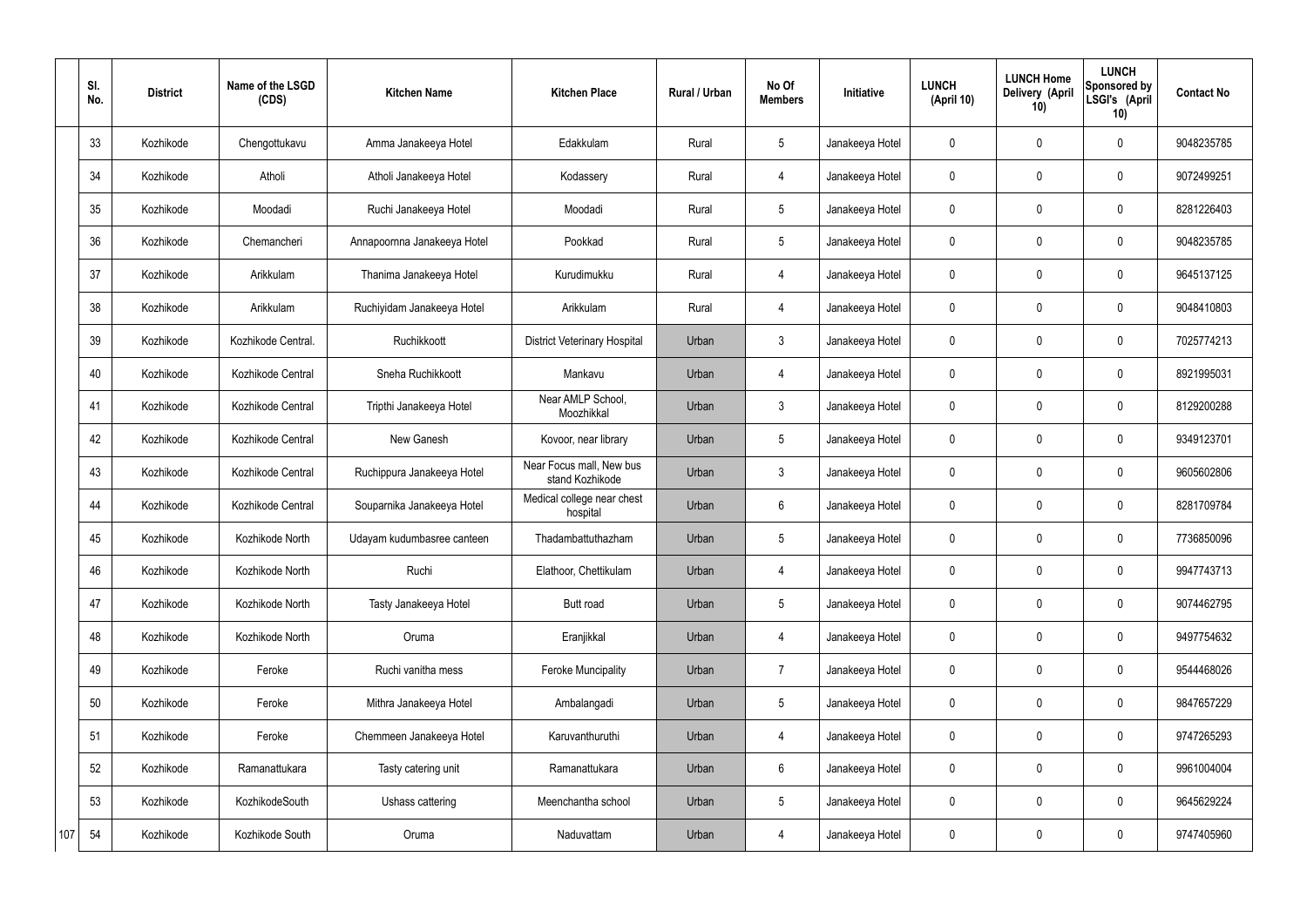| SI.<br>No. | <b>District</b> | Name of the LSGD<br>(CDS) | <b>Kitchen Name</b>                       | <b>Kitchen Place</b>               | Rural / Urban | No Of<br><b>Members</b> | <b>Initiative</b> | <b>LUNCH</b><br>(April 10) | <b>LUNCH Home</b><br>Delivery (April<br>10) | <b>LUNCH</b><br>Sponsored by<br>LSGI's (April<br>10) | <b>Contact No</b> |
|------------|-----------------|---------------------------|-------------------------------------------|------------------------------------|---------------|-------------------------|-------------------|----------------------------|---------------------------------------------|------------------------------------------------------|-------------------|
| 55         | Kozhikode       | Kozhikode South           | Ruchi Janakeeya Hotel                     | Kundayithode                       | Urban         | $5\phantom{.0}$         | Janakeeya Hotel   | 0                          | 0                                           | $\mathbf 0$                                          | 9526521036        |
| 56         | Kozhikode       | Kozhikode South           | Five star                                 | Palayam                            | Urban         | $\overline{4}$          | Janakeeya Hotel   | $\mathbf 0$                | 0                                           | $\mathbf 0$                                          | 9744307041        |
| 57         | Kozhikode       | Olavanna                  | Kailamadam Janakeeya Hotel                | Pantheerankavu bypass              | Rural         | $6\phantom{.}6$         | Janakeeya Hotel   | $\mathbf 0$                | 0                                           | $\mathbf 0$                                          | 9526123535        |
| 58         | Kozhikode       | Olavanna                  | Snehitha Janakeeya Hotel                  | Kunnathupalam                      | Rural         | $6\phantom{.}6$         | Janakeeya Hotel   | $\mathbf 0$                | 0                                           | $\mathbf 0$                                          | 9072771905        |
| 59         | Kozhikode       | Kadalundi                 | Kadambhari Janakeeya Hotel                | Mannoor valavil                    | Rural         | $6\phantom{.}6$         | Janakeeya Hotel   | $\mathbf 0$                | 0                                           | $\mathbf 0$                                          | 9349923675        |
| 60         | Kozhikode       | Mukkam                    | Mukkam Friends Janakeeya hotel            | Mukkam                             | Urban         | $\overline{4}$          | Janakeeya Hotel   | $\mathbf 0$                | 0                                           | $\mathbf 0$                                          | 9497215604        |
| 61         | Kozhikode       | Mukkam                    | Oottupura Janakeeya Hotel                 | Manassery                          | Urban         | $\overline{4}$          | Janakeeya Hotel   | $\mathbf 0$                | 0                                           | $\mathbf 0$                                          | 9645563417        |
| 62         | Kozhikode       | Chathamangalam            | Prakruthi                                 | Chathamangalam vipanana<br>kendram | Rural         | $5\phantom{.0}$         | Janakeeya Hotel   | $\mathbf 0$                | 0                                           | $\mathbf 0$                                          | 9745828787        |
| 63         | Kozhikode       | Chathamangalam            | Oruma                                     | Milk society                       | Rural         | $5\phantom{.0}$         | Janakeeya Hotel   | $\mathbf 0$                | 0                                           | $\mathbf 0$                                          | 9847872378        |
| 64         | Kozhikode       | Perumanna                 | Thushara Janakeeya Hotel                  | Vallikkunnu                        | Rural         | $5\phantom{.0}$         | Janakeeya Hotel   | $\mathbf 0$                | 0                                           | $\mathbf 0$                                          | 8113873612        |
| 65         | Kozhikode       | Kodiyathur                | Kanivu                                    | Eranjimavu                         | Rural         | 4                       | Janakeeya Hotel   | $\mathbf 0$                | 0                                           | $\mathbf 0$                                          | 9048094053        |
| 66         | Kozhikode       | Karassery                 | Karassery CDS Janakeeya Hotel             | Near karassery panchayath          | Rural         | 4                       | Janakeeya Hotel   | 138                        | 0                                           | $\mathbf 0$                                          | 9645120636        |
| 67         | Kozhikode       | Kuruvattoor               | Nanma Janakeeya Hotel                     | Payambra                           | Rural         | 4                       | Janakeeya Hotel   | $\mathbf 0$                | 0                                           | 0                                                    | 8547413299        |
| 68         | Kozhikode       | Mavoor                    | Koottayma Janakeeya Hotel                 | Mavoor                             | Rural         | $\overline{4}$          | Janakeeya Hotel   | $\mathbf 0$                | $\mathbf 0$                                 | $\mathbf 0$                                          | 9961856227        |
| 69         | Kozhikode       | Peruvayal                 | Tripthi Janakeeya Hotel                   | Velliparambu                       | Rural         | $5\phantom{.0}$         | Janakeeya Hotel   | $\mathbf 0$                | $\mathbf 0$                                 | $\mathbf 0$                                          | 6238723687        |
| 70         | Kozhikode       | Kuttiadi                  | Janakeeya Hotel                           | Kuttiadi Town                      | Rural         | 9                       | Janakeeya Hotel   | $\mathbf 0$                | $\mathbf 0$                                 | $\mathbf 0$                                          | 8606099575        |
| 71         | Kozhikode       | Kavilumpara               | Kavilumpara panchayath Janakeeya<br>Hotel | Thottilpalam                       | Rural         | $\overline{4}$          | Janakeeya Hotel   | $\mathbf 0$                | $\mathbf 0$                                 | $\mathbf 0$                                          | 8157900256        |
| 72         | Kozhikode       | Maruthonkara              | Thanima Janakeeya Hotel                   | Adukkath                           | Rural         | $5\phantom{.0}$         | Janakeeya Hotel   | $\mathbf 0$                | $\mathbf 0$                                 | $\mathbf 0$                                          | 9846974198        |
| 73         | Kozhikode       | Velom                     | Samridhi                                  | Kallumpuram - Theekkuni            | Rural         | $5\phantom{.0}$         | Janakeeya Hotel   | $\mathbf 0$                | 0                                           | $\mathbf 0$                                          | 9846813401        |
| 74         | Kozhikode       | Kunnummal                 | Ruchi Janakeeya Hotel                     | Kakkattil                          | Rural         | $5\phantom{.0}$         | Janakeeya Hotel   | $\mathbf 0$                | 0                                           | $\mathbf 0$                                          | 9605800608        |
| 75         | Kozhikode       | Naripatta                 | Sthree sakthi Janakeeya Hotel             | Kaiveli                            | Rural         | $5\phantom{.0}$         | Janakeeya Hotel   | $\mathbf 0$                | $\mathbf 0$                                 | $\mathbf 0$                                          | 9645339232        |
| 76         | Kozhikode       | Kayakkodi                 | Samridhi Janakeeya Hotel                  | Kayakkodi                          | Rural         | $5\,$                   | Janakeeya Hotel   | 0                          | 0                                           | $\mathbf 0$                                          | 9495587551        |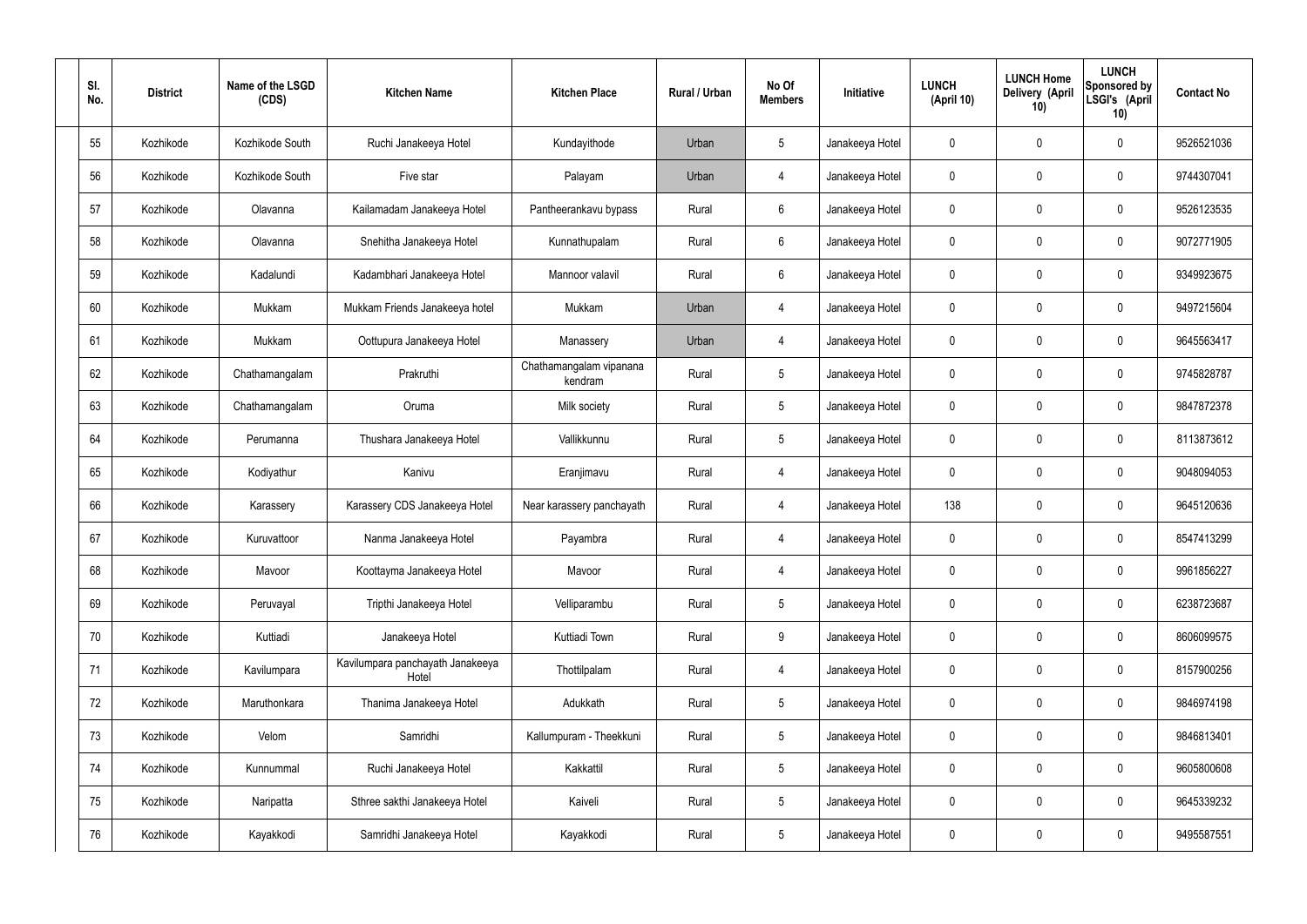| SI.<br>No. | <b>District</b> | Name of the LSGD<br>(CDS) | <b>Kitchen Name</b>                                  | <b>Kitchen Place</b>                               | Rural / Urban | No Of<br><b>Members</b> | Initiative      | <b>LUNCH</b><br>(April 10) | <b>LUNCH Home</b><br><b>Delivery (April</b><br>10) | <b>LUNCH</b><br>Sponsored by<br>LSGI's (April<br>10) | <b>Contact No</b> |
|------------|-----------------|---------------------------|------------------------------------------------------|----------------------------------------------------|---------------|-------------------------|-----------------|----------------------------|----------------------------------------------------|------------------------------------------------------|-------------------|
| 77         | Kozhikode       | Thurayur                  | Cds coffee house                                     | Thurayur                                           | Rural         | -5                      | Janakeeya Hotel | 0                          | $\mathbf 0$                                        | 0                                                    | 9048028293        |
| 78         | Kozhikode       | Payyoli                   | Lady fingers janakeeya hotel                         | Payyoli Municipality                               | Urban         | 4                       | Janakeeya Hotel | $\mathbf 0$                | $\mathbf 0$                                        | 0                                                    | 8606505900        |
| 79         | Kozhikode       | Meppayur                  | Ruchi canteen                                        | Meppayur                                           | Rural         | $5\phantom{.0}$         | Janakeeya Hotel | 0                          | $\mathbf 0$                                        | 0                                                    | 9447469729        |
| 80         | Kozhikode       | Thikkodi                  | Kaippunnyam Janakeeya Hotel                          | Thikkodi                                           | Rural         | $5\phantom{.0}$         | Janakeeya Hotel | $\mathbf 0$                | $\mathbf 0$                                        | 0                                                    | 9526071250        |
| 81         | Kozhikode       | Keezhariyur               | Tripthi Janakeeya Hotel                              | Arayanattu para                                    | Rural         | 8                       | Janakeeya Hotel | 0                          | $\mathbf 0$                                        | 0                                                    | 8592834034        |
| 82         | Kozhikode       | Chakkittappara            | Chakkittapara cds Hotel                              | Chakkittapara CDS                                  | Rural         | $\mathbf{3}$            | Janakeeya Hotel | $\mathbf 0$                | $\mathbf 0$                                        | 0                                                    | 9526881089        |
| 83         | Kozhikode       | Cheruvannur               | Vanitha canteen                                      | near cheruvannur panchayath<br>office, Cheruvannur | Rural         | 5                       | Janakeeya Hotel | 0                          | 0                                                  | 0                                                    | 9400676505        |
| 84         | Kozhikode       | Koothali                  | Salkara stationary cum Coffee house<br>and photostat | Near Koothali panchayath<br>office                 | Rural         | $6\phantom{.}6$         | Janakeeya Hotel | $\mathbf 0$                | $\mathbf 0$                                        | 0                                                    | 9847642496        |
| 85         | Kozhikode       | Changaroth                | Changorath Janakeeya Hotel                           | Near Vadakkumbad HSS                               | Rural         | $5\phantom{.0}$         | Janakeeya Hotel | $\mathbf 0$                | $\mathbf 0$                                        | 0                                                    | 9747353283        |
| 86         | Kozhikode       | Perambra                  | Perambra Janakeeya Hotel                             | Perambra                                           | Rural         | 4                       | Janakeeya Hotel | $\mathbf 0$                | $\mathbf 0$                                        | 0                                                    | 6238677483        |
| 87         | Kozhikode       | Kayanna                   | Kudumbashree Janakeeya Hotel<br>Kayanna              | Kayanna Bazar                                      | Rural         | $\mathbf{3}$            | Janakeeya Hotel | 0                          | $\mathbf 0$                                        | 0                                                    | 9496130121        |
| 88         | Kozhikode       | Kayanna                   | Soorya janakeeya Hotel                               | Para Muthu Kayanna                                 | Rural         | $\mathbf{3}$            | Janakeeya Hotel | $\mathbf 0$                | 0                                                  | 0                                                    | 95396 14209       |
| 89         | Kozhikode       | Nochad                    | Kudumbashree Janakeeya Hotel                         | Muliyangal                                         | Rural         | $5\phantom{.0}$         | Janakeeya Hotel | 0                          | $\mathbf 0$                                        | 0                                                    | 7034944936        |
| 90         | Kozhikode       | Nochad                    | Ruchi Janakeeya Hotel                                | Kalpathur                                          | Rural         | $5\phantom{.0}$         | Janakeeya Hotel | 100                        | $\pmb{0}$                                          | 0                                                    | 9946006742        |
| 91         | Kozhikode       | Ayenchery                 | Janakeeya Hotel Ayanchery                            | Ayanchery                                          | Rural         | $\overline{4}$          | Janakeeya Hotel | 72                         | $\pmb{0}$                                          | 0                                                    | 8078369520        |
| 92         | Kozhikode       | Maniyur                   | Ruchikoott Vanitha Hotel                             | Near maniyur panchayath<br>office, Navodaya stop   | Rural         | $\overline{4}$          | Janakeeya Hotel | $\mathbf 0$                | $\boldsymbol{0}$                                   | 0                                                    | 9400097895        |
| 93         | Kozhikode       | Villiappally              | Janakeeya Hotel Villiappally                         | Keezhal Mukku                                      | Rural         | $\overline{4}$          | Janakeeya Hotel | $\mathbf 0$                | $\pmb{0}$                                          | 0                                                    | 8086472039        |
| 94         | Kozhikode       | Thiruvallur               | Ruchi Janakeeya Hotel                                | Thiruvallur                                        | Rural         | $5\phantom{.0}$         | Janakeeya Hotel | 0                          | $\boldsymbol{0}$                                   | 0                                                    | 9400723619        |
| 95         | Kozhikode       | Edachery                  | Kudumbasree cafe and helpdesk                        | Edachery                                           | Rural         | $\overline{4}$          | Janakeeya Hotel | $\mathbf 0$                | $\pmb{0}$                                          | 0                                                    | 7736287974        |
| 96         | Kozhikode       | Nadapuram                 | Uttupura canteen and catering                        | Kallachi                                           | Rural         | $6\overline{6}$         | Janakeeya Hotel | $\mathbf 0$                | $\boldsymbol{0}$                                   | 0                                                    | 9946448011        |
| 97         | Kozhikode       | Chekkyad                  | Ruchi vanitha hotel                                  | Puliyav                                            | Rural         | $\overline{4}$          | Janakeeya Hotel | $\mathbf 0$                | $\mathbf 0$                                        | 0                                                    | 9048541152        |
| 98         | Kozhikode       | Valayam                   | Nanma Janakeeya Hotel                                | Valayam                                            | Rural         | $5\phantom{.0}$         | Janakeeya Hotel | 0                          | 0                                                  | 0                                                    | 9207821783        |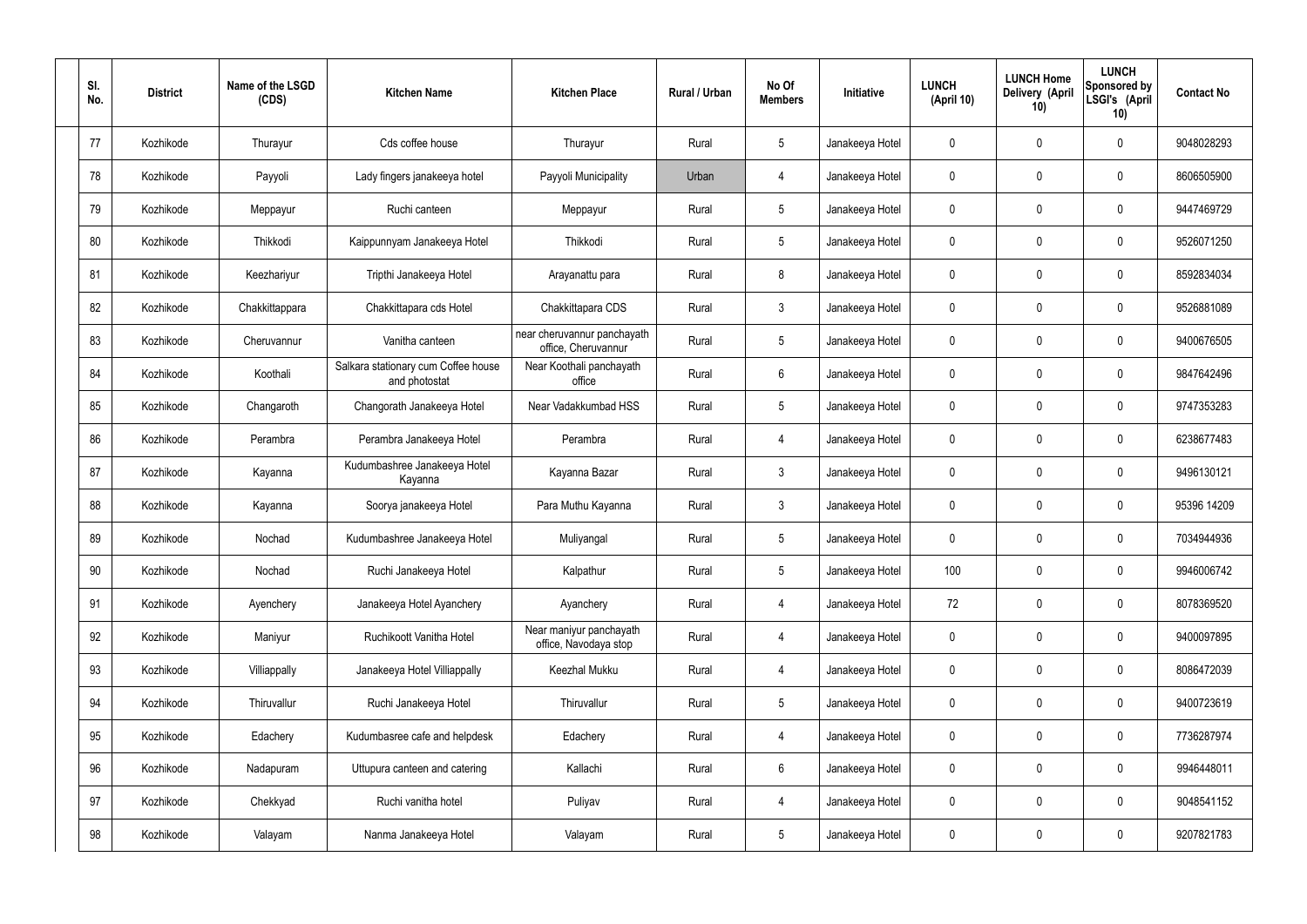|     | SI.<br>No.      | <b>District</b> | Name of the LSGD<br>(CDS) | <b>Kitchen Name</b>                   | <b>Kitchen Place</b>       | Rural / Urban | No Of<br><b>Members</b> | Initiative      | <b>LUNCH</b><br>(April 10) | <b>LUNCH Home</b><br>Delivery (April<br>10) | <b>LUNCH</b><br>Sponsored by<br>LSGI's (April<br>10) | <b>Contact No</b> |
|-----|-----------------|-----------------|---------------------------|---------------------------------------|----------------------------|---------------|-------------------------|-----------------|----------------------------|---------------------------------------------|------------------------------------------------------|-------------------|
|     | 99              | Kozhikode       | Purameri                  | Nanma Janakeeya Hotel                 | Purameri                   | Rural         | 6                       | Janakeeya Hotel | $\mathbf 0$                | $\mathbf 0$                                 | $\mathbf 0$                                          | 9745393164        |
|     | 100             | Kozhikode       | Vanimel                   | Vanimel Janakeeya Hotel               | Bhoomivathukkal            | Rural         | $5\phantom{.0}$         | Janakeeya Hotel | $\mathbf 0$                | $\mathbf 0$                                 | $\mathbf 0$                                          | 9048163049        |
|     | 101             | Kozhikode       | Tuneri                    | Menma Oottupura Janakeeya Hotel       | Tuneri                     | Rural         | $\mathbf{3}$            | Janakeeya Hotel | $\mathbf 0$                | $\mathbf 0$                                 | $\mathbf 0$                                          | 9745251928        |
|     | 102             | Kozhikode       | Onchiyam                  | Adukkala                              | Kannookkara                | Rural         | $\mathbf{3}$            | Janakeeya Hotel | $\mathbf 0$                | $\mathbf 0$                                 | $\mathbf 0$                                          | 8606115054        |
|     | 103             | Kozhikode       | Chorode                   | Janani Hotel and Catering Unit        | Chorode                    | Rural         | $\overline{4}$          | Janakeeya Hotel | $\mathbf 0$                | $\mathbf 0$                                 | $\mathbf 0$                                          | 9645426343        |
|     | 104             | Kozhikode       | Eramala                   | Janakeeya Hotel - Eramala             | Orkkatteri                 | Rural         | 8                       | Janakeeya Hotel | $\mathbf 0$                | $\mathbf 0$                                 | $\mathbf 0$                                          | 9645239675        |
|     | 105             | Kozhikode       | Vadakara West             | Chithra Janakeeya Hotel               | Vadakara New bus stand     | Urban         | $\mathbf{3}$            | Janakeeya Hotel | $\mathbf 0$                | $\mathbf 0$                                 | $\mathbf 0$                                          | 9387762939        |
|     | 106             | Kozhikode       | Vadakara East             | Janakeeya Hotel Vadakara Municipality | Edodi                      | Urban         | 6                       | Janakeeya Hotel | $\mathbf 0$                | $\mathbf 0$                                 | $\mathbf 0$                                          | 9207604876        |
|     | 107             | Kozhikode       | Azhiyoor                  | Janakeeya Hotel Azhiyoor              | Chombala near Block Office | Rural         | $\mathbf{3}$            | Janakeeya Hotel | $\mathbf 0$                | $\mathbf 0$                                 | $\mathbf 0$                                          | 8086159250        |
| 107 |                 |                 |                           |                                       |                            |               | 514                     |                 | 2172                       | $\overline{\mathbf{0}}$                     | $\overline{\mathbf{0}}$                              |                   |
|     | -1              | Malappuram      | Triprangode               | Vishista Vanitha Canteen              | Ottumpuram                 | Rural         | $5\overline{)}$         | Janakeeya Hotel | 185                        | 30                                          | $\mathbf 0$                                          | 9526951352        |
|     | $\overline{2}$  | Malappuram      | Kondotty-2                | Amrutham Janakeeya Hotel              | Kondotty busstand          | Urban         | 4                       | Janakeeya Hotel | $\mathbf 0$                | $\mathbf 0$                                 | $\mathbf 0$                                          | 7356582539        |
|     | $\mathbf{3}$    | Malappuram      | Ponmundam                 | Janakeeya hotel                       | Athanikkal                 | Rural         | 4                       | Janakeeya Hotel | 168                        | $\mathbf 0$                                 | $\mathbf 0$                                          |                   |
|     | $\overline{4}$  | Malappuram      | Ponnani-1                 | Samridhi                              | Ponnani                    | Urban         | $5\phantom{.0}$         | Janakeeya Hotel | $\mathbf 0$                | $\pmb{0}$                                   | $\mathbf 0$                                          |                   |
|     | $5\phantom{.0}$ | Malappuram      | Parappanangadi            | Dithoos janakeeya hotel               | Parappanangadi             | Urban         | $\mathbf{3}$            | Janakeeya Hotel | $\mathbf 0$                | $\pmb{0}$                                   | $\mathbf 0$                                          |                   |
|     | 6               | Malappuram      | Edayur                    | mathuraka vanita hotel                | vattaparamb                | Rural         | $\mathbf{3}$            | Janakeeya Hotel | $\mathbf 0$                | $\pmb{0}$                                   | $\mathbf 0$                                          |                   |
|     | $\overline{7}$  | Malappuram      | Kaladi                    | Thripthi Janakeeya Hotel              | Naripparamb                | Rural         | $\overline{4}$          | Janakeeya Hotel | $\mathbf 0$                | $\pmb{0}$                                   | $\mathbf 0$                                          |                   |
|     | 8               | Malappuram      | Tavanur                   | Snehitha                              | Ayankalam                  | Rural         | $5\phantom{.0}$         | Janakeeya Hotel | $\mathbf 0$                | 0                                           | $\mathbf 0$                                          |                   |
|     | 9               | Malappuram      | Karulai                   | Janakeeya Hotel                       | Karulayi Town              | Rural         | $\overline{4}$          | Janakeeya Hotel | $\mathbf 0$                | $\pmb{0}$                                   | $\mathbf 0$                                          | 9388070564        |
|     | 10              | Malappuram      | Melattur                  | Melattur Janakeeya Hotel              | Melattur                   | Rural         | $5\phantom{.0}$         | Janakeeya Hotel | $\mathbf 0$                | 0                                           | $\mathbf 0$                                          | 9497644650        |
|     | 11              | Malappuram      | Vallikkunnu               | Ruchikootu                            | Anangadi                   | Rural         | $\overline{4}$          | Janakeeya Hotel | $\mathbf 0$                | 0                                           | $\mathbf 0$                                          | 9846828029        |
|     | 12              | Malappuram      | Parappanangadi            | Sobhika Janakeeya hotel               | Parappanangadi             | Urban         | 5                       | Janakeeya Hotel | $\pmb{0}$                  | $\pmb{0}$                                   | $\boldsymbol{0}$                                     | 9048220552        |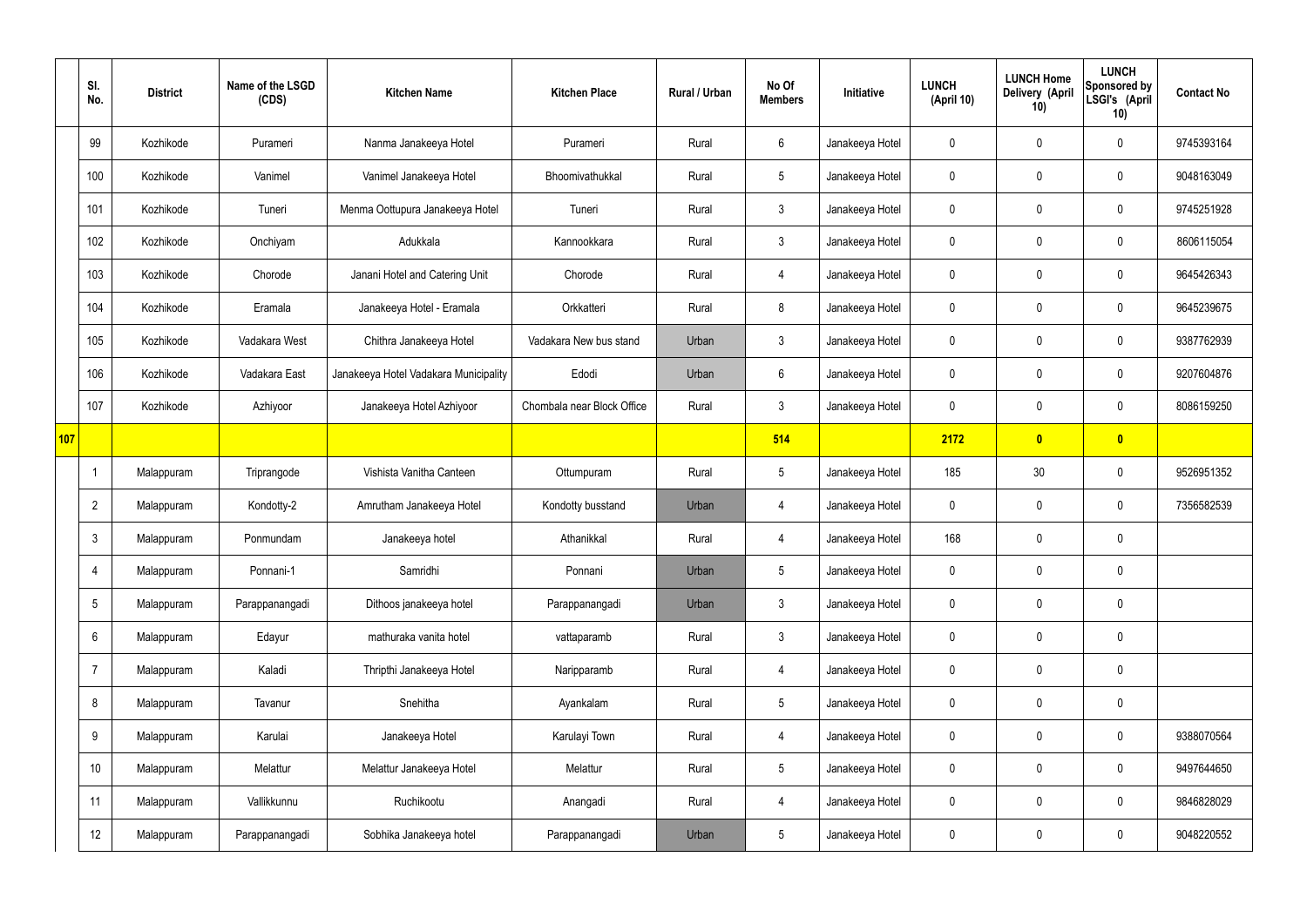| SI.<br>No. | <b>District</b> | Name of the LSGD<br>(CDS) | <b>Kitchen Name</b>         | <b>Kitchen Place</b>                     | Rural / Urban | No Of<br><b>Members</b> | Initiative      | <b>LUNCH</b><br>(April 10) | <b>LUNCH Home</b><br>Delivery (April<br>10) | <b>LUNCH</b><br>Sponsored by<br>LSGI's (April<br>10) | <b>Contact No</b> |
|------------|-----------------|---------------------------|-----------------------------|------------------------------------------|---------------|-------------------------|-----------------|----------------------------|---------------------------------------------|------------------------------------------------------|-------------------|
| 13         | Malappuram      | Vazhakkad                 | Ruchi hotel vazhakkad       | Gup school vazhakkad                     | Rural         | $5\phantom{.0}$         | Janakeeya Hotel | 0                          | 0                                           | $\mathbf 0$                                          | 9656316072        |
| 14         | Malappuram      | Amarambalam               | Janakeeya Hotel             | Opposite Federal Bank<br>Pookkottumpadam | Rural         | $\overline{4}$          | Janakeeya Hotel | $\mathbf 0$                | 0                                           | $\mathbf 0$                                          | 8157060589        |
| 15         | Malappuram      | Marakkara                 | <b>Famous Hotel</b>         | marakkara                                | Rural         | $\mathbf{3}$            | Janakeeya Hotel | 116                        | 0                                           | $\mathbf 0$                                          | 6238909658        |
| 16         | Malappuram      | Ozhur                     | Archana Vanitha Canteen     | Pulparambu                               | Rural         | $\overline{2}$          | Janakeeya Hotel | $\mathbf 0$                | 0                                           | $\mathbf 0$                                          | 9645906084        |
| 17         | Malappuram      | Keezhuparambu             | Sisiram hotel keezhuparambu | New bazar kuniyil                        | Rural         | $5\overline{)}$         | Janakeeya Hotel | $\mathbf 0$                | 0                                           | $\mathbf 0$                                          | 8086830582        |
| 18         | Malappuram      | Irimbiliyam               | nandanam vanita hotel       | kotappuram                               | Rural         | $5\overline{)}$         | janakeeya Hotel | $\mathbf 0$                | 0                                           | $\mathbf 0$                                          | 7306302029        |
| 19         | Malappuram      | Porur                     | Kudumbasree vanitha canteen | Cherukod                                 | Rural         | $\overline{4}$          | Janakeeya Hotel | $\mathbf 0$                | 0                                           | $\mathbf 0$                                          | 9745425647        |
| 20         | Malappuram      | Tirunavaya                | Vibhava Cafesree            | Karathoor                                | Rural         | $\overline{4}$          | Janakeeya Hotel | 78                         | 30                                          | $\mathbf 0$                                          | 9645414837        |
| 21         | Malappuram      | Moothedam                 | Moothedam janakeeya hotel   | Karappuram                               | Rural         | $\mathbf{3}$            | Janakeeya Hotel | $\mathbf 0$                | 0                                           | $\mathbf 0$                                          | 9447630154        |
| 22         | Malappuram      | Vazhayur                  | Three Star Janakeeya Hotel  | Karad                                    | Rural         | 4                       | Janakeeya Hotel | 52                         | 58                                          | $\mathbf 0$                                          | 9744305921        |
| 23         | Malappuram      | urngattiri                | Oottupura                   | Therattummal                             | Rural         | $5\phantom{.0}$         | Janakeeya Hotel | $\mathbf 0$                | 0                                           | $\mathbf 0$                                          | 9562851125        |
| 24         | Malappuram      | Maranchery                | Janakeeya Hotel maranchey   | Panambad                                 | Rural         | $5\phantom{.0}$         | Janakeeya Hotel | 31                         | 94                                          | $\mathbf 0$                                          | 9048081621        |
| 25         | Malappuram      | Athavanad                 | Janakeeya Bhakshanasala     | Vettichira                               | Rural         | $5\phantom{.0}$         | Janakeeya Hotel | 0                          | 0                                           | $\mathbf 0$                                          | 9495291580        |
| 26         | Malappuram      | Pothukal                  | Vanitha Canteen             | Nettikulam                               | Rural         | $6\phantom{.}$          | Janakeeya Hotel | $\mathbf 0$                | $\mathbf 0$                                 | $\mathbf 0$                                          | 9048501397        |
| 27         | Malappuram      | Mampad                    | <b>Bismi Cafe</b>           | Mampad                                   | Rural         | $\mathbf{3}$            | Janakeeya Hotel | $\mathbf 0$                | $\mathbf 0$                                 | $\mathbf 0$                                          | 9961170251        |
| 28         | Malappuram      | Marakkara                 | Ruchikoottu                 | AC Nirappu                               | Rural         | $5\phantom{.0}$         | Janakeeya Hotel | 86                         | $\mathbf 0$                                 | $\mathbf 0$                                          | 9745625415        |
| 29         | Malappuram      | Alipparambu               | Oottupura                   | Alipparambu                              | Rural         | $5\phantom{.0}$         | Janakeeya Hotel | $\mathbf 0$                | $\mathbf 0$                                 | $\mathbf 0$                                          | 9847690941        |
| 30         | Malappuram      | Valanchery                | Janakkeeya Hotel            | Valanchery                               | Urban         | $5\,$                   | Janakeeya Hotel | $\mathbf 0$                | 0                                           | $\mathbf 0$                                          | 8593812408        |
| 31         | Malappuram      | Chaliyar                  | Chaliyar Janakeeya Hotel    | Akambaadam                               | Rural         | $\mathfrak{Z}$          | Janakeeya Hotel | $\mathbf 0$                | 0                                           | $\mathbf 0$                                          | 9605274841        |
| 32         | Malappuram      | Kalikavu                  | Friends Janakeeya Hotel     | Kalikavu                                 | Rural         | $\overline{4}$          | Janakeeya Hotel | 0                          | 0                                           | $\mathbf 0$                                          | 9745751684        |
| 33         | Malappuram      | Angadipuram               | Janakeeya Hotel             | Angadipuram                              | Rural         | 4                       | Janakeeya Hotel | $\mathbf 0$                | 0                                           | $\mathbf 0$                                          | 7902314724        |
| 34         | Malappuram      | Puzhakkattri              | Jasmin                      | Puzhakkattiri                            | Rural         | $5\,$                   | Janakeeya Hotel | 88                         | 146                                         | $\boldsymbol{0}$                                     | 9495497872        |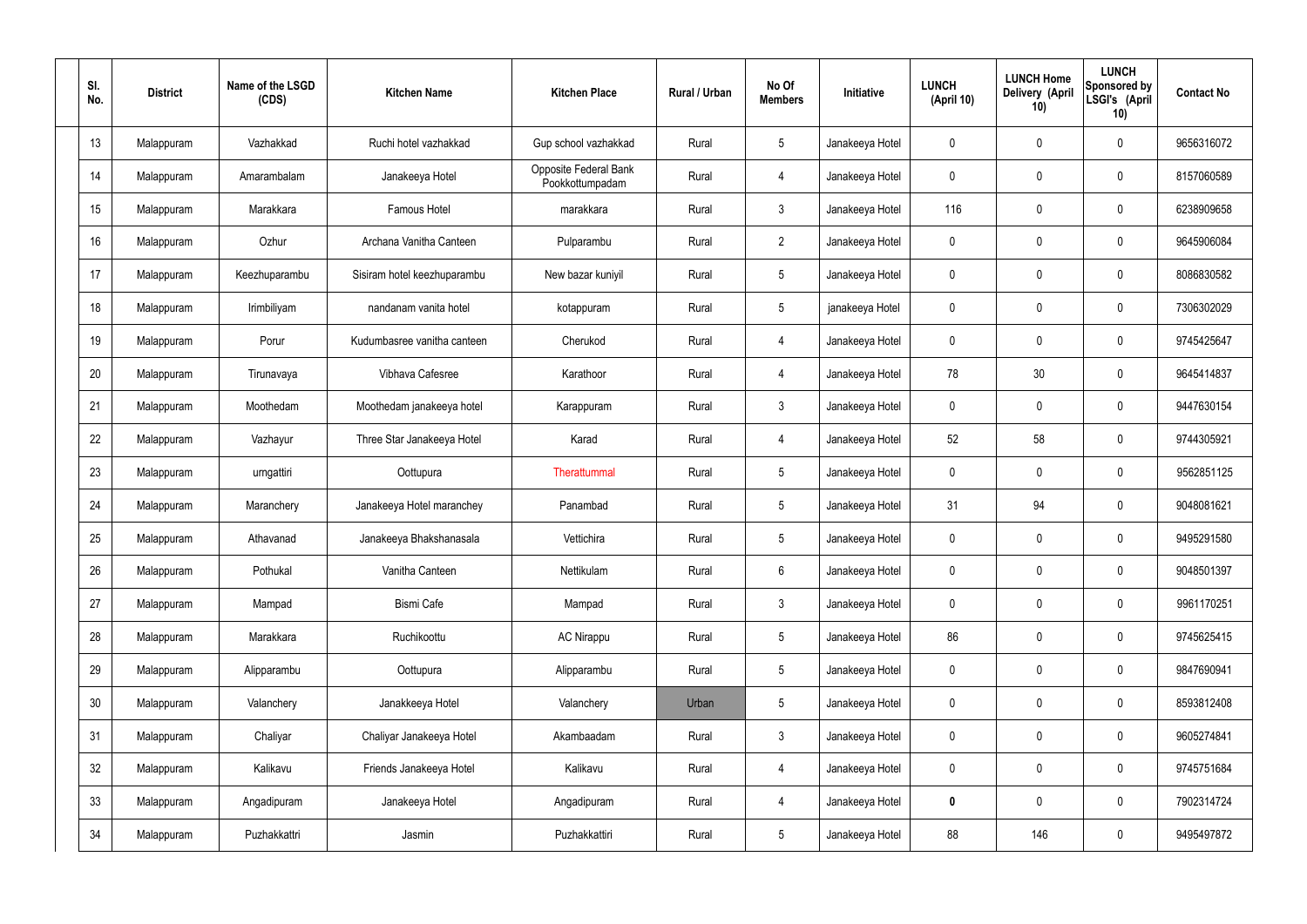| SI.<br>No. | <b>District</b> | Name of the LSGD<br>(CDS) | <b>Kitchen Name</b>                               | <b>Kitchen Place</b>   | Rural / Urban | No Of<br><b>Members</b> | Initiative      | <b>LUNCH</b><br>(April 10) | <b>LUNCH Home</b><br>Delivery (April<br>10) | <b>LUNCH</b><br>Sponsored by<br>LSGI's (April<br>10) | <b>Contact No</b> |
|------------|-----------------|---------------------------|---------------------------------------------------|------------------------|---------------|-------------------------|-----------------|----------------------------|---------------------------------------------|------------------------------------------------------|-------------------|
| 35         | Malappuram      | Nannamukku                | Tanima                                            | Nannamukku             | Rural         | $5\,$                   | Janakeeya Hotel | $\mathbf 0$                | 0                                           | $\mathbf 0$                                          | 8943417885        |
| 36         | Malappuram      | Moorkkanad                | Oruma Janakeeya Hotel                             | Moorkkanad             | Rural         | $5\overline{)}$         | Janakeeya Hotel | 98                         | 54                                          | $\mathbf 0$                                          | 9605728248        |
| 37         | Malappuram      | Edavanna                  | Souhrtham Janakeeya Hotel                         | Edavanna               | Rural         | $5\phantom{.0}$         | Janakeeya Hotel | $\mathbf 0$                | 0                                           | $\mathbf 0$                                          | 9746986110        |
| 38         | Malappuram      | Tirur                     | Ruchi Janakeeya Hotel                             | Tirur                  | Urban         | 4                       | Janakeeya Hotel | 240                        | 30                                          | $\mathbf 0$                                          | 9895409528        |
| 39         | Malappuram      | Tirur                     | Amrutham Janakeeya Hotel                          | Tirur                  | Urban         | 4                       | Janakeeya Hotel | $\mathbf 0$                | 0                                           | $\mathbf 0$                                          | 9745074259        |
| 40         | Malappuram      | Edappal                   | Daya Cafesree                                     | Edappal                | Rural         | $5\overline{)}$         | Janakeeya Hotel | $\mathbf 0$                | 0                                           | $\mathbf 0$                                          | 9895439056        |
| 41         | Malappuram      | Koottilangadi             | Janakeeya Hotel                                   | Koottilangadi          | Rural         | $\overline{4}$          | Janakeeya Hotel | $\mathbf 0$                | 0                                           | $\mathbf 0$                                          | 9539471939        |
| 42         | Malappuram      | Vattamkulam               | Vibhava Janakeeya Hotel                           | Edappal                | Rural         | $\overline{4}$          | Janakeeya Hotel | 82                         | 0                                           | $\mathbf 0$                                          | 9744844512        |
| 43         | Malappuram      | Nilambur                  | Annapporna Janakeeya Hotel                        | Nilambur               | Urban         | 8                       | Janakeeya Hotel | $\mathbf 0$                | 0                                           | $\mathbf 0$                                          | 8547795364        |
| 44         | Malappuram      | Puzhakkattri              | PT Group                                          | Ramapuram              | Rural         | 4                       | Janakeeya Hotel | $\mathbf 0$                | 0                                           | $\mathbf 0$                                          | 9745108676        |
| 45         | Malappuram      | Vazhikkadavu              | Vanitha Janakeeya Hotel                           | Manimooli              | Rural         | 4                       | Janakeeya Hotel | $\mathbf 0$                | 0                                           | $\mathbf 0$                                          | 8943046755        |
| 46         | Malappuram      | Chungathara               | Chungathara Annapoorna Vanitha<br>Janakeeya Hotel | Chalikkulam            | Rural         | $\mathbf{3}$            | Janakeeya Hotel | $\mathbf 0$                | 0                                           | $\boldsymbol{0}$                                     | 9745674102        |
| 47         | Malappuram      | Vallikunnu                | Punathil Janakeeya Hotel                          | Vallikunnu             | Rural         | 4                       | Janakeeya Hotel | 78                         | 116                                         | 0                                                    | 9946051042        |
| 48         | Malappuram      | Tirurangadi               | Nirmalyam Janakeeya Hotel                         | Chanthappadi           | Urban         | 5                       | Janakeeya Hotel | 200                        | 261                                         | $\mathbf 0$                                          | 9895168511        |
| 49         | Malappuram      | Purathur                  | Purathur Janakeeya Hotel                          | Kavilakkad             | Rural         | $\mathbf{3}$            | Janakeeya Hotel | $\mathbf 0$                | $\mathsf{0}$                                | $\mathbf 0$                                          | 9645170119        |
| 50         | Malappuram      | Kuruva                    | Swad                                              | Ambalaparamb           | Rural         | $\overline{4}$          | Janakeeya Hotel | 52                         | 108                                         | $\mathbf 0$                                          | 9495993543        |
| 51         | Malappuram      | Perumanna Klari           | Perumanna Klari Janakeeya Hotel                   | Near Panjayathu office | Rural         | $\mathbf{3}$            | Janakeeya Hotel | $\mathbf 0$                | $\mathsf{0}$                                | $\mathbf 0$                                          | 7306197556        |
| 52         | Malappuram      | Kuttippuram               | Janakeeya Hotel Kuttippurram                      | Kuttipuram             | Rural         | $5\phantom{.0}$         | Janakeeya Hotel | $\mathbf 0$                | 0                                           |                                                      | 8921459017        |
| 53         | Malappuram      | Niramaruthur              | Annapporna Janakeeya Hotel                        | Mangad                 | Rural         | $\mathfrak{Z}$          | Janakeeya Hotel | $\mathbf 0$                | 0                                           | $\mathbf 0$                                          | 9746334349        |
| 54         | Malappuram      | Veliyancode               | Cafe Kudumbashree                                 | Eramangalam            | Rural         | $\mathfrak{Z}$          | Janakeeya Hotel | 0                          | 0                                           | $\mathbf 0$                                          | 9567575145        |
| 55         | Malappuram      | Pulilkal                  | Ruchi Koottu Janakeeya Hotel                      | Pulikkal               | Rural         | 4                       | Janakeeya Hotel | $\mathbf 0$                | $\mathbf 0$                                 | $\mathbf 0$                                          | 9947039208        |
| 56         | Malappuram      | Karuvarakund              | Janakeeya Hotel                                   | Karuvarakund           | Rural         | 4                       | Janakeeya Hotel | 54                         | 8                                           | $\boldsymbol{0}$                                     | 9562233316        |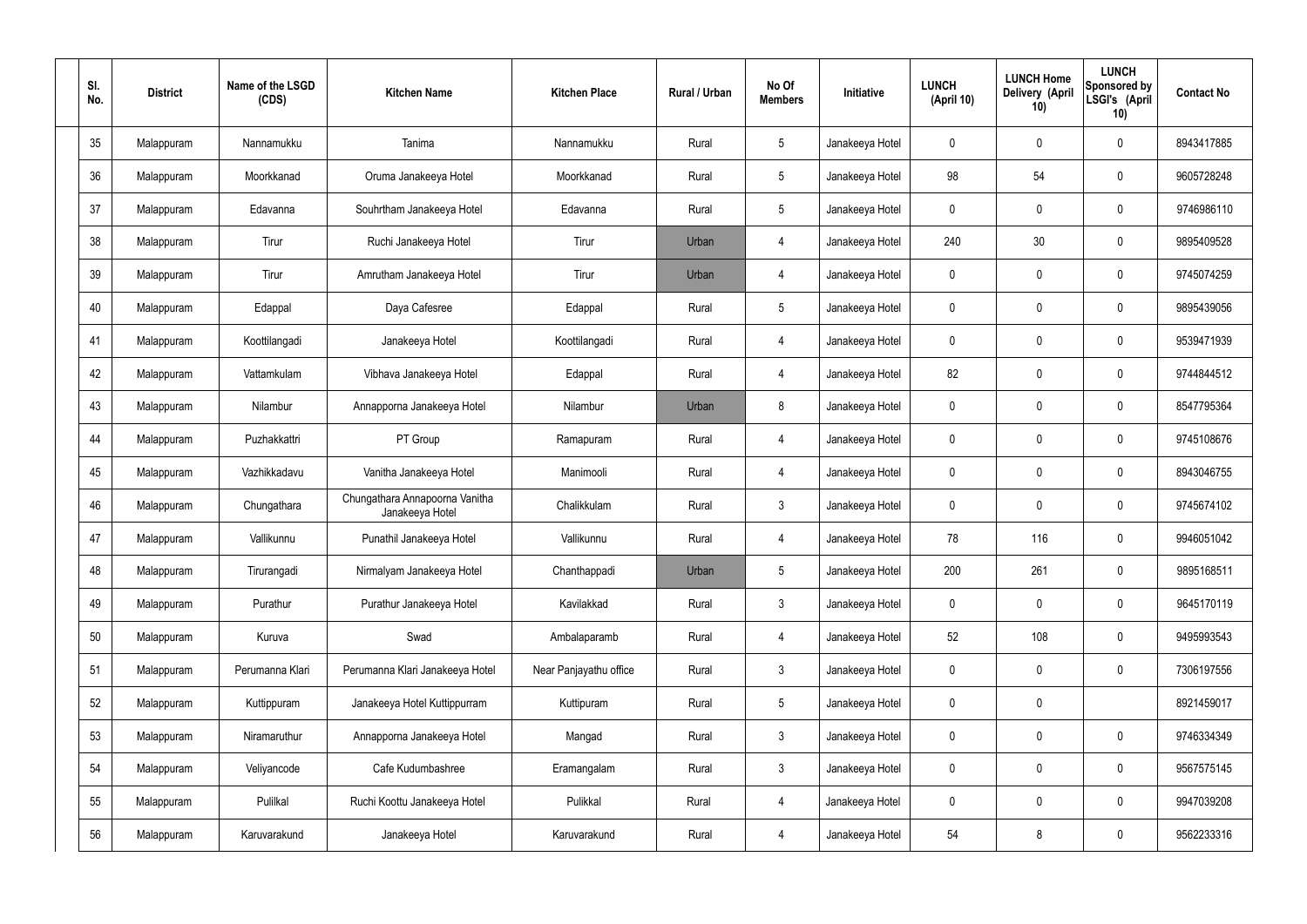| SI.<br>No. | <b>District</b> | Name of the LSGD<br>(CDS) | <b>Kitchen Name</b>          | <b>Kitchen Place</b> | Rural / Urban | No Of<br><b>Members</b> | Initiative      | <b>LUNCH</b><br>(April 10) | <b>LUNCH Home</b><br><b>Delivery (April</b><br>10) | <b>LUNCH</b><br>Sponsored by<br>LSGI's (April<br>10) | <b>Contact No</b> |
|------------|-----------------|---------------------------|------------------------------|----------------------|---------------|-------------------------|-----------------|----------------------------|----------------------------------------------------|------------------------------------------------------|-------------------|
| 57         | Malappuram      | Thuvvur                   | Janakeeya Hotel              | Thuvvur              | Rural         | $5\phantom{.0}$         | Janakeeya Hotel | $\mathbf{0}$               | $\mathbf 0$                                        | 0                                                    | 8075365565        |
| 58         | Malappuram      | Kottakkal                 | Kottakkal Kitchen            | Kottakkal            | Urban         | $\mathbf{3}$            | Janakeeya Hotel | $\mathbf 0$                | $\mathbf 0$                                        | 0                                                    | 9946216609        |
| 59         | Malappuram      | Kuzhimanna                | Mythri Janakkeeya Hotel      | Cheruparamb          | Rural         | 4                       | Janakeeya Hotel | 0                          | 40                                                 | 0                                                    | 9961738543        |
| 60         | Malappuram      | Talakkad                  | Talakkad Janakeeya Hotel     | <b>BP</b> Angadi     | Rural         | 4                       | Janakeeya Hotel | 160                        | 40                                                 | 0                                                    | 9447824517        |
| 61         | Malappuram      | Areecode                  | Haritha sree Janakeeya Hotel | Pookottuchola        | Rural         | 4                       | Janakeeya Hotel | 57                         | 45                                                 | 0                                                    | 7025072558        |
| 62         | Malappuram      | Cherukkavu                | Kitchen Hut Janakeeya Hotel  | Chevayoor            | Rural         | $\overline{4}$          | Janakeeya Hoel  | 140                        | 85                                                 | $\overline{2}$                                       | 9895195887        |
| 63         | Malappuram      | Thiruvali                 | Janakeeya hotel              | Thiruvali            | Rural         | $5\phantom{.0}$         | Janakeeya Hotel | 0                          | $\mathbf 0$                                        | 0                                                    | 9746385945        |
| 64         | Malappuram      | Alamcode                  | Janakeeya hotel              | Alamcode             | Rural         | $5\phantom{.0}$         | Janakeeya Hotel | $\mathbf 0$                | $\mathbf 0$                                        | 0                                                    | 8129368109        |
| 65         | Malappuram      | Manjeri 1                 | Cafe Janakeeya hotel         | Manjeri              | Urban         | 6                       | Janakeeya Hotel | $\mathbf 0$                | $\mathbf 0$                                        | 0                                                    | 7336671011        |
| 66         | Malappuram      | kalpakanchery             | Janakeeya HOTEL              | Kalpakanchery        | Rural         | $\overline{4}$          | Janakeeya Hotel | $\mathbf 0$                | $\mathbf 0$                                        | 0                                                    | 9048929947        |
| 67         | Malappuram      | Kodur                     | Janakeeya hotel              | vadakkemanna         | Rural         | $\mathbf{3}$            | Janakeeya hotel | $\mathbf 0$                | 0                                                  | 0                                                    | 9605430938        |
| 68         | Malappuram      | Anakayam                  | janakeeya hotel              | Anakayam             | Rural         | $\sqrt{5}$              | Janakeeya hotel | $\mathbf 0$                | 0                                                  | 0                                                    | 7025840671        |
| 69         | Malappuram      | Malappuram                | Janakeeya Hotel              | Malappuram           | Urban         | 3                       | Janakeeya Hotel | 0                          | 0                                                  | 0                                                    | 8281125864        |
| 70         | Malappuram      | Tanur                     | Azhimukham Janakeeya hotel   | tanur                | Urba          | $\mathbf{3}$            | Janakeeya Hotel | $\mathbf 0$                | $\pmb{0}$                                          | 0                                                    | 7594914843        |
| 71         | Malappuram      | Elamkulam                 | Janapriya                    | Kunnakav             | Rural         | $\boldsymbol{4}$        | Janakeeya Hotel | 147                        | $\pmb{0}$                                          | $\mathbf 0$                                          | 9496725446        |
| 72         | Malappuram      | Wandoor                   | Janakeeya Hotel              | wandoor              | Rural         | 4                       | Janakeeya Hotel | 200                        | $\boldsymbol{0}$                                   | 0                                                    | 8086064498        |
| 73         | Malappuram      | Perinthalmanna            | samrthi janakeeya hotei      | Perinthalmanna       | Urban         | $5\phantom{.0}$         | Janakeeya hotel | $\mathbf 0$                | $\pmb{0}$                                          | 0                                                    | 7994259773        |
| 74         | Malappuram      | Munniyur                  | Oottupura                    | Munniyur             | Rural         | $5\phantom{.0}$         | Janakeeya Hotel | 150                        | 80                                                 | 0                                                    |                   |
| 75         | Malappuram      | AR Nagar                  | Aiswarya                     | AR Nagar             | Rural         | $\mathbf{3}$            | Janakeeya Hotel | 305                        | $\mathbf 0$                                        | 0                                                    |                   |
| 76         | Malappuram      | Thenjippalam              | Nanma                        | Thenjippalam         | Rural         | $\boldsymbol{4}$        | Janakeeya Hotel | $\mathbf 0$                | $\pmb{0}$                                          | 0                                                    |                   |
| 77         | Malappuram      | Peruvallur                | Anugraha                     | Super bazar          | Rural         | $5\phantom{.0}$         | Jankeeya Hotel  | 60                         | 71                                                 | $\overline{\mathbf{1}}$                              | 9747037665        |
| 78         | Malappuram      | Muthuvallur               | Nanma janakeeya hotel        | Muthuparambu         | Rural         | $\boldsymbol{3}$        | Janakeeya hotel | $\overline{0}$             | $\pmb{0}$                                          | 0                                                    | 9744406501        |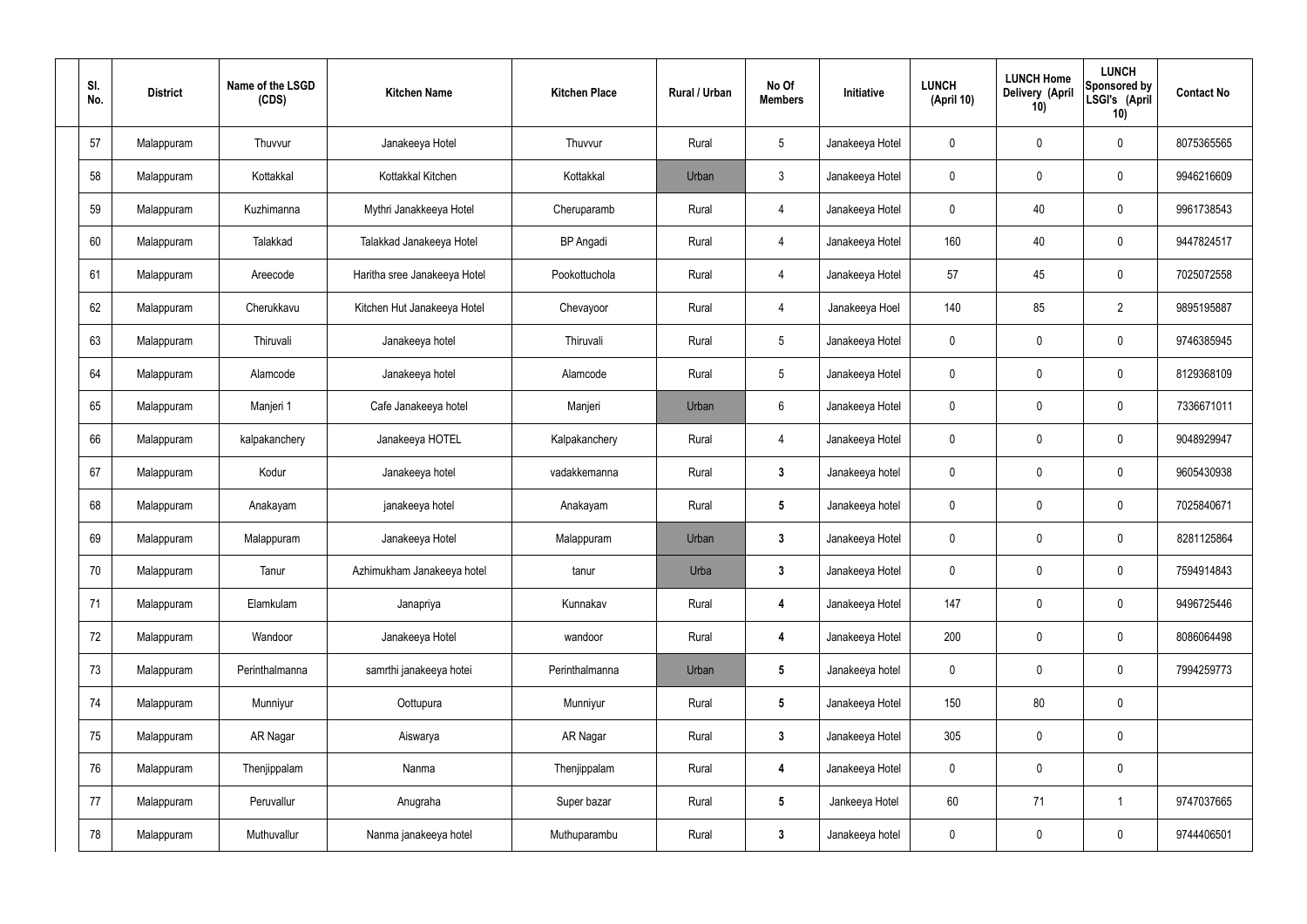| SI.<br>No. | <b>District</b> | Name of the LSGD<br>(CDS) | <b>Kitchen Name</b>        | <b>Kitchen Place</b> | Rural / Urban | No Of<br><b>Members</b> | Initiative      | <b>LUNCH</b><br>(April 10) | <b>LUNCH Home</b><br><b>Delivery (April</b><br>10) | <b>LUNCH</b><br>Sponsored by<br>LSGI's (April<br>10) | <b>Contact No</b> |
|------------|-----------------|---------------------------|----------------------------|----------------------|---------------|-------------------------|-----------------|----------------------------|----------------------------------------------------|------------------------------------------------------|-------------------|
| 79         | Malappuram      | mankada                   | janakeeya hatel            | Aryiranazhipadi      | Rural         | $\boldsymbol{3}$        | janakeeya hotel | $\mathbf 0$                | $\mathbf 0$                                        | 0                                                    | 9539855520        |
| 80         | Malappuram      | Vengara                   | Ponnoos hotel              | Vengara              | Rural         | 4                       | Janakeeya hotel | 307                        | $\mathbf 0$                                        | 0                                                    | 9947424618        |
| 81         | Malappuram      | Pulpatta                  | Santhwanam Janakeeya hotel | Padikkal parambil    | Rural         | $\sqrt{5}$              | Janakeeya hotel | $\mathbf 0$                | 208                                                | 0                                                    | 9526367569        |
| 82         | Malappuram      | Keezhattur                | Keezhattur Janakeeya hotel | Keezhattur           | Rural         | 4                       | Janakeeya hotel | $\mathbf 0$                | $\mathbf 0$                                        | 0                                                    | 9539209640        |
| 83         | Malappuram      | Cheriyamundam             | Nanma janakeeya hotel      | Manchingapara        | Rural         | 4                       | Janakeeya hotel | 0                          | $\mathbf 0$                                        | 0                                                    | 9496048689        |
| 84         | Malappuram      | Chelambre                 | Soorya Janakeeya hotel     | Pulluparamb          | Rural         | $\mathbf{3}$            | Janakeeya hotel | $\mathbf 0$                | $\mathbf 0$                                        | 0                                                    | 7994179285        |
| 85         | Malappuram      | Ponmala                   | Janakeeya hotel            | Chappangadi          | Rural         | 4                       | Janakeeya hotel | 108                        | 0                                                  | 0                                                    | 9605811748        |
| 86         | Malappuram      | Thennala                  | <b>Bismi Hotel</b>         | Pookkiparamb         | Rural         | 4                       | Jankeeya Hotel  | 100                        | $\boldsymbol{0}$                                   | 0                                                    | 9995757092        |
| 87         | Malappuram      | Tanalur                   | Janakeeya Hotel            | Tanalur              | Rural         | $\mathbf{3}$            | Jankeeya Hotel  | $\mathbf 0$                | $\boldsymbol{0}$                                   | 0                                                    |                   |
| 88         | Malappuram      | Parappur                  | Janakeeya Hotel            | Azad nagar           | Rural         | $\sqrt{5}$              | Janakeeya Hotel | $\mathbf 0$                | $\mathbf 0$                                        | 0                                                    | 9961091317        |
| 89         | Malappuram      | Oorakam                   | Ammoos                     | Panchayath padi      | Rural         | $\mathbf{3}$            | Janakeeya Hotel | 198                        | $\mathbf 0$                                        | 0                                                    | 9526449294        |
| 90         | Malappuram      | Nannambra                 | Veeturuchi                 | Kundoor Athani       | Rural         | 4                       | Janakeeya Hotel | $\mathbf 0$                | $\mathbf 0$                                        | 0                                                    | 9400618659        |
| 91         | Malappuram      | Pandikkad                 | Janakeeya Hotel            | Pandikkad            | Rural         | 4                       | Janakeeya Hotel | 160                        | $\boldsymbol{0}$                                   | 0                                                    | 9995504081        |
| 92         | Malappuram      | Chokkad                   | Natturuchi                 | Chokkad              | Rural         | $5\phantom{.0}$         | Janakeeya Hotel | $\mathbf 0$                | $\pmb{0}$                                          | 0                                                    |                   |
| 93         | Malappuram      | Cheekode                  | Cheekode Janakeeya Hotel   | Cheekode             | Rural         | 4                       | Janakeeya Hotel | $\mathbf 0$                | $\overline{0}$                                     | $\mathbf 0$                                          |                   |
| 94         | Malappuram      | Makkarapparamb            | Subiksha                   | Makkarapparamb       | Rural         | $\mathbf{3}$            | Janakeeya Hotel | 75                         | 18                                                 | 0                                                    | 8089003770        |
| 95         | Malappuram      | Ponnani-1                 | Devi Janakeeya Hotel       | Ponnani              | Urban         | $5\phantom{.0}$         | Janakeeya Hotel | $\mathbf 0$                | $\overline{0}$                                     | $\mathbf 0$                                          | 9961919097        |
| 96         | malappuram      | Mangalam                  | Soubagya                   | mangalam             | Rural         | $5\phantom{.0}$         | janakeeya hotel | 0                          | $\pmb{0}$                                          | 0                                                    |                   |
| 97         | Malappuram      | Trikkalangode             | janakeeya hotel            | karakkunnu           | Rural         | $6\phantom{.}6$         | Janakeeya Hotel | $\mathbf 0$                | $\pmb{0}$                                          | 0                                                    |                   |
| 98         | Malppuram       | Morayur                   | Janakeeya hotel            | Valanchery           | Rural         | $\mathbf{3}$            | Janakeeya hotel | $\mathbf 0$                | $\pmb{0}$                                          | 0                                                    |                   |
| 99         | Malappuram      | Perumbadapp               | Janakeeya hotel            | Perumbadapp          | Rural         | $\overline{\mathbf{4}}$ | Janakeeya hotel | $\mathbf 0$                | $\pmb{0}$                                          | 0                                                    |                   |
| 100        | Malappuram      | Vettom                    | Samruthi Janakeeya Hotel   | Puthanpeedika        | Rural         | $5\phantom{.0}$         | Janakeeya hotel | 113                        | 145                                                | 0                                                    |                   |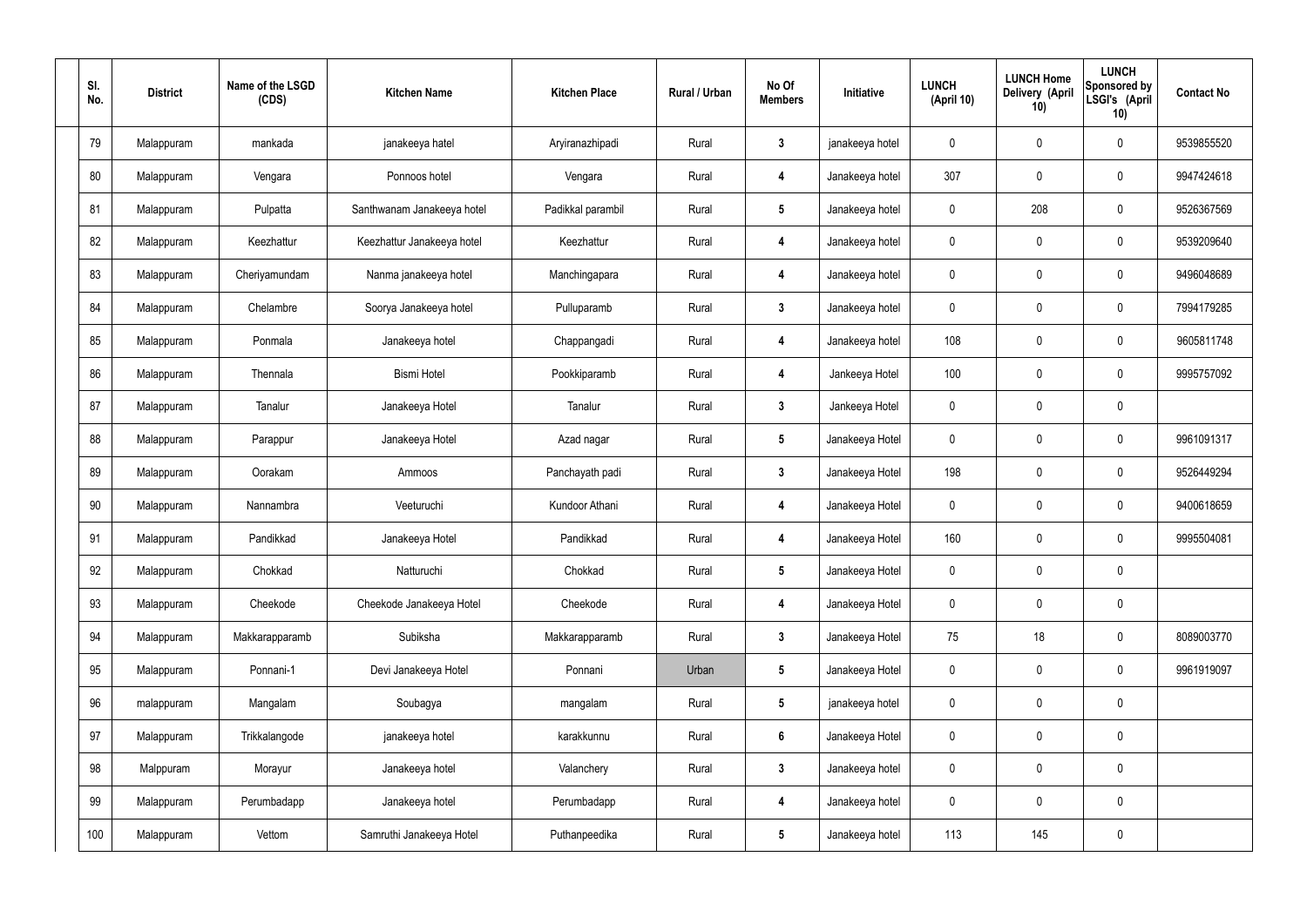| SI.<br>No. | <b>District</b> | Name of the LSGD<br>(CDS) | <b>Kitchen Name</b>        | <b>Kitchen Place</b> | Rural / Urban | No Of<br><b>Members</b> | Initiative      | <b>LUNCH</b><br>(April 10) | <b>LUNCH Home</b><br>Delivery (April<br>10) | <b>LUNCH</b><br>Sponsored by<br>LSGI's (April<br>10) | <b>Contact No</b> |
|------------|-----------------|---------------------------|----------------------------|----------------------|---------------|-------------------------|-----------------|----------------------------|---------------------------------------------|------------------------------------------------------|-------------------|
| 101        | Malappuram      | Kondotty                  | Janakeeya hotel            | vazhakad             | <b>RURAL</b>  | 4                       | janakeeya hotel | 224                        | 210                                         | $\overline{2}$                                       |                   |
| 102        | Malappuram      | Pulamanthol               | Janakeeya hotel            | pulamanthole         | <b>RURAL</b>  | 4                       | Janakeeya hotel | 0                          | $\mathbf 0$                                 | $\pmb{0}$                                            |                   |
| 103        | Malappuram      | Valavannur                | Jankeeya hotel             | Valavannur           | <b>RURAL</b>  | $5\phantom{.0}$         | Janakeeya hotel | 0                          | 0                                           | $\pmb{0}$                                            |                   |
| 104        | Malappuram      | kottakkal                 | Subhiksha Janakeeya hotel  | kotakkal             | <b>URBAN</b>  | 4                       | Janakeeya hotel | 0                          | $\mathbf 0$                                 | $\pmb{0}$                                            |                   |
| 105        | Malappuram      | Vettom                    | Thripthi Janakeeya Hotel   | Vadikkal             | <b>RURAL</b>  | 4                       | Janakeeya hotel | 0                          | 0                                           | $\mathbf 0$                                          |                   |
| 106        | Malappuram      | Nilambur                  | Ajva Janakeeya hotel       | Minarvapadi          | <b>URBAN</b>  | $5\phantom{.0}$         | Janakeeya hotel | 0                          | $\mathbf 0$                                 | $\pmb{0}$                                            |                   |
| 107        | Malappuram      | Nilambur                  | Unity Janakeeya hotel      | nilambur             | <b>URBAN</b>  | 4                       | Janakeeya hotel | 0                          | 0                                           | $\mathbf 0$                                          |                   |
| 108        | Malappuram      | Vallikkunn                | Rasakkut                   | Vallikunnu           | Rural         | 4                       | janakeeyahotel  | 0                          | $\mathbf 0$                                 | $\pmb{0}$                                            |                   |
| 109        | Malappuram      | kuruva                    | Ruchi                      | Kurava               | Rural         | $5\phantom{.0}$         | Janakeeyahotel  | 38                         | 47                                          | $\pmb{0}$                                            | 9745414800        |
| 110        | Malappuram      | Kannamangalam             | Ruchikoott                 | Cheroor              | Rural         | $\mathbf{3}$            | Janakeeya Hotel | 0                          | $\mathbf 0$                                 | $\pmb{0}$                                            |                   |
| 111        | Malappuram      | Othungal                  | janakeeya hotel            | Othukkungal          | Rural         | $5\phantom{.0}$         | Janakeeya Hotel | 0                          | 0                                           | $\pmb{0}$                                            | 9656716066        |
| 112        | Malappuram      | Pookkottur                | janakeeya hotel            | valluvambram         | Rural         | 4                       | Janakeeya Hotel | 0                          | 0                                           | $\mathbf 0$                                          | 9447334084        |
| 113        | Malappuram      | Edakkara                  | Edakkara janakeeya hotel   | Edakkara             | Rural         | 4                       | janakeeya hotel | 0                          | 0                                           | $\mathbf 0$                                          |                   |
| 114        | Malappuram      | porur                     | Thanima Janakeeya Hotel    | Porur                | Rural         | $\mathbf{3}$            | janakeeya hotel | 0                          | 0                                           | $\mathbf 0$                                          | 9539928567        |
| 115        | Malappuram      | Pulikkal                  | al madeena Janakeeya Hotel | pulikkal             | Rural         | 4                       | Janakeeya Hotel | 0                          | 0                                           | $\mathbf 0$                                          |                   |
| 116        | malappuram      | Tanur                     | amma janakeeyahottel       | Tanur                | Urban         | $5\phantom{.0}$         | janakeeyahottel | 0                          | 0                                           | $\mathbf 0$                                          |                   |
| 117        | malappuram      | Pallikkal                 | padheyam janakeeyahottel   | Pallikkal            | Rural         | $5\phantom{.0}$         | janakeeyahotel  | 37                         | 73                                          | $\mathbf 0$                                          |                   |
| 118        | Malappuram      | Chelembra                 | janakeeyahotel2            | Chelembra            | Rural         | 4                       | janakeeyahotel  | 0                          | 0                                           | $\mathbf 0$                                          |                   |
| 119        | Malappuram      | Purathur                  | Safa Janakeeya Hotel       | Paravanna            | Rural         | 4                       | Janakeeya Hotel | 0                          | 0                                           | $\mathbf 0$                                          |                   |
| 120        | malappuram      | vazhayur                  | puthuma janakeeyahotel     | Vazhayur             | Rural         | 4                       | janakeeyahotel  | 0                          | 0                                           | $\pmb{0}$                                            |                   |
| 121        | malappuram      | Mangalam                  | Swathistam                 | Vadikkal             | Rural         | 4                       | janakeeyahotel  | 0                          | 0                                           | $\mathbf 0$                                          |                   |
| 122        | malappuram      | kuttippuram               | nilayoram janakeeya hotel  | Kuttipuram           | Rural         | 4                       | janakeeyahotel  | 133                        | 0                                           | $\pmb{0}$                                            |                   |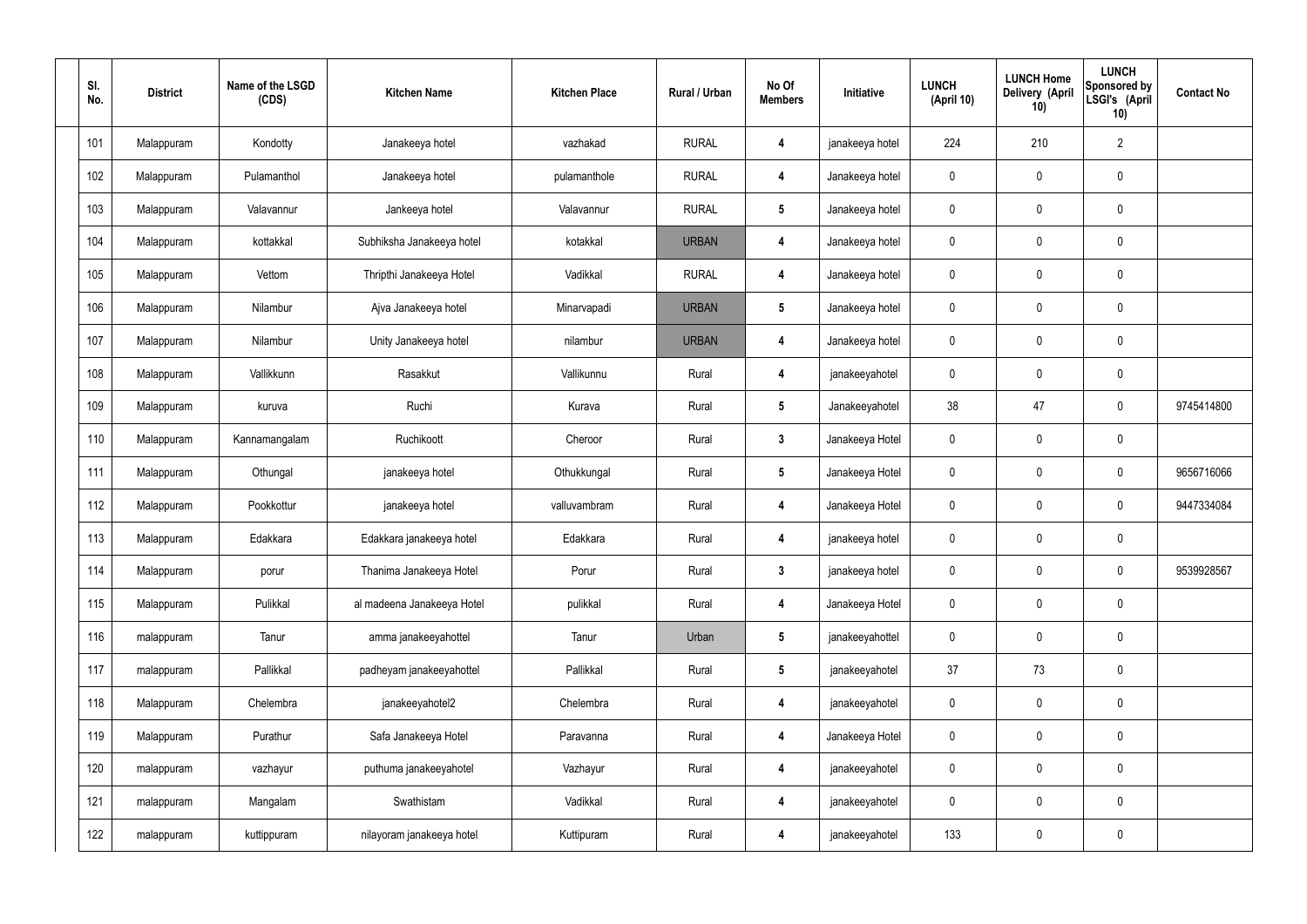|     | SI.<br>No.     | <b>District</b> | Name of the LSGD<br>(CDS) | <b>Kitchen Name</b>          | <b>Kitchen Place</b>                      | Rural / Urban | No Of<br><b>Members</b> | Initiative      | <b>LUNCH</b><br>(April 10) | <b>LUNCH Home</b><br>Delivery (April<br>10) | <b>LUNCH</b><br>Sponsored by<br>LSGI's (April<br>10) | <b>Contact No</b> |
|-----|----------------|-----------------|---------------------------|------------------------------|-------------------------------------------|---------------|-------------------------|-----------------|----------------------------|---------------------------------------------|------------------------------------------------------|-------------------|
|     | 123            | malapluram      | thazhekode                | Thazhekode Janakeeya Hotel   | Thazhekode                                | Rural         | 4                       | Janakeeya Hotel | 135                        | 0                                           | $\mathbf 0$                                          |                   |
|     | 124            | malappuram      | munniyur                  | my kitchen                   | Alinchuvad                                | Rural         | $5\phantom{.0}$         | janakeeya hotel | $\mathbf 0$                | $\mathbf 0$                                 | $\mathbf 0$                                          | 8589809765        |
|     | 125            | Malappuram      | Mangalam                  | Ruchikkoottu                 | Mangalam                                  | Rural         | 4                       | Janakeeya hotel | $\mathbf 0$                | $\mathbf 0$                                 | $\mathbf 0$                                          |                   |
|     | 126            | Malappuram      | Ponnani                   | Thripthi                     | Ponnani                                   | Urban         | $5\phantom{.0}$         | Janakeeya Hotel | $\mathbf 0$                | $\mathbf 0$                                 | $\mathbf 0$                                          |                   |
|     | 127            | Malappuram      | Tanur                     | Krishna                      | Tanur                                     | Urban         | $5\phantom{.0}$         | janakeeya hotel | $\mathbf 0$                | $\mathbf 0$                                 | $\mathbf 0$                                          |                   |
|     | 128            | Malappuram      | Thazhekode                | ashraya                      | Maatrakkal                                | <b>RURAL</b>  | $6\phantom{1}$          | janakeeya hotel | 189                        | $\mathbf 0$                                 | $\mathbf 0$                                          |                   |
| 128 |                |                 |                           |                              |                                           |               | 540                     |                 | 4644                       | <b>1997</b>                                 | $5\overline{)}$                                      |                   |
|     | -1             | Palakkad        | Elapully                  | Nakshathra Vanitha canteen   | Canteen                                   | Rural         | 4                       | Janakeeya Hotel | $\mathbf 0$                | $\mathbf 0$                                 | $\mathbf 0$                                          | 4644              |
|     | $\overline{2}$ | Palakkad        | Nalleppilly               | Vanitha Canteen              | Canteen                                   | Rural         | 4                       | Janakeeya Hotel | $\mathbf 0$                | $\mathbf 0$                                 | $\mathbf 0$                                          | 9656232569        |
|     | 3              | Palakkad        | Chittur                   | Thanal vanitha Canteen       | Thathamangalam, Mettuvalavu               | Urban         | $\mathbf{3}$            | Janakeeya Hotel | 268                        | $\mathbf 0$                                 | $\mathbf 0$                                          | 9447105400        |
|     | $\overline{4}$ | Palakkad        | chittur                   | urapp janakeeya hotel        | Anicode junction                          | urban         | $5\phantom{.0}$         | Janakeeya hotel | $\mathbf 0$                | 0                                           | $\mathbf 0$                                          | 9349930549        |
|     | 5              | Palakkad        | polpully                  | subiksha janakeeya hotel     | kallootiyal                               | Rural         | $5\phantom{.0}$         | Janakeeya hotel | 150                        | $\mathbf 0$                                 | $\mathbf 0$                                          | 9495197498        |
|     | 6              | Palakkad        | Eruthenpathy              | Nila janakeeya hotel         | Mooniilmada muniyappan<br>kshethram near  | Rural         | $5\overline{)}$         | Janakeeya hotel | $\mathbf 0$                | $\mathbf 0$                                 | $\mathbf 0$                                          | 9037290925        |
|     | $\overline{7}$ | Palakkad        | Perumatty                 | Nanam Janakeeya hotel        | kannimari                                 | Rural         | $3\phantom{a}$          | Janakeeya hotel | $\mathbf 0$                | $\mathbf 0$                                 | $\mathbf 0$                                          | 9605529657        |
|     | 8              | Palakkad        | Vadakarapathy             | soubhagya janakeeya hotel    | vadakarapathy panchayath                  | Rural         | $5\phantom{.0}$         | Janakeeya hotel | $\mathbf 0$                | $\mathbf 0$                                 | $\mathbf 0$                                          | 9633578756        |
|     | 9              | Palakkad        | Kozhinjampara             | Sreesakthi Janakeeya hotel   | Kozhinjampara<br>gramapanchayth, near bus | Rural         | $5\overline{)}$         | Janakeeya hotel | $\mathbf 0$                | $\mathbf 0$                                 | $\mathbf 0$                                          | 9847121105        |
|     | 10             | Palakkad        | Vadakkenchery             | Oottupura Vanitha Canteen    | Panchayath building,<br>Vadakkenchery     | Rural         | $\overline{4}$          | Janakeeya Hotel | $\mathbf 0$                | $\mathbf 0$                                 | $\bf{0}$                                             | 9656360141        |
|     | 11             | Palakkad        | PKD North                 | Cafesree                     | opp. ksrtc bus stand,<br>Manjakulam road  | Urban         | $5\phantom{.0}$         | Janakeeya Hotel | $\mathbf 0$                | $\mathbf 0$                                 | $\mathbf 0$                                          | 9037332005        |
|     | 12             | Palakkad        | Ongallur                  | Amma canteen                 | Ongallur vipanana kendram                 | Rural         | $\overline{4}$          | Janakeeya Hotel | $\mathbf 0$                | 0                                           | $\mathbf 0$                                          | 7560924507        |
|     | 13             | Palakkad        | Muthuthala                | Sreelakshmi vanitha canteen  | Muthuthala panchayath                     | Rural         | 4                       | Janakeeya Hotel | $\mathbf 0$                | 0                                           | $\mathbf 0$                                          | 7558865485        |
|     | 14             | Palakkad        | Koppam                    | Natturuchi kudumbashree cafe | Near koppam village                       | Rural         | $5\overline{)}$         | Janakeeya Hotel | $\mathbf 0$                | $\mathbf 0$                                 | $\mathbf 0$                                          | 8075779172        |
|     | 15             | Palakkad        | Paruthur                  | Mamatty vanitha canteen      | Near panchayath                           | Rural         | $5\phantom{.0}$         | Janakeeya Hotel | $\pmb{0}$                  | 0                                           | $\overline{0}$                                       | 9544847874        |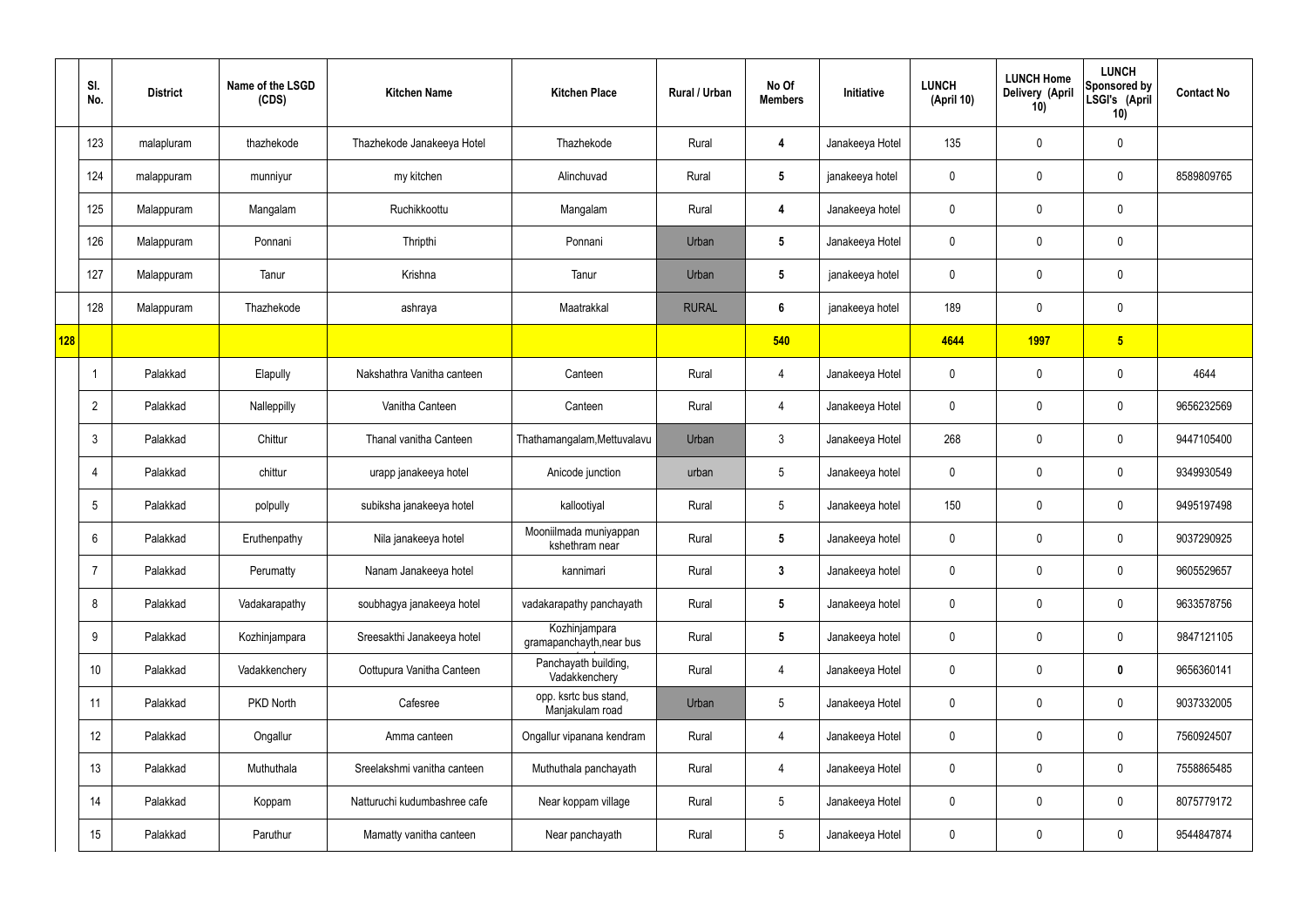| SI.<br>No. | <b>District</b> | Name of the LSGD<br>(CDS) | <b>Kitchen Name</b>             | <b>Kitchen Place</b>                      | Rural / Urban | No Of<br><b>Members</b> | Initiative       | <b>LUNCH</b><br>(April 10) | <b>LUNCH Home</b><br>Delivery (April<br>10) | <b>LUNCH</b><br>Sponsored by<br>LSGI's (April<br>10) | <b>Contact No</b> |
|------------|-----------------|---------------------------|---------------------------------|-------------------------------------------|---------------|-------------------------|------------------|----------------------------|---------------------------------------------|------------------------------------------------------|-------------------|
| 16         | Palakkad        | Vilayur                   | Souhritha caffesree (Ruchipura) | Near Vilayur Panchayath                   | Rural         | 6                       | Janakeeya Hotel  | 128                        | 0                                           | 0                                                    | 9747342046        |
| 17         | palakkad        | Kulukkallur               | Snehitha Janakeeya hotel        | Kulukkallur panchayath                    | Rural         | $5\phantom{.0}$         | Janakeeya hotel  | $\mathbf 0$                | 0                                           | $\boldsymbol{0}$                                     | 9746701454        |
| 18         | Palakkad        | Pattambi                  | Janakeeya hotel                 | near Govt samskritha college,<br>Pattambi | Urban         | 4                       | Janakeeya hotel  | 0                          | 0                                           | $\mathbf 0$                                          | 9562043428        |
| 19         | Palakkad        | Erimayur                  | Thanima Vanitha Canteen         | Panchayath building, Erimayur             | Rural         | $5\phantom{.0}$         | Janakeeya Hotel  | $\mathbf 0$                | 0                                           | $\mathbf 0$                                          | 9746440633        |
| 20         | Palakkad        | Kizhekkencheri            | Vanitha Canteen                 | Panchayath Building,<br>Kizhakkenchery    | Rural         | 4                       | Janakeeya Hotel  | $\mathbf 0$                | 0                                           | $\mathbf 0$                                          | 9747923418        |
| 21         | Palakkad        | Peringottukkurrissi       | Aiswarya Vanitha canteen        | Panchayth building                        | Rural         | $\mathbf{3}$            | Janakeeya Hotel  | $\mathbf 0$                | 0                                           | $\mathbf 0$                                          | 9048665884        |
| 22         | Palakkad        | Mundoor                   | Bharath vanitha canteen         | Panchayath building                       | Rural         | $\mathbf{3}$            | Janakeeya Hotel  | $\mathbf 0$                | 0                                           | $\mathbf 0$                                          | 8592830607        |
| 23         | Palakkad        | Kodumbu                   | kripa                           | kodumb panchayath                         | Rural         | $\overline{4}$          | Janakeeya HoteL  | $\mathbf 0$                | 0                                           | $\mathbf 0$                                          | 9048682860        |
| 24         | Palakkad        | Thirumittakode            | Thirumuttam Janakeeya Hotel     | Karukaputhur                              | Rural         | $6\phantom{.}6$         | Janakeeya Hotel  | $\mathbf 0$                | 0                                           | $\mathbf 0$                                          | 9072841599        |
| 25         | Palakkad        | Akathethara               | Nanma canteen                   | kalyanamandapam                           | Rural         | $\mathbf{3}$            | Janakeeya Hotel  | $\mathbf 0$                | 0                                           | $\mathbf 0$                                          | 7025563510        |
| 26         | Palakkad        | Marutharoad               | flavours cantteen               | panchayath                                | Rural         | $5\phantom{.0}$         | Janakeeya Hotela | $\mathbf 0$                | 0                                           | $\mathbf 0$                                          | 9746227966        |
| 27         | Palakkad        | Trithala                  | Kairali Vanitha Hotel           | Thirthala                                 | Rural         | $5\phantom{.0}$         | Janakeeya Hotel  | $\mathbf 0$                | 0                                           | $\mathbf 0$                                          | 9048710155        |
| 28         | Palakkad        | Kongad                    | Annapoorna vanitha canteen      | Near Kongad village office                | Rural         | $5\overline{)}$         | Janakeeya Hotel  | 0                          | 0                                           | 0                                                    | 9645425774        |
| 29         | Palakkad        | Sreekrishnapuram          | Subiksha canteen                | Near panchayath office                    | Rural         | $\mathfrak{Z}$          | Janakeeya Hotel  | $\mathbf 0$                | $\mathbf 0$                                 | $\pmb{0}$                                            | 8086697226        |
| 30         | Palakkad        | Pallassana                | dhanalakshmi vanitha canteen    | pallassana panchayath<br>building         | Rural         | $5\phantom{.0}$         | Janakeeya Hotel  | 74                         | 0                                           | $\mathbf 0$                                          | 8943225892        |
| 31         | Palakkad        | Nenmmara                  | Nemmara Janakeeya hotel         | Nemmara junction                          | Rural         | $\overline{4}$          | Janakeeya hotel  | 115                        | 0                                           | $\mathbf 0$                                          | 8157850935        |
| 32         | Palakkad        | Ayilur                    | Janakeeya hotel                 | Thalavettanpara, Ayilur                   | Rural         | $\mathfrak{Z}$          | Janakeeya hotel  | $\pmb{0}$                  | 0                                           | $\mathbf 0$                                          | 9539517856        |
| 33         | Palakkad        | Melarkode                 | Janakeeya Hotel                 | near Melarkode panchayath                 | Rural         | $\overline{4}$          | Janakeeya hotel  | 0                          | 0                                           | $\mathbf 0$                                          | 8606193918        |
| 34         | Palakkad        | Vandazhi                  | janakeeya hotel                 | Kaniyamangalam                            | Rural         | $\mathbf{3}$            | Janakeeya hotel  | 62                         | 0                                           | $\mathbf 0$                                          | 9645919937        |
| 35         | Palakkad        | Nelliayampathy            | Janakeeya hotel                 | near Panchayat, kaikaty                   | Rural         | $\overline{4}$          | Janakeeya hotel  | 167                        | 0                                           | $\mathbf 0$                                          | 9497123529        |
| 36         | Palakkad        | Elavanchery               | Snehatheeram                    | Near GUPS, Vattekkad                      | Rural         | $5\phantom{.0}$         | Janakeeya Hotel  | $\mathbf 0$                | 0                                           | $\mathbf 0$                                          | 9744195274        |
| 37         | Palakkad        | Kollemkode                | Priya Vanitha Canteen           | Block Panchayath Office,<br>Kollengode    | Rural         | $\overline{4}$          | Janakeeya Hotel  | 0                          | 0                                           | $\pmb{0}$                                            | 9745456764        |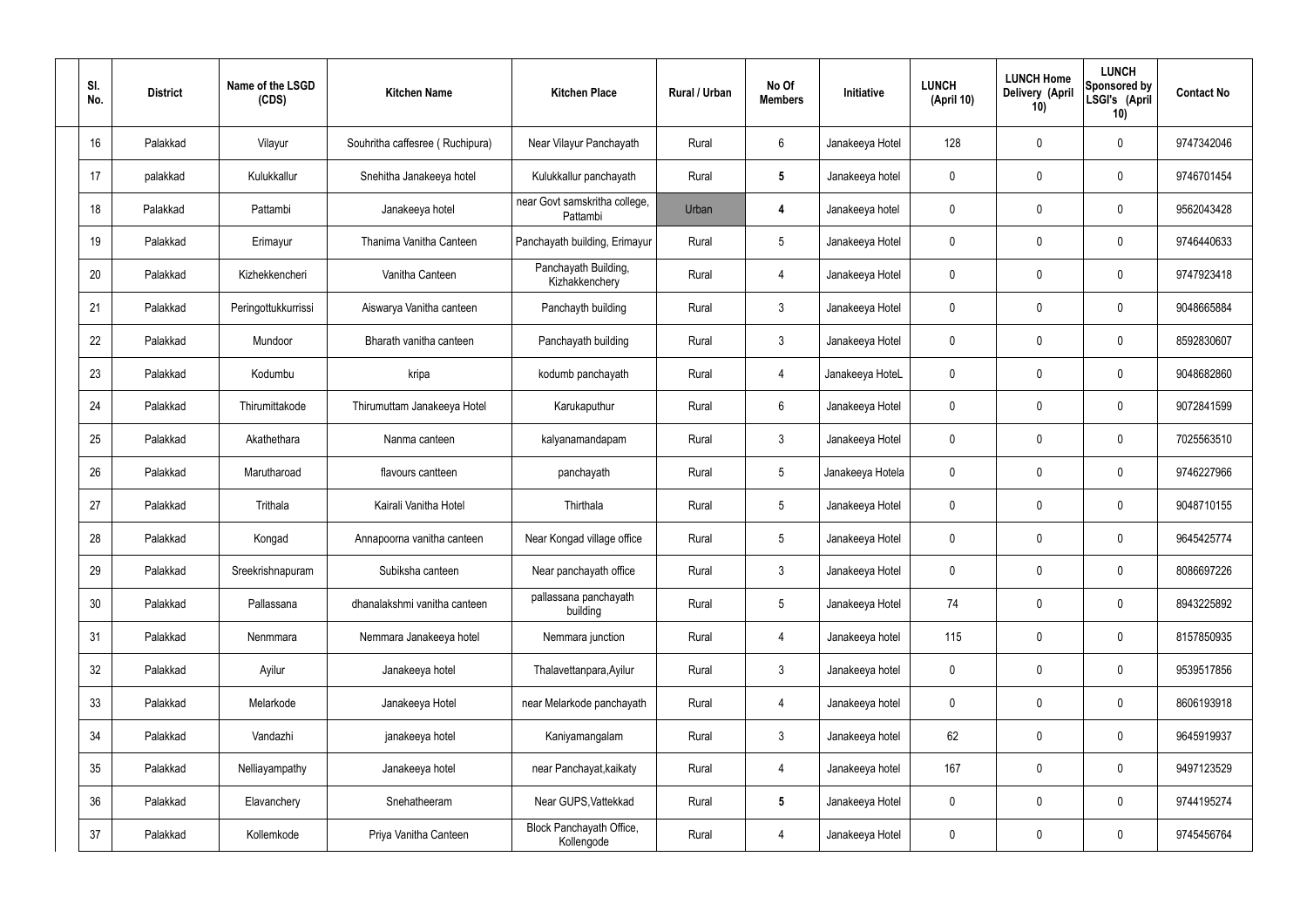|     | SI.<br>No. | <b>District</b> | Name of the LSGD<br>(CDS) | <b>Kitchen Name</b>                      | <b>Kitchen Place</b>                            | Rural / Urban | No Of<br><b>Members</b> | Initiative       | <b>LUNCH</b><br>(April 10) | <b>LUNCH Home</b><br>Delivery (April<br>10) | <b>LUNCH</b><br>Sponsored by<br>LSGI's (April<br>10) | <b>Contact No</b> |
|-----|------------|-----------------|---------------------------|------------------------------------------|-------------------------------------------------|---------------|-------------------------|------------------|----------------------------|---------------------------------------------|------------------------------------------------------|-------------------|
|     | 38         | Palakkad        | Koduvayur                 | Samridhi Kudumbashree Vanitha<br>Canteen | Panchayath Building                             | Rural         | $5\overline{)}$         | Janakeeya Hotel  | $\mathbf 0$                | $\mathbf 0$                                 | $\mathbf 0$                                          | 8086263595        |
|     | 39         | Palakkad        | Pattanchery               | Sreelakshmi vanitha canteen              | Panchayath Building                             | Rural         | $\overline{4}$          | Janakeeya Hotel  | $\mathbf 0$                | $\mathbf 0$                                 | $\mathbf 0$                                          | 8086916932        |
|     | 40         | Palakkad        | Pudunagaram               | Janakeeya Hotel                          | Near KSEB, Pudunagaram                          | Rural         | $\overline{\mathbf{4}}$ | Janakeeya hotel  | $\mathbf 0$                | $\mathbf 0$                                 | $\mathbf 0$                                          | 9497241598        |
|     | 41         | Palakkad        | Vadavanoor                | Sree Muruka Janakeeya Hotel              | Vydhyasala, Vadavanoor                          | Rural         | $5\phantom{.0}$         | Janakeeya hotel  | $\mathbf 0$                | $\mathbf 0$                                 | $\mathbf 0$                                          | 9567011729        |
|     | 42         | Palakkad        | Peruvemba                 | Samridi Janakeeya Hotel                  | Peruvemba Junction                              | Rural         | $\overline{\mathbf{4}}$ | Jankeeya hotel   | $\mathbf 0$                | $\mathbf 0$                                 | $\mathbf 0$                                          | 918089611261      |
|     | 43         | Palakkad        | Muthalamada               | Janakeeya Hotel                          | Chulliyarmedu                                   | Rural         | $\overline{\mathbf{4}}$ | Jankeeya hotel   | $\mathbf 0$                | $\mathbf 0$                                 | $\mathbf 0$                                          | 9633730067        |
|     | 44         | Palakkad        | Cherppalasseri            | Swad Janakiyahotel, CPY                  | Scheduled caste coperative<br>society hall, cpy | Urban         | $5\overline{)}$         | Janakeeya Hotel  | $\mathbf 0$                | $\mathbf 0$                                 | $\mathbf 0$                                          | 9447746082        |
|     | 45         | Palakkad        | Vellinezhi                | Aiswarya kudumbashree                    | Adakkaputhur                                    | Rural         | $\mathbf{3}$            | Janakeeya Hotel  | $\mathbf 0$                | $\mathbf 0$                                 | $\mathbf 0$                                          | 9747730588        |
|     | 46         | Palakkad        | Keralasseri               | Bhagyasree janakeeya hotel               | Near village office                             | Rural         | $\mathbf{3}$            | Janakeeya Hotel  | $\mathbf 0$                | $\mathbf 0$                                 | $\mathbf 0$                                          | 8606125128        |
|     | 47         | Palakkad        | Kottayi                   | Kudumbashree Vanitha canteen             | Near Kottayi Panchayath                         | Rural         | $\overline{4}$          | Jankeeya hotel   | $\mathbf 0$                | $\mathbf 0$                                 | $\mathbf 0$                                          | 9605699847        |
|     | 48         | Palakkad        | anakkara                  | udayasurya vanitha canteen               | kumbidi                                         | rural         | $5\overline{)}$         | Janakeeya Hotel  | $\mathbf 0$                | $\mathbf 0$                                 | $\mathbf 0$                                          | 9895947614        |
|     | 49         | Palakkad        | kappur                    | jeevanam hotel                           | kumaranellur                                    | rural         | $6\overline{6}$         | Janakeeya Hotel  | $\mathbf 0$                | $\mathbf 0$                                 | $\mathbf 0$                                          | 9605308385        |
| 102 | 50         | Palakkad        | Malampauzha               | Nandhanam canteen                        | near fantasy park                               | Rural         | $5\overline{)}$         | Janakeeya HotelT | $\mathbf 0$                | $\mathbf 0$                                 | $\mathbf 0$                                          | 807587062         |
|     | 51         | Palakkad        | Puduppariyaram            | Anaswara Canteen                         | Panchayath                                      | Rural         | 4                       | Janakeeya Hotel  | $\mathbf 0$                | $\pmb{0}$                                   | $\mathbf 0$                                          | 9526677781        |
|     | 52         | Palakkad        | kadambazhipuram           | Reshmi janakeeya hotel                   | 16 mail                                         | Rural         | $5\overline{)}$         | Janakeeya Hotel  | $\mathbf 0$                | $\pmb{0}$                                   | $\mathbf 0$                                          | 9048375891        |
|     | 53         | Palakkad        | Kadambazhipuram           | Ardhram Janakeeya hotel                  | Pulapatta                                       | Rural         | 3 <sup>5</sup>          | Janakeeya Hotel  | $\pmb{0}$                  | 0                                           | $\mathbf 0$                                          | 9495775246        |
|     | 54         | Palakkad        | Kannambra                 | Sree kurumba canteen                     | kannambra                                       | Rural         | $\overline{4}$          | Janakeeya Hotel  | $\mathbf 0$                | $\pmb{0}$                                   | $\mathbf 0$                                          | 8157815819        |
|     | 55         | Palakkad        | karakkurissi              | Janakiya hotel                           | Near ammus auditorium,<br>Ayappankavu           | Rural         | 3                       | Janakeeya Hotel  | 140                        | 0                                           | $\mathbf 0$                                          | 6238788932        |
|     | 56         | Palakkad        | Thenkara                  | Subiksham janakeeya hotel                | Ayurveda hospital compound<br>Then kara         | Rural         | $5\overline{)}$         | Janakeeya Hotel  | $\mathbf 0$                | $\pmb{0}$                                   | $\mathbf 0$                                          | 9747557333        |
|     | 57         | Palakkad        | Alanallur                 | Keerthi vanitha canteen and catering     | Near panchayath Alanallur                       | Rural         | $5\overline{)}$         | Janakeeya hotel  | $\mathbf 0$                | 0                                           | $\mathbf 0$                                          | 9495447569        |
|     | 58         | Palakkad        | Pudur                     | Asil canteen                             | Pudur panchayath                                | Rural         | $\overline{4}$          | Janakeeya hotel  | $\mathbf 0$                | 0                                           | $\mathbf 0$                                          | 8086968050        |
|     | 59         | Palakkad        | Parali                    | Annasree Janakeeya hotel                 | Near parali panchayath                          | Rural         | 4                       | Janakeeya hotel  | $\pmb{0}$                  | $\pmb{0}$                                   | $\boldsymbol{0}$                                     | 8281829238        |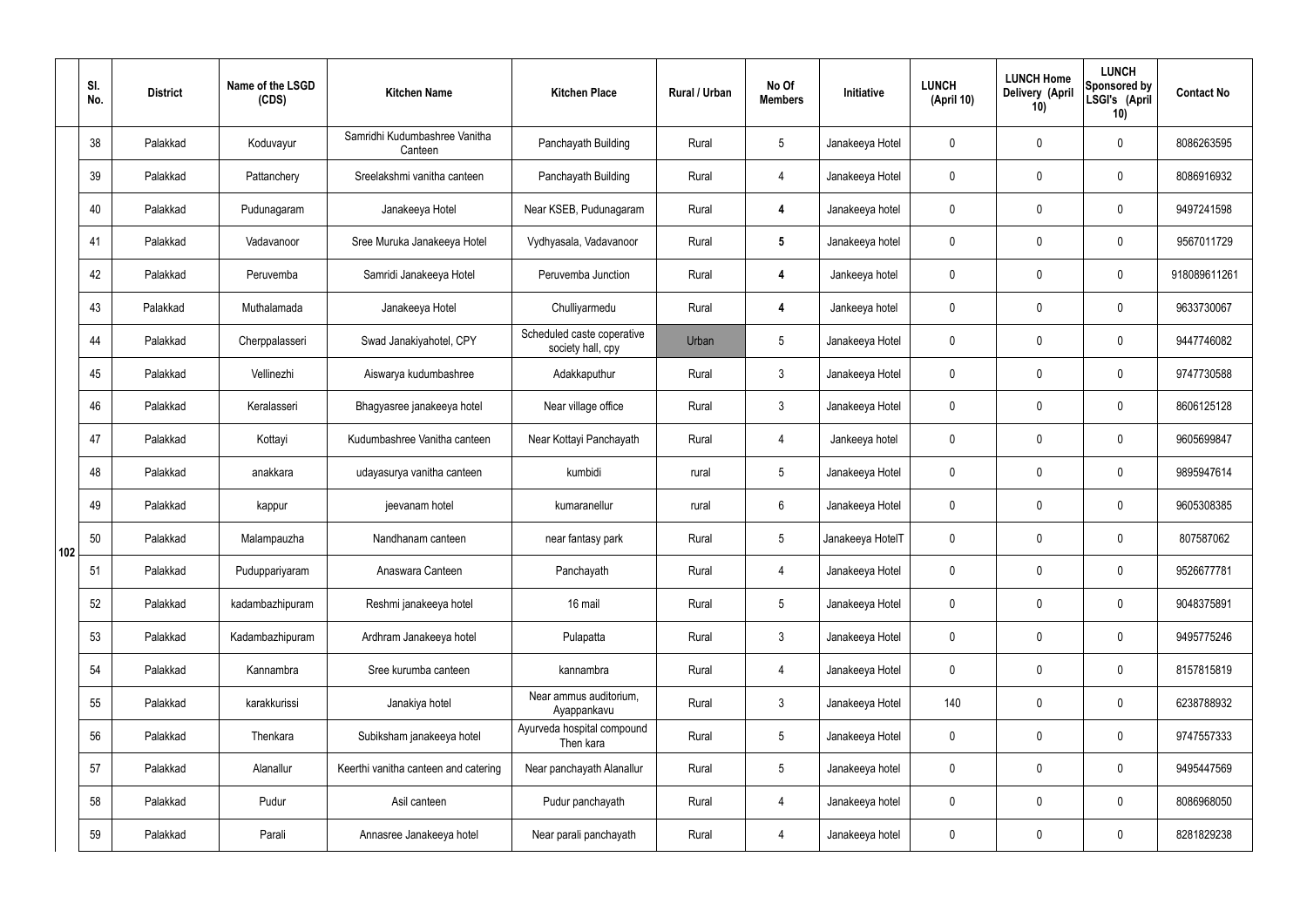| SI.<br>No. | <b>District</b> | Name of the LSGD<br>(CDS) | <b>Kitchen Name</b>                         | <b>Kitchen Place</b>                       | Rural / Urban | No Of<br><b>Members</b> | Initiative       | <b>LUNCH</b><br>(April 10) | <b>LUNCH Home</b><br>Delivery (April<br>10) | <b>LUNCH</b><br>Sponsored by<br>LSGI's (April<br>10) | <b>Contact No</b> |
|------------|-----------------|---------------------------|---------------------------------------------|--------------------------------------------|---------------|-------------------------|------------------|----------------------------|---------------------------------------------|------------------------------------------------------|-------------------|
| 60         | Palakkad        | Mannur                    | Kudumbasree janakeeya hotel                 | Mannur panchayath                          | Rural         | $\sqrt{5}$              | Janakeeya hotel  | 0                          | 0                                           | $\mathbf 0$                                          | 9495771095        |
| 61         | Palakkad        | Kuzhalmannam              | Janasree jankeeya hotel                     | Kuzhalmannam block<br>panchayth            | Rural         | $\mathbf{3}$            | Jankeeya hotel   | 0                          | 0                                           | $\pmb{0}$                                            | 9847364980        |
| 62         | Palakkad        | Kavassery                 | samridhi Janakeeya Hotel                    | Alathur road, kavasheery                   | Rural         | 6                       | Janakeeya hotel  | 0                          | 0                                           | $\mathbf 0$                                          | 9747570761        |
| 63         | palakkad        | chalissery                | Thanal janakeeya hotel                      | chalissery panchayath building             | Rural         | $\mathfrak{Z}$          | Janakeeya hotel  | 0                          | 0                                           | $\mathbf 0$                                          | 9562702284        |
| 64         | palakkad        | Kottopadam                | Iva canteen and catering janakeeya<br>hotel | Block building, Near<br>aryambavu junction | Rural         | $\overline{4}$          | Janakeeya hotel  | 0                          | 0                                           | $\pmb{0}$                                            | 9074818126        |
| 65         | palakkad        | kumaramputhur             | Ruchi cafe janakeeya hotel                  | Panchayath kumaramputhur                   | Rural         | $\mathbf{3}$            | Janakeeya hotel  | 0                          | 0                                           | $\pmb{0}$                                            | 8589968705        |
| 66         | palakkad        | Malampuzha                | Amma janakeeya hotel                        | kadukkamkunnu, Malampuzha                  | Rural         | $\mathbf{3}$            | Janakeeya hotel. | 0                          | 0                                           | $\pmb{0}$                                            | 9446521664        |
| 67         | palakkad        | Alathur                   | Rich Janakeeya hotel                        | Near bus stand, Alathur                    | Rural         | 4                       | Janakeeya hotel  | 0                          | 0                                           | 9                                                    | 9947030779        |
| 68         | palakkad        | Karimpuzha                | Janakeeya hotel                             | Karimpuzha panchayath                      | Rural         | $\mathbf{3}$            | Janakeeya hotel  | 0                          | 0                                           | $\pmb{0}$                                            | 9961502739        |
| 69         | Palakkad        | Thenkurissi               | Eyeshee janakeeya hotel                     | Panchayth building,<br>Thenkurissi         | Rural         | 4                       | Jankeeya hotel   | 0                          | 0                                           | $\pmb{0}$                                            | 9995662723        |
| 70         | Palakkad        | Agali                     | Janakeeya Hotel                             | Block Panchayath building,<br>Agali        | Rural         | $5\phantom{.0}$         | Jankeeya hotel   | 0                          | 0                                           | $\pmb{0}$                                            | 9037878897        |
| 71         | Palakkad        | Sholayur                  | Powrnami janakeeya hotel                    | anakkatty bus stand                        | Rural         | 4                       | Jankeeya hotel   | 0                          | 0                                           | $\pmb{0}$                                            | 9159556404        |
| 72         | Palakkad        | Puthushery                | Janakeeya hotel                             | Puthushery panchayath                      | Rural         |                         | Janakeeya hotel. | $\Omega$                   |                                             | 0                                                    | 9562772723        |
| 73         | Palakkad        | Karimba                   | Janakeeya hotel                             | Panchayath premise                         | Rural         | $\mathbf{3}$            | Janakeeya Hotel  | 0                          | 0                                           | $\pmb{0}$                                            | 9562163979        |
| 74         | Palakkad        | Nagalasseri               | Janakeeya hotel                             | near koottanad bus stand                   | Rural         | $5\phantom{.0}$         | Janakeeya hotel  | 0                          | 0                                           | $\pmb{0}$                                            | 8921928291        |
| 75         | Palakkad        | Mathur                    | Nila janakeeya Hotel                        | Near Panchayth, Mathur                     | Rural         | $\boldsymbol{4}$        | Jankeeya hotel   | 0                          | 0                                           | $\pmb{0}$                                            | 9562356483        |
| 76         | Palakkad        | Chalavara                 | Janakeeya hotel                             | Chalavara panchayath                       | Rural         | $5\phantom{.0}$         | Janakeeya hotel  | 0                          | 0                                           | $\pmb{0}$                                            | 9544659942        |
| 77         | Palakkad        | Ananganadi                | vanitha cateen                              | near Ananganadi panchayath                 | Rural         | $\mathfrak{Z}$          | Janakeeya Hotel  | 0                          | 0                                           | $\pmb{0}$                                            | 8921410495        |
| 78         | Palakkad        | Lakkidiperur              | Janakeeya hotel                             | Lekkidi perur panchayath                   | Rural         | $5\phantom{.0}$         | Jankeeya hotel   | 0                          | 0                                           | $\pmb{0}$                                            | 6238921903        |
| 79         | Palakkad        | Nellaya                   | Janakeeya hotel                             | Nellaya panchayath                         | Rural         | 4                       | Janakeeya hotel  | 0                          | 0                                           | $\pmb{0}$                                            | 9562432883        |
| 80         | Palakkad        | Shornur                   | Oottupura Janakeeya hotel                   | near bus stand, Shoranur                   | Urban         | $5\phantom{.0}$         | Janakeeya hotel  | 0                          | 0                                           | $\pmb{0}$                                            | 9747102377        |
| 81         | Palakkad        | Shornur                   | Snehadeepam Janakeeya hotel                 | Shoranur municipality                      | Urban         | 4                       | Janakeeya hotel  | 0                          | 0                                           | $\pmb{0}$                                            | 6238755729        |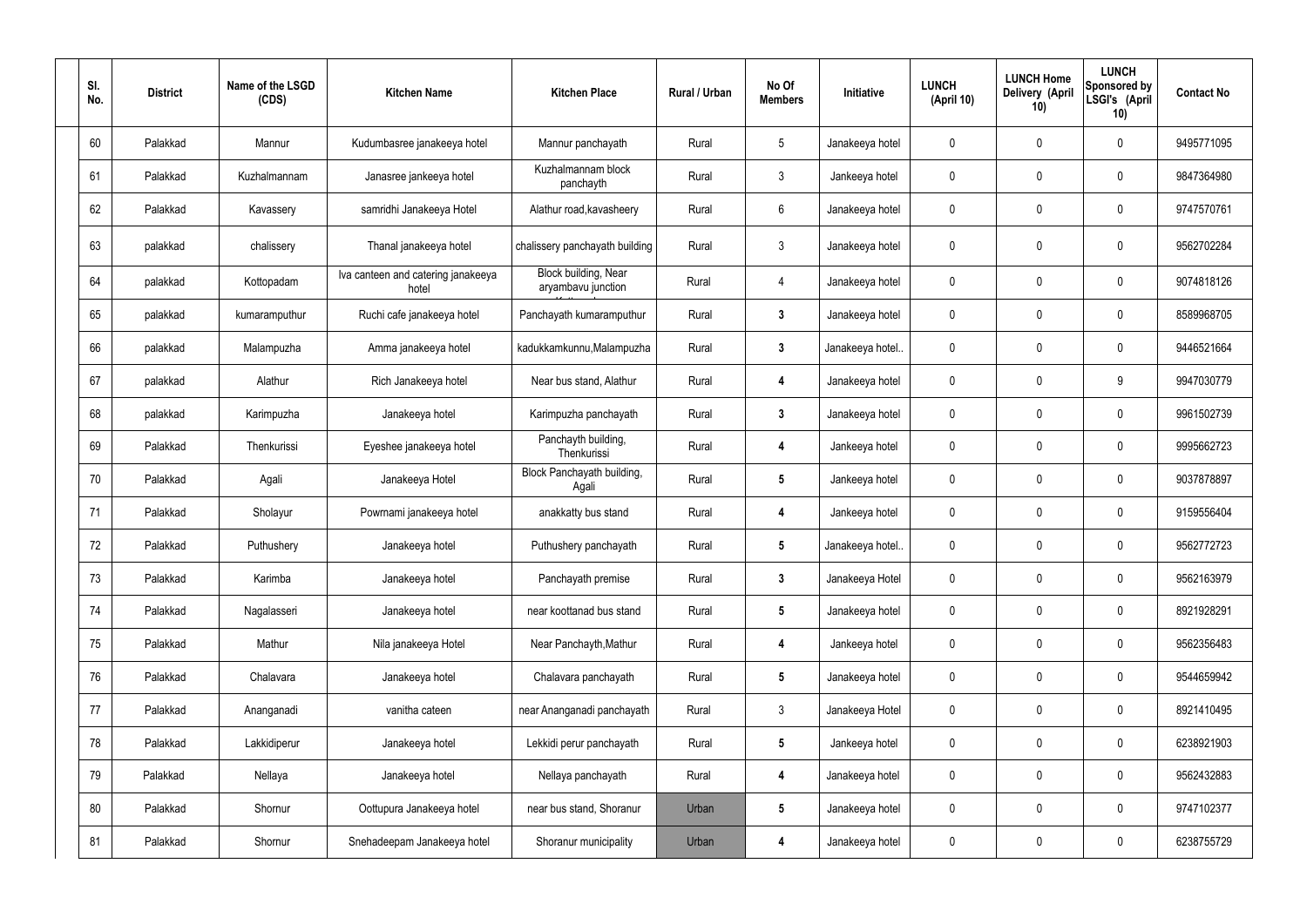| SI.<br>No. | <b>District</b> | Name of the LSGD<br>(CDS) | <b>Kitchen Name</b>             | <b>Kitchen Place</b>                       | Rural / Urban | No Of<br><b>Members</b> | Initiative      | <b>LUNCH</b><br>(April 10) | <b>LUNCH Home</b><br>Delivery (April<br>10) | <b>LUNCH</b><br>Sponsored by<br>LSGI's (April<br>10) | <b>Contact No</b> |
|------------|-----------------|---------------------------|---------------------------------|--------------------------------------------|---------------|-------------------------|-----------------|----------------------------|---------------------------------------------|------------------------------------------------------|-------------------|
| 82         | Palakkad        | Thrikkadiri               | Janakeeya hotel                 | Samskarika nilayam                         | Rural         | $\overline{4}$          | Janakeeya hotel | 0                          | $\mathbf 0$                                 | $\mathbf 0$                                          | 9544806032        |
| 83         | palakkad        | Vaniyamkulam              | Janakeeya hotel                 | near PK DAS hospital                       | Rural         | $\mathbf{3}$            | Janakeeya hotel | 170                        | $\mathbf 0$                                 | $\mathbf{3}$                                         | 9947408415        |
| 84         | Palakkad        | Ambalappara               | Janakiya hotel                  | ambalappara<br>kalyanamandapam             | Rural         | 5                       | Janakeeya Hotel | 0                          | $\mathbf 0$                                 | $\mathbf 0$                                          | 8129562289        |
| 85         | Palakkad        | Vallappuzha               | Janakeeya hotel                 | Hayath Complex, Vallappuzha                | Rural         | $5\phantom{.0}$         | Janakeeya Hotel | 0                          | $\mathbf 0$                                 | $\mathbf 0$                                          | 8086406897        |
| 86         | Palakkad        | Shoranur                  | Ela janakeeya hotel             | Vpc market, kulappully                     | Urban         | $\mathbf{3}$            | Janakeeya hotel | 0                          | $\mathbf 0$                                 | $\mathbf 0$                                          | 8129769113        |
| 87         | Palakkad        | Mankara                   | Subiksha Janakeeya hotel        | Near Mankara Panchayath                    | Rural         | $5\phantom{.0}$         | Janakeeya hotel | 0                          | $\mathbf 0$                                 | $\mathbf 0$                                          | 8549045637        |
| 88         | Palakkad        | Kanjirapuzha              | Surya Janakeeya hotel,          | Kanjirapuzha, panchayath                   | Rural         | $5\phantom{.0}$         | Janakeeya hotel | 0                          | $\mathbf 0$                                 | $\mathbf 0$                                          | 9048698194        |
| 89         | Palakkad        | Thachanattukara           | Haritham janakeeya hotel        | 53 mile, Thachanattukara                   | Rural         | $\mathbf{3}$            | Janakeeya hotel | 225                        | $\mathbf 0$                                 | $\mathbf 0$                                          | 9605097810        |
| 90         | Palakkad        | Puthukode                 | Puthuma jankeeya hotel          | Thachanadi junction                        | Rural         | $6\phantom{1}$          | Janakeeya hotel | 0                          | $\mathbf 0$                                 | $\mathbf 0$                                          | 9744459080        |
| 91         | Palakkad        | Tarur                     | Jankeeya Hotel                  | Infront of vilage office, Tarurk           | Rural         | $\overline{4}$          | Janakeeya hotel | $\boldsymbol{0}$           | $\mathbf 0$                                 | $\mathbf 0$                                          | 8606780959        |
| 92         | Palakkad        | Pirayiri                  | Janakeeya hotel                 | Near Panchayath office                     | Rural         | $5\phantom{.0}$         | Janakeeya hotel | $\mathbf 0$                | $\mathbf 0$                                 | $\mathbf 0$                                          | 9037495586        |
| 93         | Palakkad        | Palakkad ulb              | Ruchi                           | Near Balaji hospital, Fort<br>Maidan       | Urban         | 4                       | Janakeeya hotel | $\boldsymbol{0}$           | $\mathbf 0$                                 | $\mathbf 0$                                          | 7994185687        |
| 94         | Palakkad        | Pookkottukavu             | Punya                           | Pookkottukavu Centre                       | Rural         | 4                       | Janakeeya Hotel | $\boldsymbol{0}$           | $\mathbf 0$                                 | $\mathbf 0$                                          | 9745511432        |
| 95         | Palakkad        | Kuthanoor                 | Suryodayam jankeeya hotel       | Kalapara, kuthanoor                        | Rural         | $5\phantom{.0}$         | Jankeeya hotel  | $\pmb{0}$                  | $\pmb{0}$                                   | $\mathbf 0$                                          | 9995159738        |
| 96         | Palakkad        | Thiruvegappura            | Janakeeya Hotel                 | Kaippuram                                  | Rural         | $5\phantom{.0}$         | Jankeeya hotel  | 139                        | $\pmb{0}$                                   | $\mathbf 0$                                          | 8921882903        |
| 97         | Palakkad        | Thachampara               | Vanitha canteen Janakeeya Hotel | Thachampara town                           | Rural         | $\boldsymbol{4}$        | Jankeeya hotel  | $\pmb{0}$                  | $\pmb{0}$                                   | $\mathbf 0$                                          | 9497826216        |
| 98         | Palakkad        | Kannadi                   | Sweet jankeeya hotel            | Yakkara junction                           | Rural         | $3\phantom{a}$          | Jankeeya hotel  | $\pmb{0}$                  | $\pmb{0}$                                   | $\mathbf 0$                                          | 9846918028        |
| 99         | Palakkad        | Pattithara                | Bavana janakeeya hotel          | kottappadam                                | Rural         | $5\phantom{.0}$         | Janakeeya hotel | $\pmb{0}$                  | $\pmb{0}$                                   | $\mathbf 0$                                          | 9074163402        |
| 100        | Palakkad        | Mannarkkad                | Janakeeya Hotel                 | muncipal building, busstand,<br>mannarkkad | Urban         | $\overline{4}$          | Janakeeya hotel | $\pmb{0}$                  | $\pmb{0}$                                   | $\mathbf 0$                                          |                   |
| 101        | Palakkad        | Pirayiri                  | Kudumbashree janakeeya hotel    | Kallekkad Block Panchayath                 | Rural         | $5\phantom{.0}$         | janakeeya hotel | $\pmb{0}$                  | $\pmb{0}$                                   | $\mathbf 0$                                          | 8137940343        |
| 102        | Palakkad        | Marutharoad               | Sreelakshmi janakeeya hotel     | Pirivusala                                 | Rural         | 4                       | janakeeya hotel | $\pmb{0}$                  | $\pmb{0}$                                   | $\mathbf 0$                                          | 9048636162        |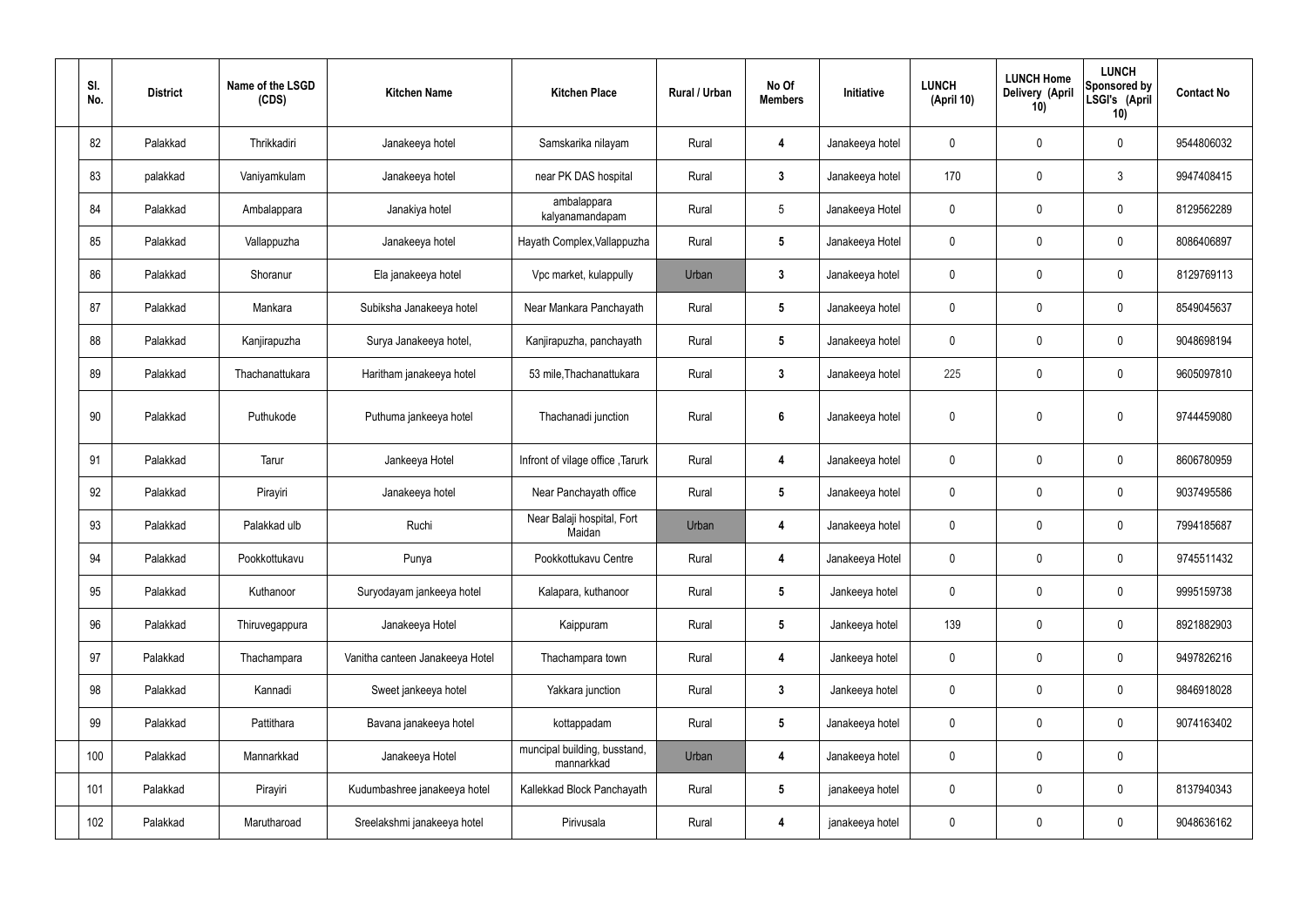|    | SI.<br>No.               | <b>District</b> | Name of the LSGD<br>(CDS) | <b>Kitchen Name</b>             | <b>Kitchen Place</b>        | Rural / Urban | No Of<br><b>Members</b> | Initiative      | <b>LUNCH</b><br>(April 10) | <b>LUNCH Home</b><br>Delivery (April<br>10) | <b>LUNCH</b><br>Sponsored by<br>LSGI's (April<br>10) | <b>Contact No</b> |
|----|--------------------------|-----------------|---------------------------|---------------------------------|-----------------------------|---------------|-------------------------|-----------------|----------------------------|---------------------------------------------|------------------------------------------------------|-------------------|
|    | 103                      | Palakkad        | Puthussery                | Ruchi janakeeya hotel           | puthussery junction         | Rural         | $\sqrt{5}$              | janakeeya hotel | 0                          | 0                                           | $\pmb{0}$                                            |                   |
| 99 |                          |                 |                           |                                 |                             |               | 439                     |                 | 1638                       | $\overline{0}$                              | 12                                                   |                   |
|    | $\overline{\phantom{a}}$ | Pathanamthitta  | Anicadu                   | Janatha janakeeya hotel         | Nooromave                   | Rural         | 3                       | Janakeeya Hotel | 0                          | 0                                           | $\mathbf 0$                                          | 6282875679        |
|    | $\overline{2}$           | Pathanamthitta  | Kaviyoor                  | Janakeeya Hotel                 | Manakkachira                | Rural         | 4                       | Janakeeya Hotel | 0                          | 0                                           | $\mathbf 0$                                          | 9747886172        |
|    | 3                        | Pathanamthitta  | Kottanadu                 | Janakeeya Hotel                 | Kottanadu                   | Rural         | 4                       | Janakeeya Hotel | 0                          | 0                                           | $\mathbf 0$                                          | 6282382608        |
|    | $\overline{4}$           | Pathanamthitta  | Kalloopara                | Janakeeya Hotel                 | Kalloopara                  | Rural         | $\overline{5}$          | Janakeeya Hotel | 0                          | 0                                           | $\pmb{0}$                                            | 9947471024        |
|    | 5                        | Pathanamthitta  | Kunnamthanam              | Thripthi Hotel                  | Kunnamthanam                | Rural         | 3                       | Janakeeya Hotel | 0                          | 0                                           | $\mathbf 0$                                          | 6235908328        |
|    | 6                        | pathanamthitta  | mallappally               | janakeeya hotel                 | mallappally                 | Rural         | 3                       | janakeeya hotel | $\mathbf 0$                | 0                                           | 0                                                    | 9744194830        |
|    | $\overline{7}$           | Pathanamthitta  | kottangal                 | janakeeya hotel                 | kottangal                   | Rural         | 3                       | Janakeeya Hotel | 0                          | 0                                           | $\mathbf 0$                                          | 9526690541        |
|    | 8                        | Pathanamthitta  | Nedumpuram                | Nedumpram Janakeeya Hotel       | Podiyadi                    | Rural         | 5                       | Janakeeya Hotel | 0                          | 0                                           | $\mathbf 0$                                          | 919188291409      |
|    | 9                        | Pathanamthitta  | Niranam                   | Sakhi cafe                      | Niranam                     | Rural         | 3                       | Janakeeya Hotel | 0                          | 0                                           | $\mathbf 0$                                          | 919526423710      |
|    | 10                       | Pathanamthitta  | Peringara                 | Haritha samrudhi Catering       | <b>PMVHS Pringara</b>       | Rural         | 4                       | Janakeeya Hotel | 0                          | 0                                           | $\mathbf 0$                                          | 919961219550      |
|    | 11                       | Pathanamthitta  | Peringara                 | Pulari janakeeya Hotel          | swamipalam                  | Rural         | 4                       | Janakeeya hotel | 0                          | 0                                           | $\mathbf 0$                                          | 919656132036      |
|    | 12                       | Pathanamthitta  | Kuttor                    | Nanma Catering                  | <b>GHS Kuttoor</b>          | Rural         | 3                       | Janakeeya Hotel | 0                          | 0                                           | $\pmb{0}$                                            | 919526323212      |
|    | 13                       | Pathanamthitta  | Kadapra                   | Niradeepam janakeeya hotel      | Kadapra                     | Rural         | 4                       | Janakeeya Hotel | $\mathbf 0$                | 0                                           | $\mathbf 0$                                          | 9656512066        |
|    | 14                       | Pathanamthitta  | Eraviperoor               | Avi cafe                        | Avi cafe                    | Rural         | $\mathfrak{Z}$          | Janakeeya Hotel | 0                          | 0                                           | $\mathbf 0$                                          | 6238013293        |
|    | 15                       | Pathanamthitta  | Koipuram                  | Ammas kudumbashree cafe         | Muttamon                    | Rural         | $5\phantom{.0}$         | Janakeeya Hotel | $\mathbf 0$                | 0                                           | $\mathbf 0$                                          | 9961485931        |
|    | 16                       | Pathanamthitta  | Thottappuzhassery         | Thottapuzhassery Jankeeya Hotel | Thottapuzhassery            | Rural         | 4                       | Janakeeya Hotel | $\mathbf 0$                | 0                                           | $\mathbf 0$                                          | 9656403054        |
|    | 17                       | Pathanamthitta  | Puramattom                | Top N Taste                     | Puramattom                  | Rural         | $\mathbf{3}$            | Janakeeya Hotel | $\mathbf 0$                | $\mathbf 0$                                 | $\mathsf{0}$                                         | 9526728230        |
|    | 18                       | Pathanamthitta  | Ayroor                    | Janakeeya Hotel                 | Ayroor                      | Rural         | $6\phantom{.}6$         | Janakeeya Hotel | $\mathbf 0$                | 0                                           | $\mathbf 0$                                          | 8086653951        |
|    | 19                       | Pathanamthitta  | Ezhumattor                | Swad Hotel                      | Thadiyoor                   | Rural         | $\mathbf{3}$            | Janakeeya Hotel | $\mathbf 0$                | $\mathbf 0$                                 | $\mathsf{0}$                                         | 9526857335        |
|    | 20                       | Pathanamthitta  | Kozhencherry              | Ruchi Janakeeya hotel           | Community hall, kozhenchery | Rural         | 4                       | Janakeeya Hotel | 0                          | 0                                           | $\pmb{0}$                                            | 9947387912        |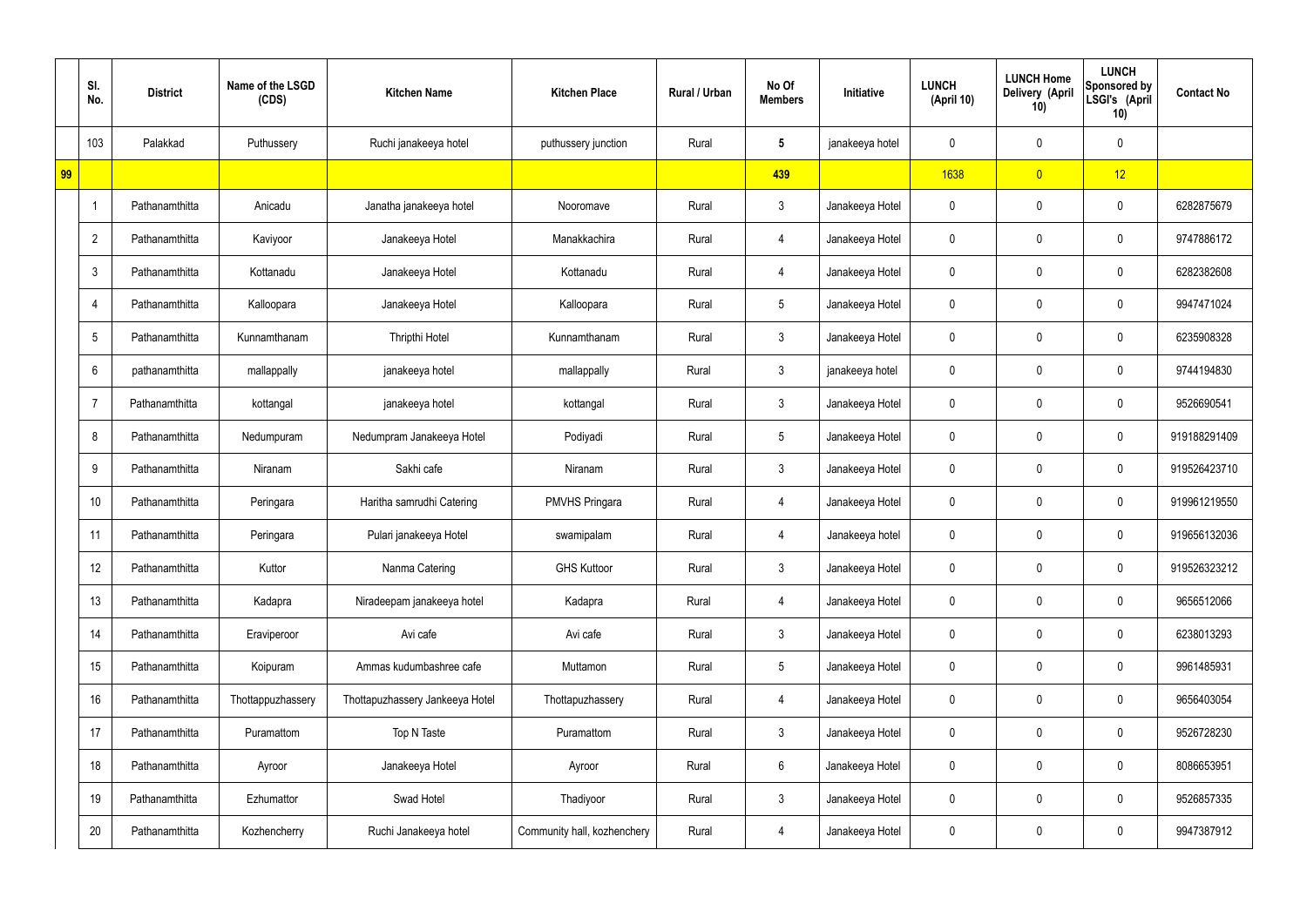|    | SI.<br>No. | <b>District</b> | Name of the LSGD<br>(CDS) | <b>Kitchen Name</b>       | <b>Kitchen Place</b>   | Rural / Urban | No Of<br><b>Members</b> | Initiative      | <b>LUNCH</b><br>(April 10) | <b>LUNCH Home</b><br>Delivery (April<br>10) | <b>LUNCH</b><br>Sponsored by<br>LSGI's (April<br>10) | <b>Contact No</b> |
|----|------------|-----------------|---------------------------|---------------------------|------------------------|---------------|-------------------------|-----------------|----------------------------|---------------------------------------------|------------------------------------------------------|-------------------|
|    | 21         | Pathanamthitta  | Mallappuzhassery          | Snehadeepam               | Paramootil             | Rural         | 6                       | Janakeeya Hotel | 0                          | 0                                           | $\mathbf 0$                                          | 9847170052        |
|    | 22         | Pathanamthitta  | Chennerkara               | Thanal Kudumbasree Cafe   | Nallanikunnu           | Rural         | $5\phantom{.0}$         | Janakeeya Hotel | $\mathbf 0$                | 0                                           | $\mathbf 0$                                          | 9747469562        |
|    | 23         | Pathanamthitta  | Cherukole                 | Janakeeya Hotel           | Cherukole              | Rural         | 3 <sup>1</sup>          | Janakeeya Hotel | 0                          | 0                                           | $\mathbf 0$                                          | 7907811728        |
|    | 24         | Pathanamthitta  | Elanthoor                 | Janakeeya Hotel           | Vary                   | Rural         | $\overline{4}$          | Janakeeya Hotel | $\mathbf 0$                | 0                                           | $\mathbf 0$                                          | 9946047385        |
|    | 25         | Pathanamthitta  | naranganam                | janakeeya hotel           | kadammanitta           | Rural         | $\mathbf{3}$            | janakeeya hotel | $\mathbf 0$                | 0                                           | $\mathbf 0$                                          | 9744478962        |
|    | 26         | Pathanamthitta  | Omalloor                  | Janakeeya Hotel           | Omalloor               | Rural         |                         | Janakeeya Hotel | $\mathbf 0$                | 0                                           | $\mathbf 0$                                          |                   |
|    | 27         | Pathanamthitta  | Chittar                   | Chittar janakiya hotel    | Koothattukulam         | Rural         | 3 <sup>1</sup>          | Janakeeya Hotel | $\mathbf 0$                | 0                                           | $\mathbf 0$                                          | 9072374618        |
|    | 28         | Pathanamthitta  | Naranammoozhi             | Thanima                   | Arakkamon              | Rural         | $\mathbf{3}$            | Janakeeya Hotel | $\mathbf 0$                | 0                                           | $\mathbf 0$                                          | 9605021278        |
|    | 29         | Pathanamthitta  | Perunadu                  | Perunadu Janakeeya Hotel  | Perunadu               | Rural         | $5\phantom{.0}$         | Janakeeya Hotel | $\mathbf 0$                | $\boldsymbol{0}$                            | $\mathbf 0$                                          |                   |
| 58 | 30         | Pathanamthitta  | Ranni-Angadi              | Angadi Janakeeya Hotel    | Thoodathil church hall | Rural         | $5\phantom{.0}$         | Janakeeya Hotel | $\mathbf 0$                | 0                                           | $\mathbf 0$                                          | 9961190622        |
|    | 31         | Pathanamthitta  | Ranni-Pazhavangadi        | Navami Hotel              | Makkappuzha            | Rural         | 4                       | Janakeeya Hotel | $\mathbf 0$                | 0                                           | $\mathbf 0$                                          | 9562135824        |
|    | 32         | Pathanamthitta  | Seethathodu               | Thanima catering unit     | Seethathodu            | Rural         | $5\phantom{.0}$         | Janakeeya Hotel | $\mathbf 0$                | 0                                           | $\mathbf 0$                                          | 9747622310        |
|    | 33         | Pathanamthitta  | Ranni                     | Janakeeya Hotel           | Ranni                  | Rural         | 4                       | Janakeeya Hotel | $\mathbf 0$                | $\mathbf 0$                                 | $\mathbf 0$                                          | 99462338752       |
|    | 34         | Pathanamthitta  | Vechhoochira              | Annapoorneswary hotel     | Venkurinji             | Rural         | $\overline{4}$          | Janakeeya Hotel | $\mathbf 0$                | 0                                           | $\mathbf 0$                                          | 8547264134        |
|    | 35         | Pathanamthitta  | Vadasserikara             | Thannal Janakeeya Hotel   | Vadasserikara          | Rural         | $5\overline{)}$         | Janakeeya Hotel | $\pmb{0}$                  | 0                                           | $\mathbf 0$                                          | 8590107684        |
|    | 36         | Pathanamthitta  | Vallickodu                | Janakeeya Hotel           | Vallicodu              | Rural         | $5\phantom{.0}$         | Janakeeya Hotel | $\pmb{0}$                  | 0                                           | $\mathbf 0$                                          | 8547121591        |
|    | 37         | Pathanamthitta  | Pramadom                  | Aishwarya Janakeeya Hotel | Pramadom               | Rural         | $\mathbf{3}$            | Janakeeya Hotel | $\pmb{0}$                  | 0                                           | $\mathbf 0$                                          | 9495312020        |
|    | 38         | Pathanamthitta  | Aruvappulam               | Janakeeya Hotel           | Kallely                | Rural         | 3 <sup>1</sup>          | Janakeeya Hotel | $\mathbf 0$                | 0                                           | $\mathbf 0$                                          | 9656700499        |
|    | 39         | Pathanamthitta  | mylapra                   | Manna janakeeya hotel     | mylapra                | Rural         | $\mathbf{3}$            | janakeeya hotel | $\pmb{0}$                  | 0                                           | $\mathbf 0$                                          | 9961750470        |
|    | 40         | Pathanamthitta  | Thannithodu               | Flowers janakeeya hotel   | Thannithodu            | Rural         | 3 <sup>1</sup>          | Janakeeya hotel | $\mathbf 0$                | 0                                           | $\mathbf 0$                                          | 9061295035        |
|    | 40         | Pathanamthitta  | Malayappuzha              | Janakeeya Hotel           | Malayappuzha           | Rural         | $\mathfrak{Z}$          | Janakeeya Hotel | $\mathbf 0$                | 0                                           | $\mathbf 0$                                          |                   |
|    | 41         | Pathanamthitta  | Konni                     | Janakeeya Hotel           | Konni                  | Rural         | $\mathfrak{Z}$          | Janakeeya Hotel | 0                          | 0                                           | $\mathbf 0$                                          |                   |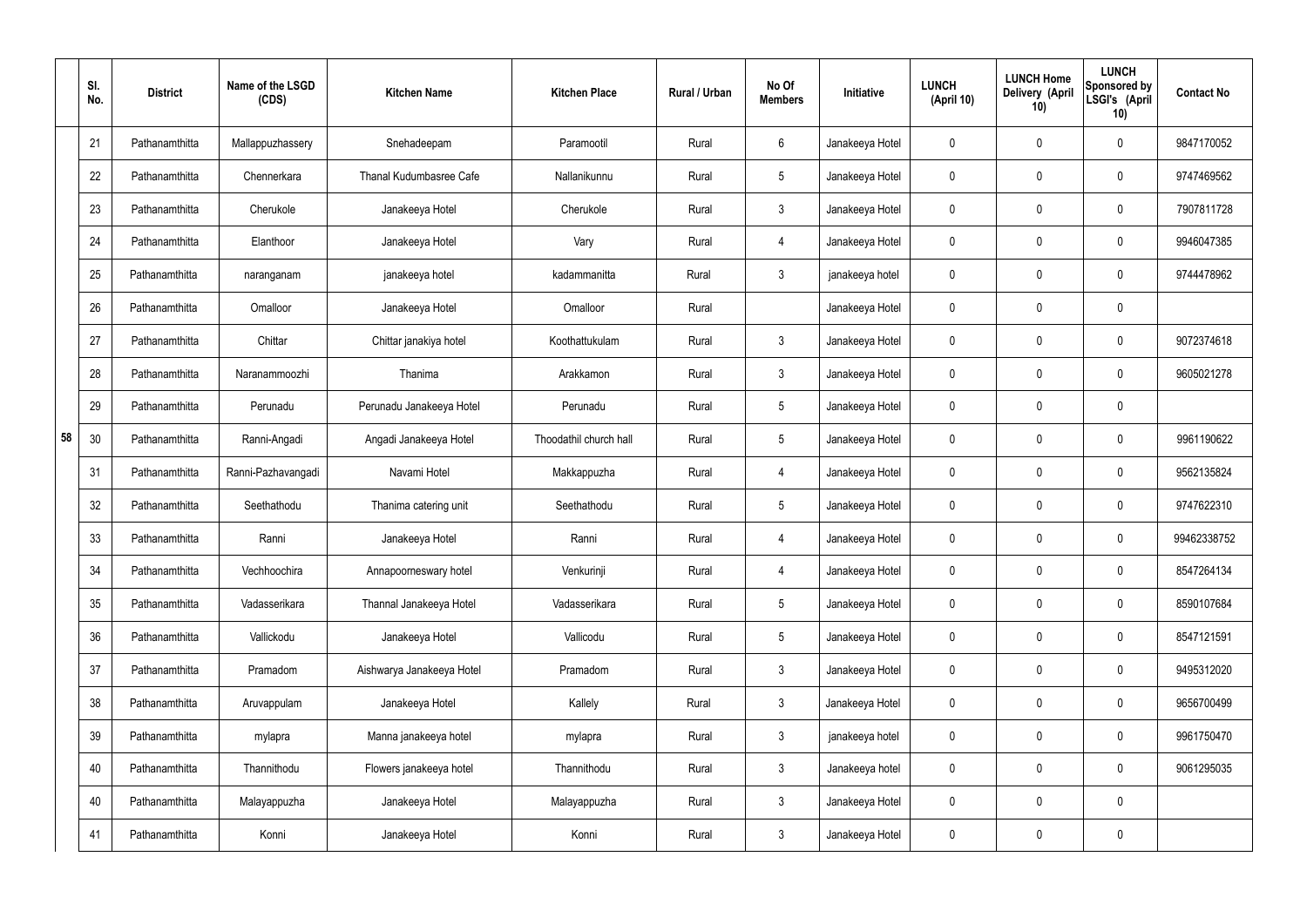|    | SI.<br>No.     | <b>District</b>    | Name of the LSGD<br>(CDS) | <b>Kitchen Name</b>           | <b>Kitchen Place</b>                 | Rural / Urban | No Of<br><b>Members</b> | Initiative      | <b>LUNCH</b><br>(April 10) | <b>LUNCH Home</b><br>Delivery (April<br>10) | <b>LUNCH</b><br>Sponsored by<br>LSGI's (April<br>10) | <b>Contact No</b> |
|----|----------------|--------------------|---------------------------|-------------------------------|--------------------------------------|---------------|-------------------------|-----------------|----------------------------|---------------------------------------------|------------------------------------------------------|-------------------|
|    | 43             | Pathanamthitta     | Kalanjoor                 | Kalanjoor janakeeya Hotel     | Kalanjoor                            | Rural         | 4                       | Janakeeya Hotel | $\mathbf 0$                | $\mathbf 0$                                 | $\mathbf 0$                                          | 6238045066        |
|    | 44             | Pathanamthitta     | Ezhamkulam                | Swad Catering Unit            | Enathu                               | Rural         | $5\phantom{.0}$         | Janakeeya Hotel | $\mathbf 0$                | $\mathbf 0$                                 | $\mathbf 0$                                          | 9747243317        |
|    | 45             | Pathanamthitta     | Kodumon                   | Ruchiyidam Janakeeya Hotel    | Kodumon                              | Rural         | $\overline{7}$          | Janakeeya Hotel | $\mathbf 0$                | $\mathbf 0$                                 | $\mathbf 0$                                          | 75611017112       |
|    | 46             | Pathanamthitta     | Erathu                    | Janakeeya Hotel               | Erathu                               | Rural         | $\overline{4}$          | Janakeeya Hotel | $\mathbf 0$                | $\mathbf 0$                                 | $\mathbf 0$                                          | 9645102262        |
|    | 47             | Pathanamthitta     | Enadimangalam             | Janakeeya Hotel               | Elamannoor                           | Rural         | $\overline{4}$          | Janakeeya Hotel | $\mathbf 0$                | $\mathbf 0$                                 | $\mathbf 0$                                          |                   |
|    | 48             | Pathanamthitta     | Kadampanadu               | Janakeeya Hotel               | Mannady                              | Rural         | $\mathbf{3}$            | Janakeeya Hotel | $\mathbf 0$                | $\mathbf 0$                                 | $\mathbf 0$                                          |                   |
|    | 49             | Pathanamthitta     | Pallickal                 |                               |                                      | Rural         |                         | Janakeeya Hotel | $\mathbf 0$                | $\mathbf 0$                                 | $\mathbf 0$                                          |                   |
|    | 50             | Pathanamthitta     | Thumpamon                 | Ruchi Cafe                    | Mampilali                            | Rural         | $5\phantom{.0}$         | Janakeeya Hotel | $\mathbf 0$                | $\mathbf 0$                                 | $\mathbf 0$                                          | 9188300026        |
|    | 51             | Pathanamthitta     | Kulanada                  | Bhagyalekshmi cafe unit       | Kaipuzha                             | Rural         | $\mathbf{3}$            | Janakeeya Hotel | $\mathbf 0$                | $\mathbf 0$                                 | $\mathbf 0$                                          |                   |
|    | 52             | Pathanamthitta     | Pandalam Thekkekara       | Pandalam Thekkekara           | Thatta                               | Rural         | $\mathbf{3}$            | Janakeeya Hotel | $\mathbf 0$                | $\pmb{0}$                                   | $\mathbf 0$                                          | 9526224922        |
|    | 53             | Pathanamthitta     | Aranmula                  | Janakeeya Hotel               | Aranmula                             | Rural         | $5\phantom{.0}$         | Janakeeya Hotel | $\mathbf 0$                | $\mathbf 0$                                 | $\mathbf 0$                                          | 9656296503        |
|    | 54             | Pathanamthitta     | Mezhuveli                 | Thripthi Janakeeya Hotel      | Mezhuveli                            | Rural         | $\mathbf{3}$            | Janakeeya Hotel | $\mathbf 0$                | $\mathbf 0$                                 | $\overline{0}$                                       | 9495265971        |
|    | 55             | Pathanamthitta     | Adoor                     | Amma Catering Unit            | Adoor                                | Urban         | $5\overline{)}$         | Janakeeya Hotel | $\mathbf 0$                | $\mathbf 0$                                 | $\mathbf 0$                                          | 8606887490        |
|    | 56             | Pathanamthitta     | Pandalam                  | Ruchi catering                | Sivarenjini Auditorium               | Urban         | $5\phantom{.0}$         | Janakeeya Hotel | $\mathbf 0$                | $\mathbf 0$                                 | $\mathbf 0$                                          | 9846212739        |
|    | 57             | Pathanamthitta     | <b>Thiruvalla East</b>    | janakeeya hotel               | near private bus stand<br>thiruvalla | Urban         | $5\phantom{.0}$         | Janakeeya Hotel | $\mathbf 0$                | $\pmb{0}$                                   | $\mathbf 0$                                          | 919847729416      |
|    | 58             | Pathanamthitta     | <b>Thiruvalla West</b>    | janakeeya hotel               | kizhakkan muthoor                    | Urban         | $5\phantom{.0}$         | Janakeeya Hotel | $\pmb{0}$                  | $\pmb{0}$                                   | $\mathbf 0$                                          | 919656132036      |
|    | 59             | Pathanamthitta     | Pathanamthitta            | Janakeeya Hotel               | Near Municipality Office             | Urban         | $5\phantom{.0}$         | Janakeeya Hotel | $\pmb{0}$                  | $\pmb{0}$                                   | $\mathbf 0$                                          |                   |
| 58 |                |                    |                           |                               |                                      |               | 229                     |                 | $\bullet$                  | $\bullet$                                   | $\overline{\mathbf{0}}$                              |                   |
|    | -1             | Thiruvananthapuram | Parassala                 | Bhagyalekshmi janakeeya hotel | Mundaplavila                         | Rural         | $5\phantom{.0}$         | Janakeeya Hotel | 261                        | $\pmb{0}$                                   | $\mathbf 0$                                          | 9895463718        |
|    | $\overline{2}$ | Thiruvananthapuram | Karode                    | Karode janakeeya hotel        | Paavaara,<br>pazhaya uchakkada       | Rural         | $5\phantom{.0}$         | Janakeeya Hotel | 245                        | $\mathbf 0$                                 | $\mathbf 0$                                          | 9605122139        |
|    | 3              | Thiruvananthapuram | Thirupuram                | Thirupuram janakeeya hotel    | Pazhayakada                          | Rural         | $5\overline{)}$         | Janakeeya Hotel | 128                        | $\mathbf 0$                                 | $\mathbf 0$                                          | 7034723987        |
|    | $\overline{4}$ | Thiruvananthapuram | Chenkal                   | Karuna janakeeya hotel        | Udiyankulangara                      | Rural         | $5\overline{)}$         | Janakeeya Hotel | $\pmb{0}$                  | $\pmb{0}$                                   | $\mathbf 0$                                          | 9746726109        |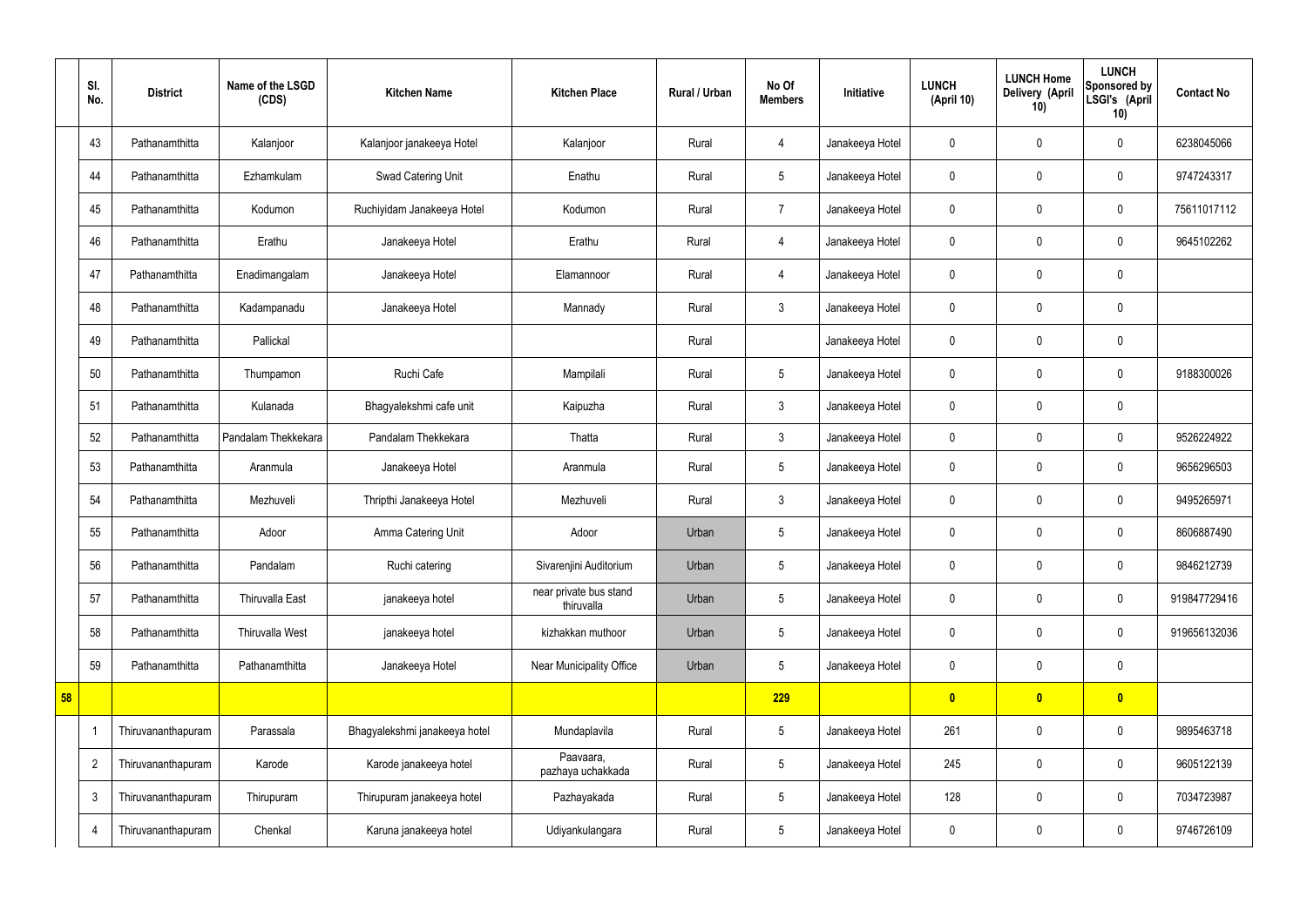| SI.<br>No. | <b>District</b>    | Name of the LSGD<br>(CDS) | <b>Kitchen Name</b>                       | <b>Kitchen Place</b>                       | Rural / Urban | No Of<br><b>Members</b> | Initiative      | <b>LUNCH</b><br>(April 10) | <b>LUNCH Home</b><br><b>Delivery (April</b><br>10) | <b>LUNCH</b><br>Sponsored by<br>LSGI's (April<br>10) | <b>Contact No</b> |
|------------|--------------------|---------------------------|-------------------------------------------|--------------------------------------------|---------------|-------------------------|-----------------|----------------------------|----------------------------------------------------|------------------------------------------------------|-------------------|
| 5          | Thiruvananthapuram | Kulathoor                 | Nakshatra janakeeya hotel                 | Attapuram                                  | Rural         | 5                       | Janakeeya Hotel | 237                        | $\mathbf 0$                                        | 0                                                    | 8301924221        |
| 6          | Thiruvananthapuram | Neyyattinkara 1           | Oottupura                                 | Neyyattinkara                              | Urban         | 5                       | Janakeeya Hotel | 0                          | $\mathbf 0$                                        | 0                                                    | 8129192485        |
| -7         | Thiruvananthapuram | Neyyattinkara 1           | Cafesree Janakeeya Hotel                  | Vazhimukku                                 | Urban         | 5                       | Janakeeya Hotel | 365                        | $\boldsymbol{0}$                                   | 0                                                    | 9995604997        |
| 8          | Thiruvananthapuram | Neyyattinkara 1           | Thripthi janakeeya Hotel                  | perumpazhuthoor                            | urban         | 4                       | janakeeya Hotel | 165                        | $\mathbf 0$                                        | 0                                                    | 6282944199        |
| 9          | Thiruvananthapuram | Neyyattinkara 2           | Harsha catering unit                      | Neyyattinkara                              | Urban         | 5                       | Janakeeya Hotel | 0                          | $\boldsymbol{0}$                                   | 0                                                    | 9048822770        |
| 10         | Thiruvananthapuram | Neyyattinkara 2           | Devarose Janakeeya Hotel                  | Amaravila                                  | Urban         | $\overline{5}$          | Janakeeya Hotel | 0                          | $\mathbf 0$                                        | 0                                                    | 9995028659        |
| 11         | Thiruvananthapuram | Kollayil                  | ems janakeeya hotel                       | Dhanuvachapuram                            | Rural         | 5                       | Janakeeya Hotel | 503                        | $\boldsymbol{0}$                                   | 0                                                    | 8157880624        |
| 12         | Thiruvananthapuram | Kunnathukal               | Aiswarya Janakeeya Hotel -<br>Kunnathukal | Kuruwad, paliyodu                          | Rural         | $\mathbf{3}$            | Janakeeya Hotel | 75                         | 0                                                  | 0                                                    | 9539549507        |
| 13         | Thiruvananthapuram | Vellarada                 | Eden Janakeeya Hotel                      | Panachamoodu, Vellarada                    | Rural         | 5                       | Janakeeya Hotel | 670                        | $\boldsymbol{0}$                                   | 0                                                    | 8547973305        |
| 14         | Thiruvananthapuram | Vellarada                 | Chandrika Janakeeya Hotel - Vellarada     | Vellarada                                  | Rural         | 6                       | Janakeeya Hotel | 108                        | $\mathbf 0$                                        | 0                                                    | 9539366295        |
| 15         | Thiruvananthapuram | Aryankode                 | Aryan Janakeeya Hotel - Aryankode         | Aryankode                                  | Rural         | 5                       | Janakeeya Hotel | 308                        | $\boldsymbol{0}$                                   | 0                                                    | 9746905408        |
| 16         | Thiruvananthapuram | Aryankode                 | stree souhritha jh                        | chemboor                                   | Rural         | 5                       | Janakeeya Hotel | 159                        | 0                                                  | 0                                                    |                   |
| 17         | Thiruvananthapuram | Ottashekharamangala<br>m  | Minnaram Janakeeya Hotel                  | Kuravara, Near<br>Ottashekharamangalam UPS | Rural         | 4                       | Janakeeya Hotel | 395                        | $\boldsymbol{0}$                                   | 0                                                    | 9567553161        |
| 18         | Thiruvananthapuram | Kollayil                  | Janakeeya Hotel                           | Mylakkara                                  | Rural         | $\overline{5}$          | Janakeeya Hotel | 110                        | $\pmb{0}$                                          | 0                                                    | 9605076268        |
| 19         | Thiruvananthapuram | perunkadavila             | shankholi janakeeya hotel                 | perunkadavila                              | rural         | $\mathbf{3}$            | Janakeeya Hotel | 189                        | $\overline{0}$                                     | $\bm{0}$                                             |                   |
| 20         | Thiruvananthapuram | Amboori                   | Janakeeya Hotel                           | Amboori                                    | Rural         | $5\phantom{.0}$         | Janakeeya Hotel | 0                          | $\pmb{0}$                                          | 0                                                    | 9747169098        |
| 21         | Thiruvananthapuram | Athiyanoor                | Kudumbashree janakeeya hotel              | Venpakal                                   | Rural         | 4                       | Janakeeya Hotel | 375                        | $\mathbf 0$                                        | 0                                                    | 919562752580      |
| 22         | Thiruvananthapuram | Kottukal                  | Vismaya janakeeya hotel                   | Uchakkada                                  | Rural         | $5\phantom{.0}$         | Janakeeya Hotel | 0                          | $\pmb{0}$                                          | 0                                                    | 6282447041        |
| 23         | Thiruvananthapuram | Kottukal                  | Udaya janakeeya Hotel                     | Punnakkulam                                | Rural         | $\overline{4}$          | Janakeeya Hotel | $\mathbf 0$                | $\overline{0}$                                     | $\pmb{0}$                                            |                   |
| 24         | Thiruvananthapuram | Karumkulam                | Alil Janakeeya Hotel                      | Pallam                                     | Rural         | $5\phantom{.0}$         | Janakeeya Hotel | 0                          | $\pmb{0}$                                          | 0                                                    | 917736513673      |
| 25         | Thiruvananthapuram | Venganoor                 | Venganoor Ruchi janakeeya hotel           | Peringamala                                | Rural         | 10 <sup>°</sup>         | Janakeeya Hotel | 0                          | $\mathbf 0$                                        | 0                                                    | 9656309710        |
| 26         | Thiruvananthapuram | Vilavoorkkal              | Priyam Janakeeya Hotel                    | Chanthamukku, Peyadu Jn                    | Rural         | $5\phantom{.0}$         | Janakeeya Hotel | 321                        | $\pmb{0}$                                          | 0                                                    | 7902504494        |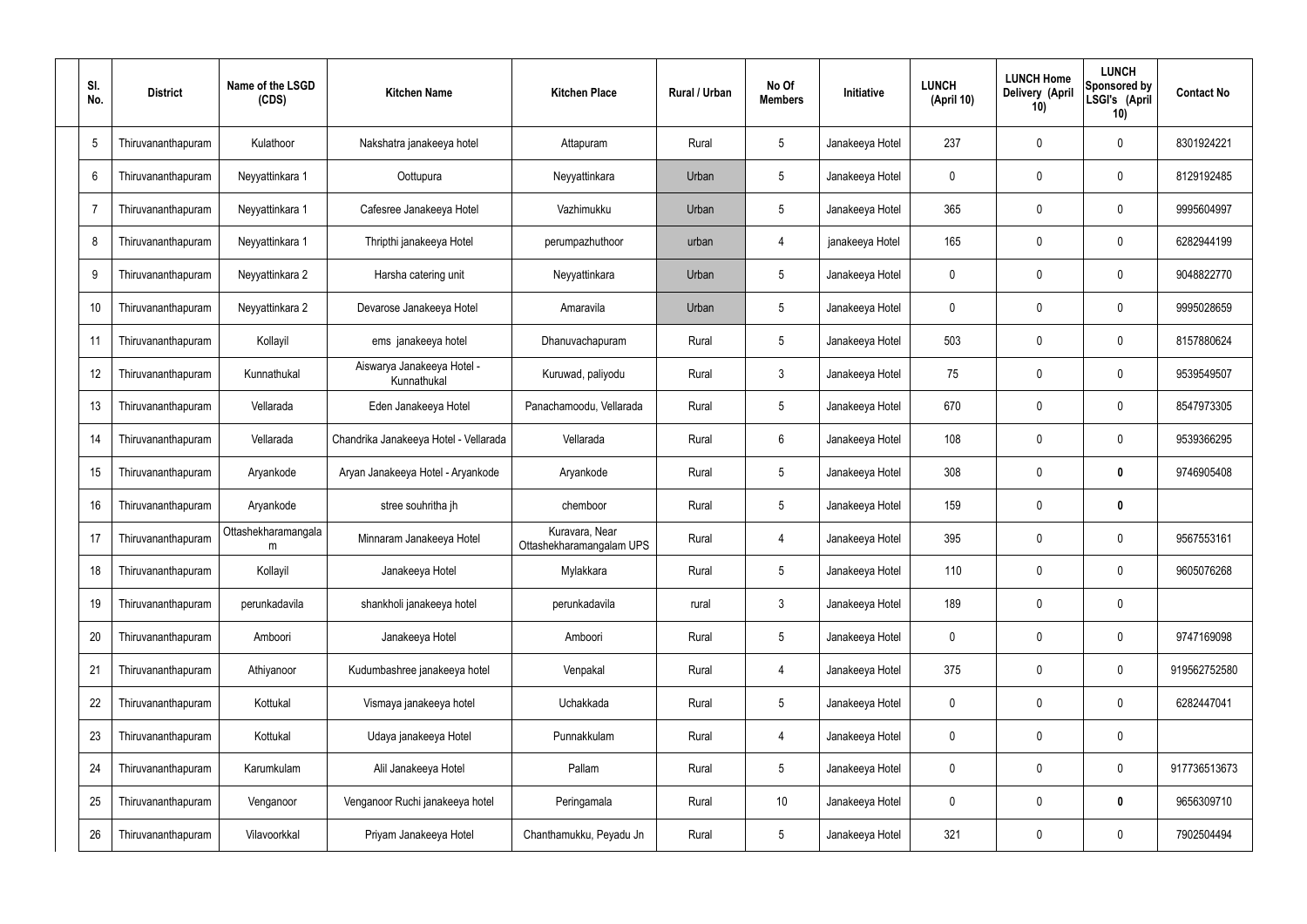| SI. | No. | <b>District</b>    | Name of the LSGD<br>(CDS)  | <b>Kitchen Name</b>                           | <b>Kitchen Place</b>                              | <b>Rural / Urban</b> | No Of<br><b>Members</b> | <b>Initiative</b> | <b>LUNCH</b><br>(April 10) | <b>LUNCH Home</b><br>Delivery (April<br>10) | <b>LUNCH</b><br><b>Sponsored by</b><br>LSGI's (April<br>10) | <b>Contact No</b> |
|-----|-----|--------------------|----------------------------|-----------------------------------------------|---------------------------------------------------|----------------------|-------------------------|-------------------|----------------------------|---------------------------------------------|-------------------------------------------------------------|-------------------|
|     | 27  | Thiruvananthapuram | Vilavoorkal                | Vilavoorkal janakeeya hotel                   | Pottayil                                          | Rural                | 5                       | Janakeeya Hotel   | 299                        | 0                                           | 0                                                           | 9497883130        |
|     | 28  | Thiruvananthapuram | Kalliyoor                  | Stree Shakthi Janakeeya Hotel                 | Kalliyoor                                         | Rural                | $5\phantom{.0}$         | Janakeeya Hotel   | 176                        | $\mathbf 0$                                 | 0                                                           | 9074998782        |
|     | 29  | Thiruvananthapuram | Maranalloor                | Mayooram Janakeeya Hotel                      | Mannadikkonam                                     | Rural                | 4                       | Janakeeya Hotel   | 172                        | 0                                           | 0                                                           | 9847371025        |
|     | 30  | Thiruvananthapuram | Pallichal                  | Vandhanam Janakeeya hotel                     | Naruvamoodu                                       | Rural                | 4                       | Janakeeya Hotel   | 190                        | 0                                           | 0                                                           | 9562636222        |
|     | 31  | Thiruvananthapuram | Vilappil                   | Sreebhadra janakeey a hotel                   | peyad                                             | Rural                | $5\phantom{.0}$         | Janakeeya Hotel   | 159                        | 0                                           | 0                                                           | 919496194745      |
|     | 32  | Thiruvananthapuram | Malayinkeezhu              | Thapasya janakeeya hotel                      | Aruvacode                                         | Rural                | $5\phantom{.0}$         | Janakeeya Hotel   | 176                        | $\mathbf 0$                                 | 0                                                           | 9074329707        |
|     | 3,3 | Thiruvananthapuram | balaramapuram              | Karunya                                       | balaramapuram                                     | ruralww              | $5\phantom{.0}$         | Janakeeya Hotel   | 0                          | 0                                           | 0                                                           |                   |
|     | 34  | Thiruvananthapuram | Andoorkonam                | Thiruvathira janakeeya hotel                  | Kaniyapuram                                       | Rural                | $\mathbf{3}$            | Janakeeya Hotel   | $\mathbf 0$                | 0                                           | 0                                                           | 8921698989        |
|     | 35  | Thiruvananthapuram | Kadinamkulam               | Sabarmathi janakeeya hotel                    | Chitattumukku                                     | Rural                | 4                       | Janakeeya Hotel   | $\mathbf 0$                | 0                                           | 0                                                           |                   |
|     | 36  | Thiruvananthapuram | Azhoor                     | Kudumbadsree janakeeya hotel                  | Azhoor                                            | Rural                | $\overline{4}$          | Janakeeya Hotel   | $\mathbf 0$                | 0                                           | 0                                                           | 8129060294        |
|     | 37  | Thiruvanathapuram  | Pothencode                 | Pothencode Kudumbashree Janakeeya<br>hotel    | Pothencode ayiroorppara<br>Farmers centre         | Rural                | 5                       | Janakeeya Hotel   | 0                          | 0                                           | 0                                                           | 9037832338        |
|     | 38  | Thiruvananthapuram | Mangalapuram               | Mangalapuram Kudumbashree<br>Janakeeya Hotel  | Managalapuram Junction,<br>Near Panchayath Office | Rural                | -5                      | Janakeeya Hotel   | $\mathbf 0$                | $\mathbf 0$                                 | 0                                                           | 9995459534        |
|     | 39  | Thiruvananthapuram | Mangalapuram               | Swad Kudumbashree Janakeeya hotel             | Murukkumpuzha                                     | Rural                | $\mathbf{3}$            | Janakeeya Hotel   | 0                          | 0                                           | 0                                                           | 8281624670        |
|     | 40  | Thiruvananthapuram | Mangalapuram               | Ruchisagaram Kudumbashree<br>Janakeeya Hotel  | Chembakamangalam                                  | Rural                | $5\phantom{.0}$         | Janakeeya Hotel   | $\overline{0}$             | $\mathbf 0$                                 | 0                                                           | 8139079929        |
|     | 41  | Thiruvanathapuram  | <b>TVM Corporation CDS</b> | Krishnakripa Janakeeya hotel                  | Anayara                                           | Urban                | $5\phantom{.0}$         | Janakeeya Hotel   | $\mathbf 0$                | $\mathbf 0$                                 | 0                                                           | 9745823832        |
|     | 42  | Thiruvanathapuram  | <b>TVM Corporation CDS</b> | Vanitha Janakeeya Hotel                       | Manvila                                           | Urban                | $\overline{4}$          | Janakeeya Hotel   | 0                          | $\mathbf 0$                                 | 0                                                           | 8129412369        |
|     | 43  | Thiruvanathapuram  | <b>TVM Corporation CDS</b> | Bhagyalekshmi Kudumbashree<br>Janakeeya Hotel | <b>EK Nayanar Trust, Medical</b><br>College       | Urban                | $6\phantom{.}6$         | Janakeeya Hotel   | $\mathbf 0$                | $\mathbf 0$                                 | 0                                                           |                   |
|     | 44  | Thiruvanathapuram  | <b>TVM Corporation CDS</b> | Tripthi Janakeeya Hotel                       | Pallithura                                        | Urban                | $\mathbf{3}$            | Janakeeya Hotel   | 0                          | $\mathbf 0$                                 | 0                                                           | 9387738568        |
|     | 45  | Thiruvanathapuram  | <b>TVM Corporation CDS</b> | soubhagya janakeeya Hotel                     | kazhakoottam                                      | Urban                | $\mathbf{3}$            | janakeeya Hotel   | $\mathbf 0$                | $\mathbf 0$                                 | 0                                                           | 8921555192        |
|     | 46  | Thiruvanathapuram  | <b>TVM Corporation CDS</b> | Uthradam Janakeeya Hotel                      | Pattom                                            | Urban                | $\mathbf{3}$            | janakeeya Hotel   | 0                          | $\mathbf 0$                                 | 0                                                           | 8281062575        |
|     | 47  | Thiruvananthapuram | <b>TVM Corporation CDS</b> | Kismath Janakeeya Hotel                       | Pottakuzhi                                        | Urban                | $\mathbf{3}$            | Janakeeya Hotel   | $\mathbf 0$                | $\mathbf 0$                                 | 0                                                           | 8281088923        |
|     | 48  | Thiruvananthapuram | <b>TVM Corporation CDS</b> | Anugraha janakeeya Hotel                      | sreekaryam                                        | Urban                | 4                       | Janakeeya Hotel   | 0                          | 0                                           | 0                                                           |                   |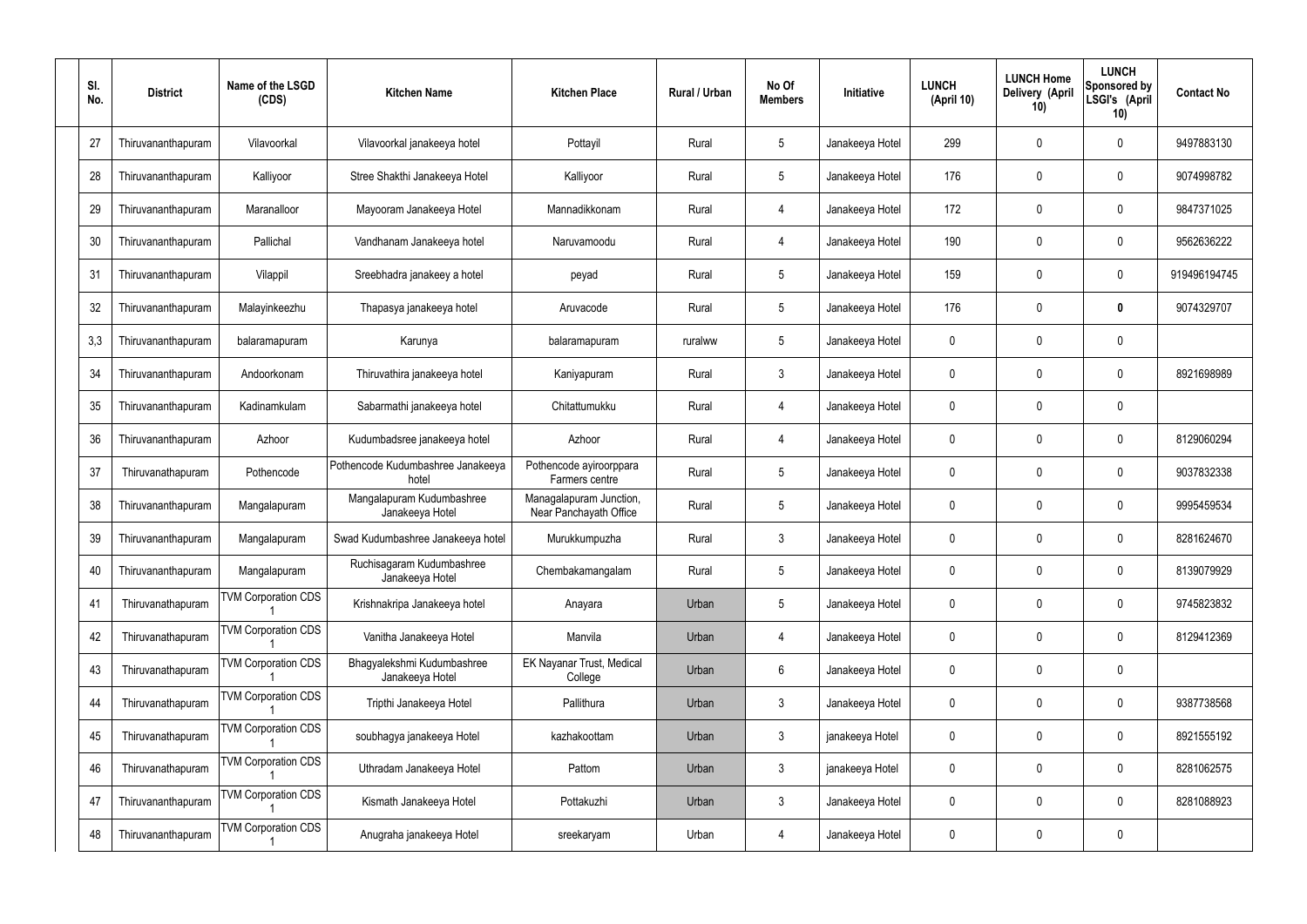|     | SI.<br>No. | <b>District</b>    | Name of the LSGD<br>(CDS)  | <b>Kitchen Name</b>                  | <b>Kitchen Place</b>                              | <b>Rural / Urban</b> | No Of<br><b>Members</b> | Initiative      | <b>LUNCH</b><br>(April 10) | <b>LUNCH Home</b><br>Delivery (April<br>10) | <b>LUNCH</b><br>Sponsored by<br>LSGI's (April<br>10) | <b>Contact No</b> |
|-----|------------|--------------------|----------------------------|--------------------------------------|---------------------------------------------------|----------------------|-------------------------|-----------------|----------------------------|---------------------------------------------|------------------------------------------------------|-------------------|
|     | 49         | Thiruvananthapuram | <b>TVM Corporation CDS</b> | janakeeya hotel                      | mannarakkonam                                     | Urban                | 3                       | Janakeeya Hotel | 423                        | 0                                           | $\mathbf 0$                                          | 8129179622        |
|     | 50         | Thiruvananthapuram | <b>TVM Corporation CDS</b> | Salt and Pepper                      | Poomalliyoorkkonam                                | Urban                | 3                       | Janakeeya Hotel | 325                        | 0                                           | $\boldsymbol{0}$                                     | 8593986935        |
|     | 51         | Thiruvananthapuram | <b>TVM Corporation CDS</b> | Sreebhadra Janakeeya Hotel           | Pettah                                            | Urban                | 4                       | Janakeeya Hotel | 326                        | 0                                           | $\mathbf 0$                                          | 9847227647        |
|     | 52         | Thiruvananthapuram | <b>TVM Corporation CDS</b> | kalavara Janakeeya Hotel             | vattiyoorkavu                                     | Urban                | 3                       | Janakeeya Hotel | 342                        | 0                                           | $\boldsymbol{0}$                                     | 9847655426        |
|     | 53         | Thiruvananthapuram | <b>TVM Corporation CDS</b> | punartham kudumbashree               | kudappanakunnu                                    | Urban                | $\mathbf{3}$            | Janakeeya Hotel | 176                        | 0                                           | $\mathbf 0$                                          | 9747115789        |
|     | 54         | Thiruvananthapuram | <b>TVM Corporation CDS</b> | peroor JH                            | Palayam                                           | Urban                | 3                       | Janakeeya Hotel | 354                        | 0                                           | $\boldsymbol{0}$                                     | 8086119633        |
| 110 | 55         | Thiruvananthapuram | Aryanadu                   | Aryanad Janakeeya Hotel              | Aryanad                                           | Rural                | 6                       | Janakeeya Hotel | 0                          | 0                                           | $\mathbf 0$                                          | 9207447839        |
|     | 56         | Thiruvananthapuram | Kuttichal                  | Kutichal Janakeeya Hotel             | Kuttichal                                         | Rural                | 5                       | Janakeeya Hotel | 0                          | 0                                           | $\pmb{0}$                                            | 9446331479        |
|     | 57         | Thiruvananthapuram | Poovachal                  | Poovachal Janakeeya Hotel            | Poovachal Panchayath                              | Rural                | $5\phantom{.0}$         | Janakeeya Hotel | 0                          | 0                                           | $\mathbf 0$                                          | 9495225046        |
|     | 58         | Thiruvananthapuram | Vithura                    | Navodaya Janakeeya hotel             | Koppam, Vithura                                   | Rural                | 4                       | Janakeeya Hotel | 0                          | 0                                           | $\pmb{0}$                                            | 9946837014        |
|     | 59         | Thiruvananthapuram | Tholicode                  | Tholicode Janakeeya Hotel            | Pulimoodu, Near Bharath<br>Petrol Pump, Tholicode | Rural                | 4                       | Janakeeya Hotel | 0                          | 0                                           | $\mathbf 0$                                          | 9539995862        |
|     | 60         | Thiruvananthapuram | uzhamalackal               | mazhavil jh                          | Puthukulangara                                    | Rural                | 5                       | Janakeeya Hotel | 0                          | 0                                           | $\pmb{0}$                                            | 96457 54988       |
|     | 61         | Thiruvananthapuram | <b>TVPM Corpn CDS 4</b>    | Maithri Janakeeya Hotel              | Poozhyakkunnu, Nemom, TVM                         | Urban                | 5                       | Janakeeya Hotel | 0                          | 0                                           | 0                                                    | 9846905594        |
|     | 62         | Thiruvananthapuram | TVPM. Corpn. CDS III       | Janatha hotel                        | Over bridge                                       | Urban                | 9                       | Janakeeya Hotel | 8                          | 0                                           | $\pmb{0}$                                            | 919746149160      |
|     | 63         | Thiruvananthapuram | TVPM. Corpn. CDS III       | Asraya Janakeeya Hotel               | <b>DPI</b>                                        | Urban                | 4                       | Janakeeya Hotel | 0                          | $\mathbf 0$                                 | $\pmb{0}$                                            | 918113008306      |
|     | 64         | Thiruvananthapuram | TVPM. Corpn. CDS III       | Ruchikkoott                          | Mudavanmukal                                      | Urban                | 4                       | Janakeeya Hotel | 0                          | 0                                           | $\pmb{0}$                                            | 917907579424      |
|     | 65         | Thiruvananthapuram | TVPM. Corpn. CDS IV        | Janakeeya hotel tvm corporation cds4 | Vallakkadavu                                      | Urban                | $5\phantom{.0}$         | Janakeeya Hotel | $\mathbf 0$                | $\mathbf 0$                                 | $\pmb{0}$                                            | 8129795072        |
|     | 66         | Thiruvananthapuram | TVPM. Corpn. CDS IV        | Karuna Janakeeya Hotel               | Avaduthura                                        | Urban                | $5\phantom{.0}$         | Janakeeya Hotel | 243                        | 0                                           | $3\phantom{.0}$                                      | 9567523799        |
|     | 67         | Thiruvananthapuram | Anadu                      | Nanma anad                           | Govt LPS Anad                                     | Rural                | 4                       | Janakeeya Hotel | $\mathbf 0$                | $\mathbf 0$                                 | $\pmb{0}$                                            | 9645709754        |
|     | 68         | Thiruvananthapuram | Vembayam                   | Liya canteen                         | Perumboor near panchayath<br>office               | Rural                | $5\phantom{.0}$         | Janakeeya Hotel | 0                          | 0                                           | $\pmb{0}$                                            | 9544337362        |
|     | 69         | Thiruvananthapuram | Vembayam                   | Four's Janakeeya Hotel               | Naduveli Konchira                                 | Rural                | 4                       | Janakeeya Hotel | 217                        | 0                                           | $\pmb{0}$                                            | 9526253578        |
|     | 70         | Thiruvananthapuram | Nedumangad 1               | Subhiksham                           | Irinjayam                                         | Urban                | 4                       | Janakeeya Hotel | 245                        | 0                                           | $\boldsymbol{0}$                                     | 9745606588        |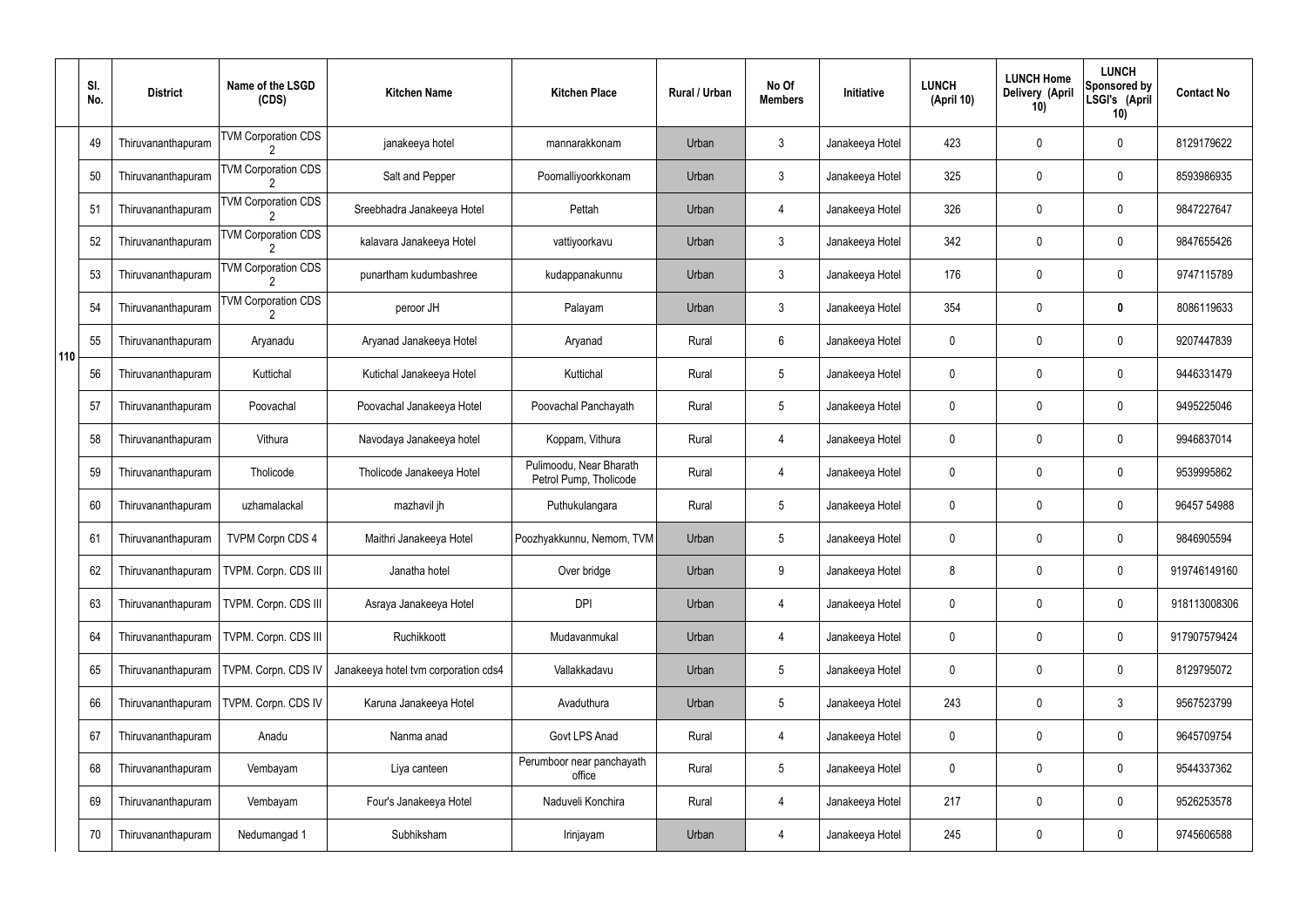| SI.<br>No. | <b>District</b>    | Name of the LSGD<br>(CDS) | <b>Kitchen Name</b>                 | <b>Kitchen Place</b>                      | Rural / Urban | No Of<br><b>Members</b> | Initiative      | <b>LUNCH</b><br>(April 10) | <b>LUNCH Home</b><br>Delivery (April<br>10) | <b>LUNCH</b><br>Sponsored by<br>LSGI's (April<br>10) | <b>Contact No</b> |
|------------|--------------------|---------------------------|-------------------------------------|-------------------------------------------|---------------|-------------------------|-----------------|----------------------------|---------------------------------------------|------------------------------------------------------|-------------------|
| 71         | Thiruvananthapuram | Nedumangad 1              | Ootupura                            | Pazhakutty                                | Urban         | 6                       | Janakeeya Hotel | 346                        | 0                                           | 0                                                    | 7510910614        |
| 72         | Thiruvananthapuram | Nedumangad 2              | Niravu                              | Near ksrtc bus stand                      | Urban         | 4                       | Janakeeya Hotel | 449                        | 0                                           | $\mathbf 0$                                          | 9645958207        |
| 73         | Thiruvananthapuram | Nedumangad 2              | Ruchiyidam                          | <b>Near Municipality</b>                  | Urban         | $\mathbf 0$             | Janakeeya Hotel | 439                        | 0                                           | $\mathbf 0$                                          | 9846371353        |
| 74         | Thiruvananthapuram | Karakulam                 | Karakulam Vanitha hotel             | Karakulam Junction                        | Rural         | $\overline{4}$          | Janakeeya Hotel | 358                        | 0                                           | $\mathbf 0$                                          | 9747176668        |
| 75         | Thiruvananthapuram | Panavoor                  | Kudumbashree vanitha hotel          | HI auditorium near panavoor<br>panchayath | Rural         | 6                       | Janakeeya Hotel | 211                        | 0                                           | 5                                                    | 9526740817        |
| 76         | Thiruvananthapuram | Aruvikara                 | Nanma                               | Aruvikara junction                        | Rural         | $\mathfrak{Z}$          | Janakeeya hotel | $\mathbf 0$                | 0                                           | $\mathbf 0$                                          | 8606524464        |
| 77         | Thiruvananthapuram | Pullampara                | Janakeeya Hotel                     | Kalumkinmukham                            | Rural         | $5\,$                   | Janakeeya Hotel | 0                          | 0                                           | $\mathbf 0$                                          |                   |
| 78         | Thiruvananthapuram | Pangode                   | Bhagyalekshmi janakeeya hotel       | Pangodu Panchayath Hall                   | Rural         | $5\phantom{.0}$         | Janakeeya Hotel | $\mathbf 0$                | 0                                           | $\mathbf 0$                                          |                   |
| 79         | Thiruvananthapuram | Manickal                  | Janakeeya hotel                     | Pirappancode                              | Rural         | $6\phantom{.}6$         | Janakeeya Hotel | 0\$                        | 0                                           | $\mathbf 0$                                          | 9745874522        |
| 80         | Thiruvananthapuram | Vamanapuram               | Pournami Kalamachal                 | Kalamachal                                | Rural         | $5\phantom{.0}$         | Janakeeya Hotel | $\mathbf 0$                | 0                                           | $\boldsymbol{0}$                                     | 9846825964        |
| 81         | Thiruvananthapuram | kallara                   | Amma janakeeya hotel                | kallara                                   | rural         | 4                       | Janakeeya Hotel | 0                          | 0                                           | $\boldsymbol{0}$                                     | 8111891405        |
| 82         | Thiruvananthapuram | nellanad                  | Nellanad janakeeya hotel            | keezhayikkonam                            | rural         | $6\,$                   | Janakeeya Hotel | $\mathbf 0$                | 0                                           | $\boldsymbol{0}$                                     | 9946994811        |
| 83         | Thiruvananthapuram | Pazhayakunnummel          | Chaitanya janakeeya hotel           | Pazhayakunnumel                           | Rural         | $5\phantom{.0}$         | Janakeeya Hotel | 0                          | 0                                           | 0                                                    | 9496997201        |
| 84         | Thiruvananthapuram | Karavaram                 | Takkolam, Karavaram janakeeya hotel | Pullurmukk, kallambalam                   | Rural         | $5\phantom{.0}$         | Janakeeya Hotel | $\mathbf 0$                | 0                                           | $\mathbf 0$                                          | 9539723288        |
| 85         | Thiruvananthapuram | Kilimanoor                | Tanima vanitha canteen              | Kilimanoor                                | Rural         | $\overline{4}$          | Janakeeya Hotel | 183                        | $\mathbf 0$                                 | $\mathbf 0$                                          | 9846657166        |
| 86         | Thiruvananthapuram | Pulimath                  | Iswarya catering unit               | Pulimath, Karet                           | Rural         | $\overline{4}$          | Janakeeya Hotel | $\mathbf 0$                | 0                                           | $\mathbf 0$                                          | 9645514593        |
| 87         | Thiruvananthapuram | Navaikkulam               | Kudumbashree janakeeya hotel        | Kadambaattukonam                          | Rural         | $5\,$                   | Janakeeya Hotel | $\mathbf 0$                | $\mathbf 0$                                 | $\mathbf 0$                                          | 9400619476        |
| 88         | Thiruvananthapuram | Nagaroor                  | Janakeeya Hotel                     | Altharamoodu                              | Rural         | $5\,$                   | Janakeeya Hotel | 115                        | 0                                           | $\mathbf 0$                                          | 7034964806        |
| 89         | Thiruvananthapuram | Pallikal                  | pallikkal janakeeya hotel           | pakalkkuri                                | rural         | 4                       | Janakeeya Hotel | 167                        | $\boldsymbol{0}$                            | $\mathbf 0$                                          | 9447886364        |
| 90         | Thiruvananthapuram | Madavoor                  | Madavoor janakeeya hotel            | madavoor                                  | rural         | $5\,$                   | Janakeeya Hotel | $\mathbf 0$                | 0                                           | $\mathbf 0$                                          | 9526206002        |
| 91         | Thiruvananthapuram | Chirayinkeezh             | Sevenstar Janakeeya Hotel           | Sarkkara                                  | Rural         | $5\,$                   | Janakeeya Hotel | $\mathbf 0$                | $\mathbf 0$                                 | $\mathbf 0$                                          | 8921556636        |
| 92         | Thiruvananthapuram | Kadaykkavoor              | Karmalamatha Janakeeya Hotel        | Kadakkavoor                               | Rural         | $\sqrt{5}$              | Janakeeya Hotel | 0                          | 0                                           | $\mathbf 0$                                          | 9645405591        |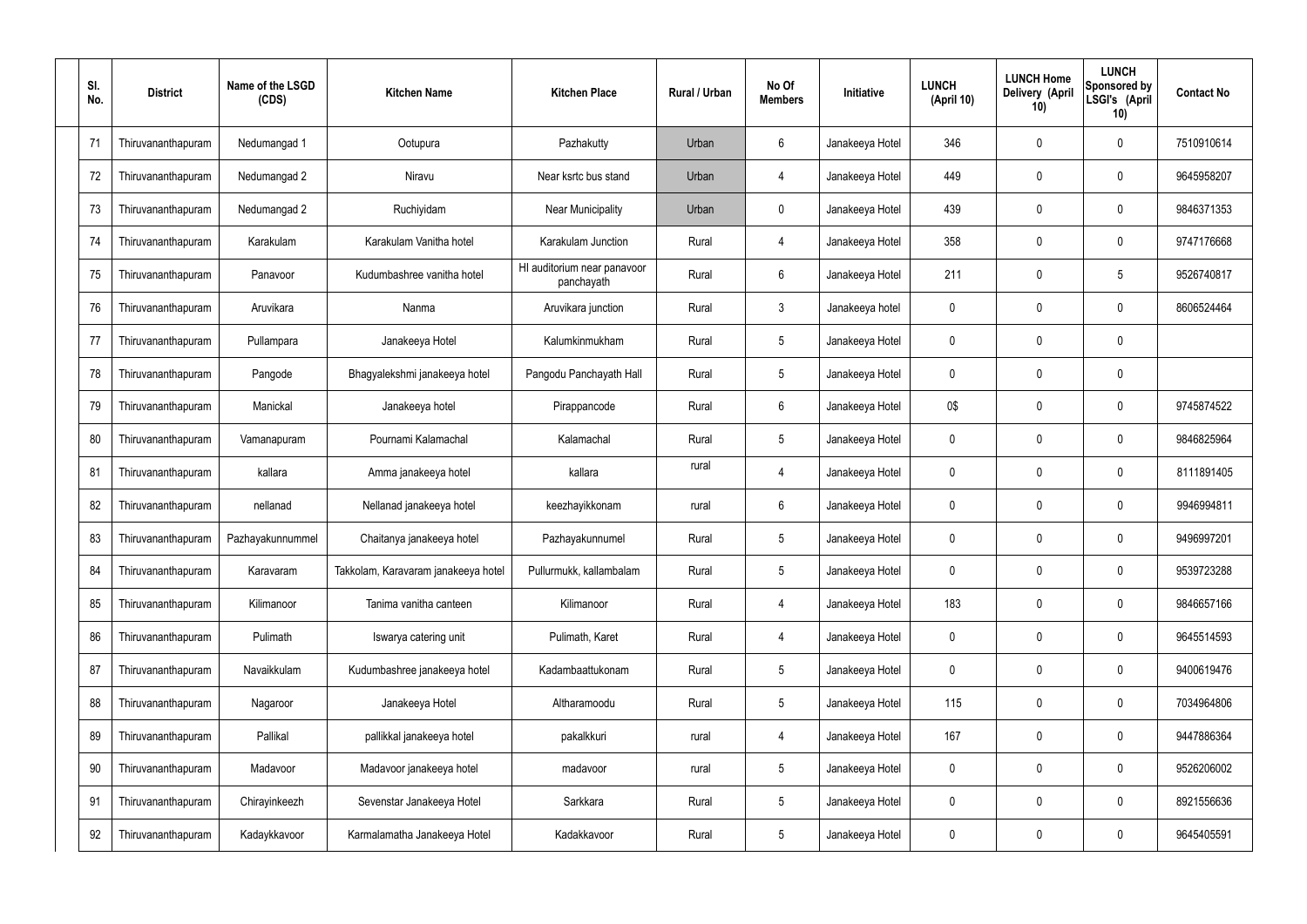|     | SI.<br>No.     | <b>District</b>    | Name of the LSGD<br>(CDS) | <b>Kitchen Name</b>                | <b>Kitchen Place</b>     | <b>Rural / Urban</b> | No Of<br><b>Members</b> | <b>Initiative</b> | <b>LUNCH</b><br>(April 10) | <b>LUNCH Home</b><br>Delivery (April<br>10) | <b>LUNCH</b><br>Sponsored by<br>LSGI's (April<br>10) | <b>Contact No</b> |
|-----|----------------|--------------------|---------------------------|------------------------------------|--------------------------|----------------------|-------------------------|-------------------|----------------------------|---------------------------------------------|------------------------------------------------------|-------------------|
|     | 93             | Thiruvananthapuram | Mudakkal                  | Sarovaram Janakeeya Hotel          | Valakkadu                | Rural                | $\mathbf{3}$            | Janakeeya Hotel   | $\Omega$                   | $\mathbf 0$                                 | $\mathbf 0$                                          | 8086240900        |
|     | 94             | Thiruvananthapuram | Vakkom                    | Jananai Janakeeya Hotel            | SN Junction, Jeeva Dhara | Rural                | $5\phantom{.0}$         | Janakeeya Hotel   | 0                          | $\mathbf 0$                                 | $\mathbf 0$                                          | 8137014724        |
|     | 95             | Thiruvananthapuram | Vakkom                    | Diya Janakeeya Hotel               | Panayile Kadavu          | Rural                | $5\phantom{.0}$         | Janakeeya Hotel   | 0                          | $\mathbf 0$                                 | $\mathbf 0$                                          | 8590439391        |
|     | 96             | Thiruvananthapuram | Kizhuvilam                | Kudumbashree vanitha canteen       | Kizhuvillam              | Rural                | $\overline{4}$          | Janakeeya Hotel   | $\mathbf 0$                | $\mathbf 0$                                 | $\mathbf 0$                                          | 9747361312        |
|     | 97             | Thiruvananthapuram | Anchuthengu               | Swad Janakeeya Hotel               | Anchuthengu              | Rural                | $5\phantom{.0}$         | Janakeeya Hotel   | 0                          | $\mathbf 0$                                 | $\mathbf 0$                                          |                   |
|     | 98             | Thiruvananthapuram | Attingal                  | Bhagyashree janakeeya hotel        | Attingal                 | Urban                | $5\phantom{.0}$         | Janakeeya Hotel   | $\mathbf 0$                | $\mathbf 0$                                 | $\mathbf 0$                                          | 9539968503        |
|     | 99             | Thiruvananthapuram | Cherunniyoor              | Lekshmi janakeeya hotel            | Dhalavapuram             | Rural                | $\mathbf{3}$            | Janakeeya Hotel   | 0                          | $\mathbf 0$                                 | $\mathbf 0$                                          | 9995391999        |
|     | 100            | Thiruvananthapuram | Chemmaruthi               | Dreams janakeeya hotel             | Mavinmoodu, muthana      | Rural                | $5\phantom{.0}$         | Janakeeya Hotel   | $\mathbf 0$                | $\mathbf 0$                                 | $\mathbf 0$                                          | 8129240185        |
|     | 101            | Thiruvananthapuram | Chemmaruthi               | Natturuchi janakeeya hotel         | Panayara&sivapuram       | Rural                | $5\phantom{.0}$         | Janakeeya Hotel   | 64                         | $\mathbf 0$                                 | $\mathbf 0$                                          | 8129240185        |
|     | 102            | Thiruvananthapuram | Chemmaruthi               | Bhanusree                          | Chavadimukku             | Rural                | $\overline{4}$          | Janakeeya Hotel   | 159                        | 0                                           | $\mathbf 0$                                          | 8129240185        |
|     | 103            | Thiruvananthapuram | Chemmaruthi               | saphalyam janakeeya Hotel          | chemmaruthi              | Rural                | $5\phantom{.0}$         | Janakeeya hotel   | 151                        | 0                                           | $\mathbf 0$                                          | 9539925641        |
|     | 104            | Thiruvananthapuram | Manamboor                 | Manamboor janakeeya hotel          | Kavalayoor               | Rural                | $\overline{4}$          | Janakeeya Hotel   | 101                        | 0                                           | 0\$                                                  | 9074388684        |
|     | 105            | Thiruvananthapuram | Edava                     | Sreenandha janakeeyahotel          | Kaappil                  | Rural                | $5\phantom{.0}$         | Janakeeya Hotel   | 154                        | 0                                           | $\mathbf 0$                                          | 9895337334        |
|     | 106            | Thiruvananthapuram | Elakamon                  | Sreenarayana janakeeya hotel       | Elakamon                 | Rural                | $\overline{7}$          | Janakeeya Hotel   | 86                         | $\mathbf 0$                                 | $\mathbf 0$                                          | 8086637798        |
|     | 107            | Thiruvananthapuram | Elakamon                  | kudumbashree janakeeya hotel       | Elakamon                 | Rural                | $5\overline{)}$         | janakeeya hotel   | $\mathbf 0$                | $\mathbf 0$                                 | $\mathbf 0$                                          | 8590725126        |
|     | 108            | Thiruvananthapuram | Vettoor                   | Kashi janakeeya hotel              | Vettoor                  | Rural                | 4                       | Janakeeya Hotel   | 63                         | $\mathbf 0$                                 | $\mathbf 0$                                          | 9061547396        |
|     | 109            | Thiruvananthapuram | Ottoor                    | Kudumbashree Janakeeya hotel       | ottoor                   | rural                | $\mathbf{3}$            | Janakeeya Hotel   | $\pmb{0}$                  | $\pmb{0}$                                   | $\pmb{0}$                                            | 8590570561        |
|     | 110            | Thiruvanathapuram  | Varkala                   | Janakeeya hotel                    | Varkala municipality     | Urban                | $5\,$                   | Janakeeya Hotel   | 27                         | $\mathbf 0$                                 | $\pmb{0}$                                            | 8943261611        |
| 110 |                |                    |                           |                                    |                          |                      | 501                     |                   | 11518                      | $\pmb{0}$                                   | $\overline{7}$                                       |                   |
|     | -1             | Thrissur           | Kadangodu                 | Janakeeya Hotel Kadangod           | Kadangod                 | Rural                | $\overline{4}$          | Janakeeya Hotel   | $\pmb{0}$                  | $\mathbf 0$                                 | $\mathbf 0$                                          |                   |
|     | $\overline{2}$ | Thrissur           | Chalakudy                 | Thripthy Janakeeya Hotel Chalakudy | North Busstand Chalakudy | Urban                | $\overline{4}$          | Janakeeya Hotel   | $\pmb{0}$                  | $\pmb{0}$                                   | $\mathbf 0$                                          |                   |
|     | $\mathbf{3}$   | Thrissur           | Pananchery                | Pananchery Janakeeya Hotel         | Pattikkad                | Rural                | $5\overline{)}$         | Janakeeya Hotel   | $\pmb{0}$                  | 0                                           | $\pmb{0}$                                            |                   |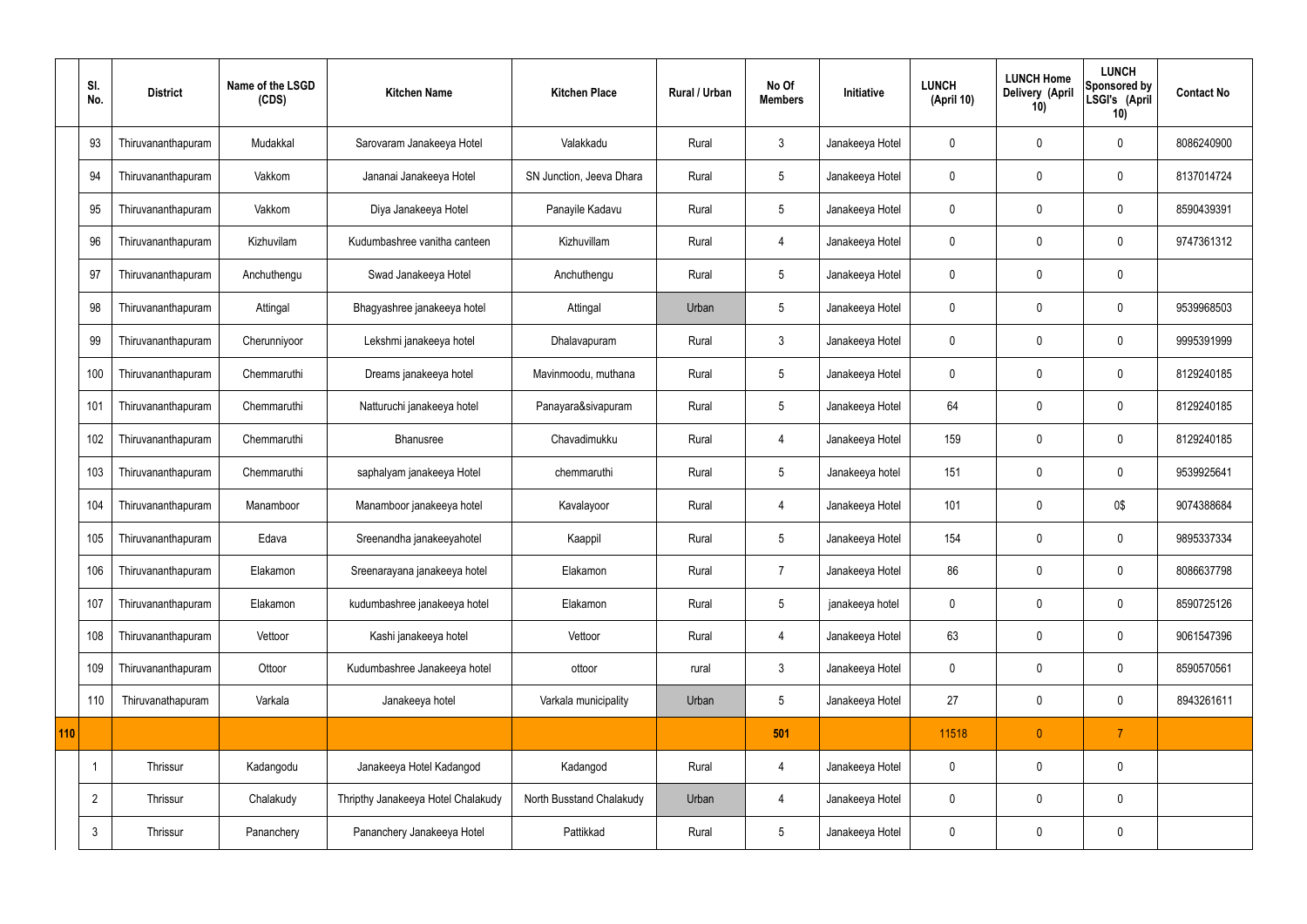| SI.<br>No.     | <b>District</b> | Name of the LSGD<br>(CDS) | <b>Kitchen Name</b>                             | <b>Kitchen Place</b>                             | Rural / Urban | No Of<br><b>Members</b> | Initiative      | <b>LUNCH</b><br>(April 10) | <b>LUNCH Home</b><br>Delivery (April<br>10) | <b>LUNCH</b><br>Sponsored by<br>LSGI's (April<br>10) | <b>Contact No</b> |
|----------------|-----------------|---------------------------|-------------------------------------------------|--------------------------------------------------|---------------|-------------------------|-----------------|----------------------------|---------------------------------------------|------------------------------------------------------|-------------------|
| $\overline{4}$ | Thrissur        | Kadavallur                | Janakeeya Hotel Kadavalloor                     | Panjayath Compound                               | Rural         | $\overline{4}$          | Janakeeya Hotel | 0                          | 0                                           | $\mathbf 0$                                          |                   |
| 5              | Thrissur        | Kattoor                   | Janakeeya Hotel Kattoor                         | Kudumbashree Vipanana<br>Kendram, Katoor Bazzar, | Rural         | $5\overline{)}$         | Janakeeya Hotel | $\mathbf 0$                | 0                                           | $\pmb{0}$                                            |                   |
| 6              | Thrissur        | Elavally                  | Janakeeya Hotel Elavally                        | Elavally Panchayath<br>Compound                  | Rural         | $\overline{4}$          | Janakeeya Hotel | $\mathbf 0$                | 0                                           | $\mathbf 0$                                          |                   |
| $\overline{7}$ | Thrissur        | Paralam                   | Paralam Janakeeya Hotel                         | Nanma Kudumbashree<br>canteen                    | Rural         | $\mathbf{3}$            | Janakeeya Hotel | $\mathbf 0$                | 0                                           | $\mathbf 0$                                          |                   |
| 8              | Thrissur        | Kadukutty                 | Uppum Mulakum Janakeeya Hotel<br>Kadukutty      | Kottamuri Junction                               | Rural         | $5\overline{)}$         | Janakeeya Hotel | $\mathbf 0$                | 0                                           | $\mathbf 0$                                          |                   |
| 9              | Thrissur        | Thrissur 2                | Kuttanellur Janakeeya Hotel                     | Kuttanellur                                      | Urban         | $5\phantom{.0}$         | Janakeeya Hotel | $\mathbf 0$                | 0                                           | $\mathbf 0$                                          |                   |
| 10             | Thrissur        | Pazhayannur               | Janakeeya Hotel, Pazhayanoor                    | Pazhayannur Panchayath                           | Rural         | $\overline{4}$          | Janakeeya Hotel | $\mathbf 0$                | 0                                           | $\mathbf 0$                                          |                   |
| 11             | Thrissur        | Aloor                     | Aloor Janakeeya Hotel                           | Aloor                                            | Rural         | $5\overline{)}$         | Janakeeya Hotel | $\mathbf 0$                | 0                                           | $\mathbf 0$                                          |                   |
| 12             | Thrissur        | Muriyad                   | Jankeeya Hotel, Muriyad                         | Karuna Canteen, Muriyad                          | Rural         | $5\phantom{.0}$         | Janakeeya Hotel | $\mathbf 0$                | 0                                           | $\mathbf 0$                                          |                   |
| 13             | Thrissur        | Valapad                   | Janakeeya Hotel Valapad                         | Valapad Chanthapadi                              | Rural         | $6\overline{6}$         | Janakeeya Hotel | 95                         | 0                                           | $\mathfrak{Z}$                                       |                   |
| 14             | Thrissur        | Kaipamangalam             | Kaipamngalam Janakeeya Hotel                    | Kaipamangalam Panchayath                         | Rural         | $\mathbf{3}$            | Janakeeya Hotel | 102                        | 0                                           | $\overline{1}$                                       |                   |
| 15             | Thrissur        | Annamanada                | Snehitha Catering                               | Annamanada                                       | Rural         | $5\phantom{.0}$         | Janakeeya Hotel | $\mathbf 0$                | 0                                           | $\mathbf 0$                                          |                   |
| 16             | Thrissur        | Vellangallur              | Janakeeya Hotel Vellangallur                    | Panchayath Community Hall                        | Rural         | $6\overline{6}$         | Janakeeya Hotel | 0                          | 0                                           | $\mathbf 0$                                          |                   |
| 17             | Thrissur        | Pavaratty                 | Janakeeya Hotel Pavaratty                       | Akashaya Vanitha Canteen                         | Rural         | $\mathbf{3}$            | Janakeeya Hotel | $\mathbf 0$                | 0                                           | $\pmb{0}$                                            |                   |
| 18             | Thrissur        | Edathiruthy               | Janakeeya Hotel Edathuruthi (Nalinam<br>Stores) | Opposite of GLPS,<br>Chenthrappinni Centre       | Rural         | $\overline{4}$          | Janakeeya Hotel | $\mathbf 0$                | 0                                           | $\mathbf 0$                                          |                   |
| 19             | Thrissur        | Adatt                     | Janakeeya Hotel Adat                            | Muthuvara                                        | Rural         | $\overline{7}$          | Janakeeya Hotel | 7                          | 64                                          | $\pmb{0}$                                            |                   |
| 20             | Thrissur        | Irinjalakuda 1            | Janakeeya Hotel Irinjalakuda Cds1               | Irinjalakuda Muncipality                         | Urban         | $\overline{4}$          | Janakeeya Hotel | $\mathbf 0$                | 0                                           | $\mathbf 0$                                          |                   |
| 21             | Thrissur        | Parapookkara              | Janakeeya Hotel , Parapookkara                  | Panchayath Canteen                               | Rural         | $5\phantom{.0}$         | Janakeeya Hotel | $\mathbf 0$                | 0                                           | $\pmb{0}$                                            |                   |
| 22             | Thrissur        | Puthanchira               | Annapoorna Janakeeya Hotel<br>Puthenchira       | Panchayath Community Hall                        | Rural         | $5\phantom{.0}$         | Janakeeya Hotel | $\mathbf 0$                | 0                                           | $\mathbf 0$                                          |                   |
| 23             | Thrissur        | SreeNarayanapuram         | Sree Narayana Puram Janakeeya<br>Hotel          | Sreenarayanapuram<br>Panchayath                  | Rural         | $5\phantom{.0}$         | Janakeeya Hotel | 0                          | 0                                           | $\pmb{0}$                                            |                   |
| 24             | Thrissur        | Nadathara                 | Nadathara Janakeeya Hotel                       | Moorkanikkara                                    | Rural         | $5\phantom{.0}$         | Janakeeya Hotel | $\mathbf 0$                | 0                                           | $\mathbf 0$                                          |                   |
| 25             | Thrissur        | Vallachira                | Vallachira Janakeeya Hotel                      | Vallachira Gramapanchayath                       | Rural         | 4                       | Janakeeya Hotel | 0                          | 65                                          | $\pmb{0}$                                            |                   |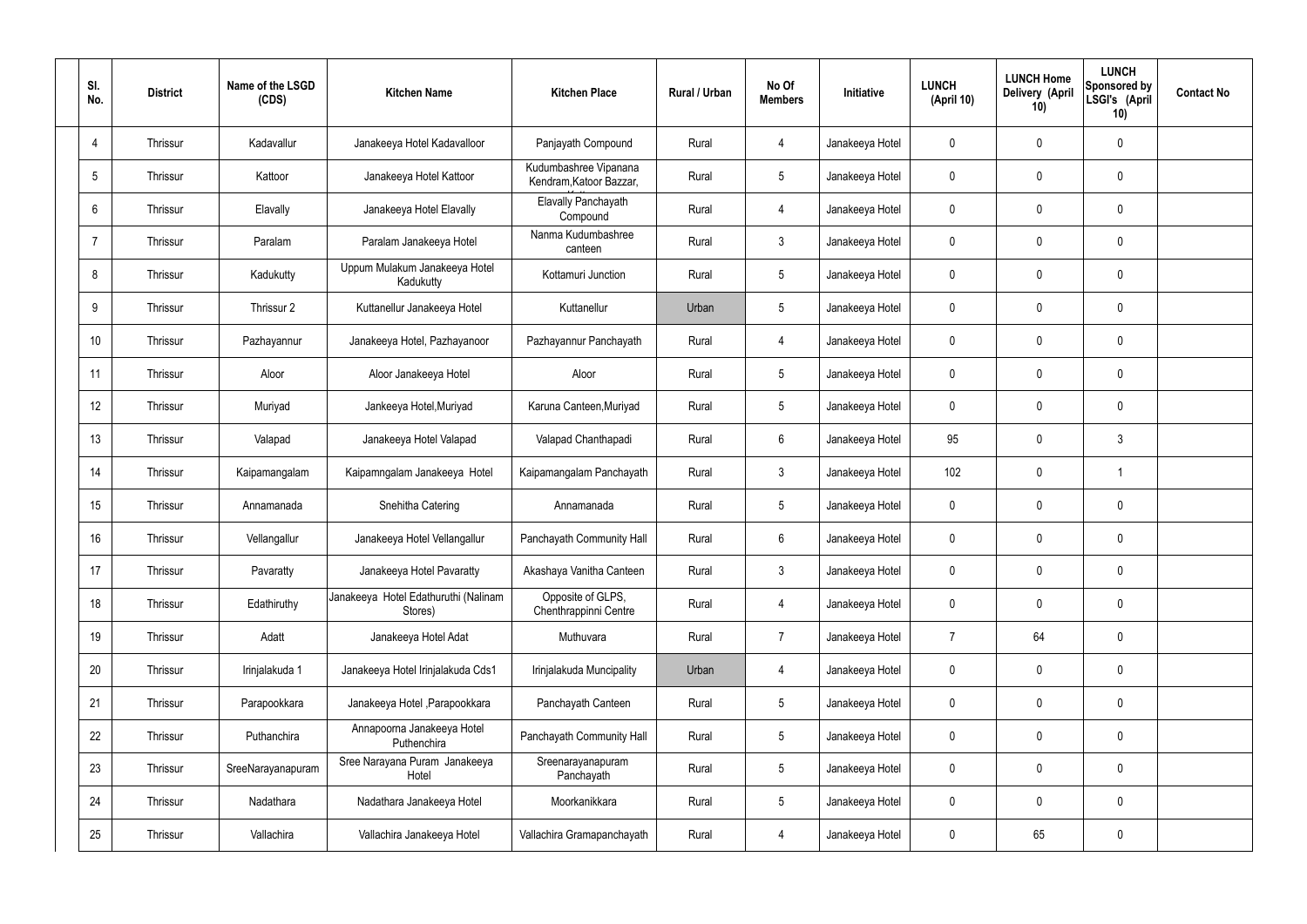| SI.<br>No. | <b>District</b> | Name of the LSGD<br>(CDS) | <b>Kitchen Name</b>                        | <b>Kitchen Place</b>                         | Rural / Urban | No Of<br><b>Members</b> | Initiative      | <b>LUNCH</b><br>(April 10) | <b>LUNCH Home</b><br>Delivery (April<br>10) | <b>LUNCH</b><br><b>Sponsored by</b><br>LSGI's (April<br>10) | <b>Contact No</b> |
|------------|-----------------|---------------------------|--------------------------------------------|----------------------------------------------|---------------|-------------------------|-----------------|----------------------------|---------------------------------------------|-------------------------------------------------------------|-------------------|
| 26         | Thrissur        | Poyya                     | Janakeeya Hotel , Poyya                    | Poyya Junction                               | Rural         | 5                       | Janakeeya Hotel | 0                          | $\mathbf 0$                                 | $\mathbf 0$                                                 |                   |
| 27         | Thrissur        | Wadakanchery 1            | Vrindavan Janakeeya Hotel                  | Ottupara                                     | Urban         | $5\phantom{.0}$         | Janakeeya Hotel | $\mathbf 0$                | $\mathbf 0$                                 | $\pmb{0}$                                                   |                   |
| 28         | Thrissur        | Varandarappilly           | Janakeeya Hotel                            | Varandarappilly Panchayath                   | Rural         | $5\phantom{.0}$         | Janakeeya Hotel | 0                          | $\mathbf 0$                                 | $\mathbf 0$                                                 |                   |
| 29         | <b>Thrissur</b> | Nenmanikkara              | Vanitha Janakeeya Hotel                    | Paliyekkara, Nenmanikkara<br>Gramapanchayath | Rural         | $5\phantom{.0}$         | Janakeeya Hotel | 0                          | $\mathbf 0$                                 | $\mathbf 0$                                                 |                   |
| 30         | Thrissur        | Kodakara                  | Nanma Janakeeya Hotel                      | Kodakara Bus Stand                           | Rural         | $5\phantom{.0}$         | Janakeeya Hotel | 0                          | $\mathbf 0$                                 | 0                                                           |                   |
| 31         | Thrissur        | Thekkumkkara              | Janakeeya Hotel Thekkumkara                | Vanitha Canteen, Thekkumkara                 | Rural         | 4                       | Janakeeya Hotel | 0                          | $\mathbf 0$                                 | $\pmb{0}$                                                   |                   |
| 32         | Thrissur        | Alagappa Ngar             | Janakeeya Hotel                            | Amballur                                     | Rural         | $5\phantom{.0}$         | Janakeeya Hotel | 0                          | $\mathbf 0$                                 | $\mathbf 0$                                                 |                   |
| 33         | Thrissur        | Kolazhy                   | Janakeeya Hotel Kolazhy                    | <b>ZMLP School</b>                           | Rural         | 4                       | Janakeeya Hotel | 0                          | $\overline{0}$                              | $\pmb{0}$                                                   |                   |
| 34         | Thrissur        | Manalur                   | Janakeeya Hotel Manalur                    | Govt High School, Manaloor                   | Rural         | 6                       | Janakeeya Hotel | 0                          | $\mathbf 0$                                 | $\mathbf 0$                                                 |                   |
| 35         | Thrissur        | Arimpur                   | Janakeeya Hotel Arimbur                    | Kudumbashree Vanitha<br>Canteen, Arimbur     | Rural         | $5\phantom{.0}$         | Janakeeya Hotel | 0                          | $\overline{0}$                              | 0                                                           |                   |
| 36         | Thrissur        | Thanniyam                 | Thannyam Janakeeya Hotel                   | Peringottukara                               | Rural         | 4                       | Janakeeya Hotel | 0                          | $\mathbf 0$                                 | 0                                                           |                   |
| 37         | Thrissur        | Madakkathara              | Madakkathara Annapoorna Janakeeya<br>Hotel | Madakkathara                                 | Rural         | 6                       | Janakeeya Hotel | 0                          | $\mathbf 0$                                 | $\mathbf 0$                                                 |                   |
| 38         | Thrissur        | Athirappilly              | Panchayath Kudumbashree Canteen            | Athirappilly                                 | Rural         | $\mathbf{3}$            | Janakeeya Hotel | 0                          | $\boldsymbol{0}$                            | 0                                                           |                   |
| 39         | Thrissur        | Kodassery                 | Five Star Janakeeya Hotel                  | Kodassery                                    | Rural         | $\overline{4}$          | Janakeeya Hotel | $\mathbf 0$                | $\mathbf 0$                                 | $\mathbf 0$                                                 |                   |
| 40         | Thrissur        | Mattathur                 | Karunya<br>kudumbShree                     | Vellikkulangara                              | Rural         | $\overline{4}$          | Janakeeya Hotel | $\mathbf 0$                | $\mathbf 0$                                 | $\pmb{0}$                                                   |                   |
| 41         | Thrissur        | Koratty                   | Ruchi Janakeeya Hotel                      | Koratty                                      | Rural         | $\overline{4}$          | Janakeeya Hotel | 0                          | $\mathbf 0$                                 | 0.00\$                                                      |                   |
| 42         | Thrissur        | Thrikkoor                 | Susthira Janakeeya Hotel                   | Alengaad                                     | Rural         | $\mathbf{3}$            | Janakeeya Hotel | $\mathbf 0$                | $\mathbf 0$                                 | $\pmb{0}$                                                   |                   |
| 43         | Thrissur        | Venkitangu                | Ottupura<br>Janakeeya Hotel Vengidangu     | Vengidangu Panchayath                        | Rural         | $\mathbf{3}$            | Janakeeya Hotel | 0                          | $\mathbf 0$                                 | $\pmb{0}$                                                   |                   |
| 44         | Thrissur        | Padiyoor                  | Padiyoor<br>Janakeya Hotel                 | HDC School, Kakkathuruthy                    | Rural         | $5\phantom{.0}$         | Janakeeya Hotel | $\mathbf 0$                | 35                                          | $\pmb{0}$                                                   |                   |
| 45         | Thrissur        | Pariyaram                 | Samridhi Janakeeya Hotel                   | Pariyaram                                    | Rural         | $5\phantom{.0}$         | Janakeeya Hotel | 0                          | $\mathbf 0$                                 | $\pmb{0}$                                                   |                   |
| 46         | Thrissur        | Wadakanchery cds2         | Janakeeya Hotel, Wadakanchery cds2         | Minaloor                                     | Urban         | $\mathbf{3}$            | Janakeeya Hotel | $\mathbf 0$                | $\mathbf 0$                                 | $\pmb{0}$                                                   |                   |
| 47         | Thrissur        | Kodungaloor cds2          | Jathikka Janakeeya Hotel                   | Arakkulam                                    | Urban         | $\overline{4}$          | Janakeeya Hotel | 0                          | $\boldsymbol{0}$                            | 0                                                           |                   |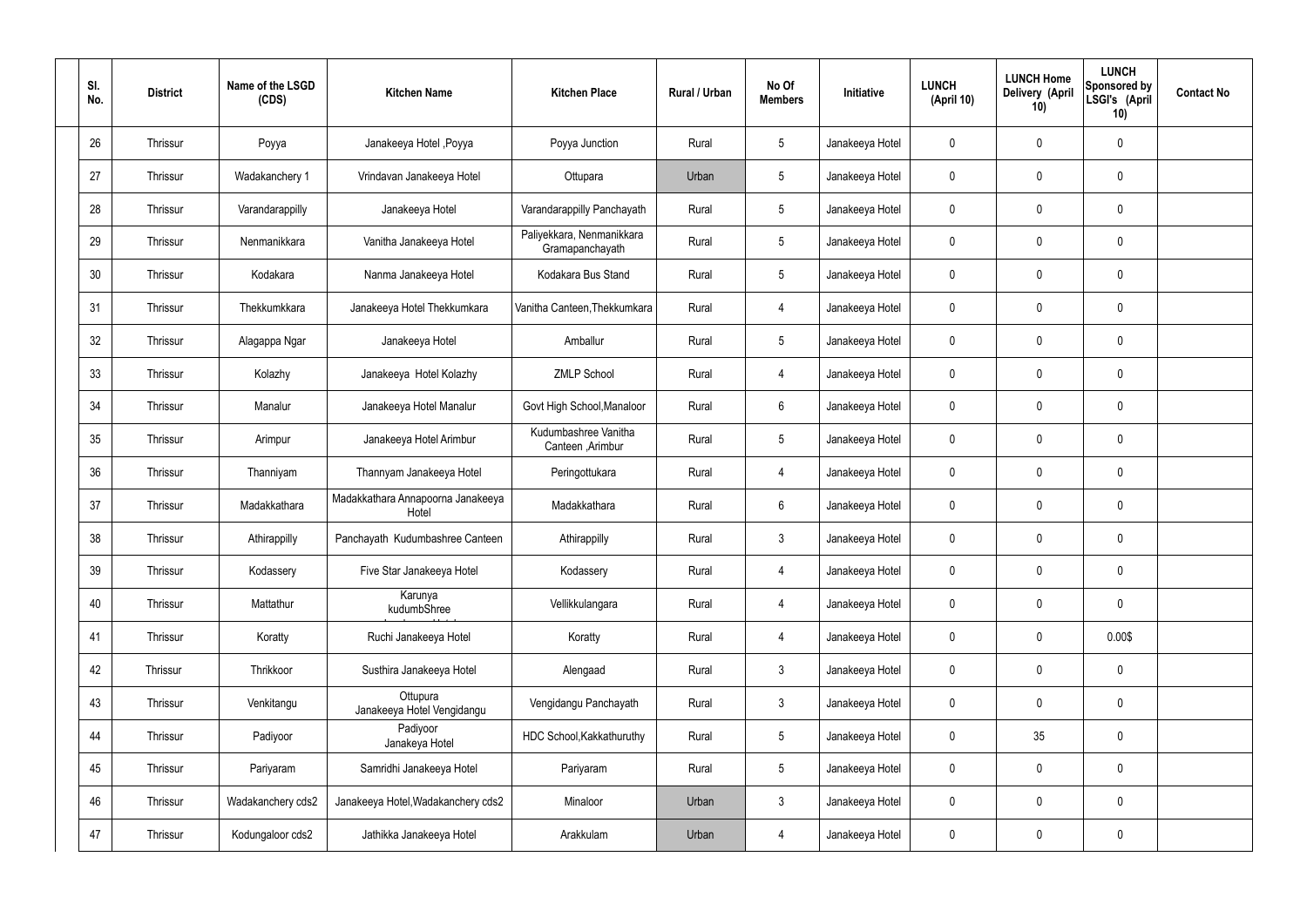|    | SI.<br>No. | <b>District</b> | Name of the LSGD<br>(CDS) | <b>Kitchen Name</b>               | <b>Kitchen Place</b>               | Rural / Urban | No Of<br><b>Members</b> | Initiative      | <b>LUNCH</b><br>(April 10) | <b>LUNCH Home</b><br>Delivery (April<br>10) | <b>LUNCH</b><br>Sponsored by<br>LSGI's (April<br>10) | <b>Contact No</b> |
|----|------------|-----------------|---------------------------|-----------------------------------|------------------------------------|---------------|-------------------------|-----------------|----------------------------|---------------------------------------------|------------------------------------------------------|-------------------|
|    | 48         | Thrissur        | Punnayur                  | Kaipunnyam Janakeeya Hotel        | Edakazhiyur                        | Rural         | $5\overline{)}$         | Janakeeya Hotel | $\mathbf 0$                | 0                                           | $\mathbf 0$                                          |                   |
| 98 | 49         | Thrissur        | Velookkara                | Velookkara Janakeeya Hotel        | Panchayath shopping complex        | Rural         | $\mathbf{3}$            | Janakeeya Hotel | $\mathbf 0$                | $\mathbf 0$                                 | $\mathbf 0$                                          |                   |
|    | 50         | Thrissur        | Meloor                    | Thanima Janakeeya Hotel Meloor    | Meloor centre                      | Rural         | $\overline{4}$          | Janakeeya Hotel | $\mathbf 0$                | 0                                           | $\mathbf 0$                                          |                   |
|    | 51         | Thrissur        | Vallathol Nagar           | Janakeeya Hotel, Vallathol Nagar  | near youth welfare center          | rural         | $5\overline{)}$         | Janakeeya Hotel | $\mathbf 0$                | $\mathbf 0$                                 | $\pmb{0}$                                            |                   |
|    | 52         | Thrissur        | Eriyad                    | janakeeya Hotel, eriyad           | community hall                     | Rural         | $\overline{4}$          | Janakeeya Hotel | $\mathbf 0$                | 0                                           | $\mathbf 0$                                          |                   |
|    | 53         | Thrissur        | Edavilangu                | Janakeeya Hotel, Edavilangu       | Edavilangu Center                  | Rural         | $\overline{4}$          | Janakeeya Hotel | $\mathbf 0$                | 0                                           | $\mathbf 0$                                          |                   |
|    | 54         | Thrissur        | Avanoor                   | Janakeeya Hotel, Avanoor          | near panchayath office,<br>Avanoor | Rural         | $5\overline{)}$         | Janakeeya Hotel | $\mathbf 0$                | 0                                           | $\mathbf 0$                                          |                   |
|    | 55         | Thrissur        | Mala                      | Janakeeya hotel Mala              | Near panchayath office, Mala       | Rural         | $\overline{4}$          | Janakeeya Hotel | $\mathbf 0$                | 0                                           | $\mathbf 0$                                          |                   |
|    | 56         | Thrissur        | Guruvayur1                | Guruvayur Janakeeya Hotel         | Guruvayur                          | Urban         | $\mathbf{3}$            | Janakeeya Hotel | 324                        | 238                                         | $\mathbf 0$                                          |                   |
|    | 57         | Thrissur        | Vadakkekad                | Kudumbasree janakeeya hotel       | Nalam kallu                        | Rural         | $\overline{4}$          | Janakeeya Hotel | $\mathbf 0$                | 0                                           | $\mathbf 0$                                          |                   |
|    | 58         | Thrissur        | Kadappuram                | Kadappuram janakeeya hotel        | Kadappuram panchayath<br>building  | Rural         | $\overline{4}$          | Janakeeya Hotel | $\mathbf 0$                | $\mathbf 0$                                 | $\mathbf 0$                                          |                   |
|    | 59         | Thrissur        | Chavakkad                 | Chavakkad Janakeeya hotel         | Chavakkad, near bus stand          | Urban         | $5\overline{)}$         | Janakeeya Hotel | 70                         | 24                                          | $\mathbf 0$                                          |                   |
|    | 60         | Thrissur        | Engadiyoor                | pavithra janikeeya hotel          | Pokulangara                        | Rural         | $5\overline{)}$         | Janakeeya Hotel | $\mathbf 0$                | $\mathbf 0$                                 | $\mathbf 0$                                          |                   |
|    | 61         | Thrissur        | Varavoor                  | Friends janakeeya hotel, Varavoor | Thichur                            | Rural         | $\mathbf{3}$            | Janakeeya Hotel | $\mathbf 0$                | $\mathsf{0}$                                | $\pmb{0}$                                            |                   |
|    | 62         | Thrisssur       | Punnayurkulam             | Punnayurkkulam janakeeya hotel    | Althara centre                     | Rural         | 5 <sub>5</sub>          | Janakeeya Hotel | $\pmb{0}$                  | 0                                           | $\mathbf 0$                                          |                   |
|    | 63         | Thrissur        | Thiruwilamala             | Villuadry Janakeeya hotel         | Thiruwilamala                      | Rural         | 5 <sub>5</sub>          | Janakeeya Hotel | $\pmb{0}$                  | 0                                           | $\pmb{0}$                                            |                   |
|    | 64         | Thrissur        | Kattakampal               | Janakeeya Hotel Kattakampal       | Chirakkal                          | Rural         | $\overline{4}$          | Janakeeya Hotel | $\mathbf 0$                | 0                                           | $\mathbf 0$                                          |                   |
|    | 65         | Thrissur        | Kandanassery              | kandanassery janakeeya hotel      | kandanassery                       | Rural         | 5 <sub>5</sub>          | Janakeeya Hotel | $\mathbf 0$                | $\mathsf{0}$                                | $\mathbf 0$                                          |                   |
|    | 66         | Thrissur        | Kaiparambu                | Janakeeya Hotel Kaiparambu        | Near mundoor health center         | Rural         | 5 <sub>5</sub>          | janakeeya hotel | $\mathbf 0$                | 0                                           | $\mathbf 0$                                          |                   |
|    | 67         | Thrissur        | Thrissur 2(new)           | kitchen girls janakeeya hotel     | Olari                              | urban         | $\overline{4}$          | janakeeya hotel | $\pmb{0}$                  | 0                                           | $\mathbf 0$                                          |                   |
|    | 68         | Thrissur        | Kuzhur                    |                                   | kuzhur                             | Rural         | $\overline{4}$          | janakeeya hotel | $\mathbf 0$                | 0                                           | $\mathbf 0$                                          |                   |
|    | 69         | Thrissur        | Chazhur                   | Chazur Janakeeya Hotel            | Pazhuvil Center                    | Rural         | $\overline{4}$          | janakeeya hotel | 0                          | 0                                           | $\pmb{0}$                                            |                   |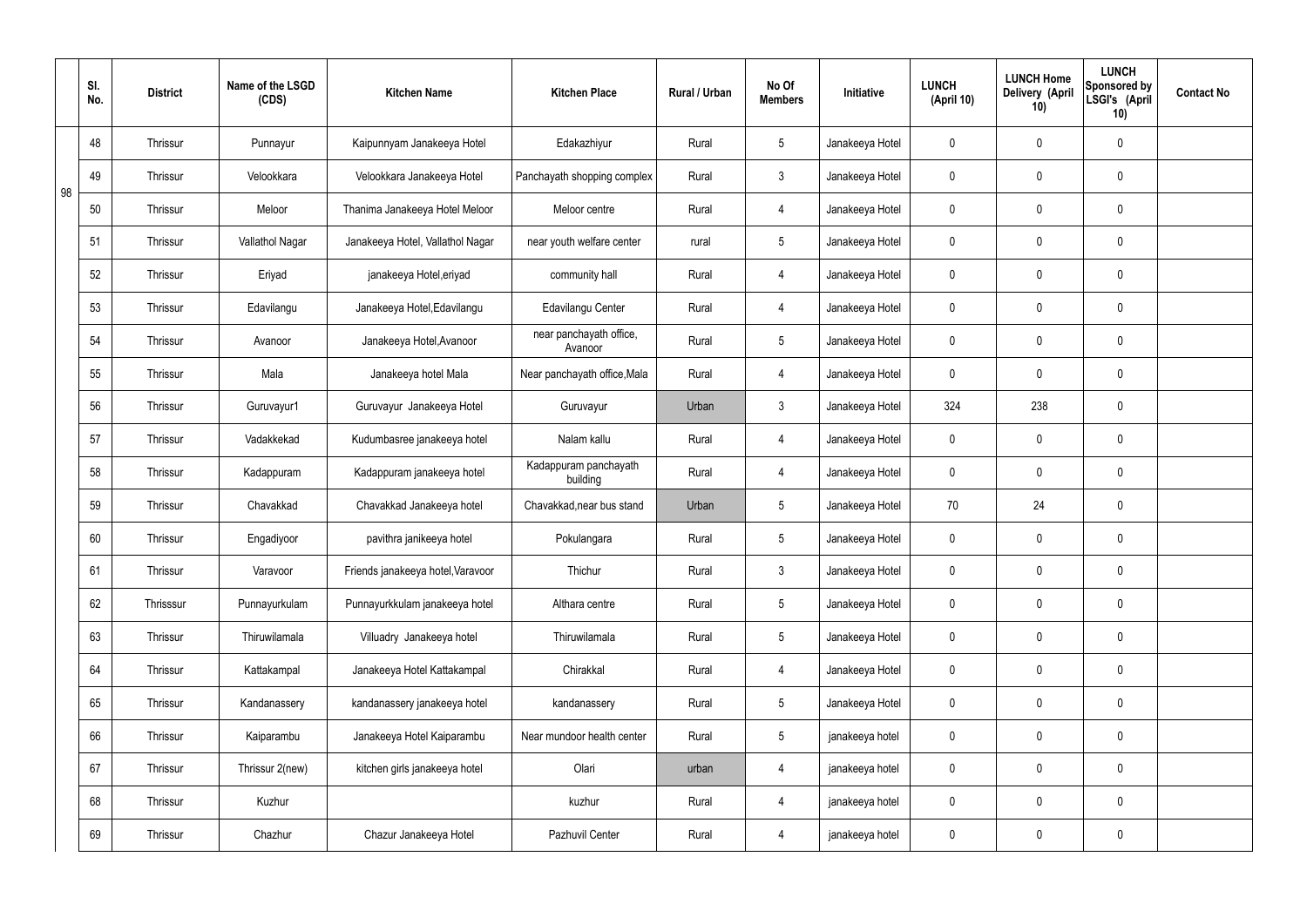| SI.<br>No. | <b>District</b> | Name of the LSGD<br>(CDS) | <b>Kitchen Name</b>          | <b>Kitchen Place</b>                   | <b>Rural / Urban</b> | No Of<br><b>Members</b> | Initiative      | <b>LUNCH</b><br>(April 10) | <b>LUNCH Home</b><br><b>Delivery (April</b><br>10) | <b>LUNCH</b><br><b>Sponsored by</b><br>LSGI's (April<br>10) | <b>Contact No</b> |
|------------|-----------------|---------------------------|------------------------------|----------------------------------------|----------------------|-------------------------|-----------------|----------------------------|----------------------------------------------------|-------------------------------------------------------------|-------------------|
| 70         | Thrissur        | Nattika                   | uttupura                     | Thriprayar                             | Rural                | $5\phantom{.0}$         | janakeeya hotel | 118                        | $\overline{0}$                                     | $\mathbf 0$                                                 |                   |
| 71         | Thrissur        | Thalikulam                | Nidhi janakeeya hotel        | Puthenthodu                            | Rural                | $5\phantom{.0}$         |                 | $\mathbf{0}$               | $\mathbf 0$                                        | $\pmb{0}$                                                   |                   |
| 72         | Thrissur        | Vadanapilly               | vadanappilly janakeeya hotel | vadanapilly                            | Rural                | $5\phantom{.0}$         | janakeeya hotel | 0                          | $\pmb{0}$                                          | $\mathbf 0$                                                 |                   |
| 73         | Thrissur        | orumanayur                | orumanayur janakeeya hotel   | orumanayur                             | rural                | $5\phantom{.0}$         | janakeeya hotel | $\mathbf 0$                | $\mathbf 0$                                        | $\pmb{0}$                                                   |                   |
| 74         | Thrissur        | Panjal                    | Five-star Janakeeya hotel    | Panjal                                 | Rural                | $5\phantom{.0}$         | janakeeya hotel | 0                          | $\pmb{0}$                                          | $\pmb{0}$                                                   |                   |
| 75         | Thrissur        | veloor                    | Veloor Janakeeya hotel       | veloor                                 | Rural                | $5\phantom{.0}$         | janakeeya hotel | $\mathbf 0$                | $\mathbf 0$                                        | $\pmb{0}$                                                   |                   |
| 76         | Thrissur        | Chowanoor                 | Chowanoor Janakeeya hotel    | Chowanoor                              | Rural                | $\mathbf{3}$            | janakeeya hotel | $\boldsymbol{0}$           | $\mathbf 0$                                        | $\mathbf 0$                                                 |                   |
| 77         | Thrissur        | Puthur                    | Puthur janakeeyahotel        | puthur                                 | Rural                | $5\phantom{.0}$         | janakeeya hotel | $\mathbf 0$                | $\mathbf 0$                                        | $\mathbf 0$                                                 |                   |
| 78         | Thrissur        | Erumapetty                | subhiksha janakeeya hotel    | Erumapetty                             | Rural                | $5\phantom{.0}$         | janakeeya hotel | $\boldsymbol{0}$           | $\mathbf 0$                                        | $\mathbf 0$                                                 |                   |
| 79         | Thrissur        | Kondazhy                  | Santhwanam Janakeeya Hotel   | Kondazhy                               | Rural                | $\overline{4}$          | janakeeya hotel | $\mathbf 0$                | $\mathbf 0$                                        | $\pmb{0}$                                                   |                   |
| 80         | Thrissur        | Mullurkkara               | Kaniv Janakeeya Hotel        | Atoor                                  | Rural                | $\overline{4}$          | janakeeya hotel | $\boldsymbol{0}$           | $\mathbf 0$                                        | 0                                                           |                   |
| 81         | Thrissur        | Porkkulam                 | Porkulam janakeeya hotel     | Parempadam                             | Rural                | $5\phantom{.0}$         | Janakeeya hotel | $\mathbf 0$                | $\mathbf 0$                                        | $\pmb{0}$                                                   |                   |
| 82         | Thrissur        | Puthukkad                 | Puthukkad Janakeeya Hotel    | Puthukkad                              | Rural                | $5\overline{)}$         | Janakeeya hotel | 0                          | $\mathbf 0$                                        | 0                                                           |                   |
| 83         | Thrissur        | Choondal                  | Choondal Janakeeya Hotel     | <b>Kechery Centre</b>                  | Rural                | 8                       | Janakeeya Hotel | $\mathbf 0$                | $\overline{0}$                                     | $\mathbf 0$                                                 |                   |
| 84         | Thrissur        | Cherpu                    | Cherpu Janakeeya Hotel       | Cherpu                                 | Rural                | $\mathbf{3}$            | Janakeeya Hotel | $\mathbf 0$                | $\overline{0}$                                     | $\pmb{0}$                                                   |                   |
| 85         | Thrissur        | Mathilakam                | Mathilakam Janakeeya hotel   | Mathilakam gramapanchayath<br>compound | Rural                | $\mathbf{3}$            | Janakeeya hotel | $\mathbf 0$                | $\mathbf 0$                                        | $\pmb{0}$                                                   |                   |
| 86         | Thrissur        | Anthikad                  | Anthikad Janakeeya hotel     | Anthikad                               | Rural                | $\overline{4}$          | Janakeeya hotel | $\mathbf 0$                | $\overline{0}$                                     | $\pmb{0}$                                                   |                   |
| 87         | Thrissur        | Mullassery                | Mullassery Janakeeya Hotel   | Mullassery centre                      | Rural                | $5\phantom{.0}$         | Janakeeya hotel | $\mathbf 0$                | $\overline{0}$                                     | $\pmb{0}$                                                   |                   |
| 88         | Thrissur        | Karalam                   | Karalam Janakeeya Hotel      |                                        | Rural                | $\overline{4}$          | Janakeeya hotel | $\mathbf 0$                | $\overline{0}$                                     | $\mathbf 0$                                                 |                   |
| 89         | Thrissur        | Poomangalam               | Poomangalam Janakeeya Hotel  | Edakkulam                              | Rural                | $\mathbf{3}$            | Janakeeya hotel | $\mathbf 0$                | $\overline{0}$                                     | $\pmb{0}$                                                   |                   |
| 90         | Thrissur        | MG Kavu                   | Annapoorna Janakeeya Hotel   | MG Kavu                                | Rural                | $\overline{4}$          | Janakeeya hotel | $\mathbf 0$                | $\mathbf 0$                                        | $\pmb{0}$                                                   |                   |
| 91         | Thrissur        | chelakkara                | Nila janakeeya hotel         | chelakkara                             | rural                | $\overline{5}$          | janakeeya hotel | 0                          | $\pmb{0}$                                          | $\pmb{0}$                                                   |                   |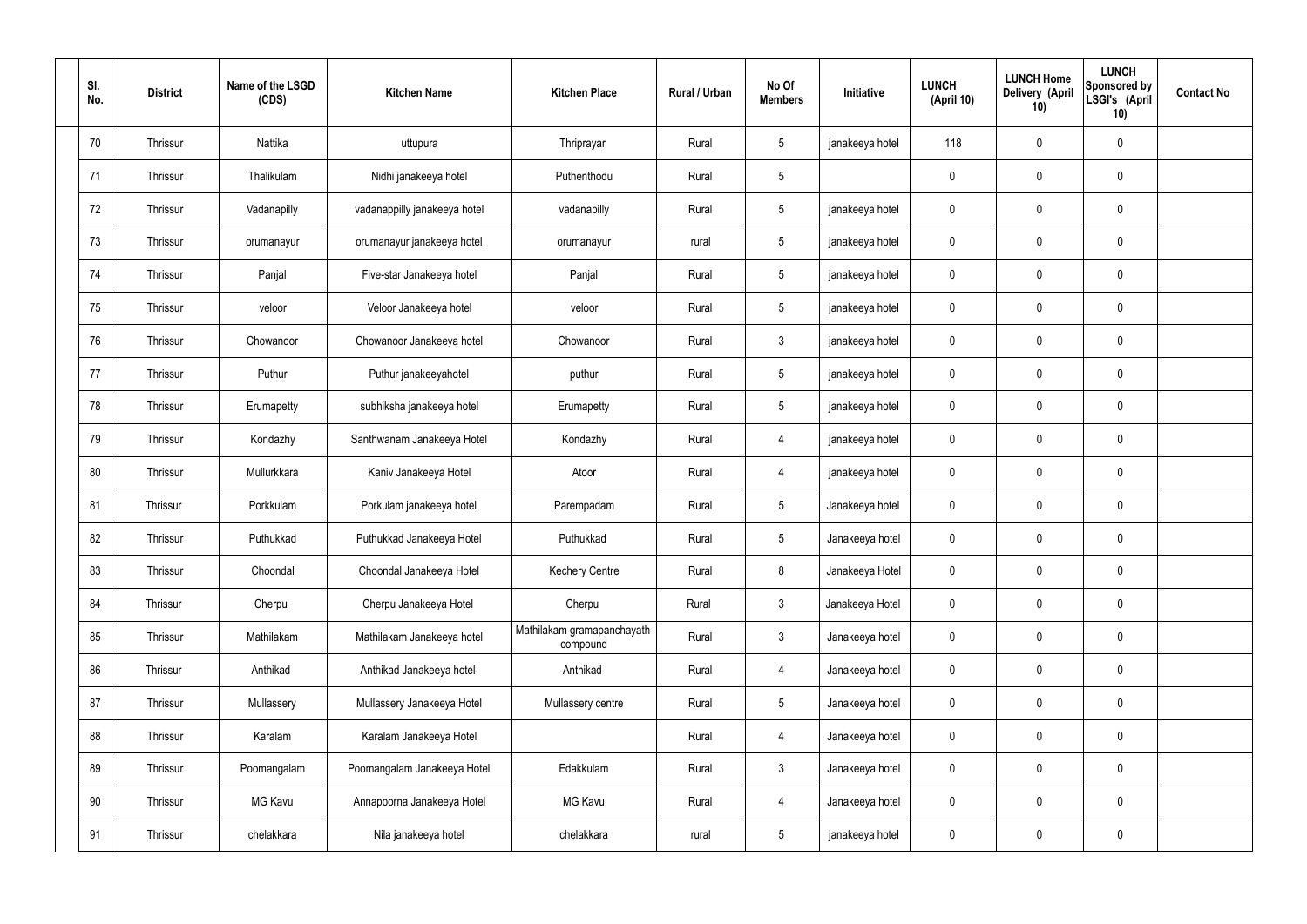|    | SI.<br>No.      | <b>District</b> | Name of the LSGD<br>(CDS) | <b>Kitchen Name</b>              | <b>Kitchen Place</b>                   | Rural / Urban | No Of<br><b>Members</b> | Initiative      | <b>LUNCH</b><br>(April 10) | <b>LUNCH Home</b><br><b>Delivery (April</b><br>10) | <b>LUNCH</b><br><b>Sponsored by</b><br>LSGI's (April<br>10) | <b>Contact No</b> |
|----|-----------------|-----------------|---------------------------|----------------------------------|----------------------------------------|---------------|-------------------------|-----------------|----------------------------|----------------------------------------------------|-------------------------------------------------------------|-------------------|
|    | 92              | Thrissur        | Avinissery                | Avinissery Janakeeya Hotel       | Palakkal                               | Rural         | 4                       | janakeeya hotel | 0                          | $\mathbf 0$                                        | $\mathbf 0$                                                 |                   |
|    | 93              | Thrissur        | Nadathara 2               | Grandmaas Janakeeya hotel        | Nadathara                              | Rural         | $5\overline{)}$         | Janakeeya Hotel | 0                          | $\mathbf 0$                                        | $\pmb{0}$                                                   |                   |
|    | 94              | Thrissur        | Chavakkad                 | Janakeeya hotel                  | Chavakkad                              | Urban         | $5\overline{)}$         | Janakeeya hotel | 0                          | $\mathbf 0$                                        | $\pmb{0}$                                                   |                   |
|    | 95              | Thrissur        | Mala 2                    | Janakeeya hotel                  |                                        | Rural         | $5\overline{)}$         | janakeeya hotel | 0                          | $\mathbf 0$                                        | $\pmb{0}$                                                   |                   |
|    | 96              | Thrissur        | Thrissur1                 | Janakeeya hotel                  | Mannuthy                               | Urban         | $5\phantom{.0}$         | janakeeya hotel | 0                          | $\mathbf 0$                                        | $\pmb{0}$                                                   |                   |
|    | 97              | Thrissur        | Vadanappilly2             | Janakeeya hotel                  | Vadanappilly                           | Rural         | $\mathbf{3}$            | janakeeya hotel | 0                          | $\mathbf 0$                                        | $\pmb{0}$                                                   |                   |
|    | 98              | Thrissur        | Engandiyoor 2             | Ammayoon Janakeeya Hotel         | Engandiyoor                            | Rural         | 4                       | janakeeya hotel | 48                         | 52                                                 | $\pmb{0}$                                                   |                   |
|    |                 |                 |                           |                                  |                                        |               | 437                     |                 | 764                        | 478                                                | 4                                                           |                   |
|    | $\mathbf{1}$    | Wayanad         | Vellamunda                | Thanima mess                     | 8/4 vellamuda                          | Rural         | 4                       | janakeeya Hotel | $\mathbf 0$                | $\boldsymbol{0}$                                   | $\pmb{0}$                                                   | 7025659685        |
|    | $\overline{2}$  | Wayanad         | Thavinjal                 | Sobhagya Vanitha mess            | Thalappuzha<br>chungam                 | Rural         | 4                       | janakeeya Hotel | $\mathbf 0$                | 45                                                 | 0                                                           | 9497247541        |
|    | $\mathbf{3}$    | Wayanad         | Vythiri                   | Dharshana catering               | Vythiri                                | Rural         | 4                       | janakeeya Hotel | 0                          | $\mathbf 0$                                        | $\mathbf 0$                                                 | 9074598184        |
|    | $\overline{4}$  | Wayanad         | Mullankolly               | Kairali catering group           | Mullankolli                            | Rural         | $\mathbf{3}$            | janakeeya Hotel | $\mathbf 0$                | $\mathbf 0$                                        | 0                                                           | 9526706627        |
|    | $5\phantom{.0}$ | Wayanad         | Poothadi                  | Mary matha mess                  | Kenichira                              | Rural         | $5\phantom{.0}$         | janakeeya Hotel | 0                          | $\mathbf 0$                                        | 0                                                           | 9526376970        |
|    | $6\overline{6}$ | Wayanad         | Meppadi                   | Cafe Kudumbashree                | Meppadi                                | Rural         | $5\phantom{.0}$         | janakeeya Hotel | 85                         | $\mathbf 0$                                        | $\mathbf 0$                                                 | 9207935764        |
|    | $\overline{7}$  | Wayanad         | Pozhuthana                | Dhanya mess                      | Pozhuthana                             | Rural         | $\mathbf{3}$            | janakeeya Hotel | 0                          | $\mathbf 0$                                        | $\pmb{0}$                                                   | 8111838165        |
|    | 8               | Wayanad         | Thondernad                | Thanima canteen                  | Korom                                  | Rural         | $\mathfrak{Z}$          | janakeeya Hotel | 0                          | $\mathbf 0$                                        | $\pmb{0}$                                                   | 8943476943        |
|    | 9               | Wayanad         | Meenangady                | Haritham Janakeeya Hotel         | Opposite police station,<br>Meenangadi | Rural         | $6\overline{6}$         | janakeeya Hotel | 0                          | $\mathbf 0$                                        | $\pmb{0}$                                                   | 9526895975        |
|    | 10              | Wayanad         | Nenmeni                   | Minnaram Mess and Chappathi Unit | Cheeral                                | Rural         | $5\phantom{.0}$         | janakeeya Hotel | 0                          | $\mathbf 0$                                        | $\pmb{0}$                                                   | 8086835886        |
|    | 11              | Wayanad         | Thirunelli                | Adigamanai Mess and Catering     | Kartikulam                             | Rural         | $5\phantom{.0}$         | janakeeya Hotel | 0                          | $\mathbf 0$                                        | $\pmb{0}$                                                   | 9207406211        |
|    | 12              | Wayanad         | Mananthavady              | Dhanasree canteen                | Mananthavadi                           | Urban         | $5\phantom{.0}$         | janakeeya Hotel | 0                          | $\mathbf 0$                                        | $\pmb{0}$                                                   | 9496997382        |
|    | 13              | Wayanad         | Ambalavayal               | Ruchi Catering                   | kalathuvayal                           | Rural         | $5\phantom{.0}$         | janakeeya Hotel | 0                          | $\mathbf 0$                                        | $\pmb{0}$                                                   | 9495084437        |
| 28 | 14              | Wayanad         | Kaniyambetta              | sree Vinayaka                    | millumukk                              | rural         | $5\phantom{.0}$         | janakeeya Hotel | 0                          | $\pmb{0}$                                          | $\pmb{0}$                                                   | 9061486938        |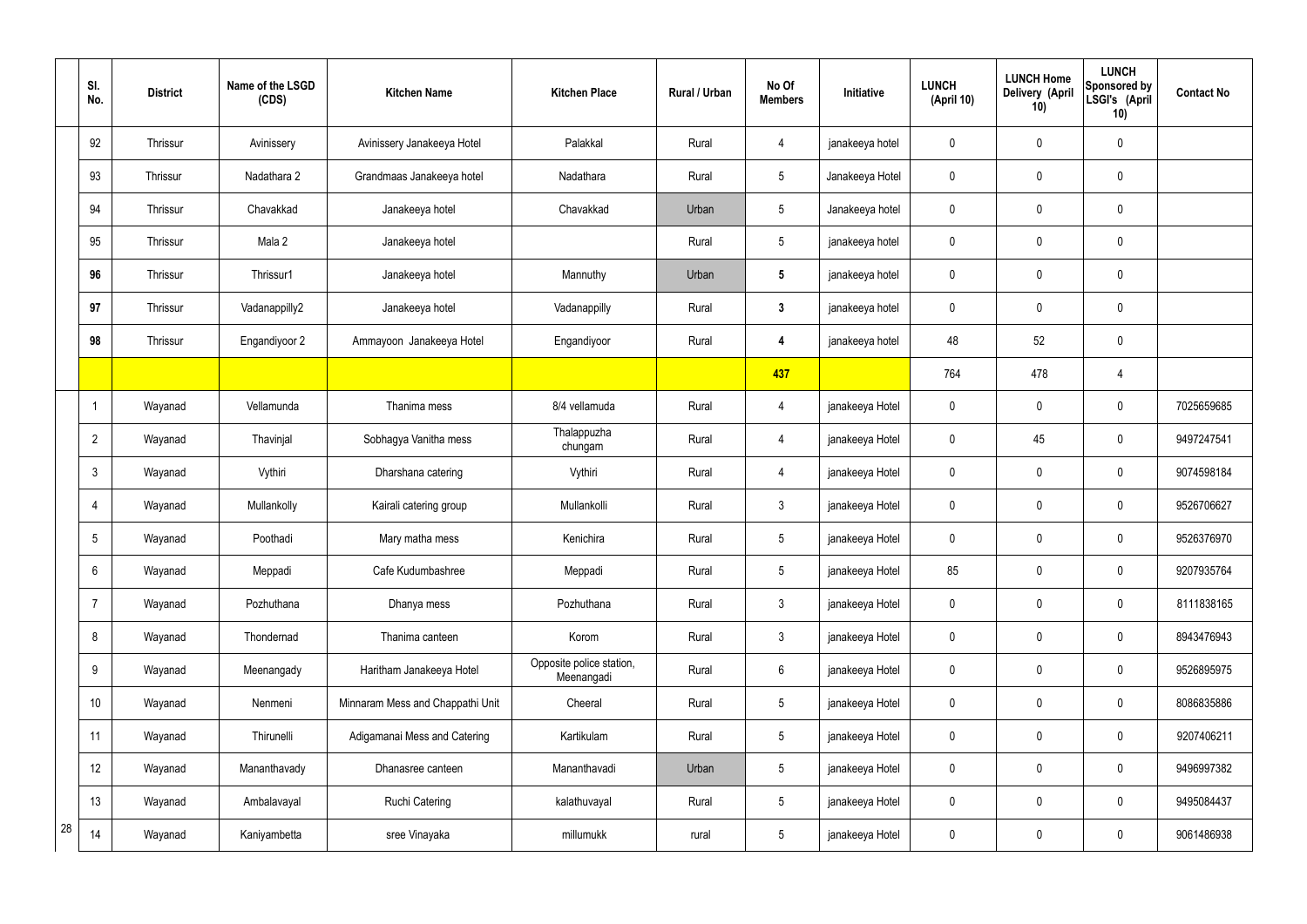| SI.<br>No. | <b>District</b> | Name of the LSGD<br>(CDS) | <b>Kitchen Name</b> | <b>Kitchen Place</b>            | Rural / Urban | No Of<br><b>Members</b> | Initiative      | <b>LUNCH</b><br>(April 10) | <b>LUNCH Home</b><br>Delivery (April<br>10) | <b>LUNCH</b><br>Sponsored by<br>LSGI's (April<br>10) | <b>Contact No</b> |
|------------|-----------------|---------------------------|---------------------|---------------------------------|---------------|-------------------------|-----------------|----------------------------|---------------------------------------------|------------------------------------------------------|-------------------|
| 15         | Wayanad         | Pulpally                  | Vinayaka catering   | Pulpally                        | Rural         | $5\phantom{.0}$         | janakeeya Hotel | $\pmb{0}$                  | $\mathbf 0$                                 | $\mathbf 0$                                          | 9947319307        |
| 16         | Wayanad         | Noolpuzha                 | Friends catering    | Naikketty                       | Rural         | $5\overline{)}$         | janakeeya Hotel | $\pmb{0}$                  | $\mathbf 0$                                 | $\mathbf 0$                                          | 7558019388        |
| 17         | Wayanad         | Panamaram                 | Testy mess          | Panamaram                       | Rural         | $\overline{4}$          | janakeeya Hotel | $\mathbf 0$                | $\mathbf 0$                                 | $\mathbf 0$                                          | 9605814620        |
| 18         | wayanad         | Moopainad                 | vanitha mess        | vaduvanchal                     | Rural         | $5\phantom{.0}$         | janakeeya Hotel | $\pmb{0}$                  | $\pmb{0}$                                   | $\mathbf 0$                                          | 974596708         |
| 19         | wayanad         | Edavaka                   | <b>Teasty Mess</b>  | Irumbupalam                     | Rural         | $\overline{4}$          | janakeeya Hotel | $\pmb{0}$                  | $\mathbf 0$                                 | $\mathbf 0$                                          | 9847842390        |
| 20         | wayanad         | kalpetta                  | shiya catering      | pallithazhe, kalpetta town      | urban         | $\mathbf{3}$            | janakeeya Hotel | $\mathbf 0$                | $\mathbf 0$                                 | $\mathbf 0$                                          | 6282822890        |
| 21         | wayanad         | sulthan bathery           | preethis            | near telephone exchange         | urban         | $5\overline{)}$         | janakeeya Hotel | 287                        | $\mathbf 0$                                 | $\mathbf 0$                                          | 9961088393        |
| 22         | wayanad         | Muttil                    | swad cattering      | Muttil bus stand                | Rural         | $5\overline{)}$         | janakeeya Hotel | $\mathbf 0$                | $\mathbf 0$                                 | $\mathbf 0$                                          | 9074461322        |
| 23         | wayanad         | padinjarathara            | oruma               | padinjarathara town             | Rural         | $5\phantom{.0}$         | janakeeya Hotel | 264                        | $\mathbf 0$                                 | $\mathbf 0$                                          | 9495814542        |
| 24         | wayanad         | kalpetta                  | Anjuse cattering    | kalpetta town                   | Urban         | $5\phantom{.0}$         | janakeeya Hotel | $\mathbf 0$                | $\mathbf 0$                                 | $\mathbf 0$                                          | 9745883809        |
| 25         | wayanad         | Thariyode                 | Haritham            | kavumadham town                 | Rural         | $\mathbf{3}$            | janakeeya Hotel | $\mathbf 0$                | $\mathbf 0$                                 | $\mathbf 0$                                          | 9074095457        |
| 26         | wayanad         | Mananthavady              | chothis mess        | Kozhikode road,<br>Mananthavady | Urban         | $\mathbf{3}$            | janakeeya Hotel | $\mathbf 0$                | $\mathbf 0$                                 | $\mathbf 0$                                          | 9947376596        |
| 27         | wayanad         | vengapalli                | Annapoorna          | vengapalli town                 | Rural         | $5\phantom{.0}$         | janakeeya Hotel | $\mathbf 0$                | $\mathbf 0$                                 | $\mathbf 0$                                          | 7592831851        |
| 28         | Wayanad         | Kottathara                | Jyothi vanitha mess | Venniyod                        | Rural         | $\mathbf{3}$            | janakeeya Hotel | $\mathbf 0$                | $\pmb{0}$                                   | $\mathbf 0$                                          | 9961844026        |
| 29         | Wayanad         | Sulthan Bathery           | Elite               | Mysore road, Bathery            | Urban         | $\mathbf{3}$            | janakeeya Hotel | $\mathbf 0$                | $\mathbf 0$                                 | $\mathbf 0$                                          | 9778180571        |
|            |                 |                           | 670                 |                                 |               | 122                     |                 |                            | 45                                          | $\mathbf 0$                                          |                   |
| 29         |                 |                           |                     |                                 | <b>TOTAL</b>  | 4638                    |                 | 636                        | 7055                                        | 124                                                  |                   |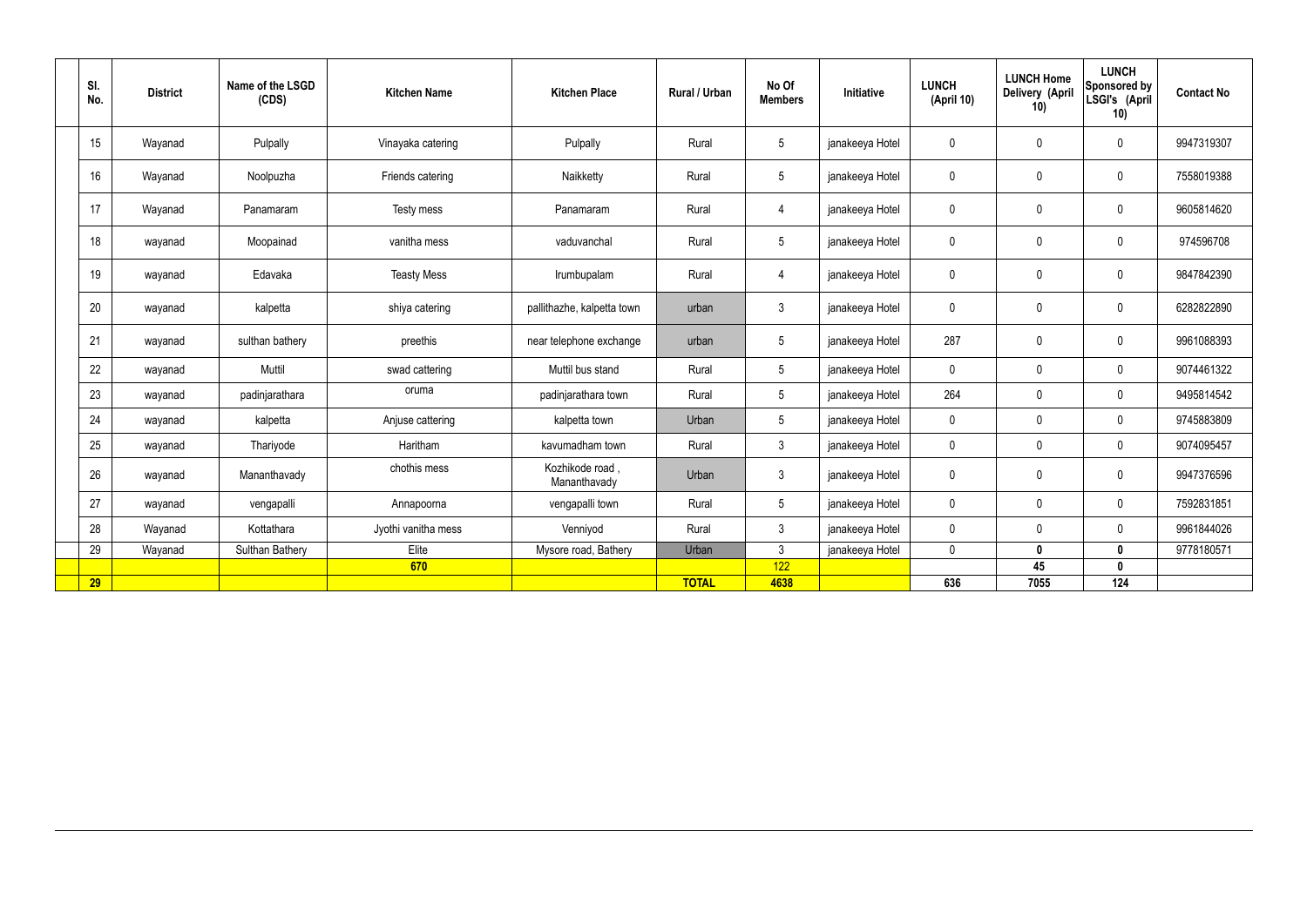| SI.<br>No. | <b>District</b> | Name of the LSGD<br>(CDS)                                                                        | <b>Kitchen Name</b>                                | <b>Kitchen Place</b>  | Rural / Urban                   | No Of<br><b>Members</b> | Initiative                                                           | <b>LUNCH</b><br>(April 10) | <b>LUNCH Home</b><br>Delivery (April<br>10) | <b>LUNCH</b><br>Sponsored by<br>LSGI's (April<br>10) | <b>Contact No</b> |
|------------|-----------------|--------------------------------------------------------------------------------------------------|----------------------------------------------------|-----------------------|---------------------------------|-------------------------|----------------------------------------------------------------------|----------------------------|---------------------------------------------|------------------------------------------------------|-------------------|
|            |                 |                                                                                                  | STATUS OF JANAKEEYA HOTELS FUNCTIONING IN DISTRICT |                       |                                 |                         | STATUS OF FOOD DISTRIBUTED THROUGH JANAKEEYA HOTELS AS ON 10.04.2022 |                            |                                             |                                                      |                   |
|            | <b>District</b> | <b>Total</b><br>Janakeeya Hotels                                                                 | <b>Rural Units</b>                                 | <b>Urban</b><br>units | <b>STATUS OF</b><br><b>FOOD</b> | Home<br><b>Delivery</b> | Food Sponsored<br>by LSGIs                                           |                            | <b>TOTAL Meals</b><br><b>Distributed</b>    |                                                      |                   |
|            | <b>TVM</b>      | 110                                                                                              | 79                                                 | 31                    | 11,518                          | $\overline{0}$          | $\overline{7}$                                                       |                            | 11,525                                      |                                                      |                   |
|            | <b>KLM</b>      | 82                                                                                               | 72                                                 | 10 <sup>°</sup>       | 1771                            | $\overline{0}$          | 5 <sub>5</sub>                                                       |                            | 1,776                                       |                                                      |                   |
|            | PTA             | 59                                                                                               | 54                                                 | $\sqrt{5}$            | 4485                            | $\overline{0}$          | $\overline{0}$                                                       |                            | 4,485                                       |                                                      |                   |
|            | <b>ALP</b>      | 89                                                                                               | 80                                                 | $\overline{9}$        | 6344                            | 3960                    | 90                                                                   |                            | 10,394                                      |                                                      |                   |
|            | <b>KTM</b>      | 82                                                                                               | 74                                                 | 8 <sup>°</sup>        | 1176                            | 139                     | $5\phantom{.0}$                                                      |                            | 1,320                                       |                                                      |                   |
|            | <b>IDK</b>      | 50 <sub>1</sub>                                                                                  | 49                                                 | $\blacktriangleleft$  | 1893                            | $\overline{0}$          | $\overline{0}$                                                       |                            | 1,893                                       |                                                      |                   |
|            | <b>EKM</b>      | 115                                                                                              | 81                                                 | 34                    | 5352                            | 914                     | $\overline{0}$                                                       |                            |                                             |                                                      |                   |
|            | <b>TSR</b>      | 98                                                                                               | 87                                                 | 11                    | 764                             | 478                     | $\overline{4}$                                                       | 6,266<br>1,246             |                                             |                                                      |                   |
|            | PGT             | $102$                                                                                            | 92                                                 | 10 <sup>°</sup>       | 1,638                           | $\overline{0}$          | 12 <sup>°</sup>                                                      |                            | 1,650                                       |                                                      |                   |
|            | <b>MLP</b>      | 128                                                                                              | 107                                                | 21                    | 4,644                           | 1997                    | $5\phantom{.0}$                                                      |                            | 6,646                                       |                                                      |                   |
|            | <b>WYD</b>      | 29                                                                                               | 24                                                 | 5 <sub>1</sub>        | $\pmb{0}^-$                     | 45                      | $\overline{0}$                                                       |                            | 45                                          |                                                      |                   |
|            | <b>KKD</b>      | 107                                                                                              | 77 <sub>1</sub>                                    | 30                    | 2,172                           | $\overline{0}$          | $\overline{0}$                                                       |                            | 2,172                                       |                                                      |                   |
|            | <b>KNR</b>      | 91                                                                                               | 76                                                 | 15 <sub>1</sub>       | 233                             | $\overline{0}$          | $\overline{0}$                                                       |                            | 233                                         |                                                      |                   |
|            | <b>KSG</b>      | 44                                                                                               | 38                                                 | 6 <sup>1</sup>        | 197                             | $\overline{0}$          | $\pmb{0}$                                                            |                            | 197                                         |                                                      |                   |
|            | <b>Total</b>    | 1186                                                                                             | 990                                                | 196                   | 42,187                          | 7,533                   | 128                                                                  |                            | 49,848                                      |                                                      |                   |
|            |                 |                                                                                                  | 2262                                               |                       |                                 | 49,848                  |                                                                      |                            |                                             |                                                      |                   |
|            | <b>Date</b>     | <b>Grand Total of meals</b><br><b>Distributed through</b><br>Janakeeya hotel as<br>on 10.04.2022 | Urban<br>units                                     | <b>Total</b><br>units | Rs. 20 /Lunch<br><b>Parcel</b>  | Home<br><b>Delivery</b> | <b>LUNCH</b><br>sponsored by<br><b>LSGIs</b>                         |                            | <b>Total Meals</b>                          |                                                      |                   |
|            |                 | 990                                                                                              | 196                                                | 1186                  | 42,187                          | 7,533                   | 128                                                                  |                            | 49,848                                      |                                                      |                   |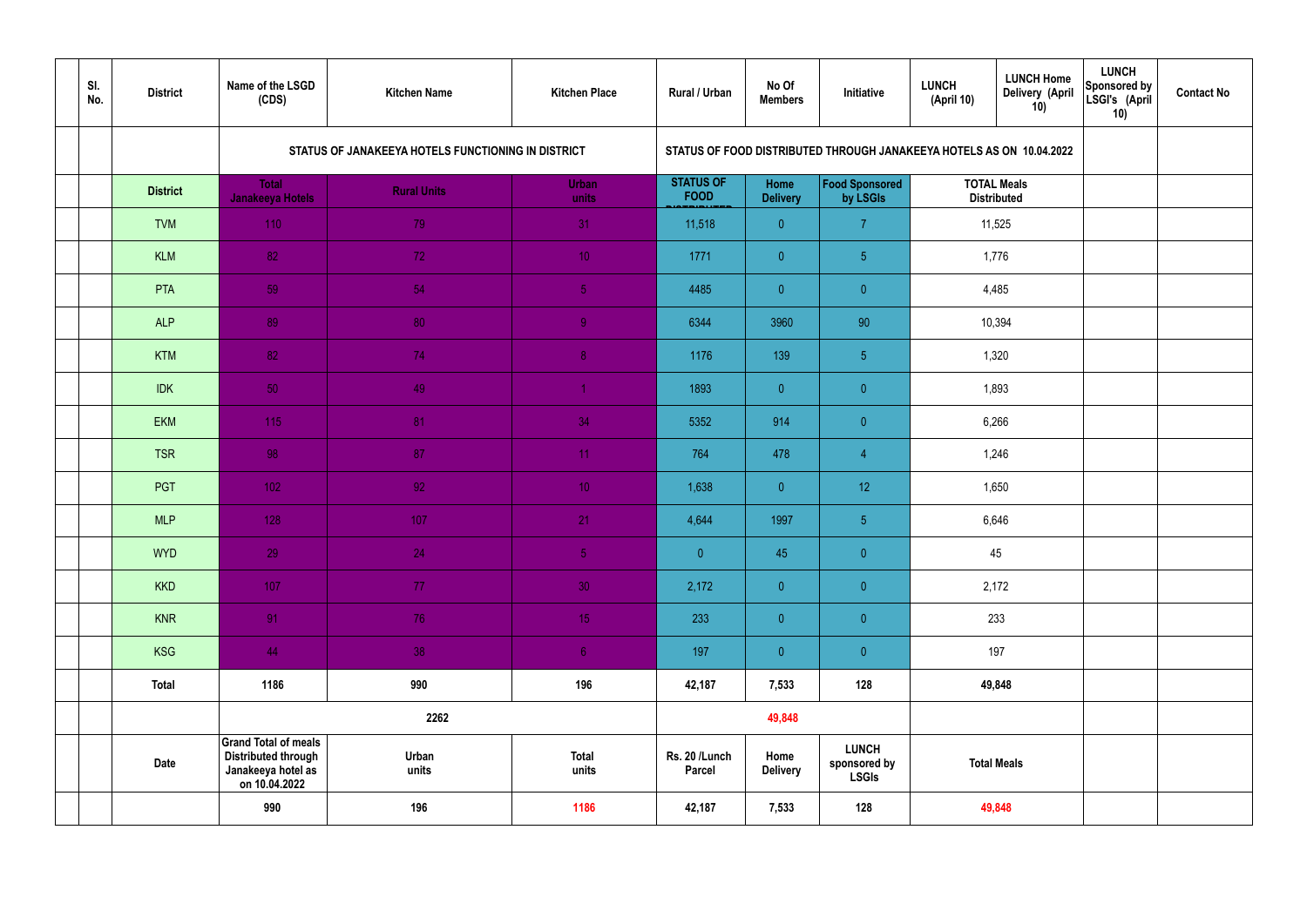| SI.<br>No. | <b>District</b> | Name of the LSGD<br>(CDS) | <b>Kitchen Name</b> | <b>Kitchen Place</b> | Rural / Urban | No Of<br><b>Members</b> | Initiative | <b>LUNCH</b><br>(April 10) | <b>LUNCH Home</b><br>Delivery (April<br>4 A V | LUNCH<br>Sponsored by $\frac{1}{2}$<br>'LSGI's<br>(April<br>10) | <b>Contact No</b> |
|------------|-----------------|---------------------------|---------------------|----------------------|---------------|-------------------------|------------|----------------------------|-----------------------------------------------|-----------------------------------------------------------------|-------------------|
|------------|-----------------|---------------------------|---------------------|----------------------|---------------|-------------------------|------------|----------------------------|-----------------------------------------------|-----------------------------------------------------------------|-------------------|

|                                                                                                                                                                                                                                                                                                                                        | Districts with same number of hotels<br>(Each district use seperate cell for filling the                                                                                                                                                                                                                                                                                                                                                                                                                                                                                                                                                                                                                                                                                                                                                                                                                                  | tvm                                                                                                                                                                                                                                                                                                                                                                                                                                                                                                                                                                                                                                                                                                                                                                                                                                                                                                   | Wayanad        | Alappuzha      | Malappuram     | Kozhikode      | Thrissur       | Kollam       |               |  |
|----------------------------------------------------------------------------------------------------------------------------------------------------------------------------------------------------------------------------------------------------------------------------------------------------------------------------------------|---------------------------------------------------------------------------------------------------------------------------------------------------------------------------------------------------------------------------------------------------------------------------------------------------------------------------------------------------------------------------------------------------------------------------------------------------------------------------------------------------------------------------------------------------------------------------------------------------------------------------------------------------------------------------------------------------------------------------------------------------------------------------------------------------------------------------------------------------------------------------------------------------------------------------|-------------------------------------------------------------------------------------------------------------------------------------------------------------------------------------------------------------------------------------------------------------------------------------------------------------------------------------------------------------------------------------------------------------------------------------------------------------------------------------------------------------------------------------------------------------------------------------------------------------------------------------------------------------------------------------------------------------------------------------------------------------------------------------------------------------------------------------------------------------------------------------------------------|----------------|----------------|----------------|----------------|----------------|--------------|---------------|--|
|                                                                                                                                                                                                                                                                                                                                        | details)                                                                                                                                                                                                                                                                                                                                                                                                                                                                                                                                                                                                                                                                                                                                                                                                                                                                                                                  | Ernakulam                                                                                                                                                                                                                                                                                                                                                                                                                                                                                                                                                                                                                                                                                                                                                                                                                                                                                             | Kasaragod      | Kottayam       | Palakkad       | Pathanamthitta | Ernakulam      | Kasaragod    |               |  |
|                                                                                                                                                                                                                                                                                                                                        | Districts with number of hotels increased                                                                                                                                                                                                                                                                                                                                                                                                                                                                                                                                                                                                                                                                                                                                                                                                                                                                                 |                                                                                                                                                                                                                                                                                                                                                                                                                                                                                                                                                                                                                                                                                                                                                                                                                                                                                                       |                |                |                |                |                |              |               |  |
|                                                                                                                                                                                                                                                                                                                                        | (Each district use seperate cell for filling the<br>details)                                                                                                                                                                                                                                                                                                                                                                                                                                                                                                                                                                                                                                                                                                                                                                                                                                                              |                                                                                                                                                                                                                                                                                                                                                                                                                                                                                                                                                                                                                                                                                                                                                                                                                                                                                                       |                |                |                |                |                |              |               |  |
|                                                                                                                                                                                                                                                                                                                                        | Districts with number of hotels with zero entry of<br>meals                                                                                                                                                                                                                                                                                                                                                                                                                                                                                                                                                                                                                                                                                                                                                                                                                                                               | Thrissur(89)                                                                                                                                                                                                                                                                                                                                                                                                                                                                                                                                                                                                                                                                                                                                                                                                                                                                                          | Kasargod (4)   | Kottayam(7)    | Alappuzha (59) | Malappuram(20) | Kozhikode (98) | Kannur- (90) | Ernakulam(84) |  |
|                                                                                                                                                                                                                                                                                                                                        | (Each district use seperate cell for filling the<br>details)                                                                                                                                                                                                                                                                                                                                                                                                                                                                                                                                                                                                                                                                                                                                                                                                                                                              | pathanamthitta(16)                                                                                                                                                                                                                                                                                                                                                                                                                                                                                                                                                                                                                                                                                                                                                                                                                                                                                    | Trivandum (62) | ERNAKULAM (99) | Palakkad(89)   | Wayanad -(26)  | Idukki(39)     | Kollam (70)  |               |  |
|                                                                                                                                                                                                                                                                                                                                        | New hotels started (numbers)                                                                                                                                                                                                                                                                                                                                                                                                                                                                                                                                                                                                                                                                                                                                                                                                                                                                                              |                                                                                                                                                                                                                                                                                                                                                                                                                                                                                                                                                                                                                                                                                                                                                                                                                                                                                                       |                |                | Ernakulam-1    |                |                |              |               |  |
|                                                                                                                                                                                                                                                                                                                                        | New hotels started at (location)                                                                                                                                                                                                                                                                                                                                                                                                                                                                                                                                                                                                                                                                                                                                                                                                                                                                                          |                                                                                                                                                                                                                                                                                                                                                                                                                                                                                                                                                                                                                                                                                                                                                                                                                                                                                                       |                |                |                |                |                |              |               |  |
| TVM- poovachal, tvmcds 4II, I, kuttichal, aryanad, tholicode, uzhamalackal, vithura, Chenkal, Neyyattinkara Oottupura, Harsha, Devarose athiyannoor karumkulam venganoorjanatha ruchikkoott<br>asrayaCherunniyoor, Ottoor, Elakamon Kudumbashree navikulam, karavaram, nagaroor<br>Anad, Aruvikkara, vembayam liyaChemmaruthi - Dreams |                                                                                                                                                                                                                                                                                                                                                                                                                                                                                                                                                                                                                                                                                                                                                                                                                                                                                                                           |                                                                                                                                                                                                                                                                                                                                                                                                                                                                                                                                                                                                                                                                                                                                                                                                                                                                                                       |                |                |                |                |                |              |               |  |
|                                                                                                                                                                                                                                                                                                                                        |                                                                                                                                                                                                                                                                                                                                                                                                                                                                                                                                                                                                                                                                                                                                                                                                                                                                                                                           | kottayam-Akalakunnam, Ayarkunnam, Aymanam, Bharananganam, changanasseri, chempu, chirakkadavu, chirakkadavu, elikulam, erumeli, Eattumanoor, kadanadu, kadaplamattm, kadaplamattm,<br>kaduthuruthi, kanakkari,kangazha, kanjirapally, karoor,, karukachal, kidangoor, kuroppada, koottickal, koruthodu, kottayam North, kottayam north, kottayam north, kuravillangadu, kurichi, madappally,<br>manimala, manjoor, Marangattupilly, maravanthuruth,, meenachil, meenadam, melukavu, moonnilavu, mulakkulam, mundakkayam, nedumkunnam, njeezhoor, pala, pala, pallickathodu, pampady,<br>panachikkad, parathodu, paipadu, poonjar, poonjar South, puthuppally, Ramapuram, tv puram, theekoy, thalanadu, thidanadu, thidanadu, thiruvarppu, thrikkodithanam, udayanapuram,udayanapuram,<br>uzhavoor, vaikom, vakathanam, vazhappally, vazhoor, vazhoor, vechoor, veliyannoor, vijayapuram, vijayapuram. |                |                |                |                |                |              |               |  |
|                                                                                                                                                                                                                                                                                                                                        |                                                                                                                                                                                                                                                                                                                                                                                                                                                                                                                                                                                                                                                                                                                                                                                                                                                                                                                           | Alappuzha - Ala Alappuzha North Alappuzha South Alappuzha South Alappuzha South Ambalappuzha North Ambalappuzha South Arattupuzha Arookutty Aroor Aryad Budhanoor<br>Chambakulam Chenganoor Chennam Pallippuram Cheriyanad Cherthala Municipality Cherthala Municipality Cherthala South Chingoli Chunakkara Devikulangara Edathua Ezhupunna Harippad<br>Kadakkarappally Kandalloor Kanjikuzhy Karthikappally Kavalam Kodamthurath Krishnapuram Kuthiyathode Mannar Mavelikkara Thamarakulam Mavelikkara Thekkekara Mulakkuzha Muttar Nedumudy<br>Neelamperoor Panavally Pandanad Pattanakkad Pulincunnu Puliyoor Punnapra North Punnapra South Purakad Purakad Ramankary Thaicattussery Thakazhy Thannermukkom Thiruvanvandoor Thuravoor<br>Vayalar Veliyanad Venmoney                                                                                                                               |                |                |                |                |                |              |               |  |
|                                                                                                                                                                                                                                                                                                                                        |                                                                                                                                                                                                                                                                                                                                                                                                                                                                                                                                                                                                                                                                                                                                                                                                                                                                                                                           | Assamannoor,Chendamangalam,cheranelloor,Edakkattuvayal,Edavanakkad,Keezhmad,Kochi East,Kochi South,kochi west,kuzhuppilly,Kunnukara,manjalloor,Maradu,Paingottoor,Pootrikka, thrikkakkara<br>west, Thrikkakkara east,                                                                                                                                                                                                                                                                                                                                                                                                                                                                                                                                                                                                                                                                                 |                |                |                |                |                |              |               |  |
|                                                                                                                                                                                                                                                                                                                                        | Kozhikode - Balussery, Naduvannur, Kottur, Koorachund2, Ulliyeri, Nanminda, Kakkodi, Thalakkulathur, Narikkuni, Kakkur, Chelannur, Koduvally2, Madavoor, Omassery, Kizhakkoth, Thamarassery,<br>Koodaranji, Kodenchery, Thiruvambadi, Kattippara, Koyilandi north2, Koyilandi south2, Atholi, Chengottukavu, Moodadi, Chemancheri, Arikkulam -2 Kkd central-6, Kkd north-4, Kkd south-4, Olavanna2,<br>Feroke-3, Kadalundi, Mukkam 2, Perumanna, Kuruvattur, Kodiyathur, Chathamangalam2, Peruvayal, Karassery, Kuttiadi, Kavilumpara, Maruthonkara, Naripatta, Velom, Kunnummal, Kayakkodi, Thurayur,<br>Meppayur, Thikkodi, Keezhariyur, Payyoli, Chakkittapara, Cheruvannur, Koothali, Perambra, Kayanna2, Nochad, Changaroth, Villyappally, Maniyur, Thiruvallur, Edachery, Nadapuram, Valayam, Vanimel,<br>Purameri, Chekkyad, Tuneri, Onchiyam, Chorode, Eramala, Azhiyur, Vadakara west, Vadakara east (Today off) |                                                                                                                                                                                                                                                                                                                                                                                                                                                                                                                                                                                                                                                                                                                                                                                                                                                                                                       |                |                |                |                |                |              |               |  |